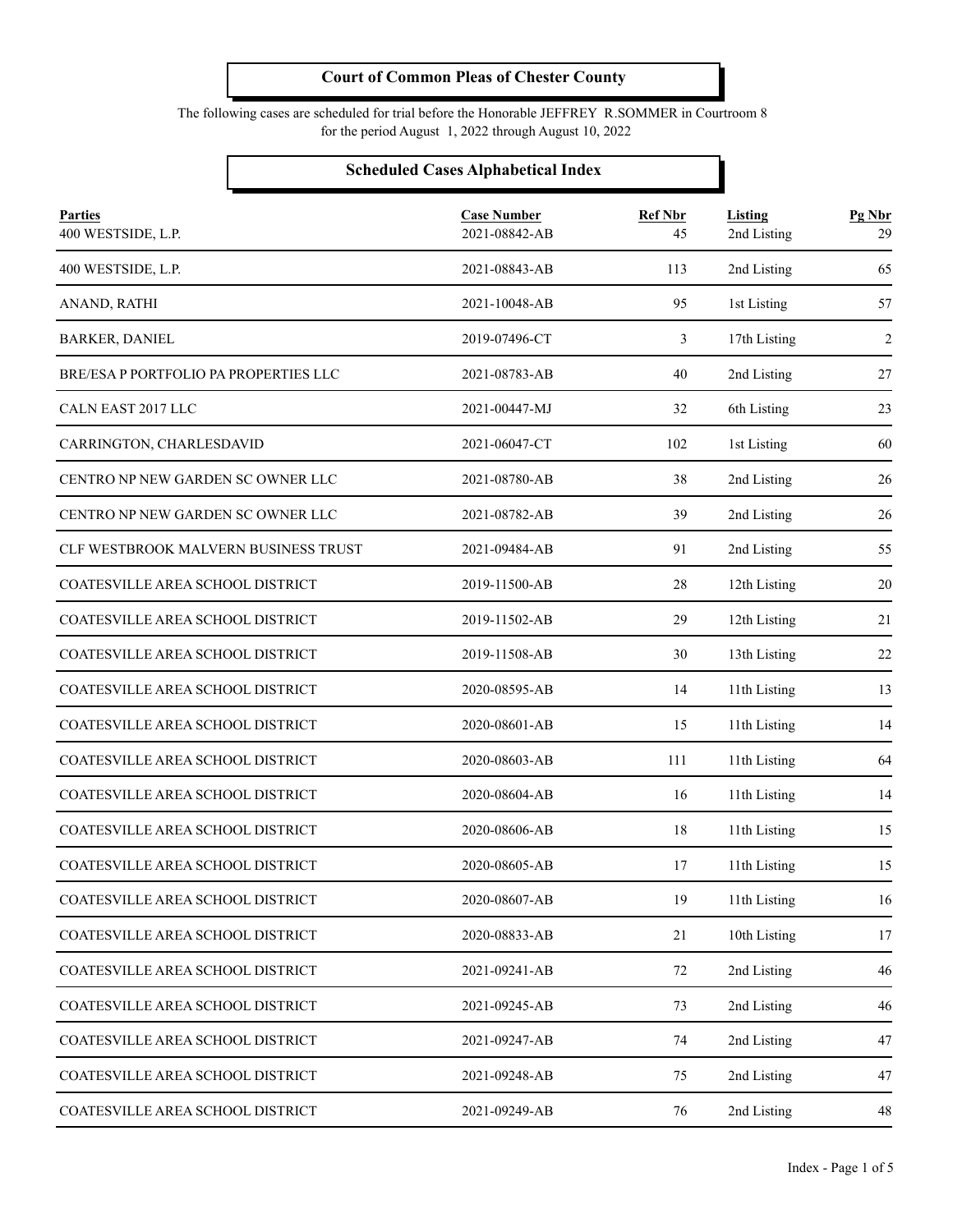#### The following cases are scheduled for trial before the Honorable JEFFREY R.SOMMER in Courtroom 8 for the period August 1, 2022 through August 10, 2022

| <b>Parties</b><br>COATESVILLE AREA SCHOOL DISTRICT | <b>Case Number</b><br>2021-09251-AB | <b>Ref Nbr</b><br>78 | Listing<br>2nd Listing | Pg Nbr<br>49 |
|----------------------------------------------------|-------------------------------------|----------------------|------------------------|--------------|
| COATESVILLE AREA SCHOOL DISTRICT                   | 2021-09252-AB                       | 79                   | 2nd Listing            | 49           |
| COATESVILLE AREA SCHOOL DISTRICT                   | 2021-09250-AB                       | 77                   | 2nd Listing            | 48           |
| <b>COATESVILLE AREA SCHOOL DISTRICT</b>            | 2021-09253-AB                       | 80                   | 2nd Listing            | 50           |
| COATESVILLE AREA SCHOOL DISTRICT                   | 2021-09255-AB                       | 82                   | 2nd Listing            | 51           |
| COATESVILLE AREA SCHOOL DISTRICT                   | 2021-09254-AB                       | 81                   | 2nd Listing            | 50           |
| COATESVILLE AREA SCHOOL DISTRICT                   | 2021-09256-AB                       | 83                   | 2nd Listing            | 51           |
| COATESVILLE AREA SCHOOL DISTRICT                   | 2021-09257-AB                       | 84                   | 2nd Listing            | 52           |
| COATESVILLE AREA SCHOOL DISTRICT                   | 2021-09258-AB                       | 85                   | 2nd Listing            | 52           |
| COATESVILLE AREA SCHOOL DISTRICT                   | 2021-09260-AB                       | 86                   | 2nd Listing            | 53           |
| COLEMAN, SHIRLEY                                   | 2020-02242-TT                       | 112                  | 9th Listing            | 65           |
| <b>CRAWFORDS AUTO CENTER INC</b>                   | 2020-03567-CT                       | 25                   | 3rd Listing            | 19           |
| DENTON JR, JACKSONG.                               | 2021-06010-IR                       | 100                  | 1st Listing            | 59           |
| DEVON VILLAGE 1681 STATUTORY TRUST                 | 2021-08801-AB                       | 43                   | 2nd Listing            | 28           |
| DOWNINGTOWN AREA SCHOOL DISTRICT                   | 2020-08266-AB                       | 35                   | 9th Listing            | 24           |
| DOWNINGTOWN AREA SCHOOL DISTRICT                   | 2020-08277-AB                       | 4                    | 11th Listing           | 7            |
| DOWNINGTOWN AREA SCHOOL DISTRICT                   | 2020-08278-AB                       | 5                    | 11th Listing           | 8            |
| DOWNINGTOWN AREA SCHOOL DISTRICT                   | 2020-08279-AB                       | 6                    | 11th Listing           | 9            |
| DOWNINGTOWN AREA SCHOOL DISTRICT                   | 2020-08280-AB                       | 7                    | 11th Listing           | 10           |
| DOWNINGTOWN AREA SCHOOL DISTRICT                   | 2020-08281-AB                       | 36                   | 9th Listing            | $25\,$       |
| DOWNINGTOWN AREA SCHOOL DISTRICT                   | 2020-08282-AB                       | 8                    | 11th Listing           | 10           |
| DOWNINGTOWN AREA SCHOOL DISTRICT                   | 2020-08283-AB                       | 108                  | 11th Listing           | 63           |
| DOWNINGTOWN AREA SCHOOL DISTRICT                   | 2020-08289-AB                       | 9                    | 11th Listing           | 11           |
| DOWNINGTOWN AREA SCHOOL DISTRICT                   | 2020-08290-AB                       | 10                   | 11th Listing           | 11           |
| DOWNINGTOWN AREA SCHOOL DISTRICT                   | 2020-08292-AB                       | 11                   | 11th Listing           | 12           |
| DOWNINGTOWN AREA SCHOOL DISTRICT                   | 2020-08298-AB                       | 109                  | 11th Listing           | 63           |
| DOWNINGTOWN AREA SCHOOL DISTRICT                   | 2020-08299-AB                       | 110                  | 11th Listing           | 64           |
| DOWNINGTOWN AREA SCHOOL DISTRICT                   | 2021-09142-AB                       | 54                   | 2nd Listing            | 37           |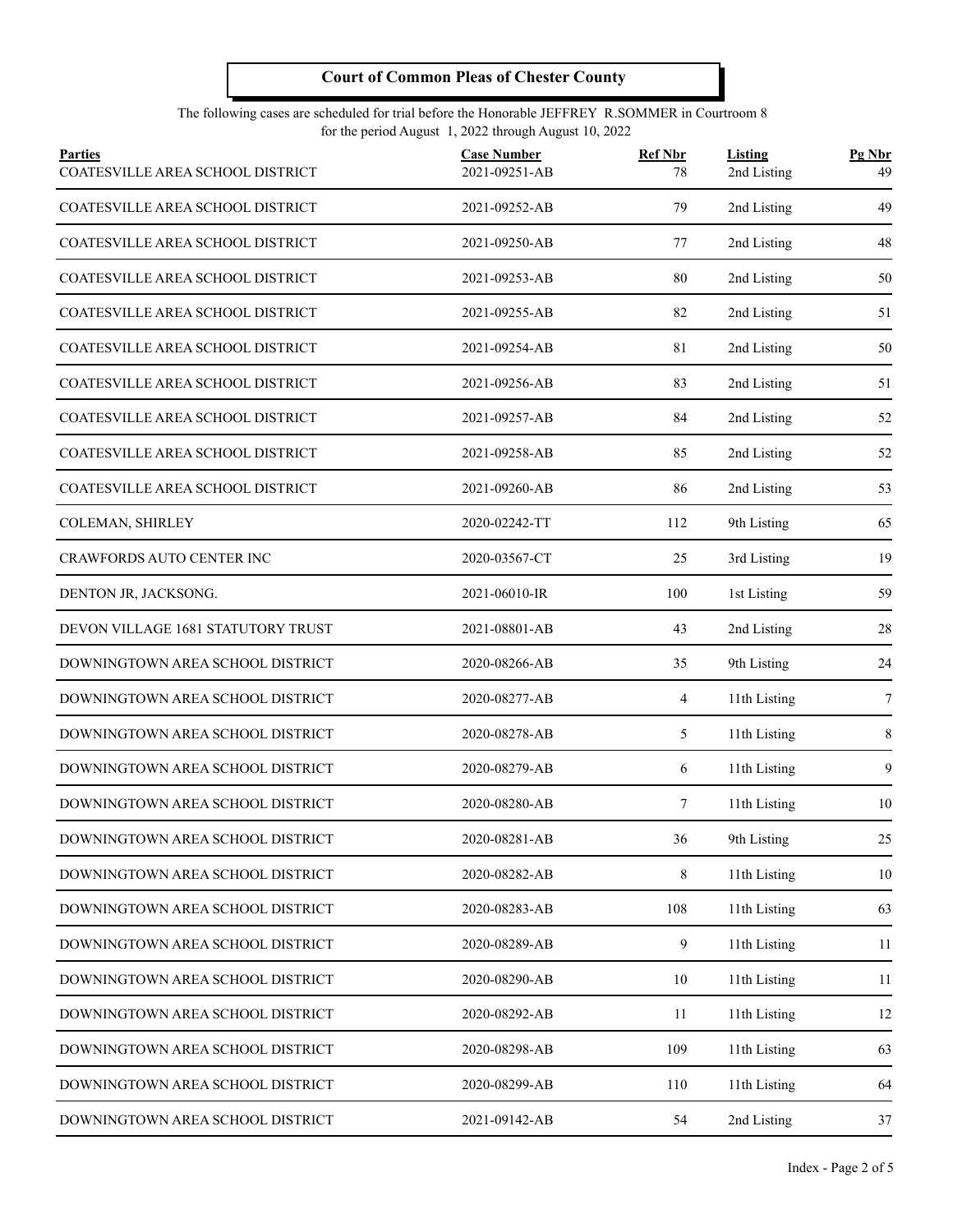#### The following cases are scheduled for trial before the Honorable JEFFREY R.SOMMER in Courtroom 8 for the period August 1, 2022 through August 10, 2022

| <b>Parties</b><br>DOWNINGTOWN AREA SCHOOL DISTRICT | <b>Case Number</b><br>2021-09144-AB | <b>Ref Nbr</b><br>55 | Listing<br>2nd Listing | Pg Nbr<br>37 |
|----------------------------------------------------|-------------------------------------|----------------------|------------------------|--------------|
| DOWNINGTOWN AREA SCHOOL DISTRICT                   | 2021-09146-AB                       | 56                   | 2nd Listing            | 38           |
| DOWNINGTOWN AREA SCHOOL DISTRICT                   | 2021-09147-AB                       | 57                   | 2nd Listing            | 38           |
| DOWNINGTOWN AREA SCHOOL DISTRICT                   | 2021-09148-AB                       | 58                   | 2nd Listing            | 39           |
| DOWNINGTOWN AREA SCHOOL DISTRICT                   | 2021-09149-AB                       | 59                   | 2nd Listing            | 39           |
| DOWNINGTOWN AREA SCHOOL DISTRICT                   | 2021-09150-AB                       | 60                   | 2nd Listing            | 40           |
| EAGLEVIEW TOWN CENTER RETAIL II LP                 | 2020-08310-AB                       | 12                   | 11th Listing           | 12           |
| ECHO LIONVILLE LLC                                 | 2020-08125-AB                       | 106                  | 11th Listing           | 62           |
| FAIRWAYS APARTMENTS ASSOCIATES LP                  | 2020-01961-MJ                       | 31                   | 6th Listing            | 22           |
| FI EXTON HOSPITALITY LLC                           | 2020-08250-AB                       | 107                  | 11th Listing           | 62           |
| GROSS, DAVIDL.                                     | 2020-02531-TT                       | 26                   | 7th Listing            | 19           |
| HALL, SHARON                                       | 2021-06361-CV                       | 104                  | 1st Listing            | 60           |
| HAMILL, KAREN                                      | 2020-03597-TT                       | 22                   | 6th Listing            | 17           |
| HERTZ, TOSHA                                       | 2018-10557-TT                       | 105                  | 6th Listing            | 61           |
| HIGH STREET W.C., L.P.                             | 2021-08380-AB                       | 34                   | 3rd Listing            | 23           |
| INZUNZA, ROBERTOA                                  | 2020-09274-RC                       | 27                   | 4th Listing            | 20           |
| JOLLES, TRACYE.                                    | 2021-03305-MJ                       | 61                   | 2nd Listing            | 40           |
| JONES, DENISE                                      | 2021-05822-TT                       | 99                   | 1st Listing            | 58           |
| <b>KEVA FLATS LP</b>                               | 2020-08711-AB                       | 20                   | 11th Listing           | 16           |
| MAISANO, PATRICIAA.                                | 2021-06206-RC                       | 103                  | 2nd Listing            | 60           |
| MUTUAL BENEFIT INSURANCE COMPANY (A/S/O)           | 2020-08459-TT                       | 96                   | 3rd Listing            | 57           |
| NEWELL, MIRIAM                                     | 2020-06417-TT                       | 101                  | 1st Listing            | 59           |
| NWHAN EXTON PA DEVELOPMENT LLC                     | 2021-08790-AB                       | 41                   | 2nd Listing            | 27           |
| PGOB COVENTRY HOLDINGS, LLC                        | 2021-08929-AB                       | 46                   | 2nd Listing            | 30           |
| PGOB COVENTRY HOLDINGS, LLC                        | 2021-08930-AB                       | 47                   | 2nd Listing            | 31           |
| PGOB COVENTRY HOLDINGS, LLC                        | 2021-08931-AB                       | $48\,$               | 2nd Listing            | 32           |
| PGOB COVENTRY HOLDINGS, LLC                        | 2021-08932-AB                       | 49                   | 2nd Listing            | 33           |
| PGOB COVENTRY HOLDINGS, LLC                        | 2021-08933-AB                       | 50                   | 2nd Listing            | 34           |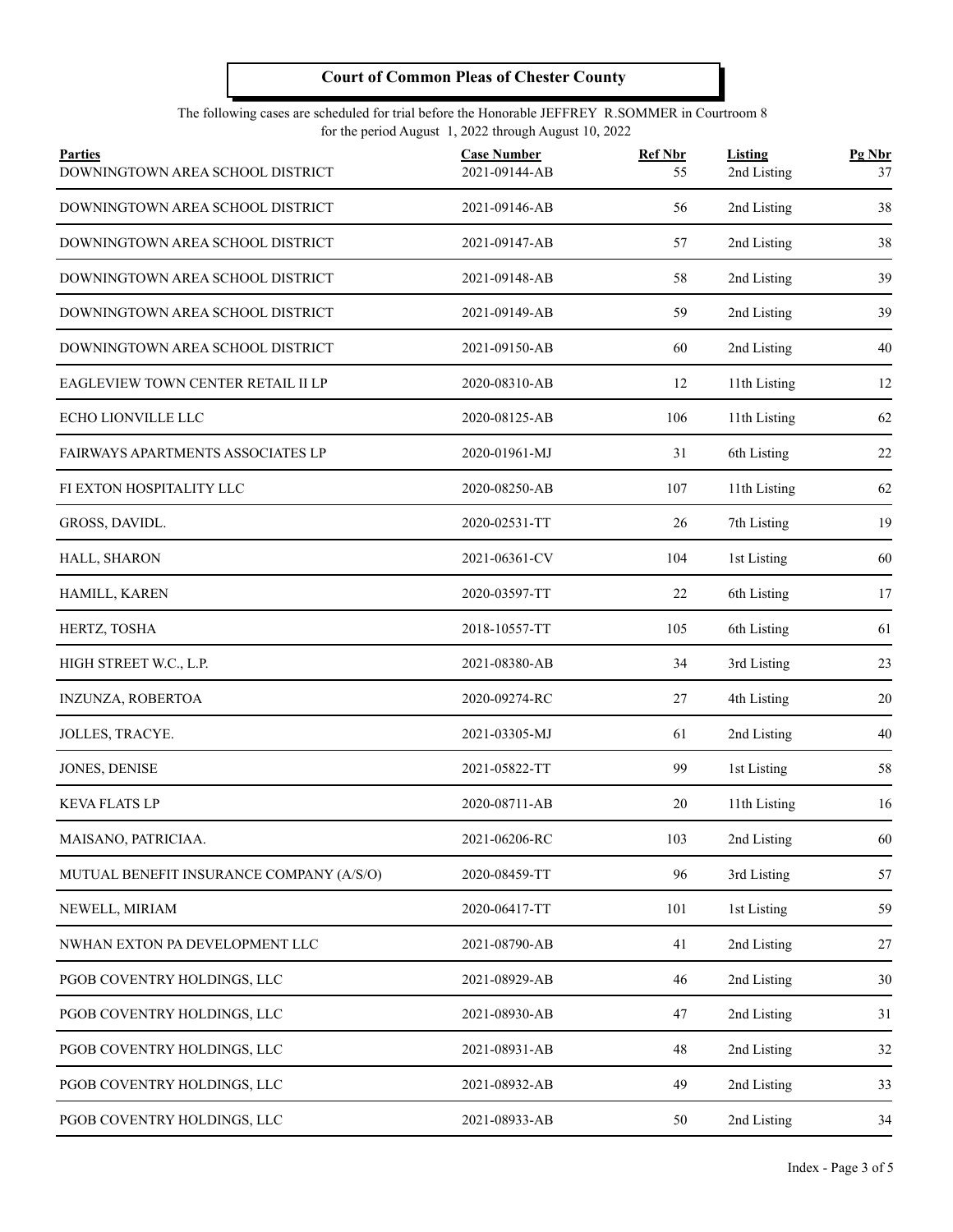#### The following cases are scheduled for trial before the Honorable JEFFREY R.SOMMER in Courtroom 8 for the period August 1, 2022 through August 10, 2022

| <b>Parties</b><br>PGOB COVENTRY HOLDINGS, LLC | <b>Case Number</b><br>2021-08934-AB | <b>Ref Nbr</b><br>51 | Listing<br>2nd Listing | Pg Nbr<br>35 |
|-----------------------------------------------|-------------------------------------|----------------------|------------------------|--------------|
| PHOENIXVILLE AREA SCHOOL DISTRICT             | 2021-09143-AB                       | 114                  | 2nd Listing            | 66           |
| PHOENIXVILLE AREA SCHOOL DISTRICT             | 2021-09155-AB                       | 115                  | 2nd Listing            | 66           |
| PHOENIXVILLE AREA SCHOOL DISTRICT             | 2021-09157-AB                       | 116                  | 2nd Listing            | 67           |
| PHOENIXVILLE AREA SCHOOL DISTRICT             | 2021-09158-AB                       | 62                   | 2nd Listing            | 41           |
| PHOENIXVILLE AREA SCHOOL DISTRICT             | 2021-09159-AB                       | 63                   | 2nd Listing            | 41           |
| PHOENIXVILLE AREA SCHOOL DISTRICT             | 2021-09160-AB                       | 64                   | 2nd Listing            | 42           |
| PHOENIXVILLE AREA SCHOOL DISTRICT             | 2021-09162-AB                       | 66                   | 2nd Listing            | 43           |
| PHOENIXVILLE AREA SCHOOL DISTRICT             | 2021-09166-AB                       | 67                   | 2nd Listing            | 43           |
| PHOENIXVILLE AREA SCHOOL DISTRICT             | 2021-09167-AB                       | 68                   | 2nd Listing            | 44           |
| PHOENIXVILLE AREA SCHOOL DISTRICT             | 2021-09168-AB                       | 69                   | 2nd Listing            | 44           |
| PR EXTON SQUARE PROPERTY LP                   | 2020-08424-AB                       | 13                   | 11th Listing           | 13           |
| PROVCO PINEGOOD ATWATER LP                    | 2021-09161-AB                       | 65                   | 2nd Listing            | 42           |
| RISSER, DARRIN                                | 2020-04970-CT                       | 24                   | 8th Listing            | 18           |
| ROBERSON, MICHELLE (ADMIN)                    | 2019-04715-TT                       | 2                    | 16th Listing           | $\mathbf{1}$ |
| ROWLAND, JOHN                                 | 2019-12322-TT                       | 33                   | 12th Listing           | 23           |
| SHP V WILLISTOWN LLC                          | 2021-08792-AB                       | 42                   | 2nd Listing            | 28           |
| SNH NS PROPERTIES TRUST                       | 2021-09170-AB                       | 70                   | 2nd Listing            | 45           |
| STATE FARM MUTUAL AUTOMOBILE INS CO           | 2021-04589-TT                       | 89                   | 1st Listing            | 54           |
| STORAGE FIRST VENTURES LLC                    | 2021-00267-AB                       | 23                   | 9th Listing            | 18           |
| STRATEGIC VISION, L.P.                        | 2021-09190-AB                       | 71                   | 2nd Listing            | 45           |
| TERRY, WILLIAME.                              | 2021-03576-TT                       | 90                   | 2nd Listing            | 55           |
| TOWN SQUARE PARTNERS LLC                      | 2021-09292-AB                       | 87                   | 2nd Listing            | 53           |
| TOWN SQUARE PARTNERS LLC                      | 2021-09293-AB                       | 88                   | 2nd Listing            | 54           |
| TREDYFFRIN/EASTTOWN SCHOOL DISTRICT           | 2021-09592-AB                       | 92                   | 2nd Listing            | 56           |
| TRUONG, PHUOUNGH                              | 2020-09166-TT                       | 94                   | 3rd Listing            | 57           |
| W (MINOR), L                                  | 2021-05196-TT                       | 93                   | 1st Listing            | 56           |
| WELLS FARGO BANK N A                          | 2018-04474-RC                       | $\mathbf{1}$         | 2nd Listing            | 1            |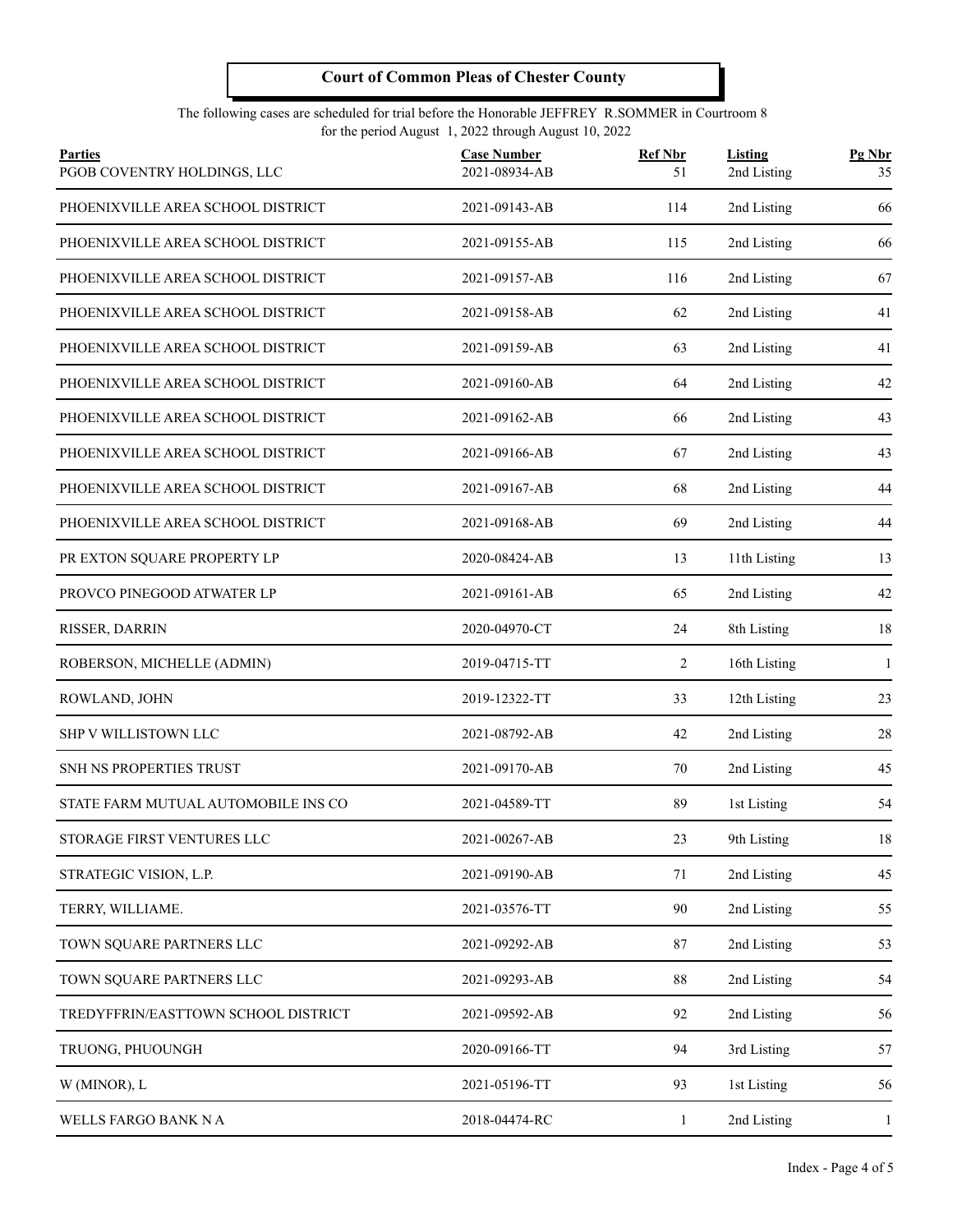#### The following cases are scheduled for trial before the Honorable JEFFREY R.SOMMER in Courtroom 8 for the period August 1, 2022 through August 10, 2022

| <b>Parties</b><br>WEST CHESTER AREA SCHOOL DISTRICT | <b>Case Number</b><br>2021-08686-AB | <b>Ref Nbr</b><br>37 | <b>Listing</b><br>2nd Listing | $Pg$ Nbr<br>25 |
|-----------------------------------------------------|-------------------------------------|----------------------|-------------------------------|----------------|
| WEST CHESTER AREA SCHOOL DISTRICT                   | 2021-08802-AB                       | 44                   | 2nd Listing                   | 29             |
| WEST CHESTER AREA SCHOOL DISTRICT                   | 2021-08935-AB                       | 52                   | 2nd Listing                   | 36             |
| WEST CHESTER AREA SCHOOL DISTRICT                   | 2021-08936-AB                       | 53                   | 2nd Listing                   | 36             |
| WINDSTREAM CAPITAL LLC                              | 2021-05194-RC                       | 97                   | 1st Listing                   | 58             |
| ZALOGA, KATHERINE                                   | 2021-05551-PL                       | 98                   | 1st Listing                   | 58             |

**Total Cases Scheduled: 116**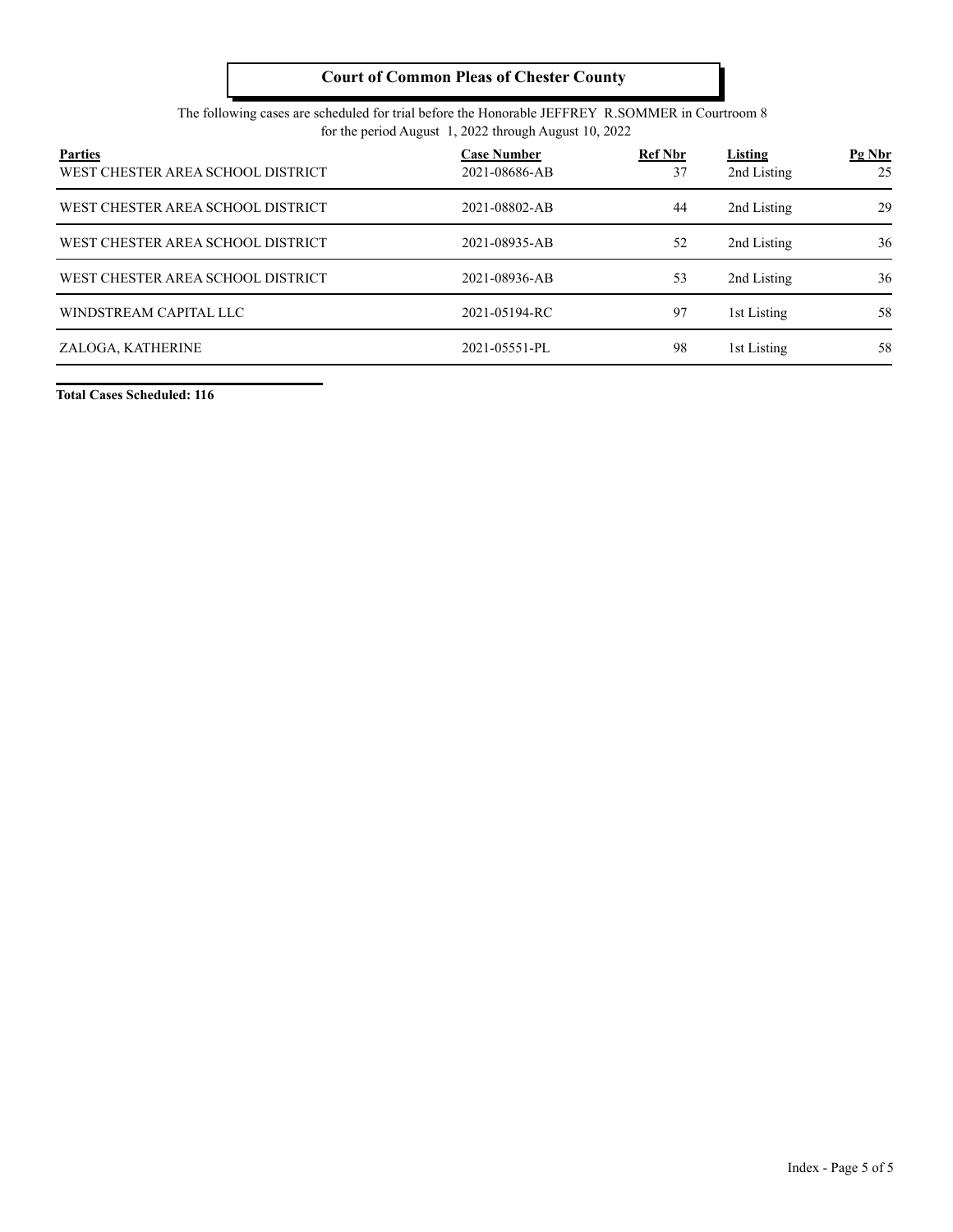The following cases are scheduled for trial before the Honorable JEFFREY R.SOMMER in Courtroom 8<br>for the period August 1 2022 through August 10 2022

for the period  $\Lambda$  and  $\Lambda$  10, 2022 through  $\Lambda$  and  $\Lambda$ 

-

|                             | for the period August $\left  \frac{1}{2} \right $ , 2022 through August 10, 2022 |                              |
|-----------------------------|-----------------------------------------------------------------------------------|------------------------------|
| <b>Attorneys</b>            | <b>Parties</b>                                                                    | <b>Trial Ready Date</b>      |
|                             | <b>MORTGAGE FORECLOSURE:</b><br><b>RESIDENTIAL</b>                                |                              |
|                             | <b>WELLS FARGO BANK N A</b>                                                       |                              |
| ROBERT CRAWLEY              |                                                                                   |                              |
| $(855)$ 225-6906            |                                                                                   |                              |
| PETER WAPNER                |                                                                                   |                              |
| $(215) 563 - 7000$          |                                                                                   |                              |
| ROSEMARIE DIAMOND           |                                                                                   |                              |
| $(844) 856 - 6646$          |                                                                                   |                              |
| <b>BRIAN JONATHAN YODER</b> |                                                                                   |                              |
| $(844) 856 - 6646$          |                                                                                   |                              |
| $\mathbf{1}$                | <b>VS.</b>                                                                        | 2018-04474-RC<br>2nd Listing |
|                             |                                                                                   |                              |
|                             | <b>CHARLESF BRADY</b>                                                             |                              |
|                             | SANDRAL BRADY                                                                     |                              |
|                             | <b>OTHER TORT</b>                                                                 | 05/13/2020                   |
|                             | MICHELLE (ADMIN) ROBERSON                                                         |                              |
| ROYCE W SMITH               |                                                                                   |                              |
| $(267) 687 - 7520$          |                                                                                   |                              |
| <b>MARIA C JANOSKI</b>      |                                                                                   |                              |
| $(610) 679 - 9031$          | RODNEY (ADMIN) ROBERSON                                                           |                              |
| ROYCE W SMITH               |                                                                                   |                              |
| $(267) 687 - 7520$          |                                                                                   |                              |
| <b>MARIA C JANOSKI</b>      |                                                                                   |                              |
| $(610) 679 - 9031$          |                                                                                   |                              |
|                             | BIANCA (EST OF/DECEASED)N ROBERSON                                                |                              |
|                             |                                                                                   |                              |
| ROYCE W SMITH               |                                                                                   |                              |
| $(267) 687 - 7520$          |                                                                                   |                              |
| MARIA C JANOSKI             |                                                                                   |                              |
| $(610) 679 - 9031$          |                                                                                   |                              |
| $\mathbf{2}$                |                                                                                   | 2019-04715-TT                |
|                             | <b>VS.</b><br>DAVID DESPER                                                        | 16th Listing                 |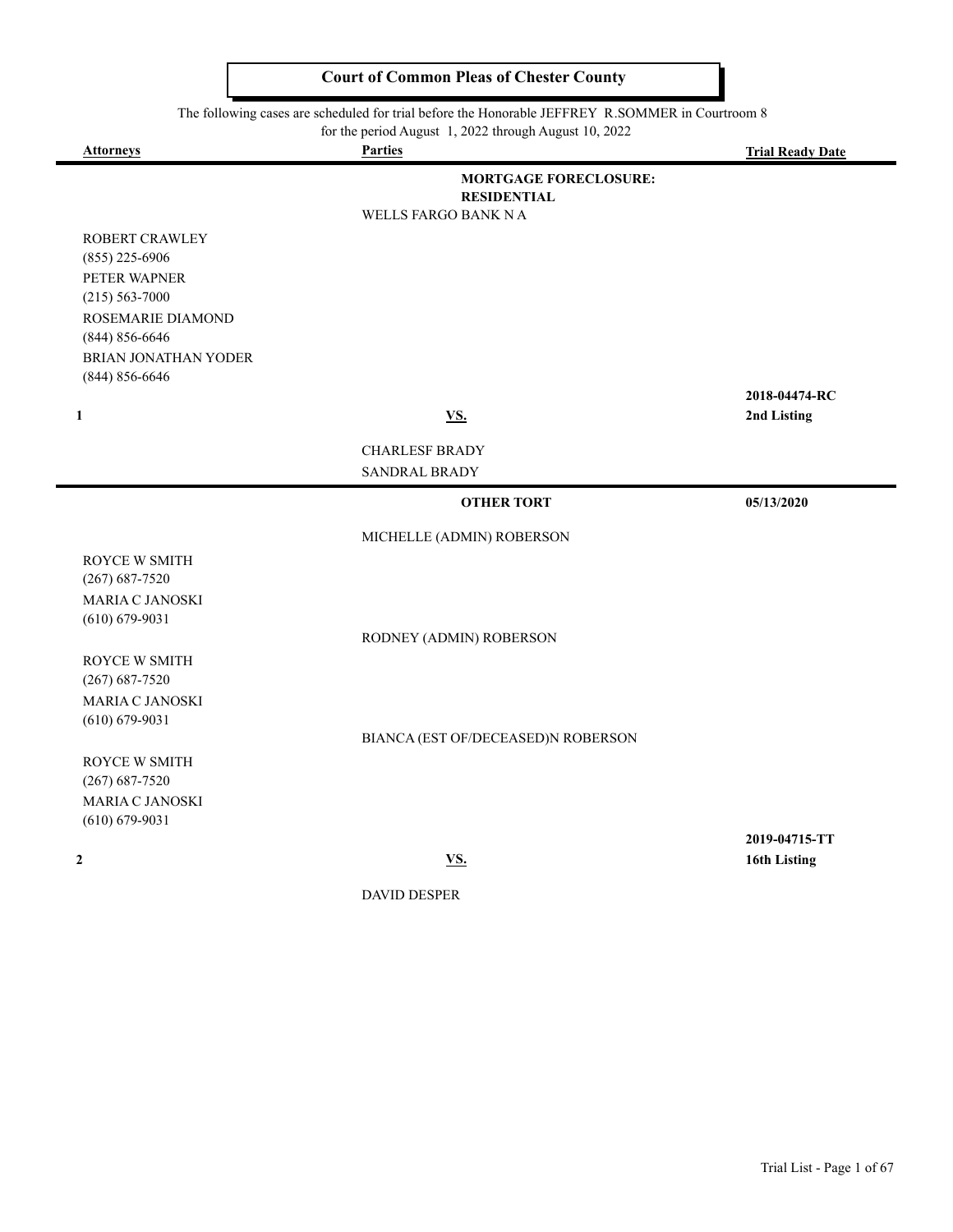#### The following cases are scheduled for trial before the Honorable JEFFREY R.SOMMER in Courtroom 8

۰

|                                            | for the period August 1, 2022 through August 10, 2022 |                         |
|--------------------------------------------|-------------------------------------------------------|-------------------------|
| <b>Attorneys</b>                           | <b>Parties</b>                                        | <b>Trial Ready Date</b> |
|                                            | <b>OTHER CONTRACT</b>                                 | 07/23/2020              |
|                                            |                                                       |                         |
|                                            | <b>DANIEL BARKER</b>                                  |                         |
| MARK WILLIAM TANNER<br>$(215) 567 - 8300$  |                                                       |                         |
| PETER MICHAEL NEWMAN                       |                                                       |                         |
| $(215) 567 - 8300$                         |                                                       |                         |
|                                            | <b>KRISTEN BARKER</b>                                 |                         |
| <b>MARK WILLIAM TANNER</b>                 |                                                       |                         |
| $(215) 567 - 8300$                         |                                                       |                         |
| PETER MICHAEL NEWMAN                       |                                                       |                         |
| $(215) 567 - 8300$                         | WILLIAMB CAREY, III                                   |                         |
| <b>MARK WILLIAM TANNER</b>                 |                                                       |                         |
| $(215) 567 - 8300$                         |                                                       |                         |
| PETER MICHAEL NEWMAN                       |                                                       |                         |
| $(215) 567 - 8300$                         |                                                       |                         |
|                                            | <b>MATTHEWJ FISCHER</b>                               |                         |
| <b>MARK WILLIAM TANNER</b>                 |                                                       |                         |
| $(215) 567 - 8300$                         |                                                       |                         |
| PETER MICHAEL NEWMAN<br>$(215) 567 - 8300$ |                                                       |                         |
|                                            | WILLIAM COOKSON                                       |                         |
| MARK WILLIAM TANNER                        |                                                       |                         |
| $(215) 567 - 8300$                         |                                                       |                         |
| PETER MICHAEL NEWMAN                       |                                                       |                         |
| $(215) 567 - 8300$                         |                                                       |                         |
|                                            | DONNA SPINELLI                                        |                         |
| MARK WILLIAM TANNER                        |                                                       |                         |
| $(215) 567 - 8300$<br>PETER MICHAEL NEWMAN |                                                       |                         |
| $(215) 567 - 8300$                         |                                                       |                         |
|                                            | <b>JOHN DUNLAP</b>                                    |                         |
| MARK WILLIAM TANNER                        |                                                       |                         |
| $(215) 567 - 8300$                         |                                                       |                         |
| PETER MICHAEL NEWMAN                       |                                                       |                         |
| $(215) 567 - 8300$                         | <b>CAROL DUNLAP</b>                                   |                         |
|                                            |                                                       |                         |
| MARK WILLIAM TANNER<br>$(215) 567 - 8300$  |                                                       |                         |
| PETER MICHAEL NEWMAN                       |                                                       |                         |
| $(215) 567 - 8300$                         |                                                       |                         |
|                                            | <b>MATTHEW FARMER</b>                                 |                         |
| <b>MARK WILLIAM TANNER</b>                 |                                                       |                         |
| $(215) 567 - 8300$                         |                                                       |                         |
| PETER MICHAEL NEWMAN                       |                                                       |                         |
| $(215) 567 - 8300$                         |                                                       |                         |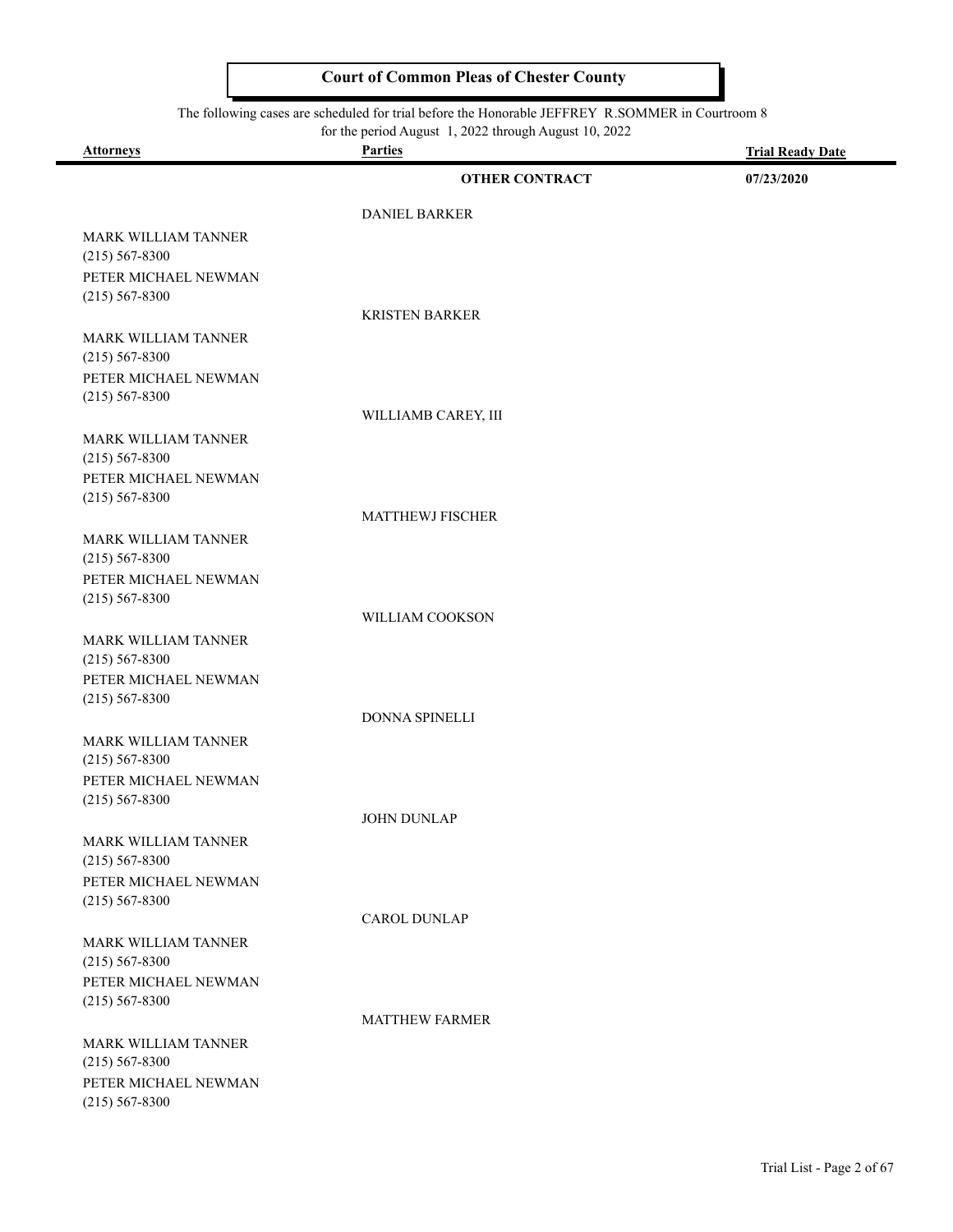#### The following cases are scheduled for trial before the Honorable JEFFREY R.SOMMER in Courtroom 8

for the period August 1, 2022 through August 10, 2022

| <b>Attorneys</b>                                     | <b>Parties</b>          | <b>Trial Ready Date</b> |
|------------------------------------------------------|-------------------------|-------------------------|
| (Case No 2019-07496-CT continued from previous page) | <b>OTHER CONTRACT</b>   | 07/23/2020              |
|                                                      | DANIELLE FARMER         |                         |
| <b>MARK WILLIAM TANNER</b>                           |                         |                         |
| $(215) 567 - 8300$                                   |                         |                         |
| PETER MICHAEL NEWMAN                                 |                         |                         |
| $(215) 567 - 8300$                                   |                         |                         |
|                                                      | DONALD FERRO            |                         |
| <b>MARK WILLIAM TANNER</b>                           |                         |                         |
| $(215) 567 - 8300$                                   |                         |                         |
| PETER MICHAEL NEWMAN                                 |                         |                         |
| $(215) 567 - 8300$                                   | <b>JENNIFER FERRO</b>   |                         |
| <b>MARK WILLIAM TANNER</b>                           |                         |                         |
| $(215) 567 - 8300$                                   |                         |                         |
| PETER MICHAEL NEWMAN                                 |                         |                         |
| $(215) 567 - 8300$                                   |                         |                         |
|                                                      | <b>JERRELL GATLIN</b>   |                         |
| <b>MARK WILLIAM TANNER</b>                           |                         |                         |
| $(215) 567 - 8300$                                   |                         |                         |
| PETER MICHAEL NEWMAN                                 |                         |                         |
| $(215) 567 - 8300$                                   |                         |                         |
|                                                      | <b>CORNELIA GATLIN</b>  |                         |
| MARK WILLIAM TANNER<br>$(215) 567 - 8300$            |                         |                         |
| PETER MICHAEL NEWMAN                                 |                         |                         |
| $(215) 567 - 8300$                                   |                         |                         |
|                                                      | <b>ANDREW BROWN</b>     |                         |
| <b>MARK WILLIAM TANNER</b>                           |                         |                         |
| $(215) 567 - 8300$                                   |                         |                         |
| PETER MICHAEL NEWMAN                                 |                         |                         |
| $(215) 567 - 8300$                                   | <b>TRACEY BROWN</b>     |                         |
|                                                      |                         |                         |
| MARK WILLIAM TANNER<br>$(215) 567 - 8300$            |                         |                         |
| PETER MICHAEL NEWMAN                                 |                         |                         |
| $(215) 567 - 8300$                                   |                         |                         |
|                                                      | <b>JOHN HARRIS</b>      |                         |
| MARK WILLIAM TANNER                                  |                         |                         |
| $(215) 567 - 8300$                                   |                         |                         |
| PETER MICHAEL NEWMAN                                 |                         |                         |
| $(215) 567 - 8300$                                   | <b>ELIZABETH HARRIS</b> |                         |
| <b>MARK WILLIAM TANNER</b>                           |                         |                         |
| $(215) 567 - 8300$                                   |                         |                         |
| PETER MICHAEL NEWMAN                                 |                         |                         |
| $(215) 567 - 8300$                                   |                         |                         |
|                                                      |                         |                         |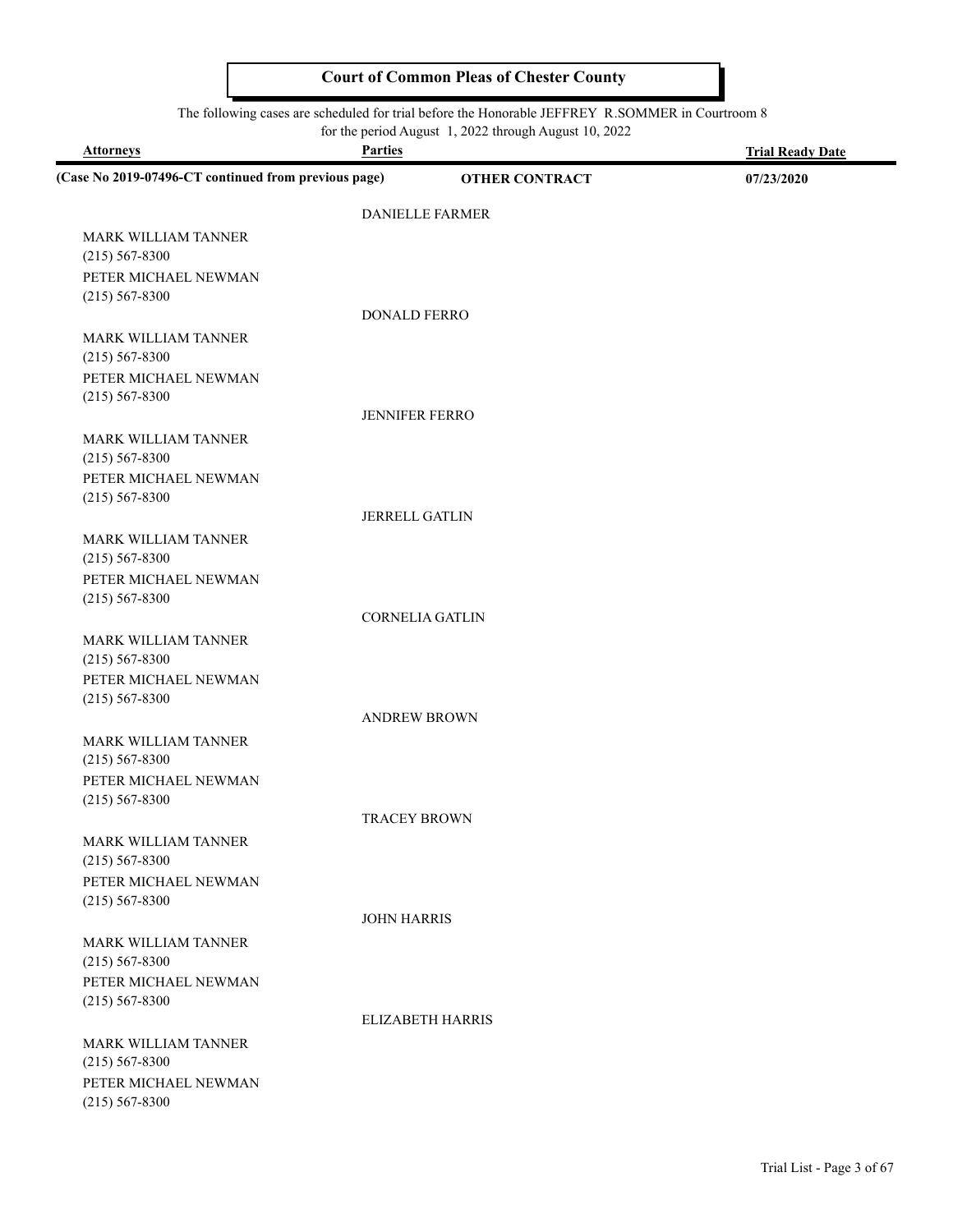#### The following cases are scheduled for trial before the Honorable JEFFREY R.SOMMER in Courtroom 8

| <b>Attorneys</b>                                     | <b>Parties</b>       | for the period August 1, 2022 through August 10, 2022 | <b>Trial Ready Date</b> |
|------------------------------------------------------|----------------------|-------------------------------------------------------|-------------------------|
| (Case No 2019-07496-CT continued from previous page) |                      | <b>OTHER CONTRACT</b>                                 | 07/23/2020              |
|                                                      |                      |                                                       |                         |
| MARK WILLIAM TANNER                                  |                      | <b>DOLORES HAUBNER</b>                                |                         |
| $(215) 567 - 8300$                                   |                      |                                                       |                         |
| PETER MICHAEL NEWMAN                                 |                      |                                                       |                         |
| $(215) 567 - 8300$                                   |                      |                                                       |                         |
|                                                      | <b>THOMAS KERN</b>   |                                                       |                         |
| <b>MARK WILLIAM TANNER</b><br>$(215) 567 - 8300$     |                      |                                                       |                         |
| PETER MICHAEL NEWMAN                                 |                      |                                                       |                         |
| $(215) 567 - 8300$                                   |                      |                                                       |                         |
|                                                      | <b>HEIDI KERN</b>    |                                                       |                         |
| <b>MARK WILLIAM TANNER</b>                           |                      |                                                       |                         |
| $(215) 567 - 8300$<br>PETER MICHAEL NEWMAN           |                      |                                                       |                         |
| $(215) 567 - 8300$                                   |                      |                                                       |                         |
|                                                      |                      | <b>JOSEPH MCSORLEY</b>                                |                         |
| <b>MARK WILLIAM TANNER</b>                           |                      |                                                       |                         |
| $(215) 567 - 8300$                                   |                      |                                                       |                         |
| PETER MICHAEL NEWMAN<br>$(215) 567 - 8300$           |                      |                                                       |                         |
|                                                      |                      | <b>AUDREY MCSORLEY</b>                                |                         |
| <b>MARK WILLIAM TANNER</b>                           |                      |                                                       |                         |
| $(215) 567 - 8300$                                   |                      |                                                       |                         |
| PETER MICHAEL NEWMAN<br>$(215) 567 - 8300$           |                      |                                                       |                         |
|                                                      | <b>DANIEL MEYERS</b> |                                                       |                         |
| MARK WILLIAM TANNER                                  |                      |                                                       |                         |
| $(215) 567 - 8300$                                   |                      |                                                       |                         |
| PETER MICHAEL NEWMAN                                 |                      |                                                       |                         |
| $(215) 567 - 8300$                                   |                      | <b>JENNIFER MEYERS</b>                                |                         |
| <b>MARK WILLIAM TANNER</b>                           |                      |                                                       |                         |
| $(215) 567 - 8300$                                   |                      |                                                       |                         |
| PETER MICHAEL NEWMAN                                 |                      |                                                       |                         |
| $(215)$ 567-8300                                     |                      | DANIEL MORTIMER                                       |                         |
| <b>MARK WILLIAM TANNER</b>                           |                      |                                                       |                         |
| $(215) 567 - 8300$                                   |                      |                                                       |                         |
| PETER MICHAEL NEWMAN                                 |                      |                                                       |                         |
| $(215) 567 - 8300$                                   |                      |                                                       |                         |
| MARK WILLIAM TANNER                                  |                      | <b>SHANNON MORTIMER</b>                               |                         |
| $(215) 567 - 8300$                                   |                      |                                                       |                         |
| PETER MICHAEL NEWMAN                                 |                      |                                                       |                         |
| $(215) 567 - 8300$                                   |                      |                                                       |                         |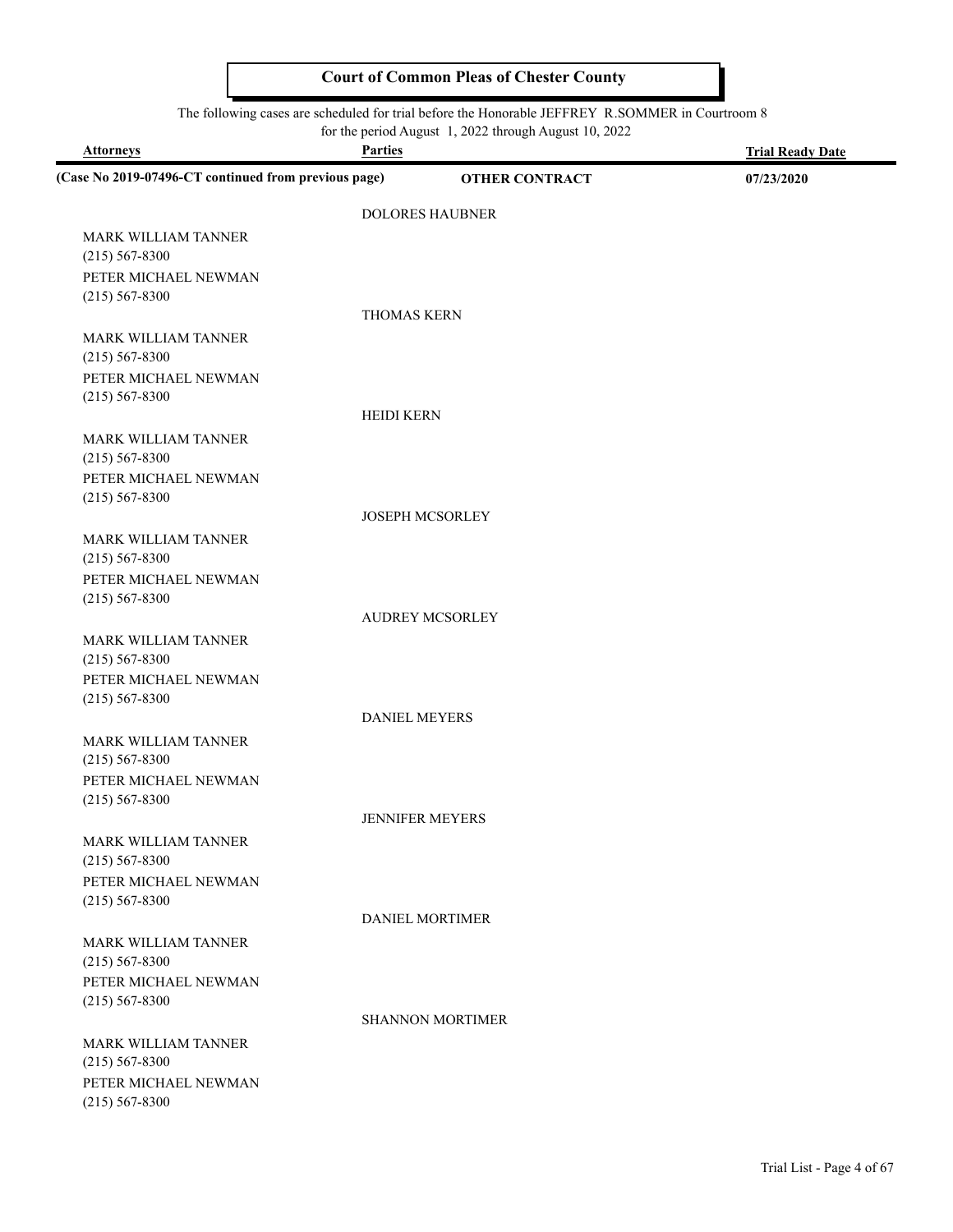#### The following cases are scheduled for trial before the Honorable JEFFREY R.SOMMER in Courtroom 8

for the period August 1, 2022 through August 10, 2022

| <b>Attorneys</b>                                     | <b>Parties</b>         | <b>Trial Ready Date</b> |
|------------------------------------------------------|------------------------|-------------------------|
| (Case No 2019-07496-CT continued from previous page) | <b>OTHER CONTRACT</b>  | 07/23/2020              |
|                                                      | <b>ERIC PELT</b>       |                         |
| <b>MARK WILLIAM TANNER</b>                           |                        |                         |
| $(215) 567 - 8300$                                   |                        |                         |
| PETER MICHAEL NEWMAN                                 |                        |                         |
| $(215) 567 - 8300$                                   |                        |                         |
|                                                      | <b>WANDA PELT</b>      |                         |
| MARK WILLIAM TANNER                                  |                        |                         |
| $(215) 567 - 8300$                                   |                        |                         |
| PETER MICHAEL NEWMAN<br>$(215) 567 - 8300$           |                        |                         |
|                                                      | <b>STEVEN PIERI</b>    |                         |
| <b>MARK WILLIAM TANNER</b>                           |                        |                         |
| $(215) 567 - 8300$                                   |                        |                         |
| PETER MICHAEL NEWMAN                                 |                        |                         |
| $(215) 567 - 8300$                                   |                        |                         |
|                                                      | <b>DEBRA PIERI</b>     |                         |
| MARK WILLIAM TANNER                                  |                        |                         |
| $(215) 567 - 8300$                                   |                        |                         |
| PETER MICHAEL NEWMAN                                 |                        |                         |
| $(215) 567 - 8300$                                   | <b>JOHN POTTS</b>      |                         |
| <b>MARK WILLIAM TANNER</b>                           |                        |                         |
| $(215) 567 - 8300$                                   |                        |                         |
| PETER MICHAEL NEWMAN                                 |                        |                         |
| $(215) 567 - 8300$                                   |                        |                         |
|                                                      | <b>MARY POTTS</b>      |                         |
| MARK WILLIAM TANNER                                  |                        |                         |
| $(215) 567 - 8300$                                   |                        |                         |
| PETER MICHAEL NEWMAN                                 |                        |                         |
| $(215) 567 - 8300$                                   | WILLIAM SUDNIKOVICH    |                         |
| MARK WILLIAM TANNER                                  |                        |                         |
| $(215) 567 - 8300$                                   |                        |                         |
| PETER MICHAEL NEWMAN                                 |                        |                         |
| $(215) 567 - 8300$                                   |                        |                         |
|                                                      | CYNTHIA SUDNIKOVICH    |                         |
| MARK WILLIAM TANNER                                  |                        |                         |
| $(215) 567 - 8300$                                   |                        |                         |
| PETER MICHAEL NEWMAN                                 |                        |                         |
| $(215) 567 - 8300$                                   | <b>AUGUSTINE TESTA</b> |                         |
| MARK WILLIAM TANNER                                  |                        |                         |
| $(215) 567 - 8300$                                   |                        |                         |
| PETER MICHAEL NEWMAN                                 |                        |                         |
| $(215) 567 - 8300$                                   |                        |                         |
|                                                      |                        |                         |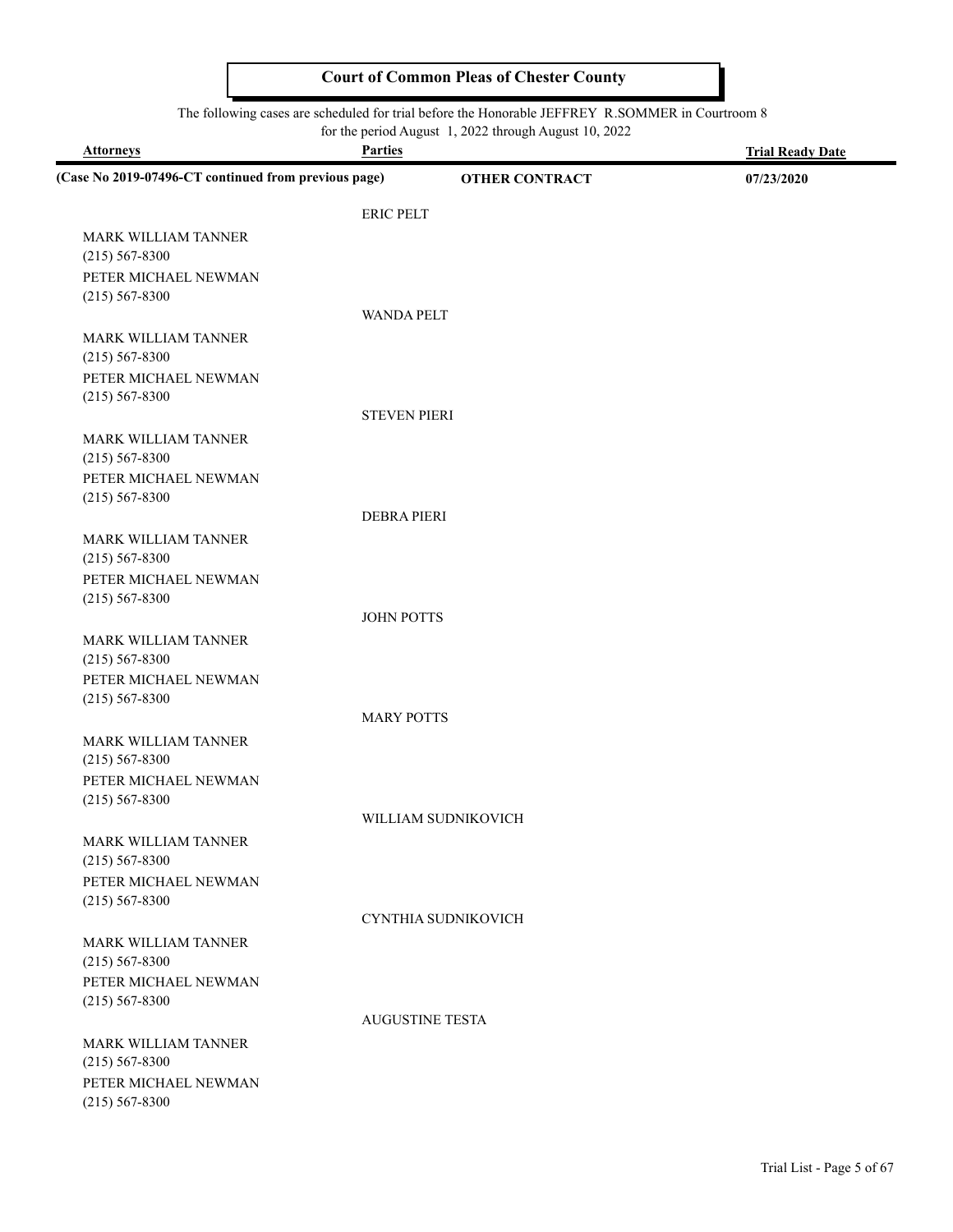#### The following cases are scheduled for trial before the Honorable JEFFREY R.SOMMER in Courtroom 8

for the period August 1, 2022 through August 10, 2022

| <b>Attorneys</b>                                     | <b>Parties</b>         | <b>Trial Ready Date</b> |
|------------------------------------------------------|------------------------|-------------------------|
| (Case No 2019-07496-CT continued from previous page) | <b>OTHER CONTRACT</b>  | 07/23/2020              |
|                                                      | <b>MARA TESTA</b>      |                         |
| <b>MARK WILLIAM TANNER</b>                           |                        |                         |
| $(215) 567 - 8300$                                   |                        |                         |
| PETER MICHAEL NEWMAN                                 |                        |                         |
| $(215) 567 - 8300$                                   |                        |                         |
|                                                      | <b>TRAVIS THOMAS</b>   |                         |
| MARK WILLIAM TANNER                                  |                        |                         |
| $(215) 567 - 8300$                                   |                        |                         |
| PETER MICHAEL NEWMAN                                 |                        |                         |
| $(215) 567 - 8300$                                   |                        |                         |
|                                                      | <b>ERICA THOMAS</b>    |                         |
| <b>MARK WILLIAM TANNER</b>                           |                        |                         |
| $(215) 567 - 8300$                                   |                        |                         |
| PETER MICHAEL NEWMAN                                 |                        |                         |
| $(215) 567 - 8300$                                   |                        |                         |
|                                                      | <b>MICHAEL WEBER</b>   |                         |
| MARK WILLIAM TANNER                                  |                        |                         |
| $(215) 567 - 8300$                                   |                        |                         |
| PETER MICHAEL NEWMAN<br>$(215) 567 - 8300$           |                        |                         |
|                                                      | <b>JOAN WEBER</b>      |                         |
| <b>MARK WILLIAM TANNER</b>                           |                        |                         |
| $(215) 567 - 8300$                                   |                        |                         |
| PETER MICHAEL NEWMAN                                 |                        |                         |
| $(215) 567 - 8300$                                   |                        |                         |
|                                                      | <b>DEREK WHIPPLE</b>   |                         |
| MARK WILLIAM TANNER                                  |                        |                         |
| $(215) 567 - 8300$                                   |                        |                         |
| PETER MICHAEL NEWMAN                                 |                        |                         |
| $(215) 567 - 8300$                                   |                        |                         |
|                                                      | <b>ANNETTE WHIPPLE</b> |                         |
| MARK WILLIAM TANNER                                  |                        |                         |
| $(215) 567 - 8300$                                   |                        |                         |
| PETER MICHAEL NEWMAN                                 |                        |                         |
| $(215) 567 - 8300$                                   |                        |                         |
|                                                      | <b>CORCORAN JOSEPH</b> |                         |
| MARK WILLIAM TANNER                                  |                        |                         |
| $(215) 567 - 8300$                                   |                        |                         |
| PETER MICHAEL NEWMAN                                 |                        |                         |
| $(215) 567 - 8300$                                   | <b>JANINE PHAYRE</b>   |                         |
|                                                      |                        |                         |
| <b>MARK WILLIAM TANNER</b><br>$(215) 567 - 8300$     |                        |                         |
| PETER MICHAEL NEWMAN                                 |                        |                         |
| $(215) 567 - 8300$                                   |                        |                         |
|                                                      |                        | <b>JURY</b>             |

Trial List - Page 6 of 67

**2019-07496-CT**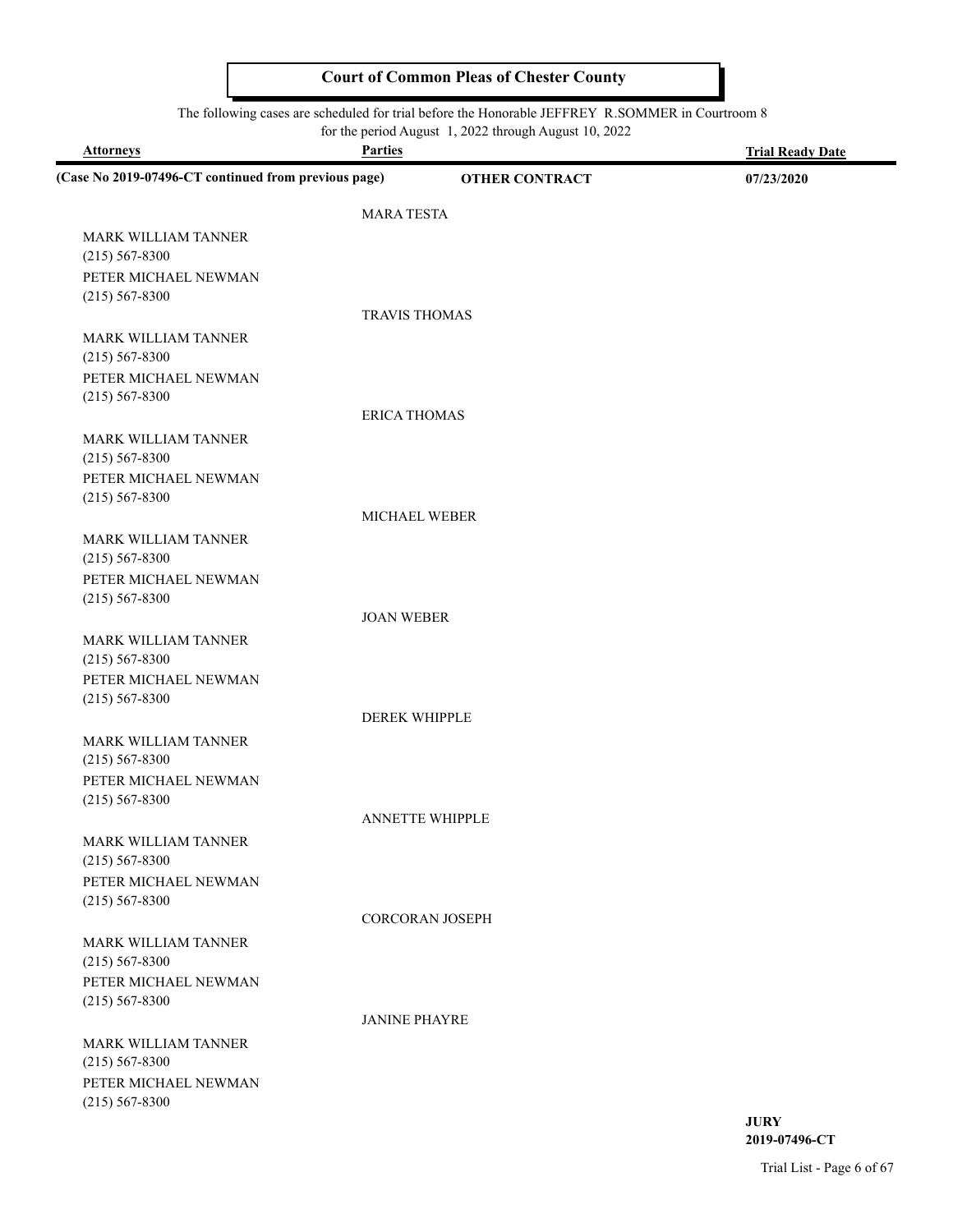#### The following cases are scheduled for trial before the Honorable JEFFREY R.SOMMER in Courtroom 8

for the period August 1, 2022 through August 10, 2022

| <b>Attorneys</b>                                     | <b>Parties</b>                     | <b>Trial Ready Date</b> |
|------------------------------------------------------|------------------------------------|-------------------------|
| (Case No 2019-07496-CT continued from previous page) | <b>OTHER CONTRACT</b>              | 07/23/2020              |
| 3                                                    | <u>VS.</u>                         | 17th Listing            |
|                                                      | WILMER HOSTETTER                   |                         |
| <b>JAMES C. DALTON</b>                               |                                    |                         |
| $(610) 692 - 1371$                                   |                                    |                         |
|                                                      | <b>JOYCE HOSTETTER</b>             |                         |
| <b>JAMES C. DALTON</b>                               |                                    |                         |
| $(610) 692 - 1371$                                   |                                    |                         |
|                                                      | KEYSTONE CUSTOM HOMES INC          |                         |
| KIMBERLY L. RUSSELL<br>$(610)$ 941-2541              |                                    |                         |
| <b>SANDHYA M FELTES</b>                              |                                    |                         |
| $(610)$ 941-2561                                     |                                    |                         |
|                                                      | WILLOW CREEK HOLDINGS LLC          |                         |
| KIMBERLY L. RUSSELL                                  |                                    |                         |
| $(610)$ 941-2541                                     |                                    |                         |
| <b>BRIAN JEFFERS</b>                                 |                                    |                         |
| $(215)$ 260-6000                                     |                                    |                         |
| SANDHYA M FELTES                                     |                                    |                         |
| $(610)$ 941-2561                                     |                                    |                         |
|                                                      | <b>APPEAL FROM BOARD OF</b>        |                         |
|                                                      | <b>ASSESSMENT</b>                  |                         |
|                                                      | DOWNINGTOWN AREA SCHOOL DISTRICT   |                         |
| <b>SCOT R WITHERS</b>                                |                                    |                         |
| $(610)$ 430-8000                                     |                                    |                         |
| <b>MARK P THOMPSON</b><br>$(610)$ 430-8000           |                                    |                         |
|                                                      | <b>BLACK HAWK APARTMENTS LP</b>    |                         |
| JOHN B HILL                                          |                                    |                         |
| $(215) 566 - 200$                                    |                                    |                         |
| JOHN S. SUMMERS                                      |                                    |                         |
| $(215)$ 496-7007                                     |                                    |                         |
| MATTHEW AARON HAMERMESH                              |                                    |                         |
| $(215) 568 - 6200$                                   |                                    |                         |
|                                                      | DOWNINGTOWN BOROUGH                |                         |
|                                                      | <b>CHESTER COUNTY</b>              |                         |
|                                                      |                                    | 2020-08277-AB           |
| 4                                                    | <u>VS.</u>                         | 11th Listing            |
|                                                      | CHESTER COUNTY BOARD OF ASSESSMENT |                         |
| <b>LOUIS B. KUPPERMAN</b>                            |                                    |                         |
| PATRICK S MINTZER                                    |                                    |                         |
| $(610)$ 436-4400                                     |                                    |                         |
| MICHAEL S. GILL                                      |                                    |                         |

(610) 436-4400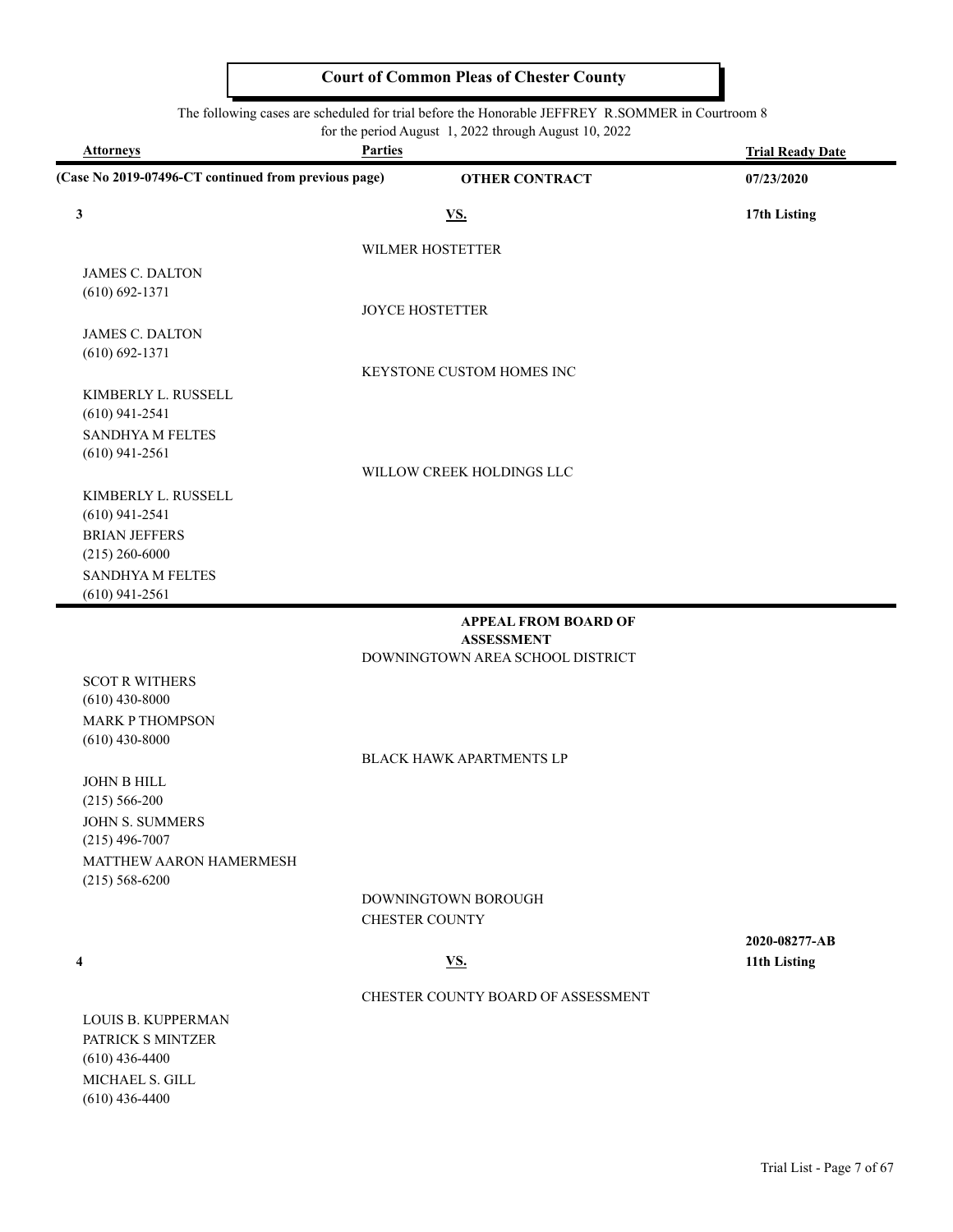The following cases are scheduled for trial before the Honorable JEFFREY R.SOMMER in Courtroom 8

for the period August 1, 2022 through August 10, 2022

| <b>Attorneys</b>          | <b>Parties</b>                     | <b>Trial Ready Date</b> |
|---------------------------|------------------------------------|-------------------------|
|                           | <b>APPEAL FROM BOARD OF</b>        |                         |
|                           | <b>ASSESSMENT</b>                  |                         |
|                           | DOWNINGTOWN AREA SCHOOL DISTRICT   |                         |
| <b>SCOT R WITHERS</b>     |                                    |                         |
| $(610)$ 430-8000          |                                    |                         |
| <b>MARK P THOMPSON</b>    |                                    |                         |
| $(610)$ 430-8000          |                                    |                         |
|                           | <b>BLACK HAWK APARTMENTS LP</b>    |                         |
| <b>JOHN S. SUMMERS</b>    |                                    |                         |
| $(215)$ 496-7007          |                                    |                         |
| <b>JOHN B HILL</b>        |                                    |                         |
| $(215) 566 - 200$         |                                    |                         |
| MATTHEW AARON HAMERMESH   |                                    |                         |
| $(215) 568 - 6200$        |                                    |                         |
|                           | DOWNINGTOWN BOROUGH                |                         |
|                           | <b>CHESTER COUNTY</b>              |                         |
|                           |                                    |                         |
|                           |                                    | 2020-08278-AB           |
| 5                         | <u>VS.</u>                         | 11th Listing            |
|                           | CHESTER COUNTY BOARD OF ASSESSMENT |                         |
| <b>LOUIS B. KUPPERMAN</b> |                                    |                         |
| PATRICK S MINTZER         |                                    |                         |
| $(610)$ 126 1100          |                                    |                         |

(610) 436-4400 MICHAEL S. GILL (610) 436-4400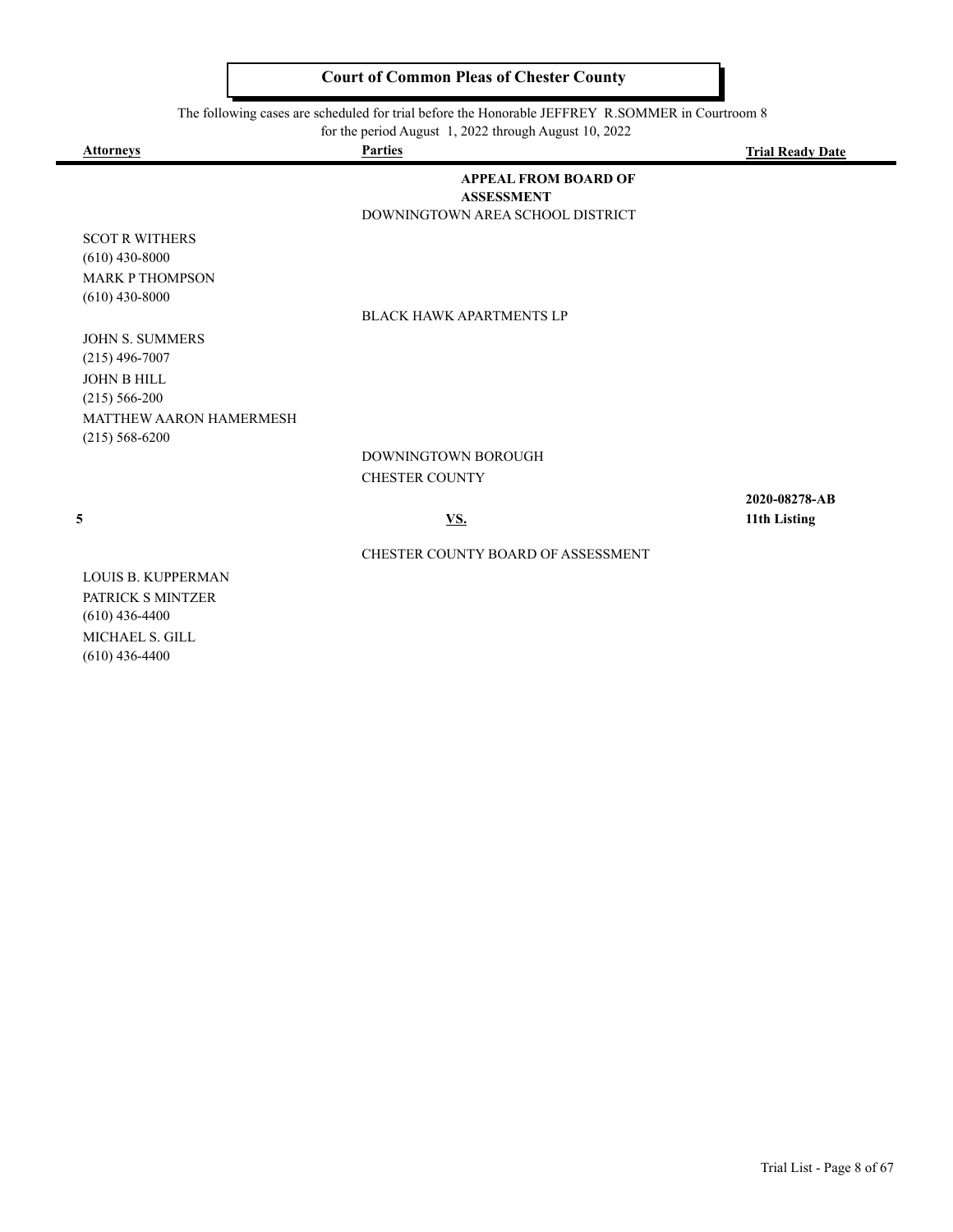The following cases are scheduled for trial before the Honorable JEFFREY R.SOMMER in Courtroom 8

for the period August 1, 2022 through August 10, 2022

| <b>Attorneys</b>               | <b>Parties</b>                                   | <b>Trial Ready Date</b> |
|--------------------------------|--------------------------------------------------|-------------------------|
|                                | <b>APPEAL FROM BOARD OF</b><br><b>ASSESSMENT</b> |                         |
|                                | DOWNINGTOWN AREA SCHOOL DISTRICT                 |                         |
| <b>SCOT R WITHERS</b>          |                                                  |                         |
| $(610)$ 430-8000               |                                                  |                         |
| <b>MARK P THOMPSON</b>         |                                                  |                         |
| $(610)$ 430-8000               |                                                  |                         |
|                                | DOWNINGTOWN BOROUGH                              |                         |
|                                | <b>CHESTER COUNTY</b>                            |                         |
|                                | <b>BELMAC ASSOCIATES LP</b>                      |                         |
| <b>JOHN S. SUMMERS</b>         |                                                  |                         |
| $(215)$ 496-7007               |                                                  |                         |
| JOHN B HILL                    |                                                  |                         |
| $(215) 566 - 200$              |                                                  |                         |
| <b>MATTHEW AARON HAMERMESH</b> |                                                  |                         |

(215) 568-6200

**2020-08279-AB 6 VS. 11th Listing**

#### CHESTER COUNTY BOARD OF ASSESSMENT

LOUIS B. KUPPERMAN PATRICK S MINTZER (610) 436-4400 MICHAEL S. GILL (610) 436-4400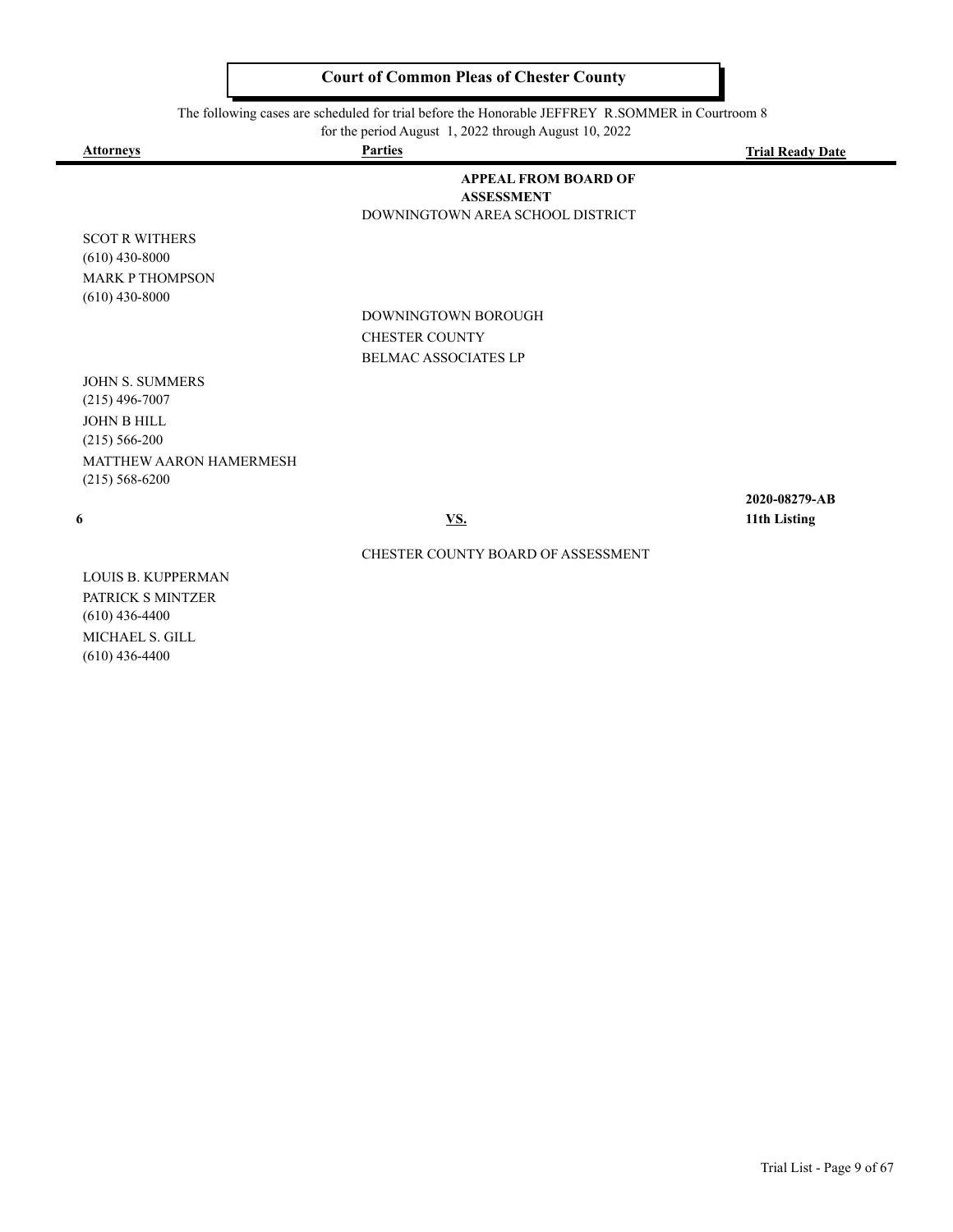#### The following cases are scheduled for trial before the Honorable JEFFREY R.SOMMER in Courtroom 8

for the period August 1, 2022 through August 10, 2022

| <b>Attorneys</b>                          | for the period August $\frac{1}{2}$ , $\frac{2022}{20}$ through August 10, $\frac{2022}{20}$<br><b>Parties</b> | <b>Trial Ready Date</b> |
|-------------------------------------------|----------------------------------------------------------------------------------------------------------------|-------------------------|
|                                           | <b>APPEAL FROM BOARD OF</b>                                                                                    |                         |
|                                           | <b>ASSESSMENT</b>                                                                                              |                         |
|                                           | DOWNINGTOWN AREA SCHOOL DISTRICT                                                                               |                         |
| <b>SCOT R WITHERS</b>                     |                                                                                                                |                         |
| $(610)$ 430-8000                          |                                                                                                                |                         |
| <b>MARK P THOMPSON</b>                    |                                                                                                                |                         |
| $(610)$ 430-8000                          |                                                                                                                |                         |
|                                           | <b>BELMAC ASSOCIATES LP</b>                                                                                    |                         |
| <b>JOHN S. SUMMERS</b>                    |                                                                                                                |                         |
| $(215)$ 496-7007<br>JOHN B HILL           |                                                                                                                |                         |
| $(215) 566 - 200$                         |                                                                                                                |                         |
| MATTHEW AARON HAMERMESH                   |                                                                                                                |                         |
| $(215) 568 - 6200$                        |                                                                                                                |                         |
|                                           | DOWNINGTOWN BOROUGH                                                                                            |                         |
|                                           | <b>CHESTER COUNTY</b>                                                                                          |                         |
|                                           |                                                                                                                | 2020-08280-AB           |
| $\overline{7}$                            | <u>VS.</u>                                                                                                     | 11th Listing            |
|                                           | CHESTER COUNTY BOARD OF ASSESSMENT                                                                             |                         |
| LOUIS B. KUPPERMAN                        |                                                                                                                |                         |
| PATRICK S MINTZER                         |                                                                                                                |                         |
| $(610)$ 436-4400                          |                                                                                                                |                         |
| MICHAEL S. GILL                           |                                                                                                                |                         |
| $(610)$ 436-4400                          |                                                                                                                |                         |
|                                           | <b>APPEAL FROM BOARD OF</b>                                                                                    |                         |
|                                           | <b>ASSESSMENT</b>                                                                                              |                         |
|                                           | DOWNINGTOWN AREA SCHOOL DISTRICT                                                                               |                         |
| <b>SCOT R WITHERS</b><br>$(610)$ 430-8000 |                                                                                                                |                         |
| <b>MARK P THOMPSON</b>                    |                                                                                                                |                         |
| $(610)$ 430-8000                          |                                                                                                                |                         |
|                                           | SPRING RIDGE ASSOCIATES LP                                                                                     |                         |
| <b>DAVID A SCHNEIDER</b>                  |                                                                                                                |                         |
| $(609) 580 - 3700$                        |                                                                                                                |                         |
|                                           | <b>EAST CALN TOWNSHIP</b>                                                                                      |                         |
| <b>JAMES C. DALTON</b>                    |                                                                                                                |                         |
| $(610) 692 - 1371$                        | <b>CHESTER COUNTY</b>                                                                                          |                         |
|                                           |                                                                                                                | 2020-08282-AB           |
| 8                                         | <u>VS.</u>                                                                                                     | 11th Listing            |
|                                           |                                                                                                                |                         |
|                                           | CHESTER COUNTY BOARD OF ASSESSMENT                                                                             |                         |
| LOUIS B. KUPPERMAN                        |                                                                                                                |                         |
| PATRICK S MINTZER                         |                                                                                                                |                         |
| $(610)$ 436-4400                          |                                                                                                                |                         |

MICHAEL S. GILL (610) 436-4400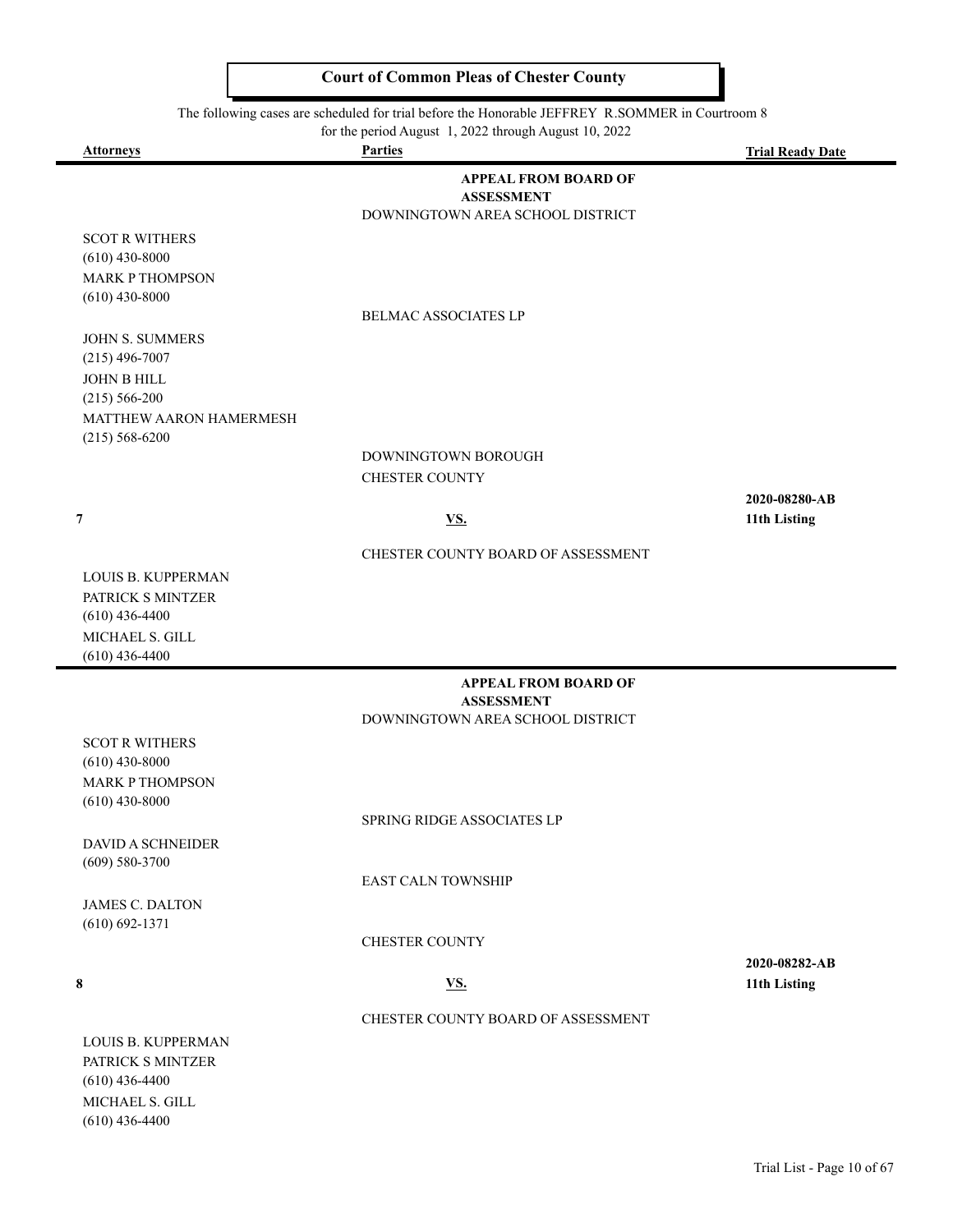The following cases are scheduled for trial before the Honorable JEFFREY R.SOMMER in Courtroom 8

| for the period August 1, 2022 through August 10, 2022                                   |                                                                                      |                         |  |  |
|-----------------------------------------------------------------------------------------|--------------------------------------------------------------------------------------|-------------------------|--|--|
| <b>Attorneys</b>                                                                        | <b>Parties</b>                                                                       | <b>Trial Ready Date</b> |  |  |
|                                                                                         | <b>APPEAL FROM BOARD OF</b><br><b>ASSESSMENT</b><br>DOWNINGTOWN AREA SCHOOL DISTRICT |                         |  |  |
| <b>SCOT R WITHERS</b><br>$(610)$ 430-8000<br><b>MARK P THOMPSON</b><br>$(610)$ 430-8000 |                                                                                      |                         |  |  |
|                                                                                         | <b>GORDON DRIVE HOLDINGS LP</b>                                                      |                         |  |  |
| <b>JOHN KEENAN FIORILLO</b><br>$(610) 692 - 1371$                                       |                                                                                      |                         |  |  |
|                                                                                         | <b>UWCHLAN TOWNSHIP</b>                                                              |                         |  |  |
|                                                                                         | <b>CHESTER COUNTY</b>                                                                |                         |  |  |
|                                                                                         |                                                                                      | 2020-08289-AB           |  |  |
| 9                                                                                       | <u>VS.</u>                                                                           | 11th Listing            |  |  |
|                                                                                         | CHESTER COUNTY BOARD OF ASSESSMENT                                                   |                         |  |  |
| <b>LOUIS B. KUPPERMAN</b><br><b>WARREN KAMPF</b><br>$(267)$ 334-1705                    |                                                                                      |                         |  |  |
| MICHAEL S. GILL<br>$(610)$ 436-4400                                                     |                                                                                      |                         |  |  |
|                                                                                         | <b>APPEAL FROM BOARD OF</b><br><b>ASSESSMENT</b>                                     |                         |  |  |
|                                                                                         | DOWNINGTOWN AREA SCHOOL DISTRICT                                                     |                         |  |  |
| <b>SCOT R WITHERS</b>                                                                   |                                                                                      |                         |  |  |
| $(610)$ 430-8000                                                                        |                                                                                      |                         |  |  |
| <b>MARK P THOMPSON</b>                                                                  |                                                                                      |                         |  |  |
| $(610)$ 430-8000                                                                        |                                                                                      |                         |  |  |
|                                                                                         | WARWICK LAND DEVELOPMENT INC                                                         |                         |  |  |

MATTHEW M MCKEON (610) 436-0100 BRIAN LOCKARD NAGLE (610) 436-0100

> UWCHLAN TOWNSHIP CHESTER COUNTY

#### **10 VS. 11th Listing**

CHESTER COUNTY BOARD OF ASSESSMENT

LOUIS B. KUPPERMAN WARREN KAMPF (267) 334-1705 MICHAEL S. GILL (610) 436-4400

**2020-08290-AB**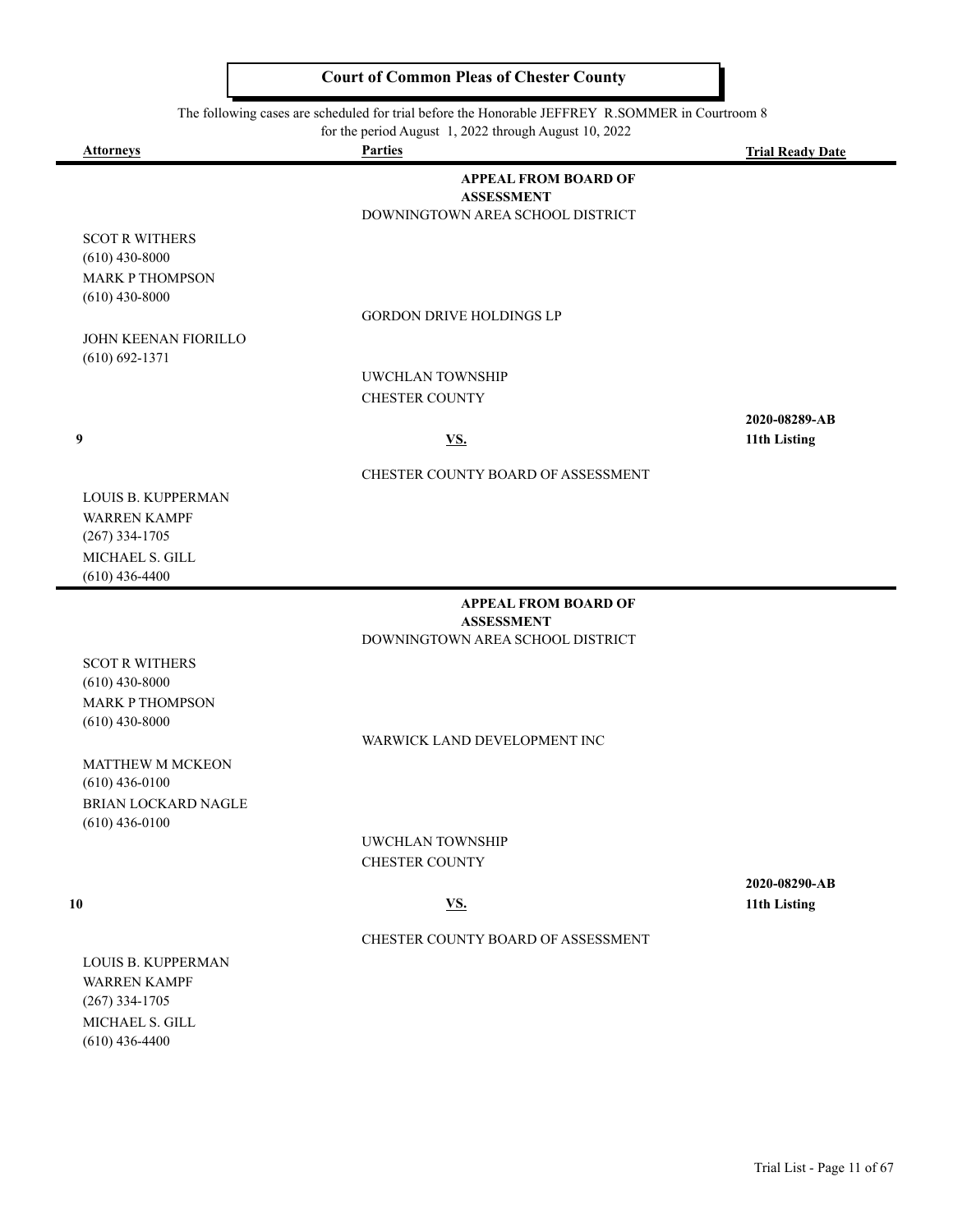|                                                                                                                              | The following cases are scheduled for trial before the Honorable JEFFREY R.SOMMER in Courtroom 8<br>for the period August 1, 2022 through August 10, 2022 |                               |
|------------------------------------------------------------------------------------------------------------------------------|-----------------------------------------------------------------------------------------------------------------------------------------------------------|-------------------------------|
| <b>Attorneys</b>                                                                                                             | <b>Parties</b>                                                                                                                                            | <b>Trial Ready Date</b>       |
|                                                                                                                              | <b>APPEAL FROM BOARD OF</b><br><b>ASSESSMENT</b><br>DOWNINGTOWN AREA SCHOOL DISTRICT                                                                      |                               |
| <b>SCOT R WITHERS</b><br>$(610)$ 430-8000                                                                                    |                                                                                                                                                           |                               |
| <b>MARK P THOMPSON</b><br>$(610)$ 430-8000                                                                                   |                                                                                                                                                           |                               |
|                                                                                                                              | <b>REALITY INCOME CORP</b>                                                                                                                                |                               |
| <b>ANDREW W HOOD</b>                                                                                                         |                                                                                                                                                           |                               |
| $(973)$ 227-1912                                                                                                             | <b>EAST CALN TOWNSHIP</b><br><b>CHESTER COUNTY</b>                                                                                                        |                               |
| 11                                                                                                                           | <u>VS.</u>                                                                                                                                                | 2020-08292-AB<br>11th Listing |
|                                                                                                                              | CHESTER COUNTY BOARD OF ASSESSMENT                                                                                                                        |                               |
| ROGER PHILIP CAMERON<br>LOUIS B. KUPPERMAN<br><b>WARREN KAMPF</b><br>$(267)$ 334-1705<br>MICHAEL S. GILL<br>$(610)$ 436-4400 |                                                                                                                                                           |                               |
|                                                                                                                              | <b>APPEAL FROM BOARD OF</b>                                                                                                                               |                               |
|                                                                                                                              | <b>ASSESSMENT</b><br>EAGLEVIEW TOWN CENTER RETAIL II LP                                                                                                   |                               |
| MATTHEW M MCKEON<br>$(610)$ 436-0100<br>BRIAN LOCKARD NAGLE<br>$(610)$ 436-0100                                              |                                                                                                                                                           |                               |
|                                                                                                                              | DOWNINGTOWN AREA SCHOOL DISTRICT                                                                                                                          |                               |
| <b>SCOT R WITHERS</b><br>$(610)$ 430-8000                                                                                    |                                                                                                                                                           |                               |
| <b>MARK P THOMPSON</b><br>$(610)$ 430-8000                                                                                   |                                                                                                                                                           |                               |
|                                                                                                                              | <b>CHESTER COUNTY</b>                                                                                                                                     |                               |
|                                                                                                                              | <b>UWCHLAN TOWNSHIP</b>                                                                                                                                   |                               |
| 12                                                                                                                           | VS.                                                                                                                                                       | 2020-08310-AB<br>11th Listing |

 $\overline{\phantom{0}}$ 

#### CHESTER COUNTY BOARD OF ASSESSMENT

LOUIS B. KUPPERMAN WARREN KAMPF (267) 334-1705 MICHAEL S. GILL (610) 436-4400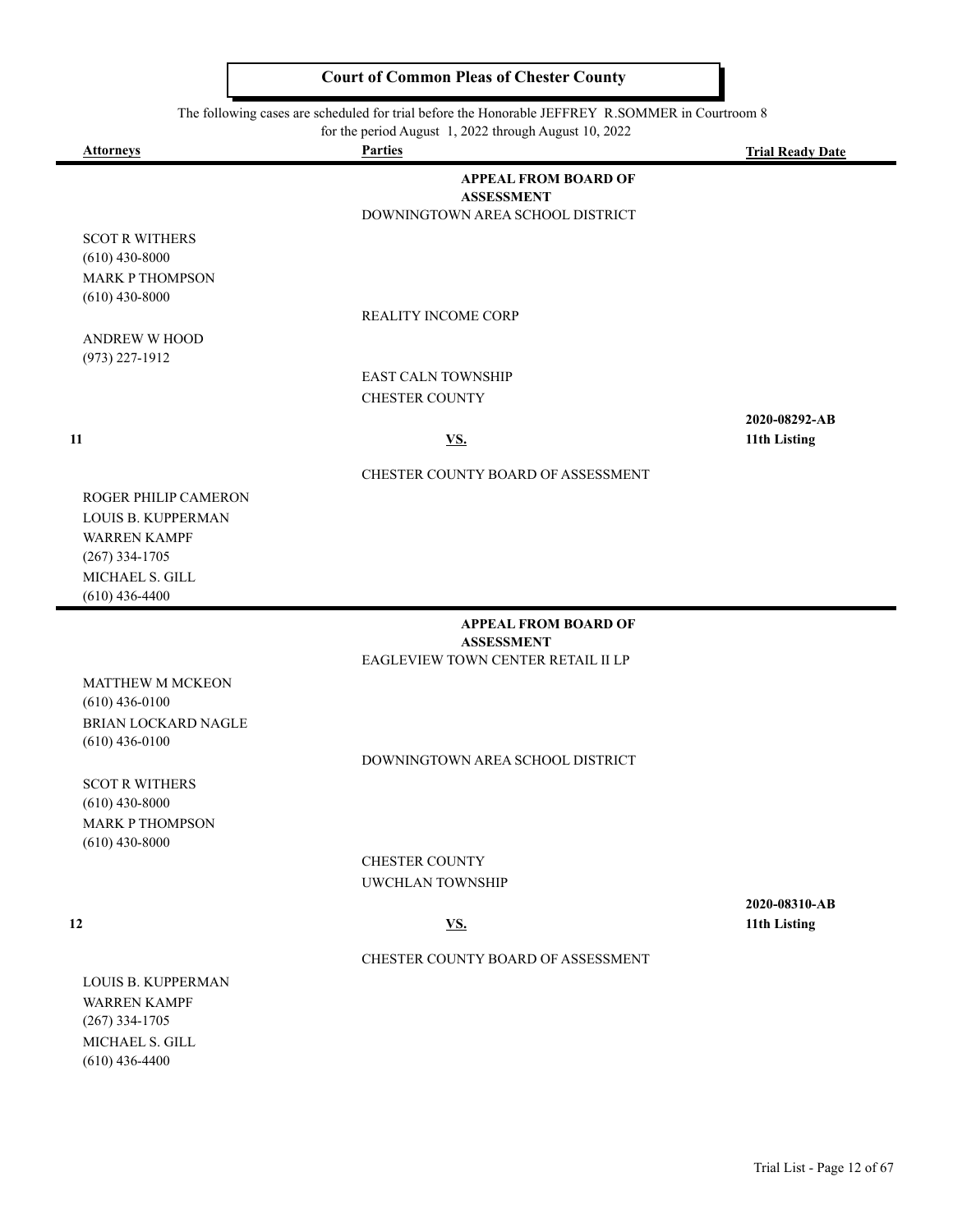The following cases are scheduled for trial before the Honorable JEFFREY R.SOMMER in Courtroom 8

for the period August 1, 2022 through August 10, 2022

| <b>Attorneys</b>                             | <b>Parties</b>                                   | <b>Trial Ready Date</b> |
|----------------------------------------------|--------------------------------------------------|-------------------------|
|                                              | <b>APPEAL FROM BOARD OF</b><br><b>ASSESSMENT</b> |                         |
|                                              | PR EXTON SQUARE PROPERTY LP                      |                         |
| PHILIP J GIANNUARIO                          |                                                  |                         |
| $(973) 744 - 1688$                           |                                                  |                         |
|                                              | WEST WHITELAND TOWNSHIP                          |                         |
| JOSEPH J. MCALEE<br>(484) 679-8150           |                                                  |                         |
|                                              | WEST CHESTER AREA SCHOOL DISTRICT                |                         |
| <b>JAMES C. DALTON</b>                       |                                                  |                         |
| $(610) 692 - 1371$                           |                                                  |                         |
|                                              |                                                  | 2020-08424-AB           |
| 13                                           | <b>VS.</b>                                       | 11th Listing            |
|                                              | CHESTER COUNTY BOARD OF ASSESSMENT               |                         |
| MURRAY J WEED                                |                                                  |                         |
|                                              | <b>APPEAL FROM BOARD OF</b>                      |                         |
|                                              | <b>ASSESSMENT</b>                                |                         |
|                                              | COATESVILLE AREA SCHOOL DISTRICT                 |                         |
| <b>SCOT R WITHERS</b><br>$(610)$ 430-8000    |                                                  |                         |
| <b>MARK P THOMPSON</b>                       |                                                  |                         |
| $(610)$ 430-8000                             |                                                  |                         |
|                                              | A SAFE SELF STORAGE LLP                          |                         |
| CHARLES HENRY RIECK IV                       |                                                  |                         |
| $(717) 509 - 7275$<br><b>JAMES H. THOMAS</b> |                                                  |                         |
| $(717)$ 299-1100                             |                                                  |                         |
|                                              | <b>CHESTER COUNTY</b>                            |                         |
|                                              | EAST FALLOWFIELD TOWNSHIP                        |                         |
|                                              |                                                  | 2020-08595-AB           |
| 14                                           | <u>VS.</u>                                       | 11th Listing            |
|                                              | CHESTER COUNTY BOARD OF ASSESMENT                |                         |
| LOUIS B. KUPPERMAN                           |                                                  |                         |
| <b>WARREN KAMPF</b>                          |                                                  |                         |
| $(267)$ 334-1705                             |                                                  |                         |
| MICHAEL S. GILL<br>$(610)$ 436-4400          |                                                  |                         |
|                                              |                                                  |                         |
|                                              |                                                  |                         |
|                                              |                                                  |                         |
|                                              |                                                  |                         |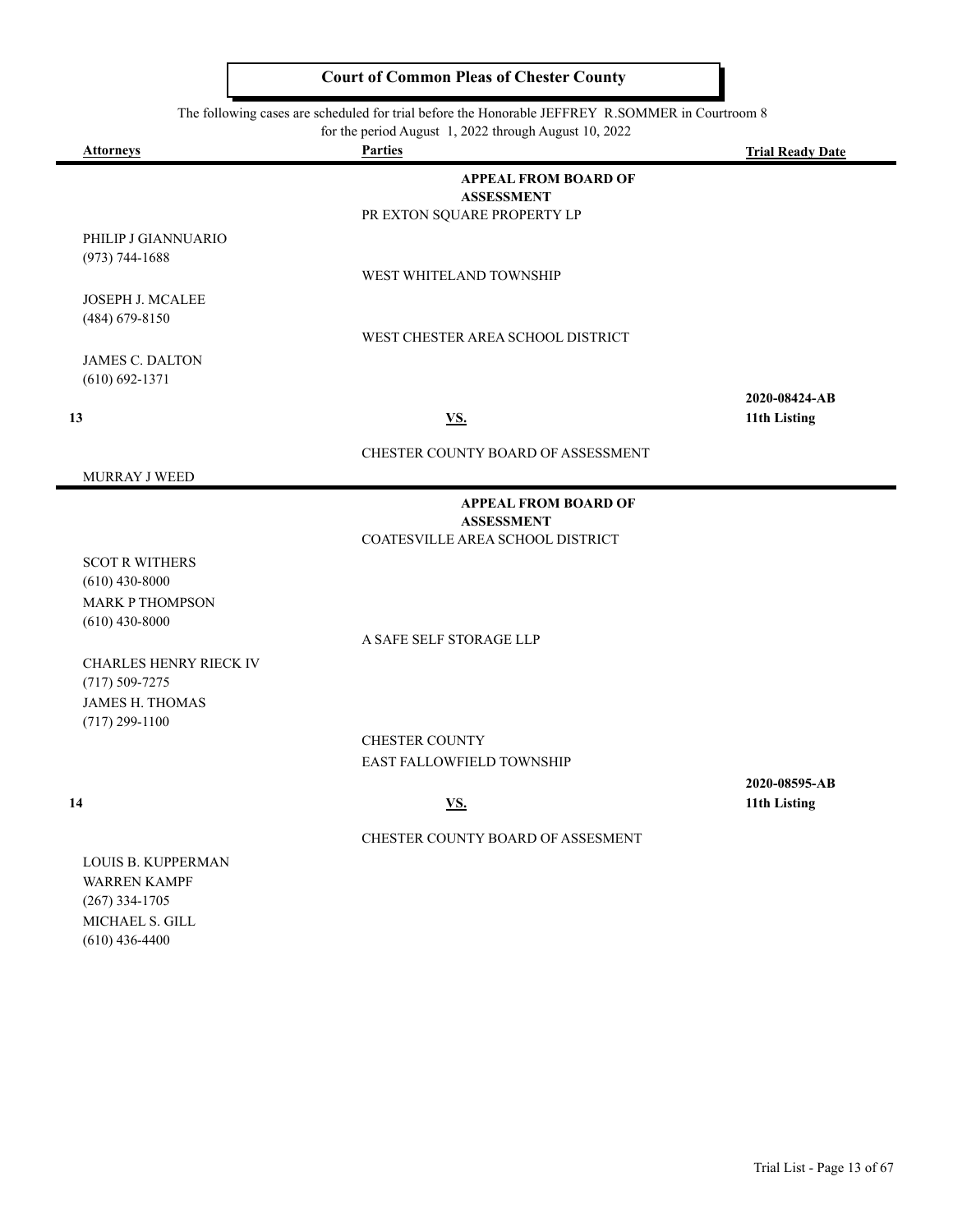The following cases are scheduled for trial before the Honorable JEFFREY R.SOMMER in Courtroom 8

for the period August 1, 2022 through August 10, 2022

 $\blacksquare$ 

 $\blacksquare$ 

| <b>Attorneys</b>                             | <b>Parties</b>                                        | <b>Trial Ready Date</b> |
|----------------------------------------------|-------------------------------------------------------|-------------------------|
|                                              | <b>APPEAL FROM BOARD OF</b>                           |                         |
|                                              | <b>ASSESSMENT</b>                                     |                         |
|                                              | COATESVILLE AREA SCHOOL DISTRICT                      |                         |
| <b>SCOT R WITHERS</b><br>$(610)$ 430-8000    |                                                       |                         |
| <b>MARK P THOMPSON</b>                       |                                                       |                         |
| $(610)$ 430-8000                             |                                                       |                         |
|                                              | HIDDEN VALLEY SELF STORAGE                            |                         |
| <b>JILL M LASKOWITZ</b>                      |                                                       |                         |
| $(717) 509 - 7261$                           |                                                       |                         |
| <b>CHARLES HENRY RIECK IV</b>                |                                                       |                         |
| $(717) 509 - 7275$<br><b>JAMES H. THOMAS</b> |                                                       |                         |
| $(717)$ 299-1100                             |                                                       |                         |
|                                              | <b>CHESTER COUNTY</b>                                 |                         |
|                                              | <b>SADSBURY TOWNSHIP</b>                              |                         |
|                                              |                                                       | 2020-08601-AB           |
| 15                                           | $\underline{\mathbf{V}}\underline{\mathbf{S}}$ .      | 11th Listing            |
|                                              | CHESTER COUNTY BOARD OF ASSESSMENT APPEALS            |                         |
| <b>LOUIS B. KUPPERMAN</b>                    |                                                       |                         |
| <b>WARREN KAMPF</b>                          |                                                       |                         |
| $(267)$ 334-1705                             |                                                       |                         |
| MICHAEL S. GILL                              |                                                       |                         |
| $(610)$ 436-4400                             |                                                       |                         |
|                                              | <b>APPEAL FROM BOARD OF</b>                           |                         |
|                                              | <b>ASSESSMENT</b><br>COATESVILLE AREA SCHOOL DISTRICT |                         |
| <b>MARK P THOMPSON</b>                       |                                                       |                         |
| $(610)$ 430-8000                             |                                                       |                         |
|                                              | <b>CHESTER COUNTY</b>                                 |                         |
|                                              | <b>WEST CALN TOWNSHIP</b>                             |                         |
|                                              | <b>EDWARD GIVLER</b>                                  |                         |
| ALAN JOSEPH JARVIS                           |                                                       |                         |
| $(610)$ 384-1151                             |                                                       |                         |
| CHRISTOPHER AMENTAS<br>$(610)$ 431-3300      |                                                       |                         |
|                                              |                                                       | 2020-08604-AB           |
| 16                                           | <u>VS.</u>                                            | 11th Listing            |
|                                              | CHESTER COUNTY BOARD OF ASSESSMENT                    |                         |
| LOUIS B. KUPPERMAN                           |                                                       |                         |
| PATRICK S MINTZER                            |                                                       |                         |
| $(610)$ 436-4400                             |                                                       |                         |
| MICHAEL S. GILL                              |                                                       |                         |
| $(610)$ 436-4400                             |                                                       |                         |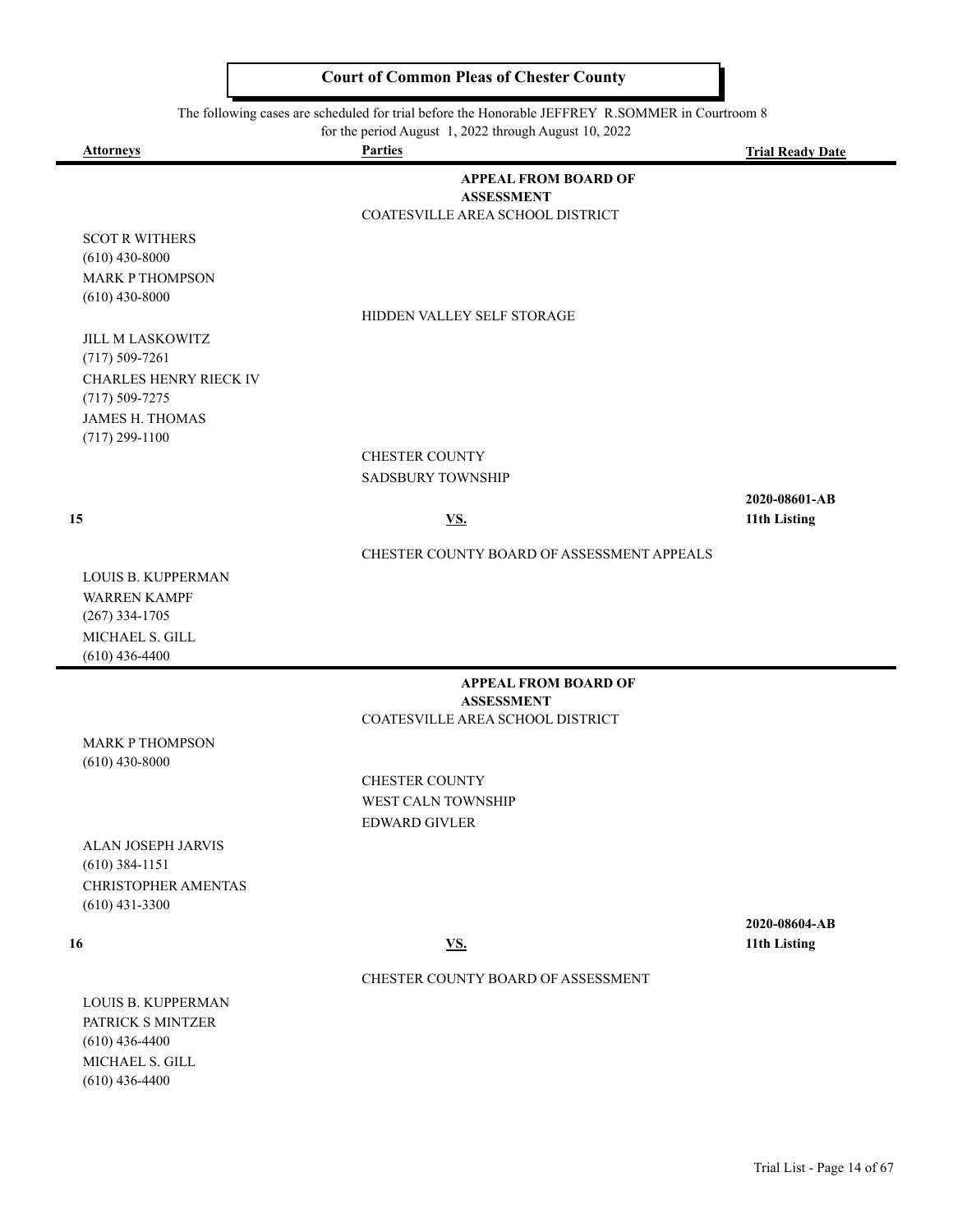The following cases are scheduled for trial before the Honorable JEFFREY R.SOMMER in Courtroom 8

for the period August 1, 2022 through August 10, 2022

| <u>Attorneys</u>                        | for the period August $\frac{1}{2}$ , $\frac{2022}{20}$ through August 10, $\frac{2022}{20}$<br><b>Parties</b> | <b>Trial Ready Date</b> |
|-----------------------------------------|----------------------------------------------------------------------------------------------------------------|-------------------------|
|                                         | <b>APPEAL FROM BOARD OF</b>                                                                                    |                         |
|                                         | <b>ASSESSMENT</b>                                                                                              |                         |
|                                         | COATESVILLE AREA SCHOOL DISTRICT                                                                               |                         |
| <b>SCOT R WITHERS</b>                   |                                                                                                                |                         |
| $(610)$ 430-8000                        |                                                                                                                |                         |
| <b>MARK P THOMPSON</b>                  |                                                                                                                |                         |
| $(610)$ 430-8000                        | CHESTER COUNTY                                                                                                 |                         |
|                                         | <b>SADSBURY TOWNSHIP</b>                                                                                       |                         |
|                                         | <b>GREGORYA VIETRI</b>                                                                                         |                         |
| <b>JAMES B. GRIFFIN</b>                 |                                                                                                                |                         |
| $(610)$ 524-7002                        |                                                                                                                |                         |
|                                         |                                                                                                                | 2020-08605-AB           |
| 17                                      | <u>VS.</u>                                                                                                     | 11th Listing            |
|                                         | CHESTER COUNTY BOARD OF ASSESSMENT                                                                             |                         |
| <b>LOUIS B. KUPPERMAN</b>               |                                                                                                                |                         |
| <b>WARREN KAMPF</b>                     |                                                                                                                |                         |
| $(267)$ 334-1705                        |                                                                                                                |                         |
| MICHAEL S. GILL                         |                                                                                                                |                         |
| $(610)$ 436-4400                        |                                                                                                                |                         |
|                                         | <b>APPEAL FROM BOARD OF</b>                                                                                    |                         |
|                                         | <b>ASSESSMENT</b><br>COATESVILLE AREA SCHOOL DISTRICT                                                          |                         |
| <b>SCOT R WITHERS</b>                   |                                                                                                                |                         |
| $(610)$ 430-8000                        |                                                                                                                |                         |
| <b>MARK P THOMPSON</b>                  |                                                                                                                |                         |
| $(610)$ 430-8000                        |                                                                                                                |                         |
|                                         | <b>CHESTER COUNTY</b>                                                                                          |                         |
|                                         | LAFAYETTE SQUARE PARTNERS LP                                                                                   |                         |
| <b>JANE RICHARDSON</b>                  |                                                                                                                |                         |
| $(610)$ 458-4400                        | <b>SADSBURY TOWNSHIP</b>                                                                                       |                         |
|                                         |                                                                                                                | 2020-08606-AB           |
| 18                                      | <u>VS.</u>                                                                                                     | 11th Listing            |
|                                         |                                                                                                                |                         |
|                                         | CHESTER COUNTY BOARD OF ASSESSMENT APPEALS                                                                     |                         |
| <b>LOUIS B. KUPPERMAN</b>               |                                                                                                                |                         |
| <b>WARREN KAMPF</b><br>$(267)$ 334-1705 |                                                                                                                |                         |
| MICHAEL S. GILL                         |                                                                                                                |                         |
| $(610)$ 436-4400                        |                                                                                                                |                         |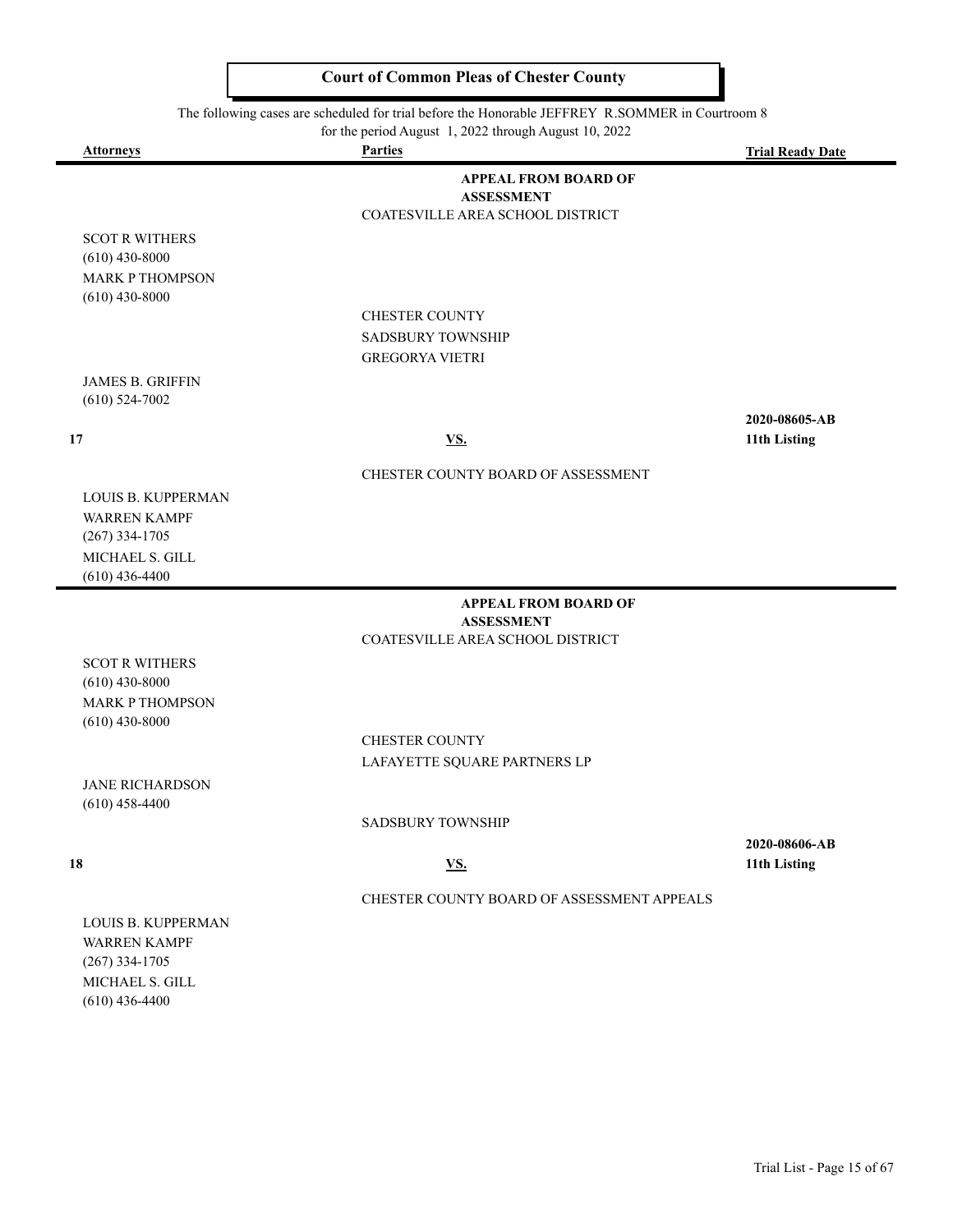The following cases are scheduled for trial before the Honorable JEFFREY R.SOMMER in Courtroom 8

for the period August 1, 2022 through August 10, 2022

| <b>Attorneys</b>                             | for the period August 1, 2022 through August 10, 2022<br><b>Parties</b> | <b>Trial Ready Date</b>       |
|----------------------------------------------|-------------------------------------------------------------------------|-------------------------------|
|                                              | <b>APPEAL FROM BOARD OF</b>                                             |                               |
|                                              | <b>ASSESSMENT</b>                                                       |                               |
|                                              | COATESVILLE AREA SCHOOL DISTRICT                                        |                               |
| <b>SCOT R WITHERS</b>                        |                                                                         |                               |
| $(610)$ 430-8000                             |                                                                         |                               |
| <b>MARK P THOMPSON</b>                       |                                                                         |                               |
| $(610)$ 430-8000                             |                                                                         |                               |
|                                              | HIDDEN VALLEY SELF STORAGE                                              |                               |
| <b>JILL M LASKOWITZ</b>                      |                                                                         |                               |
| $(717) 509 - 7261$                           |                                                                         |                               |
| CHARLES HENRY RIECK IV<br>$(717) 509 - 7275$ |                                                                         |                               |
| <b>JAMES H. THOMAS</b>                       |                                                                         |                               |
| $(717)$ 299-1100                             |                                                                         |                               |
|                                              | <b>CHESTER COUNTY</b>                                                   |                               |
|                                              | <b>SADSBURY TOWNSHIP</b>                                                |                               |
|                                              |                                                                         | 2020-08607-AB                 |
| 19                                           | <u>VS.</u>                                                              | 11th Listing                  |
|                                              |                                                                         |                               |
|                                              | CHESTER COUNTY BOARD OF ASSESSMENT                                      |                               |
| <b>LOUIS B. KUPPERMAN</b>                    |                                                                         |                               |
| <b>WARREN KAMPF</b>                          |                                                                         |                               |
| $(267)$ 334-1705<br>MICHAEL S. GILL          |                                                                         |                               |
| $(610)$ 436-4400                             |                                                                         |                               |
|                                              | <b>APPEAL FROM BOARD OF</b>                                             |                               |
|                                              | <b>ASSESSMENT</b>                                                       |                               |
|                                              | <b>KEVA FLATS LP</b>                                                    |                               |
| <b>MATTHEW M MCKEON</b>                      |                                                                         |                               |
| $(610)$ 436-0100                             |                                                                         |                               |
| BRIAN LOCKARD NAGLE                          |                                                                         |                               |
| $(610)$ 436-0100                             |                                                                         |                               |
|                                              | <b>CHESTER COUNTY</b>                                                   |                               |
|                                              | WEST WHITELAND TOWNSHIP                                                 |                               |
| JOSEPH J. MCALEE                             |                                                                         |                               |
| (484) 679-8150                               |                                                                         |                               |
|                                              | WEST CHESTER AREA SCHOOL DISTRICT                                       |                               |
| <b>JAMES C. DALTON</b>                       |                                                                         |                               |
| $(610) 692 - 1371$                           |                                                                         |                               |
| 20                                           | <u>VS.</u>                                                              | 2020-08711-AB<br>11th Listing |
|                                              |                                                                         |                               |
|                                              | CHESTER COUNTY BOARD OF ASSESMENT APPEALS                               |                               |
| LOUIS B. KUPPERMAN                           |                                                                         |                               |
| <b>WARREN KAMPF</b>                          |                                                                         |                               |
| $(267)$ 334-1705                             |                                                                         |                               |

MICHAEL S. GILL (610) 436-4400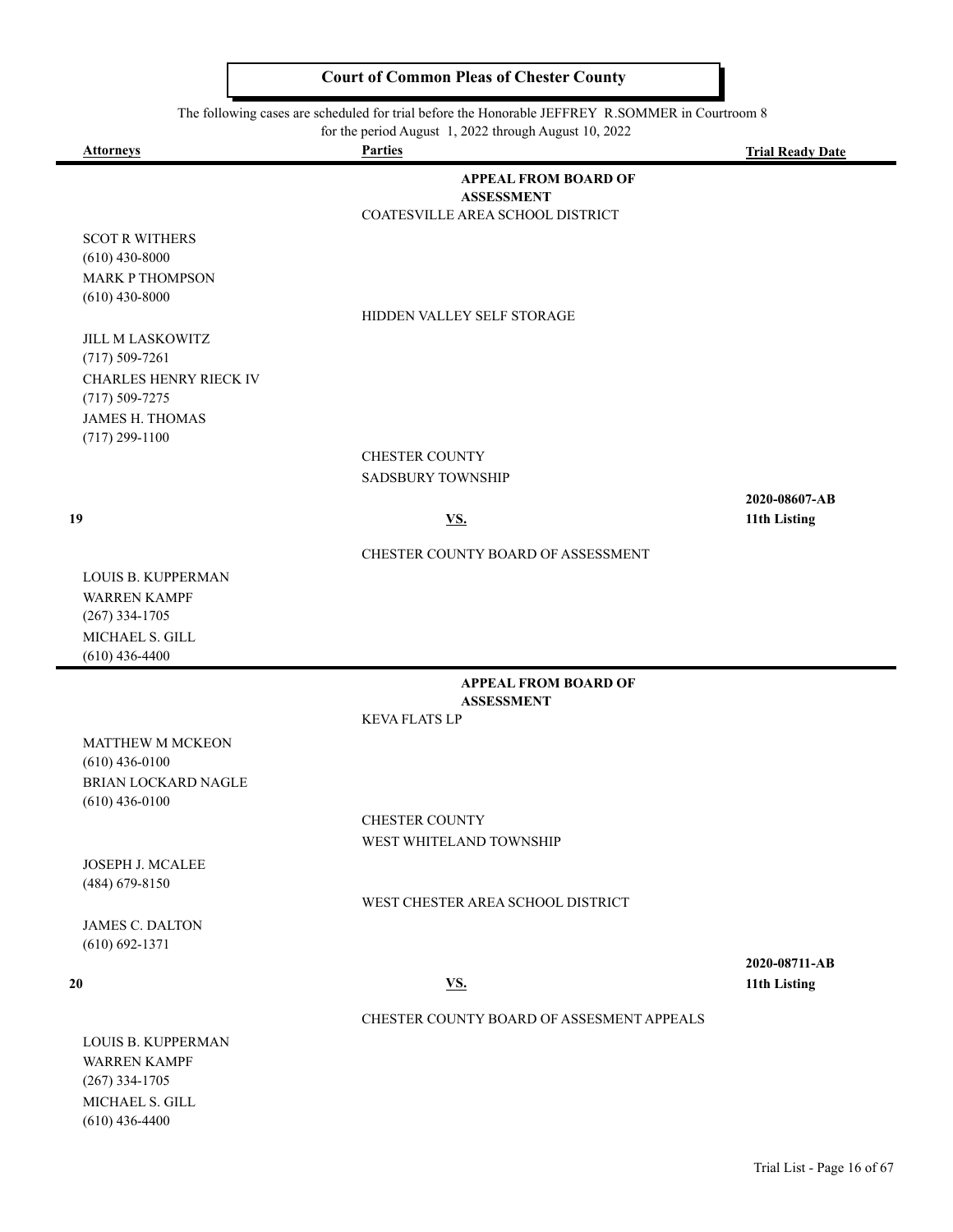The following cases are scheduled for trial before the Honorable JEFFREY R.SOMMER in Courtroom 8

| for the period August 1, 2022 through August 10, 2022 |  |
|-------------------------------------------------------|--|
|                                                       |  |

| <b>Attorneys</b>                                                                                     | 101 the period rugust 1, 2022 through rugust 10, 2022<br><b>Parties</b> | <b>Trial Ready Date</b> |
|------------------------------------------------------------------------------------------------------|-------------------------------------------------------------------------|-------------------------|
|                                                                                                      | <b>APPEAL FROM BOARD OF</b>                                             |                         |
|                                                                                                      | <b>ASSESSMENT</b><br>COATESVILLE AREA SCHOOL DISTRICT                   |                         |
| <b>SCOT R WITHERS</b>                                                                                |                                                                         |                         |
| $(610)$ 430-8000                                                                                     |                                                                         |                         |
| <b>MARK P THOMPSON</b>                                                                               |                                                                         |                         |
| $(610)$ 430-8000                                                                                     |                                                                         |                         |
|                                                                                                      | RPC COATESVILLE STORAGE LLC                                             |                         |
| <b>BRIAN ANDREW FOWLER</b>                                                                           |                                                                         |                         |
|                                                                                                      | <b>CHESTER COUNTY</b>                                                   |                         |
|                                                                                                      | COATESVILLE AREA SCHOOL DISTRICT                                        |                         |
|                                                                                                      | <b>CALN TOWNSHIP</b>                                                    |                         |
|                                                                                                      |                                                                         | 2020-08833-AB           |
| 21                                                                                                   | <u>VS.</u>                                                              | 10th Listing            |
|                                                                                                      | CHESTER COUNTY BOARD OF ASSESSMENT APPEALS                              |                         |
| LOUIS B. KUPPERMAN<br><b>WARREN KAMPF</b><br>$(267)$ 334-1705<br>MICHAEL S. GILL<br>$(610)$ 436-4400 |                                                                         |                         |
|                                                                                                      | <b>INTENTIONAL</b>                                                      | 06/07/2021              |
|                                                                                                      | <b>KAREN HAMILL</b>                                                     |                         |
| DAVID GARVER MCNITT<br>$(610)$ 256-7942                                                              |                                                                         |                         |
|                                                                                                      |                                                                         | 2020-03597-TT           |
| 22                                                                                                   | <b>VS.</b>                                                              | <b>6th Listing</b>      |
|                                                                                                      | CHRISTOPHERA MARTINO                                                    |                         |
| JOHN JOSEPH MARTUCCI                                                                                 |                                                                         |                         |
|                                                                                                      | <b>JANICE EPTING</b>                                                    |                         |
| <b>GLEN DAVID KIMBALL</b><br>$(215)$ 564-0400                                                        |                                                                         |                         |

(215) 564-0400 RAYMOND R. WITTEKIND JR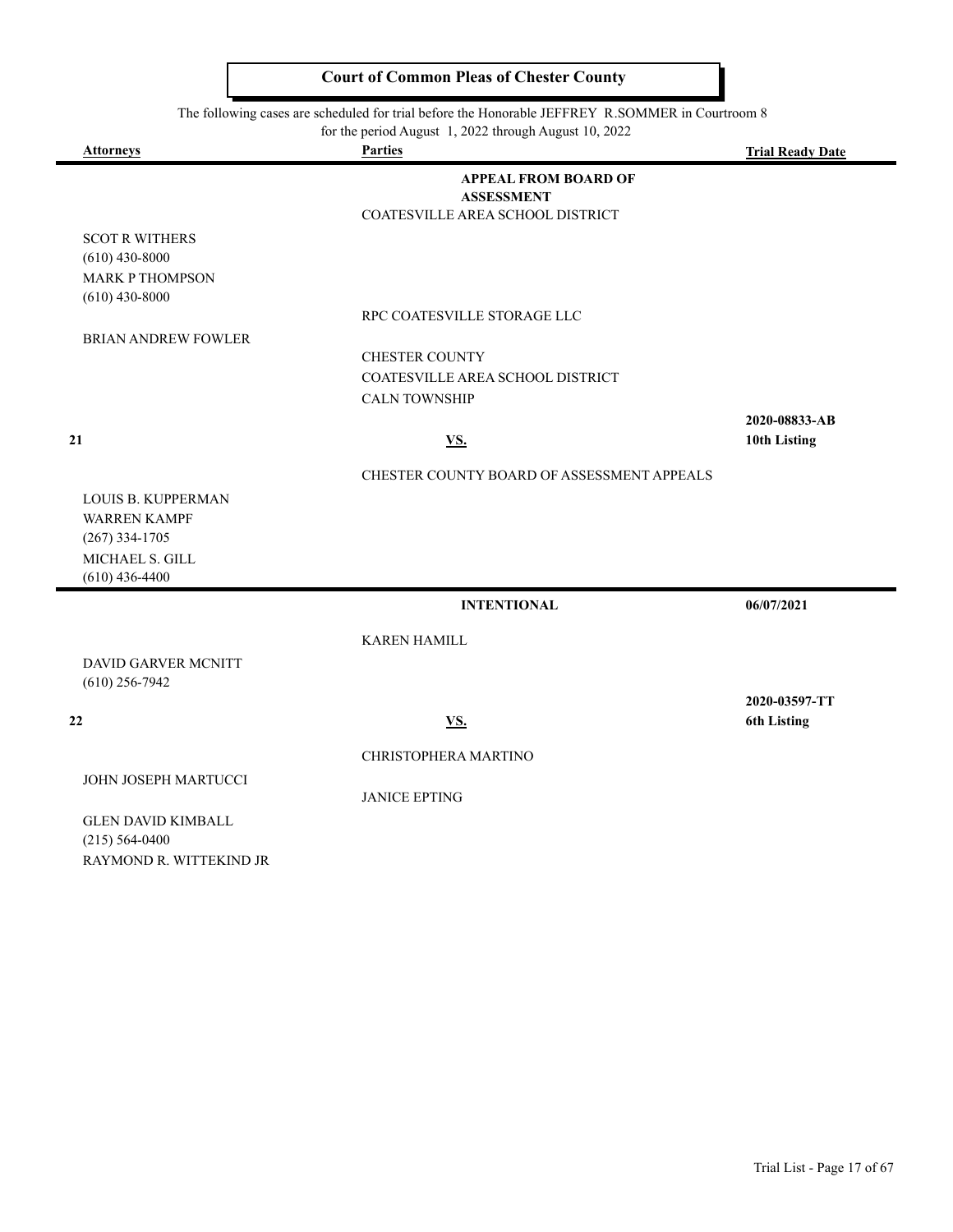The following cases are scheduled for trial before the Honorable JEFFREY R.SOMMER in Courtroom 8<br>for the period August 1, 2022 through August 10, 2022

| for the period August 1, 2022 through August 10, 2022 |  |  |  |  |  |  |
|-------------------------------------------------------|--|--|--|--|--|--|
|-------------------------------------------------------|--|--|--|--|--|--|

| <b>Attorneys</b>                          | for the period August $\left  \frac{1}{2} \right $ , 2022 through August 10, 2022<br><b>Parties</b> | <b>Trial Ready Date</b>          |
|-------------------------------------------|-----------------------------------------------------------------------------------------------------|----------------------------------|
|                                           | <b>APPEAL FROM BOARD OF</b>                                                                         |                                  |
|                                           | <b>ASSESSMENT</b>                                                                                   |                                  |
|                                           | STORAGE FIRST VENTURES LLC                                                                          |                                  |
| DAVID CARTER MCFADDEN<br>$(610)$ 529-9773 |                                                                                                     |                                  |
|                                           | COATESVILLE AREA SCHOOL DISTRICT                                                                    |                                  |
| <b>MARK P THOMPSON</b>                    |                                                                                                     |                                  |
| $(610)$ 430-8000                          |                                                                                                     |                                  |
| <b>SCOT R WITHERS</b>                     |                                                                                                     |                                  |
| $(610)$ 430-8000                          |                                                                                                     |                                  |
|                                           |                                                                                                     | <b>NON-JURY</b><br>2021-00267-AB |
| 23                                        | <b>VS.</b>                                                                                          | 9th Listing                      |
|                                           |                                                                                                     |                                  |
|                                           | CHESTER COUNTY BOARD OF ASSESSMENT APPEALS                                                          |                                  |
| LOUIS B. KUPPERMAN<br><b>WARREN KAMPF</b> |                                                                                                     |                                  |
| $(267)$ 334-1705                          |                                                                                                     |                                  |
| MICHAEL S. GILL                           |                                                                                                     |                                  |
| $(610)$ 436-4400                          |                                                                                                     |                                  |
|                                           | <b>OTHER CONTRACT</b>                                                                               | 08/02/2021                       |
|                                           | <b>DARRIN RISSER</b>                                                                                |                                  |
| MARK THOMAS SOPHOCLES                     |                                                                                                     |                                  |
|                                           |                                                                                                     | <b>NON-JURY</b>                  |
| 24                                        | <b>VS.</b>                                                                                          | 2020-04970-CT<br>8th Listing     |
|                                           |                                                                                                     |                                  |
|                                           | <b>GREGORYJ GEYER</b>                                                                               |                                  |
| PAUL J FANELLI                            |                                                                                                     |                                  |
| $(215)$ 447-7400<br>PAUL BUCCO            |                                                                                                     |                                  |
| $(610)$ 238-0880                          |                                                                                                     |                                  |
| DAVID S. MAKARA                           |                                                                                                     |                                  |
| $(610)$ 238-0880                          |                                                                                                     |                                  |
|                                           | GREGORY J GEYER COMPANIES, LLC                                                                      |                                  |
| PAUL J FANELLI                            |                                                                                                     |                                  |
| $(215)$ 447-7400<br>PAUL BUCCO            |                                                                                                     |                                  |
| $(610)$ 238-0880                          |                                                                                                     |                                  |
| <b>DAVID S. MAKARA</b>                    |                                                                                                     |                                  |
| $(610)$ 238-0880                          |                                                                                                     |                                  |
|                                           | VISIONS BUILDERS                                                                                    |                                  |
| PAUL J FANELLI<br>$(215)$ 447-7400        |                                                                                                     |                                  |
| PAUL BUCCO                                |                                                                                                     |                                  |
| $(610)$ 238-0880                          |                                                                                                     |                                  |
| DAVID S. MAKARA                           |                                                                                                     |                                  |
| $(610)$ 238-0880                          |                                                                                                     |                                  |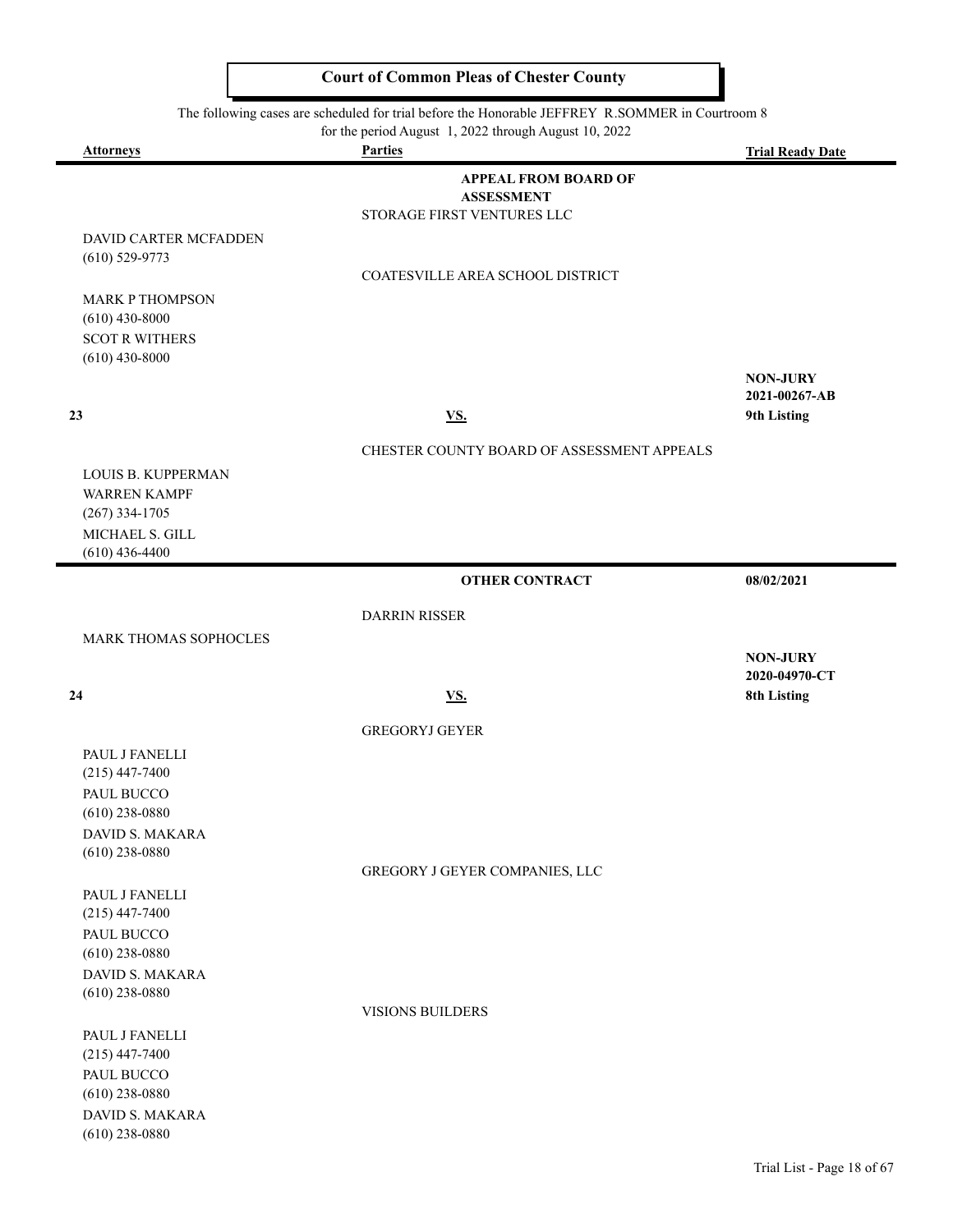| The following cases are scheduled for trial before the Honorable JEFFREY R.SOMMER in Courtroom 8 |                                                                         |                              |  |
|--------------------------------------------------------------------------------------------------|-------------------------------------------------------------------------|------------------------------|--|
| <b>Attorneys</b>                                                                                 | for the period August 1, 2022 through August 10, 2022<br><b>Parties</b> | <b>Trial Ready Date</b>      |  |
|                                                                                                  | <b>OTHER CONTRACT</b>                                                   |                              |  |
|                                                                                                  | CRAWFORDS AUTO CENTER INC                                               |                              |  |
| <b>ANDREW C ECKERT</b>                                                                           |                                                                         |                              |  |
| $(610)$ 755-3301                                                                                 | <b>APPEAL FROM ARBITRATION</b>                                          | <b>JURY</b><br>2020-03567-CT |  |
| 25                                                                                               | <b>VS.</b>                                                              | 3rd Listing                  |  |
|                                                                                                  | <b>AGERO INC</b>                                                        |                              |  |
| <b>SEAMUS M. LAVIN</b><br>(484) 887-0779                                                         |                                                                         |                              |  |
|                                                                                                  | <b>CROSS COUNTRY MOTORS INC</b>                                         |                              |  |
| <b>SEAMUS M. LAVIN</b><br>(484) 887-0779                                                         |                                                                         |                              |  |
|                                                                                                  | ON TIME TOWING LLC                                                      |                              |  |
| <b>KEVIN MCGARRY</b>                                                                             |                                                                         |                              |  |
|                                                                                                  | <b>MOTOR VEHICLE</b>                                                    | 12/01/2021                   |  |
|                                                                                                  | <b>DAVIDL. GROSS</b>                                                    |                              |  |
| <b>MARIA C JANOSKI</b><br>$(610) 679 - 9031$                                                     |                                                                         |                              |  |
|                                                                                                  | <b>JESSICAL. POTTERTON</b>                                              |                              |  |
| <b>MARIA C JANOSKI</b><br>$(610) 679 - 9031$                                                     |                                                                         |                              |  |
|                                                                                                  |                                                                         | <b>JURY</b><br>2020-02531-TT |  |
| 26                                                                                               | <b>VS.</b>                                                              | 7th Listing                  |  |
|                                                                                                  | KEELYA. RENNINGER                                                       |                              |  |
| <b>JAMES DAVID PALMER</b><br>$(215) 659 - 2200$                                                  |                                                                         |                              |  |
|                                                                                                  | TR SYSTEMS INC                                                          |                              |  |
| <b>JAMES DAVID PALMER</b><br>$(215) 659 - 2200$                                                  |                                                                         |                              |  |
|                                                                                                  | <b>THOMAS RENNINGER</b>                                                 |                              |  |

JAMES DAVID PALMER (215) 659-2200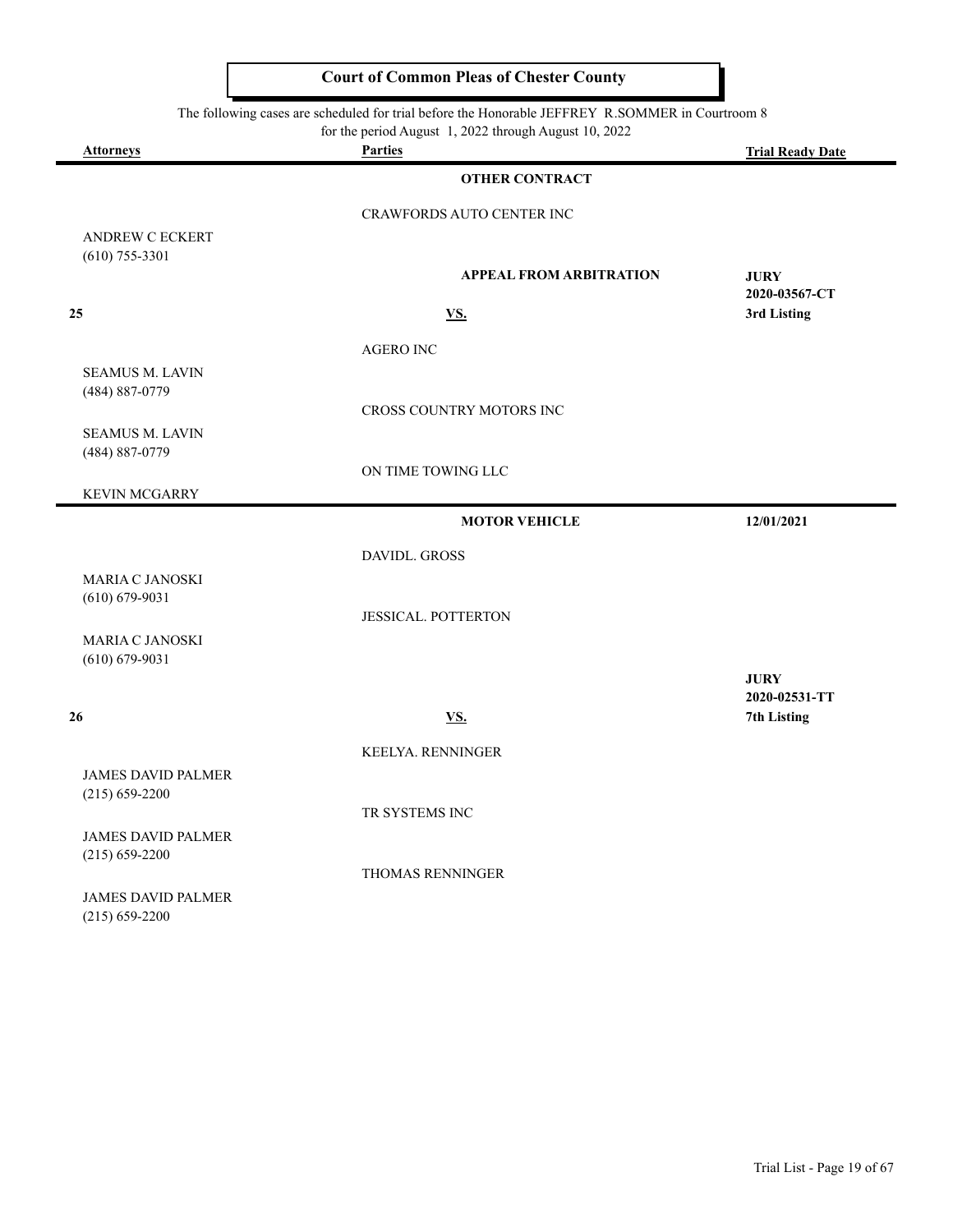The following cases are scheduled for trial before the Honorable JEFFREY R.SOMMER in Courtroom 8

| for the period August 1, 2022 through August 10, 2022 |  |  |
|-------------------------------------------------------|--|--|
|                                                       |  |  |

| <b>Attorneys</b>                              | for the period August $\frac{1}{2}$ , $\frac{2022}{20}$ through August 10, $\frac{2022}{20}$<br><b>Parties</b> | <b>Trial Ready Date</b>             |
|-----------------------------------------------|----------------------------------------------------------------------------------------------------------------|-------------------------------------|
|                                               | <b>EJECTMENT</b>                                                                                               | 12/20/2021                          |
|                                               | ROBERTOA INZUNZA                                                                                               |                                     |
| MATTHEW M MCKEON                              |                                                                                                                |                                     |
| $(610)$ 436-0100                              |                                                                                                                |                                     |
| J. CHARLES GERBRON JR                         | FRANCESCAS VASSALLO                                                                                            |                                     |
| <b>MATTHEW M MCKEON</b>                       |                                                                                                                |                                     |
| $(610)$ 436-0100                              |                                                                                                                |                                     |
| J. CHARLES GERBRON JR                         |                                                                                                                |                                     |
| 27                                            | <b>VS.</b>                                                                                                     | 2020-09274-RC<br><b>4th Listing</b> |
|                                               |                                                                                                                |                                     |
|                                               | MAURIZIO ORGOGLISSO                                                                                            |                                     |
| PAUL BUCCO                                    |                                                                                                                |                                     |
| $(610)$ 238-0880<br>PATRICK M BLAIR           |                                                                                                                |                                     |
| $(610)$ 238-0880                              |                                                                                                                |                                     |
|                                               | <b>JOANNE WALTON</b>                                                                                           |                                     |
| PAUL BUCCO                                    |                                                                                                                |                                     |
| $(610)$ 238-0880                              |                                                                                                                |                                     |
| PATRICK M BLAIR<br>$(610)$ 238-0880           |                                                                                                                |                                     |
|                                               | <b>APPEAL FROM BOARD OF</b>                                                                                    |                                     |
|                                               | <b>ASSESSMENT</b>                                                                                              |                                     |
|                                               | COATESVILLE AREA SCHOOL DISTRICT                                                                               |                                     |
| <b>SCOT R WITHERS</b><br>$(610)$ 430-8000     |                                                                                                                |                                     |
| <b>MARK P THOMPSON</b><br>$(610)$ 430-8000    |                                                                                                                |                                     |
|                                               | <b>CALN TOWNSHIP</b>                                                                                           |                                     |
|                                               | <b>CHESTER COUNTY</b>                                                                                          |                                     |
|                                               | AMT-FMP FAIRWAYS ASSOCIATES LP                                                                                 |                                     |
| <b>JOHN S. SUMMERS</b>                        |                                                                                                                |                                     |
| $(215)$ 496-7007<br>JOHN B HILL               |                                                                                                                |                                     |
| $(215) 566 - 200$                             |                                                                                                                |                                     |
| MATTHEW AARON HAMERMESH<br>$(215) 568 - 6200$ |                                                                                                                |                                     |
|                                               |                                                                                                                | 2019-11500-AB                       |
| 28                                            | <b>VS.</b>                                                                                                     | 12th Listing                        |
|                                               | CHESTER COUNTY BOARD OF ASSESSMENT                                                                             |                                     |
| LOUIS B. KUPPERMAN                            |                                                                                                                |                                     |
| PATRICK S MINTZER<br>$(610)$ 436-4400         |                                                                                                                |                                     |
| MICHAEL S. GILL                               |                                                                                                                |                                     |

(610) 436-4400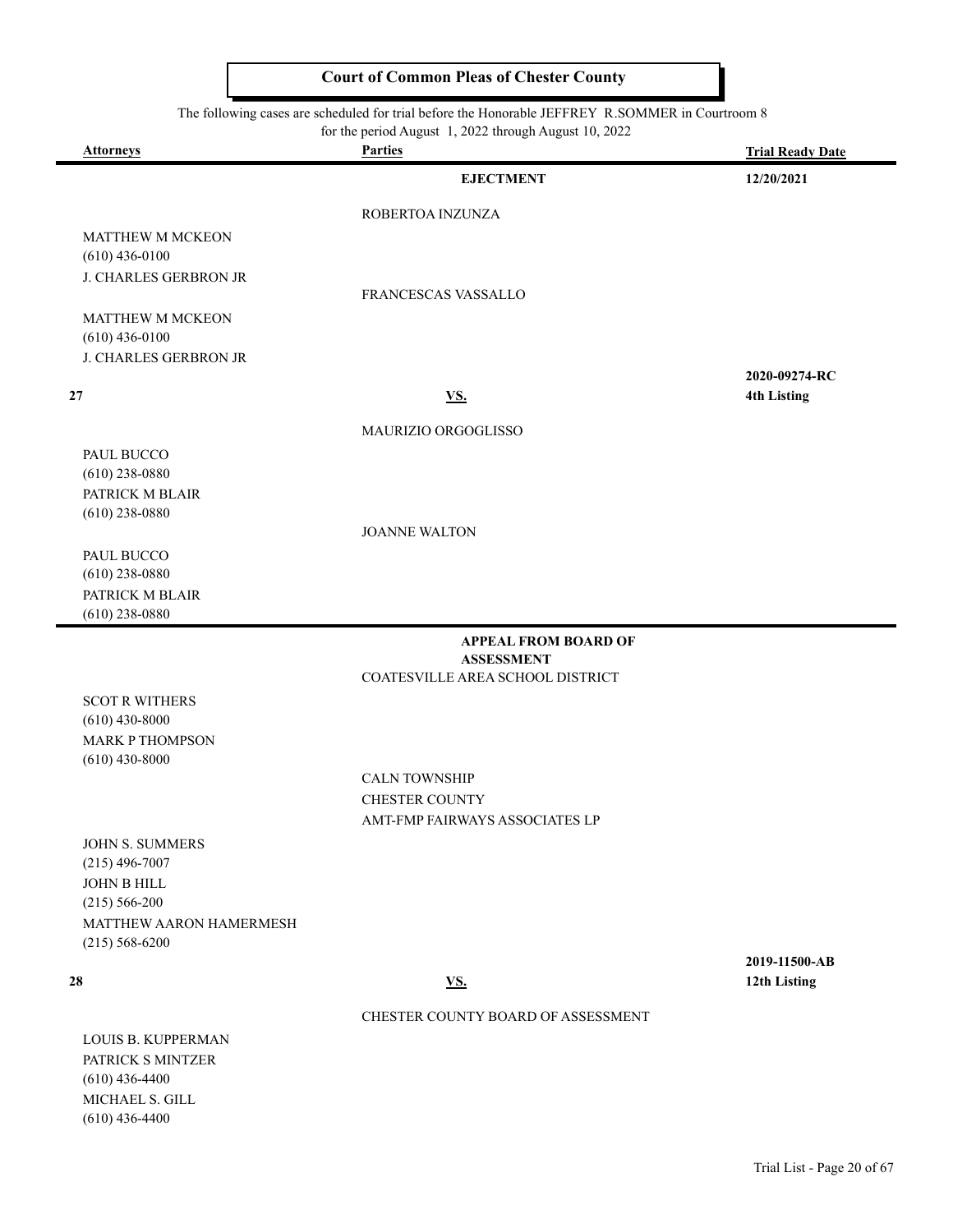The following cases are scheduled for trial before the Honorable JEFFREY R.SOMMER in Courtroom 8

for the period August 1, 2022 through August 10, 2022

| <b>Attorneys</b>                          | <b>Parties</b>                                                                       | <b>Trial Ready Date</b> |
|-------------------------------------------|--------------------------------------------------------------------------------------|-------------------------|
|                                           | <b>APPEAL FROM BOARD OF</b><br><b>ASSESSMENT</b><br>COATESVILLE AREA SCHOOL DISTRICT |                         |
|                                           |                                                                                      |                         |
| <b>SCOT R WITHERS</b><br>$(610)$ 430-8000 |                                                                                      |                         |
| <b>MARK P THOMPSON</b>                    |                                                                                      |                         |
| $(610)$ 430-8000                          |                                                                                      |                         |
|                                           | FIRST MONTGOMERY TOWNHOME                                                            |                         |
| <b>JOHN S. SUMMERS</b>                    |                                                                                      |                         |
| $(215)$ 496-7007                          |                                                                                      |                         |
| <b>JOHN B HILL</b>                        |                                                                                      |                         |
| $(215) 566 - 200$                         |                                                                                      |                         |
| MATTHEW AARON HAMERMESH                   |                                                                                      |                         |
| $(215) 568 - 6200$                        |                                                                                      |                         |
|                                           | <b>CALN TOWNSHIP</b>                                                                 |                         |
|                                           | <b>CHESTER COUNTY</b>                                                                |                         |
|                                           |                                                                                      | 2019-11502-AB           |
| 29                                        | <u>VS.</u>                                                                           | 12th Listing            |
|                                           | CHESTER COUNTY BOARD OF ASSESSMENT                                                   |                         |
| <b>LOUIS B. KUPPERMAN</b>                 |                                                                                      |                         |

PATRICK S MINTZER (610) 436-4400 MICHAEL S. GILL (610) 436-4400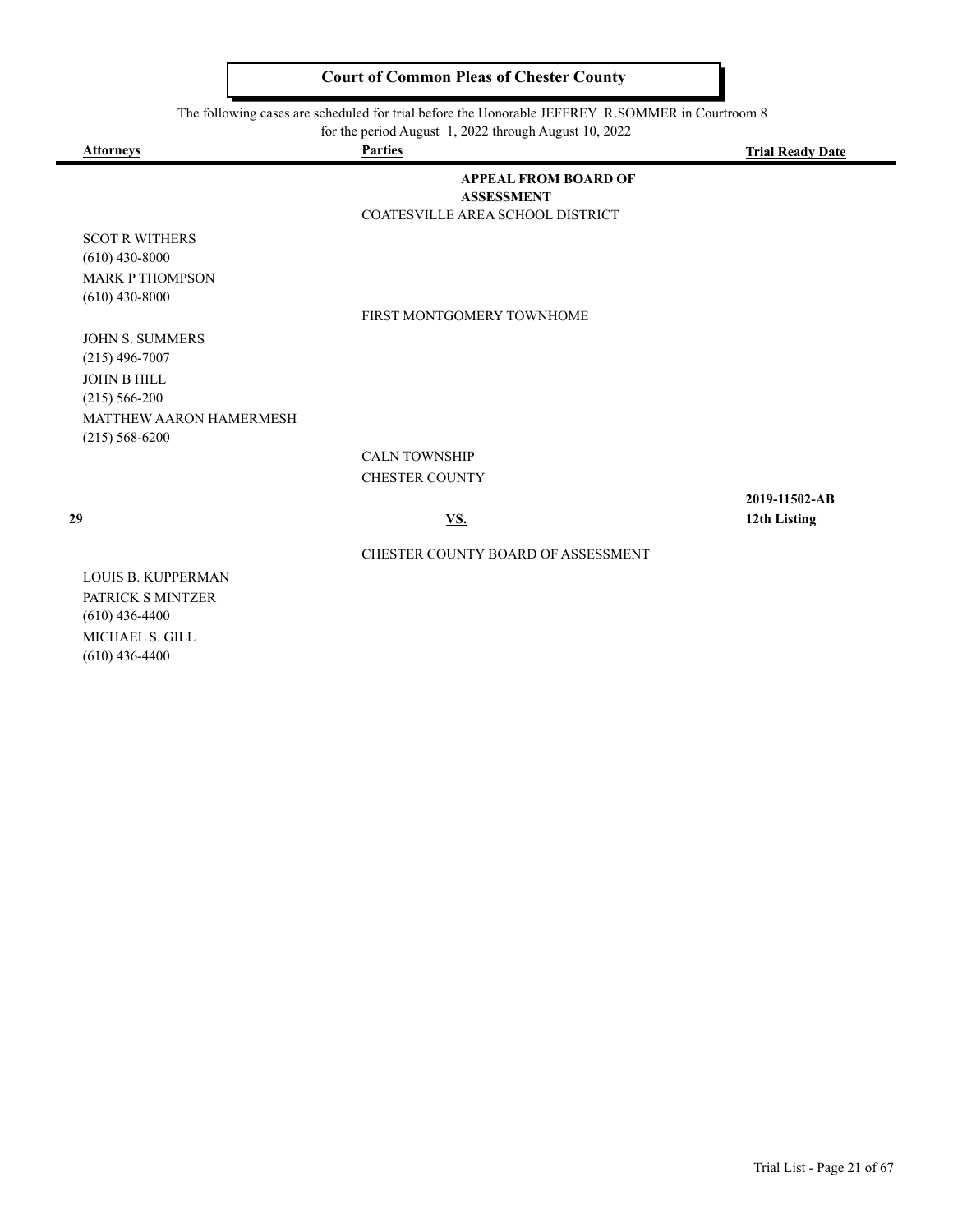The following cases are scheduled for trial before the Honorable JEFFREY R.SOMMER in Courtroom 8

for the period August 1, 2022 through August 10, 2022

 $\blacksquare$ 

 $\blacksquare$ 

| <b>Attorneys</b>                              | <b>Parties</b>                                        | <b>Trial Ready Date</b> |
|-----------------------------------------------|-------------------------------------------------------|-------------------------|
|                                               | <b>APPEAL FROM BOARD OF</b>                           |                         |
|                                               | <b>ASSESSMENT</b><br>COATESVILLE AREA SCHOOL DISTRICT |                         |
| <b>SCOT R WITHERS</b>                         |                                                       |                         |
| $(610)$ 430-8000                              |                                                       |                         |
| <b>MARK P THOMPSON</b>                        |                                                       |                         |
| $(610)$ 430-8000                              | AMT-FMP FAIRWAYS ASSOCIATES LP                        |                         |
| JOHN S. SUMMERS                               |                                                       |                         |
| $(215)$ 496-7007                              |                                                       |                         |
| <b>JOHN B HILL</b>                            |                                                       |                         |
| $(215) 566 - 200$                             |                                                       |                         |
| MATTHEW AARON HAMERMESH<br>$(215) 568 - 6200$ |                                                       |                         |
|                                               | <b>CALN TOWNSHIP</b>                                  |                         |
|                                               | <b>CHESTER COUNTY</b>                                 |                         |
|                                               |                                                       | 2019-11508-AB           |
| 30                                            | <b>VS.</b>                                            | 13th Listing            |
|                                               | CHESTER COUNTY BOARD OF ASSESSMENT                    |                         |
| <b>LOUIS B. KUPPERMAN</b>                     |                                                       |                         |
| PATRICK S MINTZER                             |                                                       |                         |
| $(610)$ 436-4400<br>MICHAEL S. GILL           |                                                       |                         |
| $(610)$ 436-4400                              |                                                       |                         |
|                                               | DECLARATORY JUDGMENT                                  | 01/03/2022              |
|                                               | FAIRWAYS APARTMENTS ASSOCIATES LP                     |                         |
| JOHN S. SUMMERS                               |                                                       |                         |
| $(215)$ 496-7007                              |                                                       |                         |
| <b>JOHN B HILL</b>                            |                                                       |                         |
| $(215) 566 - 200$<br>MATTHEW AARON HAMERMESH  |                                                       |                         |
| $(215) 568 - 6200$                            |                                                       |                         |
|                                               | FIRST MONTGOMERY TOWNHOME DEVELOPMENT ASSOCIATES L    |                         |
| JOHN B HILL                                   |                                                       |                         |
| $(215) 566 - 200$<br>MATTHEW AARON HAMERMESH  |                                                       |                         |
| $(215) 568 - 6200$                            |                                                       |                         |
|                                               |                                                       | 2020-01961-MJ           |
| 31                                            | <u>VS.</u>                                            | <b>6th Listing</b>      |
|                                               | COATESVILLE AREA SCHOOL DISTRICT                      |                         |
| <b>SCOT R WITHERS</b>                         |                                                       |                         |
| $(610)$ 430-8000                              |                                                       |                         |
| <b>MARK P THOMPSON</b><br>$(610)$ 430-8000    |                                                       |                         |
|                                               |                                                       |                         |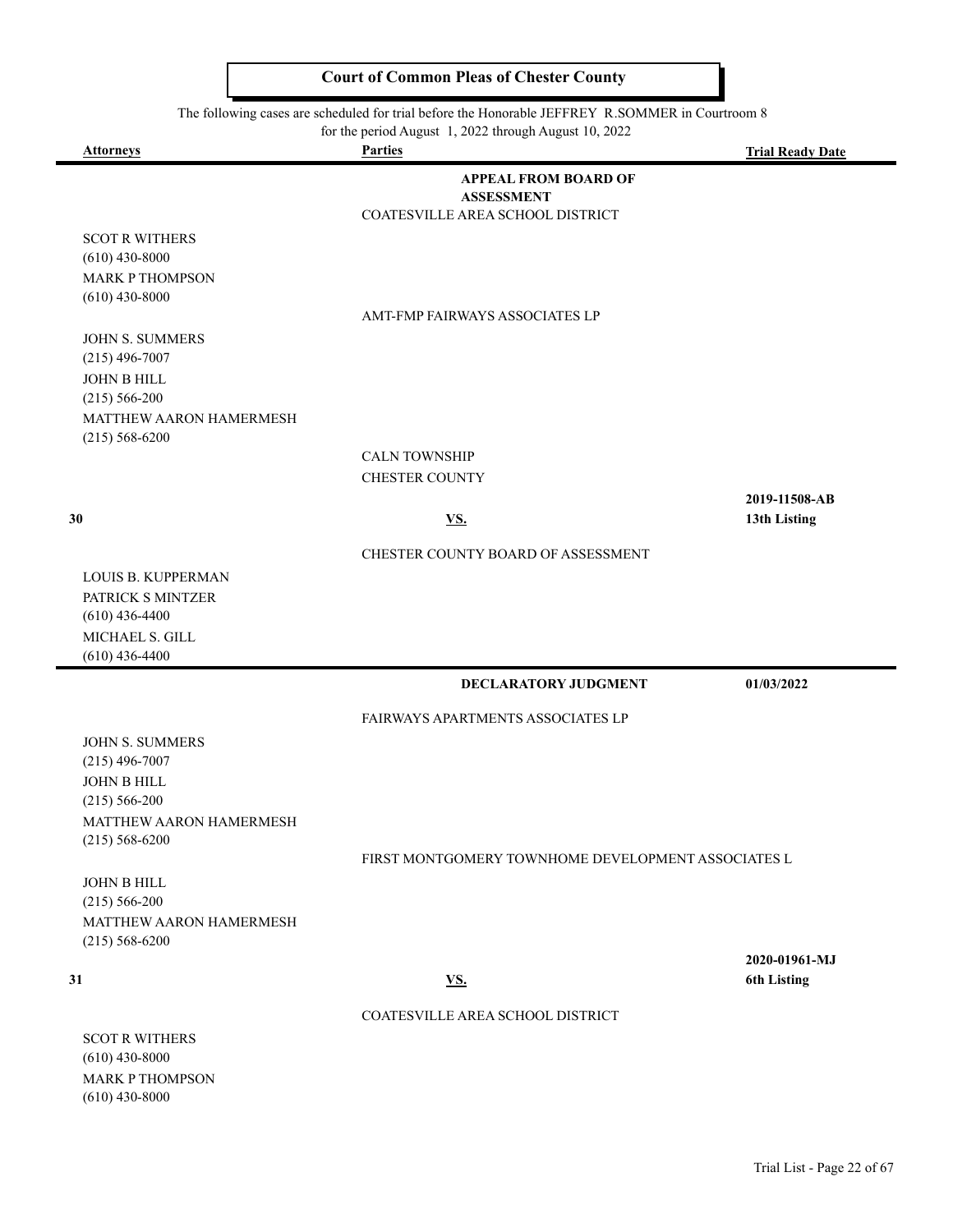#### The following cases are scheduled for trial before the Honorable JEFFREY R.SOMMER in Courtroom 8

|                                     | for the period August 1, 2022 through August 10, 2022 |                         |
|-------------------------------------|-------------------------------------------------------|-------------------------|
| <b>Attorneys</b>                    | <b>Parties</b>                                        | <b>Trial Ready Date</b> |
|                                     | DECLARATORY JUDGMENT                                  | 01/20/2022              |
|                                     | CALN EAST 2017 LLC                                    |                         |
| <b>JOHN S. SUMMERS</b>              |                                                       |                         |
| $(215)$ 496-7007                    |                                                       |                         |
|                                     | <b>BLACK HAWK APARTMENTS LP</b>                       |                         |
| JOHN S. SUMMERS                     |                                                       |                         |
| $(215)$ 496-7007                    | BELMAC ASSOCIATES LP                                  |                         |
| JOHN S. SUMMERS                     |                                                       |                         |
| $(215)$ 496-7007                    |                                                       |                         |
|                                     |                                                       | 2021-00447-MJ           |
| 32                                  | <u>VS.</u>                                            | <b>6th Listing</b>      |
|                                     | DOWNINGTOWN AREA SCHOOL DISTRICT                      |                         |
| <b>SCOT R WITHERS</b>               |                                                       |                         |
| $(610)$ 430-8000                    |                                                       |                         |
|                                     | <b>MOTOR VEHICLE</b>                                  | 03/01/2022              |
|                                     | <b>JOHN ROWLAND</b>                                   |                         |
| <b>JOSEPH PATRICK GREEN JR</b>      |                                                       |                         |
| $(610) 692 - 0500$                  |                                                       |                         |
|                                     | <b>LESLEY ROWLAND</b>                                 |                         |
| <b>JOSEPH PATRICK GREEN JR</b>      |                                                       |                         |
| $(610) 692 - 0500$                  |                                                       | <b>JURY</b>             |
|                                     |                                                       | 2019-12322-TT           |
| 33                                  | <u>VS.</u>                                            | 12th Listing            |
|                                     | K & W TIRE COMPANY INC                                |                         |
| JOHN R. SEREDA                      |                                                       |                         |
| $(215)$ 446-8667                    |                                                       |                         |
|                                     | <b>APPEAL FROM BOARD OF</b>                           |                         |
|                                     | <b>ASSESSMENT</b>                                     |                         |
|                                     | HIGH STREET W.C., L.P.                                |                         |
| RICHARD P. NUFFORT                  | WEST CHESTER BOROUGH                                  |                         |
|                                     | WEST CHESTER AREA SCHOOL DISTRICT                     |                         |
|                                     |                                                       | <b>NON-JURY</b>         |
|                                     |                                                       | 2021-08380-AB           |
| 34                                  | <u>VS.</u>                                            | 3rd Listing             |
|                                     | CHESTER COUNTY BOARD OF ASSESSMENT APPEALS            |                         |
| LOUIS B. KUPPERMAN                  |                                                       |                         |
| PATRICK S MINTZER                   |                                                       |                         |
| $(610)$ 436-4400<br>MICHAEL S. GILL |                                                       |                         |
|                                     |                                                       |                         |

(610) 436-4400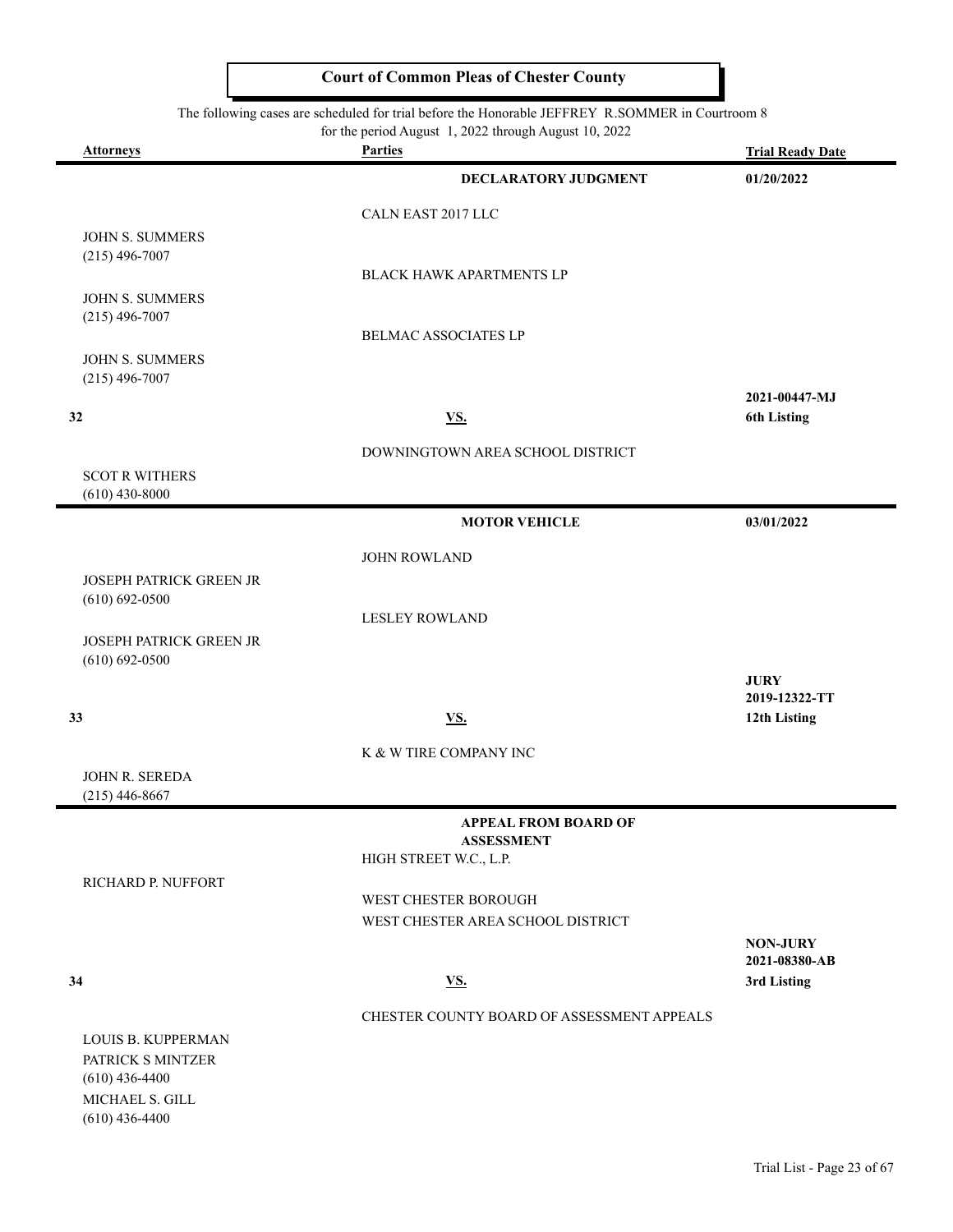The following cases are scheduled for trial before the Honorable JEFFREY R.SOMMER in Courtroom 8

for the period August 1, 2022 through August 10, 2022

| <b>Attorneys</b>                                                    | <b>Parties</b>                                                                       | <b>Trial Ready Date</b>      |
|---------------------------------------------------------------------|--------------------------------------------------------------------------------------|------------------------------|
|                                                                     | <b>APPEAL FROM BOARD OF</b><br><b>ASSESSMENT</b><br>DOWNINGTOWN AREA SCHOOL DISTRICT |                              |
| <b>SCOT R WITHERS</b><br>$(610)$ 430-8000<br><b>MARK P THOMPSON</b> |                                                                                      |                              |
| $(610)$ 430-8000                                                    |                                                                                      |                              |
|                                                                     | <b>EAST CALN TOWNSHIP</b>                                                            |                              |
|                                                                     | CALN EAST 2017 LLC                                                                   |                              |
| <b>JOHN S. SUMMERS</b><br>$(215)$ 496-7007<br><b>JOHN B HILL</b>    |                                                                                      |                              |
| $(215) 566 - 200$                                                   |                                                                                      |                              |
| <b>MATTHEW AARON HAMERMESH</b><br>$(215) 568 - 6200$                |                                                                                      |                              |
|                                                                     | <b>CHESTER COUNTY</b>                                                                |                              |
| 35                                                                  | <u>VS.</u>                                                                           | 2020-08266-AB<br>9th Listing |
|                                                                     | CHESTER COUNTY BOARD OF ASSESSMENT APPEALS                                           |                              |
| <b>LOUIS B. KUPPERMAN</b><br>PATRICK S MINTZER                      |                                                                                      |                              |

(610) 436-4400 MICHAEL S. GILL (610) 436-4400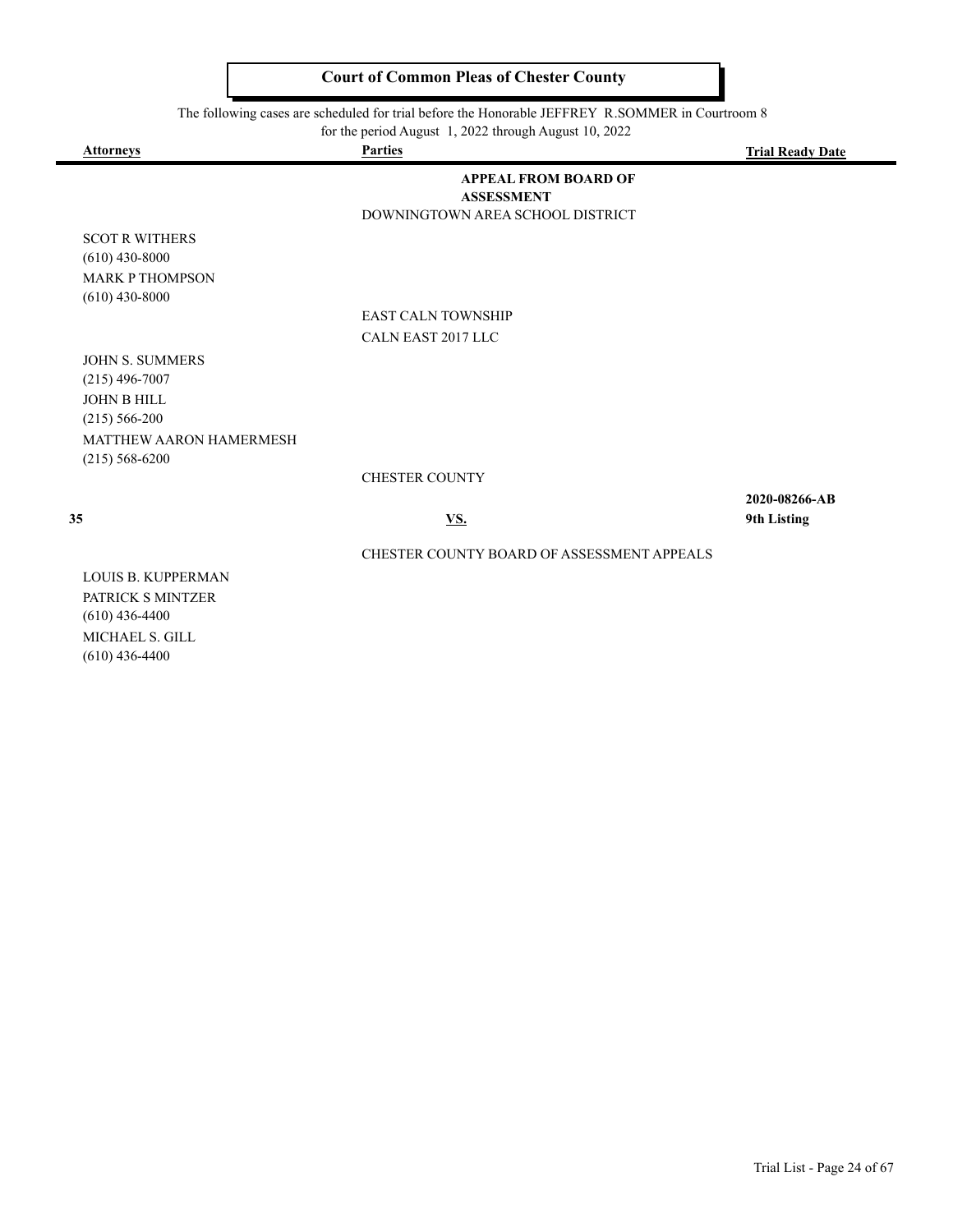The following cases are scheduled for trial before the Honorable JEFFREY R.SOMMER in Courtroom 8

for the period August 1, 2022 through August 10, 2022

 $\blacksquare$ 

 $\blacksquare$ 

| Attorneys                                    | <b>Parties</b>                                        | <b>Trial Ready Date</b> |
|----------------------------------------------|-------------------------------------------------------|-------------------------|
|                                              | <b>APPEAL FROM BOARD OF</b>                           |                         |
|                                              | <b>ASSESSMENT</b><br>DOWNINGTOWN AREA SCHOOL DISTRICT |                         |
| <b>SCOT R WITHERS</b>                        |                                                       |                         |
| $(610)$ 430-8000                             |                                                       |                         |
| <b>MARK P THOMPSON</b>                       |                                                       |                         |
| $(610)$ 430-8000                             |                                                       |                         |
|                                              | <b>BELMAC ASSOCIATES LP</b>                           |                         |
| <b>JOHN S. SUMMERS</b>                       |                                                       |                         |
| $(215)$ 496-7007                             |                                                       |                         |
| <b>JOHN B HILL</b>                           |                                                       |                         |
| $(215) 566 - 200$<br>MATTHEW AARON HAMERMESH |                                                       |                         |
| $(215) 568 - 6200$                           |                                                       |                         |
|                                              | DOWNINGTOWN BOROUGH                                   |                         |
|                                              | <b>CHESTER COUNTY</b>                                 |                         |
|                                              |                                                       | 2020-08281-AB           |
| 36                                           | <b>VS.</b>                                            | 9th Listing             |
|                                              | CHESTER COUNTY BOARD OF ASSESSMENT                    |                         |
| <b>LOUIS B. KUPPERMAN</b>                    |                                                       |                         |
| PATRICK S MINTZER                            |                                                       |                         |
| $(610)$ 436-4400                             |                                                       |                         |
| MICHAEL S. GILL                              |                                                       |                         |
| $(610)$ 436-4400                             |                                                       |                         |
|                                              | <b>APPEAL FROM BOARD OF</b><br><b>ASSESSMENT</b>      |                         |
|                                              | WEST CHESTER AREA SCHOOL DISTRICT                     |                         |
| <b>JAMES C. DALTON</b>                       |                                                       |                         |
| $(610) 692 - 1371$                           |                                                       |                         |
|                                              |                                                       | <b>NON-JURY</b>         |
|                                              |                                                       | 2021-08686-AB           |
| 37                                           | <u>VS.</u>                                            | 2nd Listing             |
|                                              | VAI REAL ESTATE II LLC                                |                         |
| <b>JANE RICHARDSON</b>                       |                                                       |                         |
| $(610)$ 458-4400                             |                                                       |                         |
|                                              | CHESTER COUNTY BOARD OF ASSESSMENT APPEALS            |                         |
| <b>LOUIS B. KUPPERMAN</b>                    |                                                       |                         |
| PATRICK S MINTZER<br>$(610)$ 436-4400        |                                                       |                         |
| MICHAEL S. GILL                              |                                                       |                         |
| $(610)$ 436-4400                             |                                                       |                         |

WEST WHITELAND TOWNSHIP CHESTER COUNTY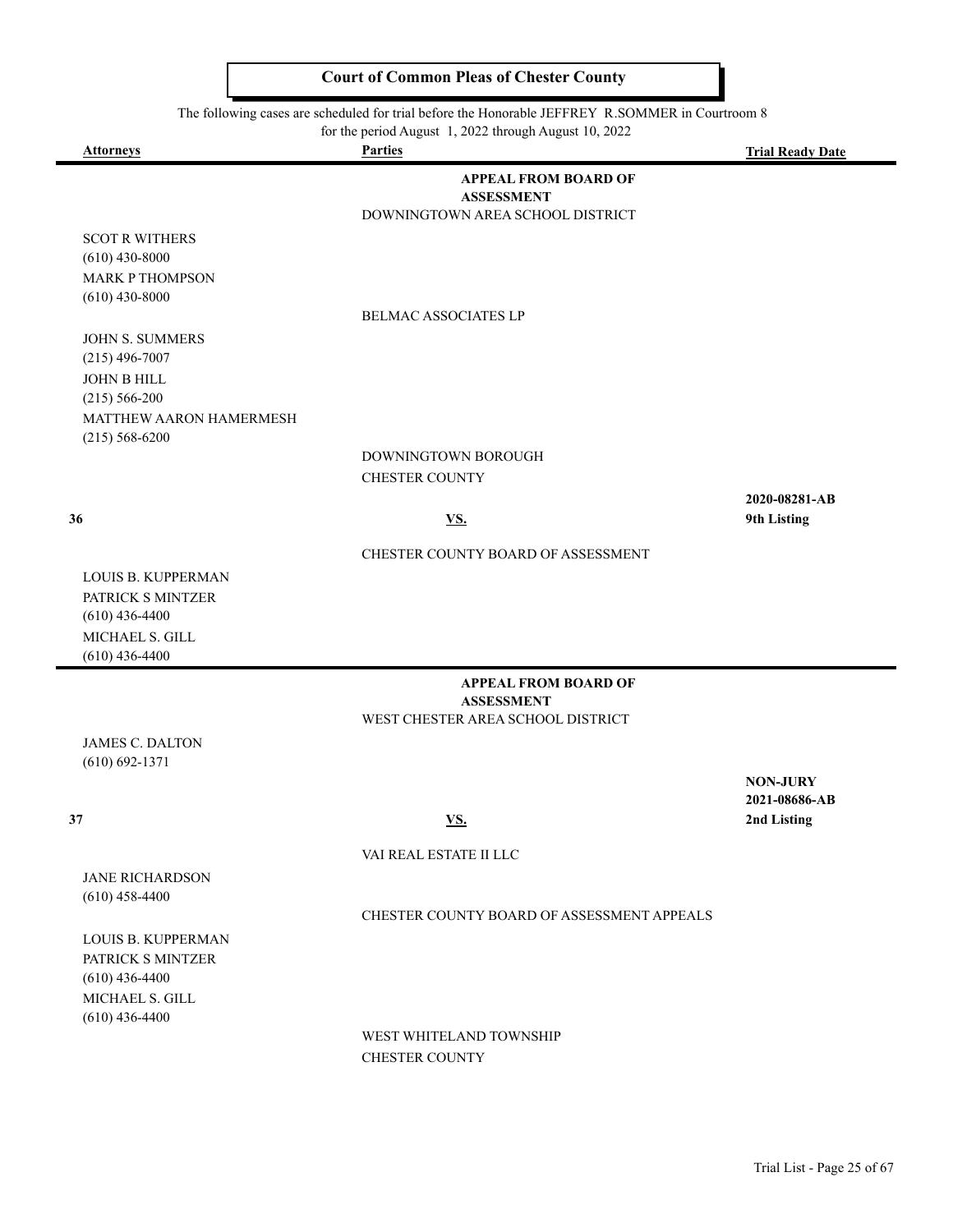The following cases are scheduled for trial before the Honorable JEFFREY R.SOMMER in Courtroom 8

for the period August 1, 2022 through August 10, 2022

 $\blacksquare$ 

|                           | for the period August $\frac{1}{2}$ , 2022 through August 10, 2022 |                         |
|---------------------------|--------------------------------------------------------------------|-------------------------|
| <b>Attorneys</b>          | <b>Parties</b>                                                     | <b>Trial Ready Date</b> |
|                           | <b>APPEAL FROM BOARD OF</b>                                        |                         |
|                           | <b>ASSESSMENT</b>                                                  |                         |
|                           | CENTRO NP NEW GARDEN SC OWNER LLC                                  |                         |
| <b>ANDREW W HOOD</b>      |                                                                    |                         |
| $(973)$ 227-1912          |                                                                    |                         |
|                           |                                                                    | <b>NON-JURY</b>         |
|                           |                                                                    | 2021-08780-AB           |
| 38                        | <b>VS.</b>                                                         | 2nd Listing             |
|                           |                                                                    |                         |
|                           | <b>COUNTY OF CHESTER</b>                                           |                         |
|                           | COUNTY OF CHESTER BOARD OF ASSESSMENT APPEALS                      |                         |
| LOUIS B. KUPPERMAN        |                                                                    |                         |
| PATRICK S MINTZER         |                                                                    |                         |
| $(610)$ 436-4400          |                                                                    |                         |
| MICHAEL S. GILL           |                                                                    |                         |
| $(610)$ 436-4400          |                                                                    |                         |
|                           | <b>TOWNSHIP OF NEW GARDEN</b>                                      |                         |
|                           | KENNETH CONSOLIDATED SCHOOL DISTRICT                               |                         |
| <b>MARK P THOMPSON</b>    |                                                                    |                         |
| $(610)$ 430-8000          |                                                                    |                         |
|                           | <b>APPEAL FROM BOARD OF</b>                                        |                         |
|                           | <b>ASSESSMENT</b>                                                  |                         |
|                           | CENTRO NP NEW GARDEN SC OWNER LLC                                  |                         |
| <b>ANDREW W HOOD</b>      |                                                                    |                         |
| $(973)$ 227-1912          |                                                                    |                         |
|                           |                                                                    | <b>NON-JURY</b>         |
|                           |                                                                    | 2021-08782-AB           |
| 39                        | $\underline{\mathbf{V}}\underline{\mathbf{S}}$ .                   | 2nd Listing             |
|                           |                                                                    |                         |
|                           | <b>COUNTY OF CHESTER</b>                                           |                         |
|                           | COUNTY OF CHESTER BOARD OF ASSESSMENT APPEALS                      |                         |
| <b>LOUIS B. KUPPERMAN</b> |                                                                    |                         |
| PATRICK S MINTZER         |                                                                    |                         |
| $(610)$ 436-4400          |                                                                    |                         |
| MICHAEL S. GILL           |                                                                    |                         |
| $(610)$ 436-4400          |                                                                    |                         |
|                           | TOWNSHIP OF NEW GARDEN                                             |                         |
|                           | KENNETH CONSOLIDATED SCHOOL DISTRICT                               |                         |
| <b>MARK P THOMPSON</b>    |                                                                    |                         |
| $(610)$ 430-8000          |                                                                    |                         |
|                           |                                                                    |                         |
|                           |                                                                    |                         |
|                           |                                                                    |                         |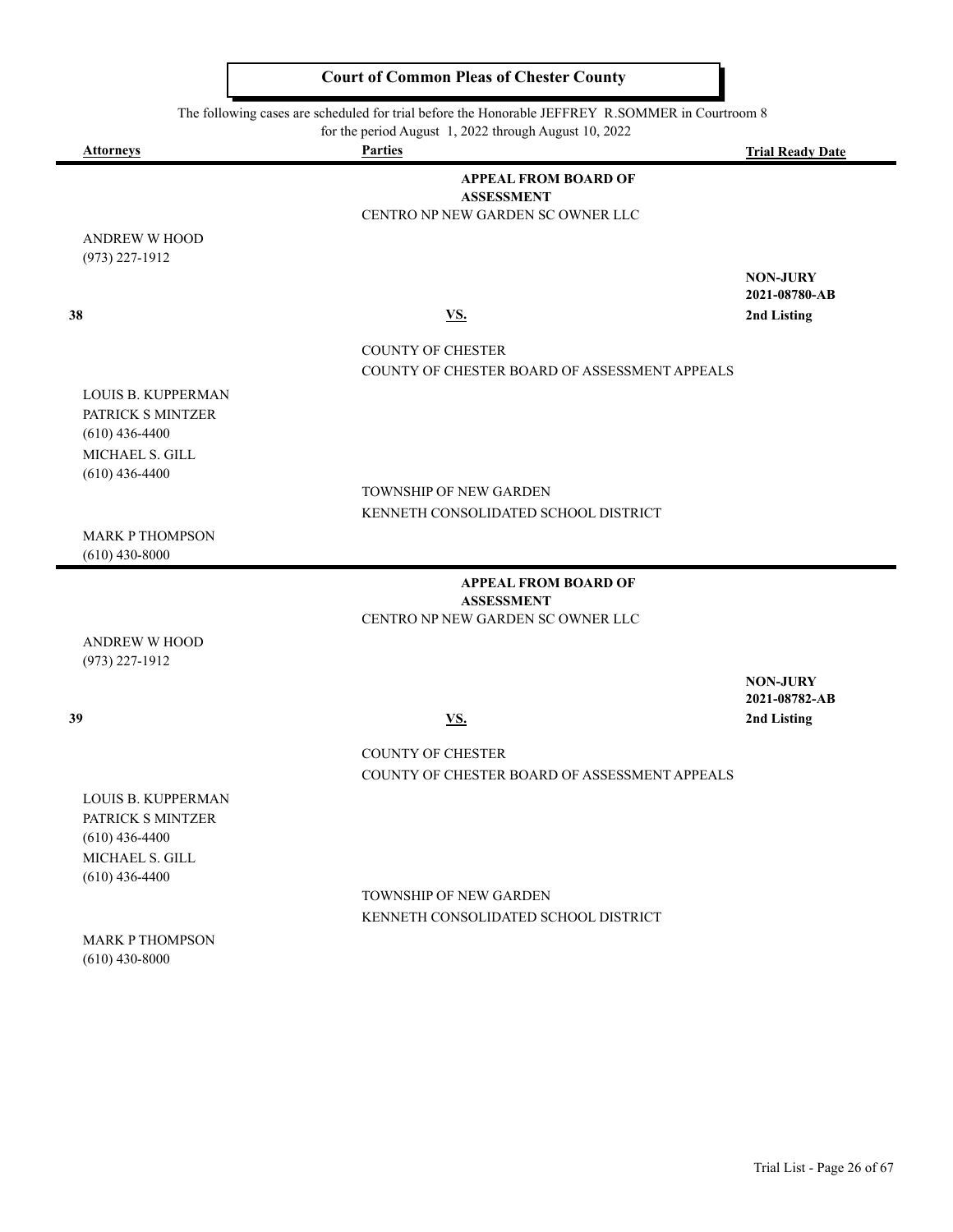The following cases are scheduled for trial before the Honorable JEFFREY R.SOMMER in Courtroom 8

for the period August 1, 2022 through August 10, 2022

| <b>Attorneys</b>                           | <b>Parties</b>                                   | <b>Trial Ready Date</b>          |
|--------------------------------------------|--------------------------------------------------|----------------------------------|
|                                            | <b>APPEAL FROM BOARD OF</b>                      |                                  |
|                                            | <b>ASSESSMENT</b>                                |                                  |
|                                            | BRE/ESA P PORTFOLIO PA PROPERTIES LLC            |                                  |
| ANDREW W HOOD                              |                                                  |                                  |
| $(973)$ 227-1912                           |                                                  |                                  |
|                                            |                                                  | <b>NON-JURY</b><br>2021-08783-AB |
| 40                                         | $\underline{\mathbf{V}}\underline{\mathbf{S}}$ . | 2nd Listing                      |
|                                            |                                                  |                                  |
|                                            | COUNTY OF CHESTER BOARD OF ASSESSMENT APPEALS    |                                  |
| LOUIS B. KUPPERMAN                         |                                                  |                                  |
| PATRICK S MINTZER                          |                                                  |                                  |
| $(610)$ 436-4400                           |                                                  |                                  |
| MICHAEL S. GILL                            |                                                  |                                  |
| $(610)$ 436-4400                           | <b>COUNTY OF CHESTER</b>                         |                                  |
|                                            | DOWNINGTOWN AREA SCHOOL DISTRICT                 |                                  |
|                                            |                                                  |                                  |
| <b>MARK P THOMPSON</b><br>$(610)$ 430-8000 |                                                  |                                  |
| <b>SCOT R WITHERS</b>                      |                                                  |                                  |
| $(610)$ 430-8000                           |                                                  |                                  |
|                                            | TOWNSHIP OF UWCHLAN                              |                                  |
|                                            | <b>APPEAL FROM BOARD OF</b>                      |                                  |
|                                            | <b>ASSESSMENT</b>                                |                                  |
|                                            | NWHAN EXTON PA DEVELOPMENT LLC                   |                                  |
| <b>ANDREW W HOOD</b>                       |                                                  |                                  |
| $(973)$ 227-1912                           |                                                  |                                  |
|                                            |                                                  | <b>NON-JURY</b><br>2021-08790-AB |
| 41                                         | $\underline{\mathbf{V}}\underline{\mathbf{S}}$ . | 2nd Listing                      |
|                                            |                                                  |                                  |
|                                            | COUNTY OF CHESTER BOARD OF ASSESSMENT APPEALS    |                                  |
| LOUIS B. KUPPERMAN                         |                                                  |                                  |
| PATRICK S MINTZER                          |                                                  |                                  |
| $(610)$ 436-4400                           |                                                  |                                  |
| MICHAEL S. GILL<br>$(610)$ 436-4400        |                                                  |                                  |
|                                            | <b>COUNTY OF CHESTER</b>                         |                                  |
|                                            | TOWNSHIP OF WEST WHITELAND                       |                                  |
|                                            | WEST CHESTER AREA SCHOOL DISTRICT                |                                  |
| <b>JAMES C. DALTON</b>                     |                                                  |                                  |
| $(610) 692 - 1371$                         |                                                  |                                  |
|                                            |                                                  |                                  |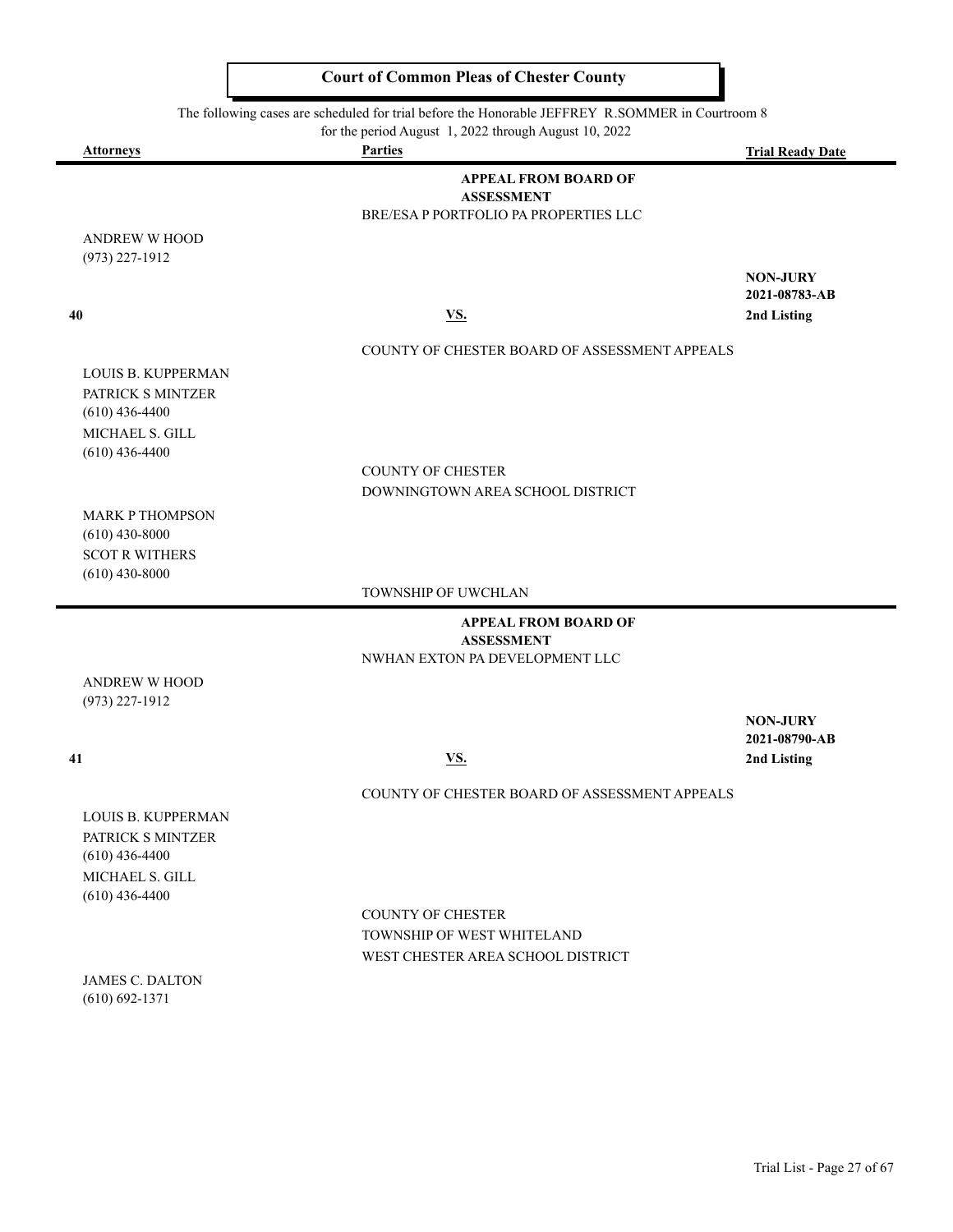The following cases are scheduled for trial before the Honorable JEFFREY R.SOMMER in Courtroom 8

for the period August 1, 2022 through August 10, 2022

| <b>Attorneys</b>                            | <b>Parties</b>                                | <b>Trial Ready Date</b>          |
|---------------------------------------------|-----------------------------------------------|----------------------------------|
|                                             | <b>APPEAL FROM BOARD OF</b>                   |                                  |
|                                             | <b>ASSESSMENT</b>                             |                                  |
|                                             | <b>SHP V WILLISTOWN LLC</b>                   |                                  |
| <b>ANDREW W HOOD</b><br>$(973)$ 227-1912    |                                               |                                  |
|                                             |                                               | <b>NON-JURY</b>                  |
|                                             |                                               | 2021-08792-AB                    |
| 42                                          | <b>VS.</b>                                    | 2nd Listing                      |
|                                             | <b>COUNTY OF CHESTER</b>                      |                                  |
|                                             | COUNTY OF CHESTER BOARD OF ASSESSMENT APPEALS |                                  |
| LOUIS B. KUPPERMAN                          |                                               |                                  |
| PATRICK S MINTZER                           |                                               |                                  |
| $(610)$ 436-4400                            |                                               |                                  |
| MICHAEL S. GILL                             |                                               |                                  |
| $(610)$ 436-4400                            | TOWNSHIP OF WILLISTOWN                        |                                  |
|                                             | GREAT VALLEY SCHOOL DISTRICT                  |                                  |
| MARGARETE P CHOKSI                          |                                               |                                  |
| $(610)$ 825-8400                            |                                               |                                  |
|                                             | <b>APPEAL FROM BOARD OF</b>                   |                                  |
|                                             | <b>ASSESSMENT</b>                             |                                  |
|                                             | DEVON VILLAGE 1681 STATUTORY TRUST            |                                  |
| <b>SHARON F DIPAOLO</b><br>$(412)$ 486-2848 |                                               |                                  |
|                                             | TREDYFFRIN TOWNSHIP                           |                                  |
| <b>STACEY L FULLER</b>                      |                                               |                                  |
| PATRICK MICHAEL MCKENNA                     |                                               |                                  |
| $(610) 696 - 8225$                          |                                               |                                  |
|                                             |                                               | <b>NON-JURY</b><br>2021-08801-AB |
| 43                                          | <b>VS.</b>                                    | 2nd Listing                      |
|                                             |                                               |                                  |
|                                             | CHESTER COUNTY BOARD OF ASSESSMENT APPEALS    |                                  |
| <b>LOUIS B. KUPPERMAN</b>                   |                                               |                                  |
| PATRICK S MINTZER<br>$(610)$ 436-4400       |                                               |                                  |
| MICHAEL S. GILL                             |                                               |                                  |
| $(610)$ 436-4400                            |                                               |                                  |
|                                             | TREDYFFRIN SCHOOL DISTRICT                    |                                  |
| RANDALL C. SCHAUER                          |                                               |                                  |
|                                             | <b>COUNTY OF CHESTER</b>                      |                                  |
|                                             |                                               |                                  |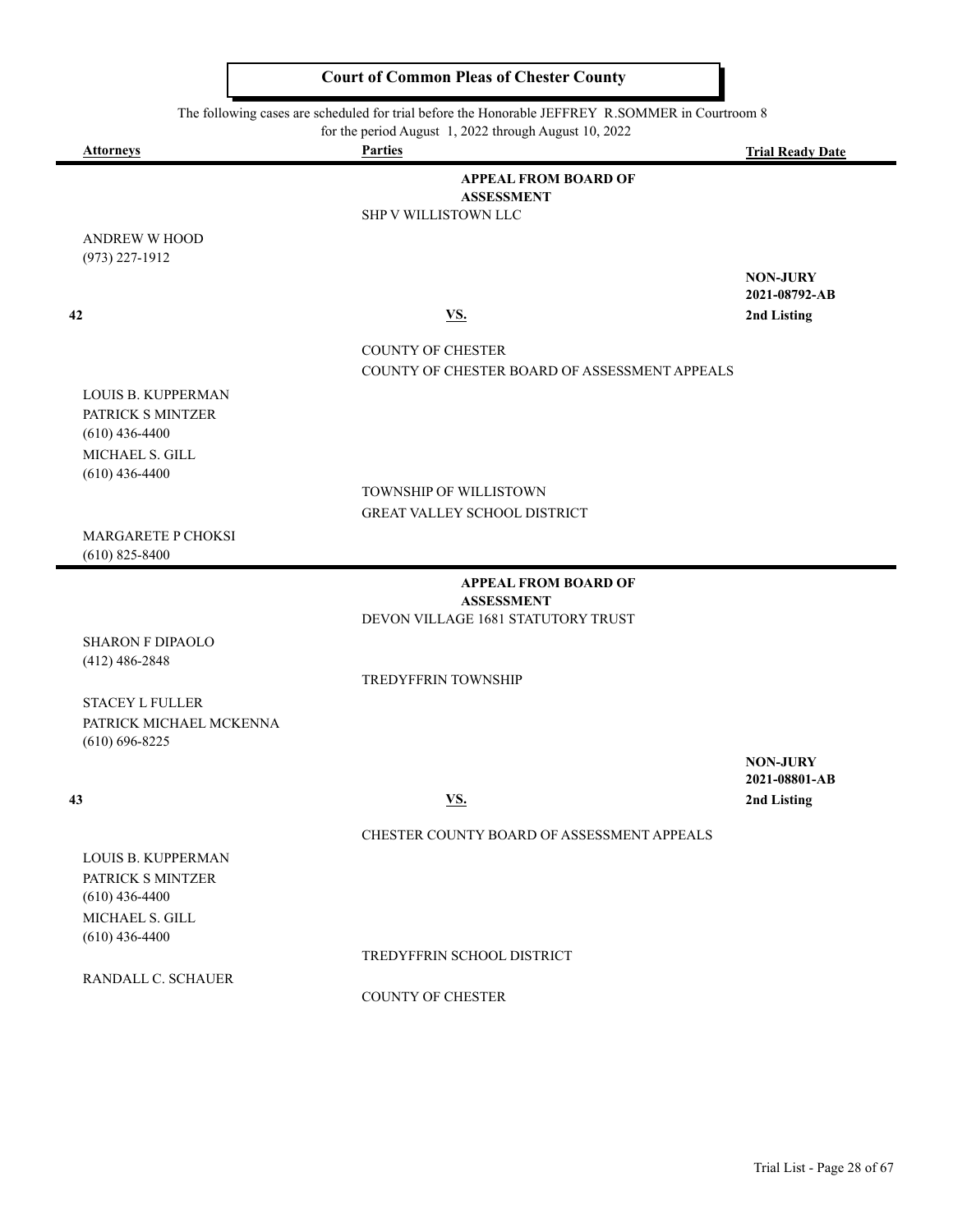The following cases are scheduled for trial before the Honorable JEFFREY R.SOMMER in Courtroom 8

| for the period August 1, 2022 through August 10, 2022 |                                                                                       |                                                 |  |  |
|-------------------------------------------------------|---------------------------------------------------------------------------------------|-------------------------------------------------|--|--|
| <b>Attorneys</b>                                      | <b>Parties</b>                                                                        | <b>Trial Ready Date</b>                         |  |  |
|                                                       | <b>APPEAL FROM BOARD OF</b><br><b>ASSESSMENT</b><br>WEST CHESTER AREA SCHOOL DISTRICT |                                                 |  |  |
| <b>JAMES C. DALTON</b><br>$(610) 692 - 1371$          |                                                                                       |                                                 |  |  |
| 44                                                    | VS.                                                                                   | <b>NON-JURY</b><br>2021-08802-AB<br>2nd Listing |  |  |
|                                                       |                                                                                       |                                                 |  |  |
|                                                       | <b>FOX CLEARING LLC</b>                                                               |                                                 |  |  |
| <b>RICHARD P. NUFFORT</b>                             | CHESTER COUNTY BOARD OF ASSESSMENT APPEALS                                            |                                                 |  |  |
| <b>LOUIS B. KUPPERMAN</b>                             |                                                                                       |                                                 |  |  |
| PATRICK S MINTZER                                     |                                                                                       |                                                 |  |  |
| $(610)$ 436-4400<br>MICHAEL S. GILL                   |                                                                                       |                                                 |  |  |
| $(610)$ 436-4400                                      |                                                                                       |                                                 |  |  |
|                                                       | <b>COUNTRY OF CHESTER</b>                                                             |                                                 |  |  |
|                                                       | WESTTOWN TOWNSHIP                                                                     |                                                 |  |  |
|                                                       | <b>APPEAL FROM BOARD OF</b><br><b>ASSESSMENT</b>                                      |                                                 |  |  |
|                                                       | 400 WESTSIDE, L.P.                                                                    |                                                 |  |  |
| <b>MARK STEVEN CAPPUCCIO</b>                          |                                                                                       |                                                 |  |  |
| $(215)$ 345-7000<br>ABIGAIL CLAIRE SCHIELA BUKOWSKI   |                                                                                       |                                                 |  |  |
| $(215)$ 345-7000                                      |                                                                                       |                                                 |  |  |
|                                                       |                                                                                       | <b>NON-JURY</b><br>2021-08842-AB                |  |  |

 $\blacksquare$ 

 **45 VS. 2nd Listing**

#### CHESTER COUNTY BOARD OF ASSESSMENT APPEALS

LOUIS B. KUPPERMAN PATRICK S MINTZER (610) 436-4400 MICHAEL S. GILL (610) 436-4400

> COUNTY OF CHESTER EAST PIKELAND TOWNSHIP PHOENIXVILLE AREA SCHOOL DISTRICT

RANDALL C. SCHAUER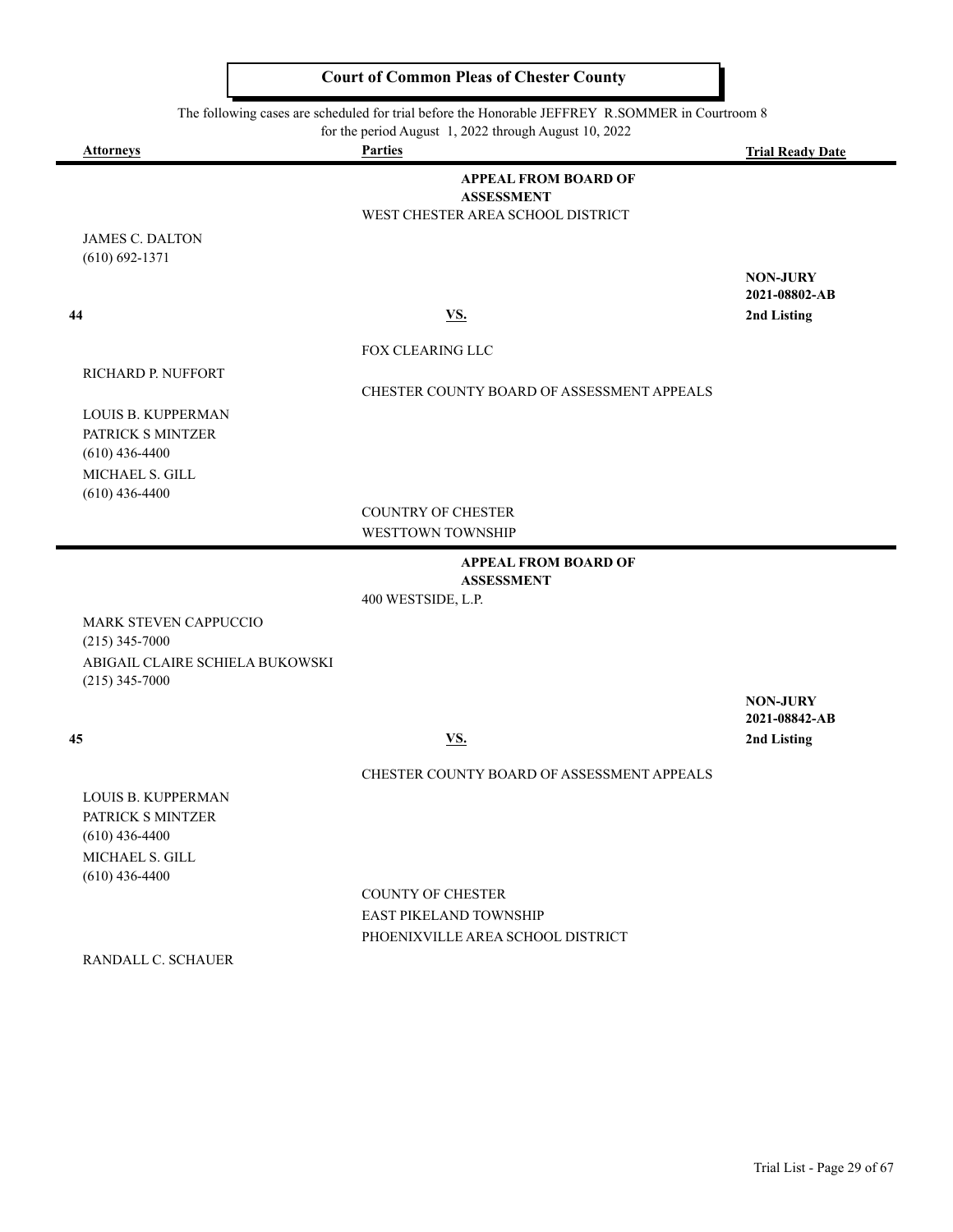The following cases are scheduled for trial before the Honorable JEFFREY R.SOMMER in Courtroom 8

|  | for the period August 1, 2022 through August 10, 2022 |  |
|--|-------------------------------------------------------|--|
|--|-------------------------------------------------------|--|

| <b>Attorneys</b>                            | <b>Parties</b>                                   | <b>Trial Ready Date</b>          |
|---------------------------------------------|--------------------------------------------------|----------------------------------|
|                                             | <b>APPEAL FROM BOARD OF</b><br><b>ASSESSMENT</b> |                                  |
|                                             | PGOB COVENTRY HOLDINGS, LLC                      |                                  |
| MICHAEL B. MURRAY JR<br>$(610)$ 917-9347    |                                                  |                                  |
|                                             | PR COVENTRY HOLDINGS, LLC                        |                                  |
| MICHAEL B. MURRAY JR<br>$(610)$ 917-9347    |                                                  |                                  |
|                                             | PENNMARK COVENTRY HOLDINGS, LLC                  |                                  |
| MICHAEL B. MURRAY JR<br>$(610)$ 917-9347    |                                                  |                                  |
|                                             | NORTH COVENTRY TOWNSHIP                          |                                  |
| <b>DANIEL IAN SAGER</b><br>$(610)$ 323-1328 |                                                  |                                  |
| <b>ERIC M BROWN</b><br>$(610)$ 321-5500     |                                                  |                                  |
| <b>BRIGITTE MEYER</b><br>$(610)$ 321-5500   |                                                  |                                  |
|                                             | OWEN J ROBERTS SCHOOL DISTRICT                   |                                  |
| DAVID L. ALLEBACH JR<br>$(610)$ 323-1400    |                                                  |                                  |
|                                             | <b>CHESTER COUNTY</b>                            |                                  |
|                                             |                                                  | <b>NON-JURY</b><br>2021-08929-AB |
| 46                                          | <u>VS.</u>                                       | 2nd Listing                      |
|                                             | CHESTER COUNTY BOARD OF ASSESSMENT APPEALS       |                                  |

LOUIS B. KUPPERMAN PATRICK S MINTZER (610) 436-4400 MICHAEL S. GILL (610) 436-4400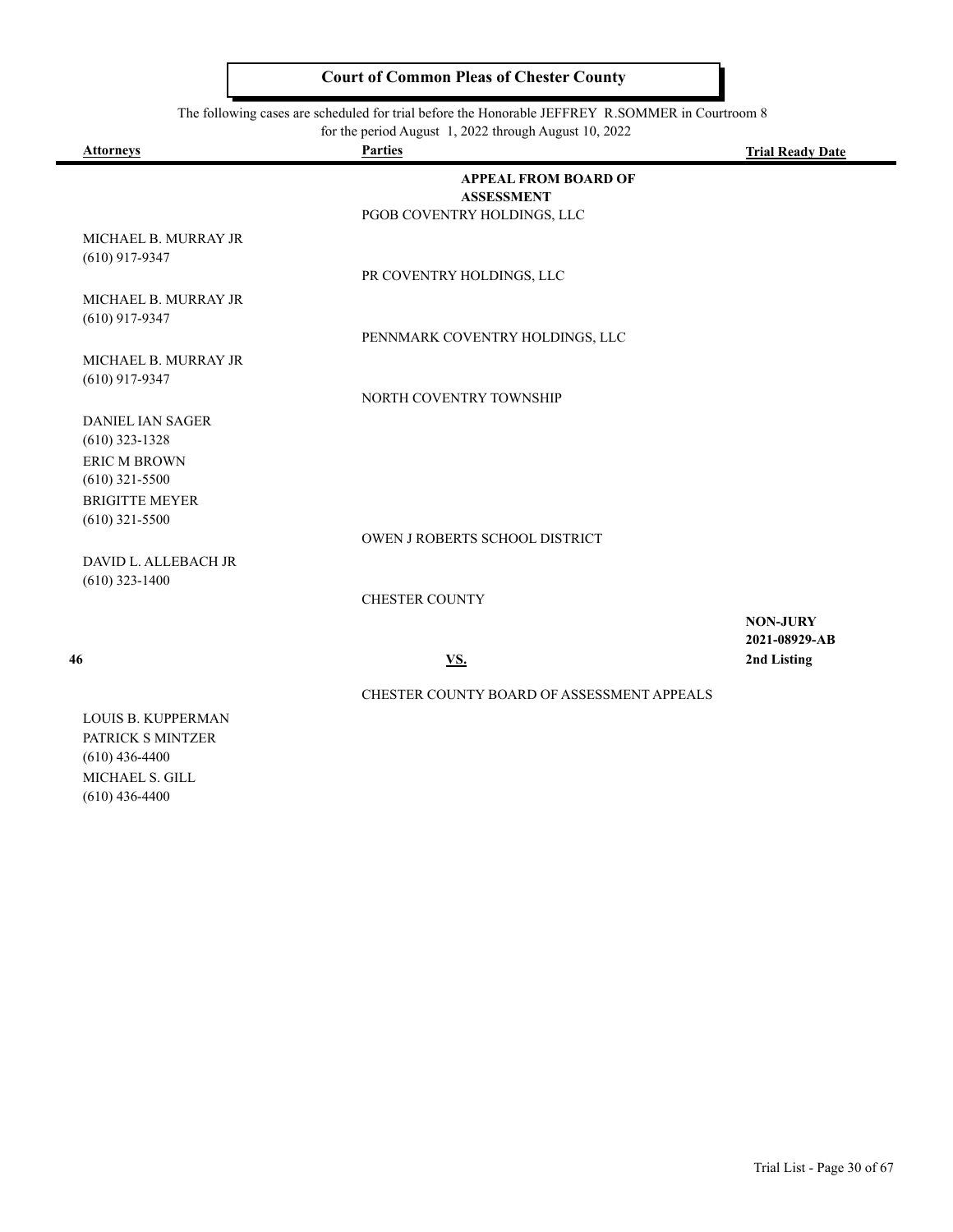The following cases are scheduled for trial before the Honorable JEFFREY R.SOMMER in Courtroom 8

|  | for the period August 1, 2022 through August 10, 2022 |  |
|--|-------------------------------------------------------|--|
|--|-------------------------------------------------------|--|

| <b>Attorneys</b>                            | <b>Parties</b>                                                                  | <b>Trial Ready Date</b>          |
|---------------------------------------------|---------------------------------------------------------------------------------|----------------------------------|
|                                             | <b>APPEAL FROM BOARD OF</b><br><b>ASSESSMENT</b><br>PGOB COVENTRY HOLDINGS, LLC |                                  |
| MICHAEL B. MURRAY JR<br>$(610)$ 917-9347    |                                                                                 |                                  |
|                                             | PR COVENTRY HOLDINGS, LLC                                                       |                                  |
| MICHAEL B. MURRAY JR<br>$(610)$ 917-9347    |                                                                                 |                                  |
|                                             | PENNMARK COVENTRY HOLDINGS, LLC                                                 |                                  |
| MICHAEL B. MURRAY JR<br>$(610)$ 917-9347    |                                                                                 |                                  |
|                                             | NORTH COVENTRY TOWNSHIP                                                         |                                  |
| <b>DANIEL IAN SAGER</b><br>$(610)$ 323-1328 |                                                                                 |                                  |
| <b>ERIC M BROWN</b><br>$(610)$ 321-5500     |                                                                                 |                                  |
| <b>BRIGITTE MEYER</b><br>$(610)$ 321-5500   |                                                                                 |                                  |
|                                             | OWEN J ROBERTS SCHOOL DISTRICT                                                  |                                  |
| DAVID L. ALLEBACH JR<br>$(610)$ 323-1400    |                                                                                 |                                  |
|                                             | <b>CHESTER COUNTY</b>                                                           |                                  |
|                                             |                                                                                 | <b>NON-JURY</b><br>2021-08930-AB |
| 47                                          | VS.                                                                             | 2nd Listing                      |
|                                             | BOARD OF ASSESSMENT APPEALS OF CHESTER COUNTY                                   |                                  |

LOUIS B. KUPPERMAN PATRICK S MINTZER (610) 436-4400 MICHAEL S. GILL (610) 436-4400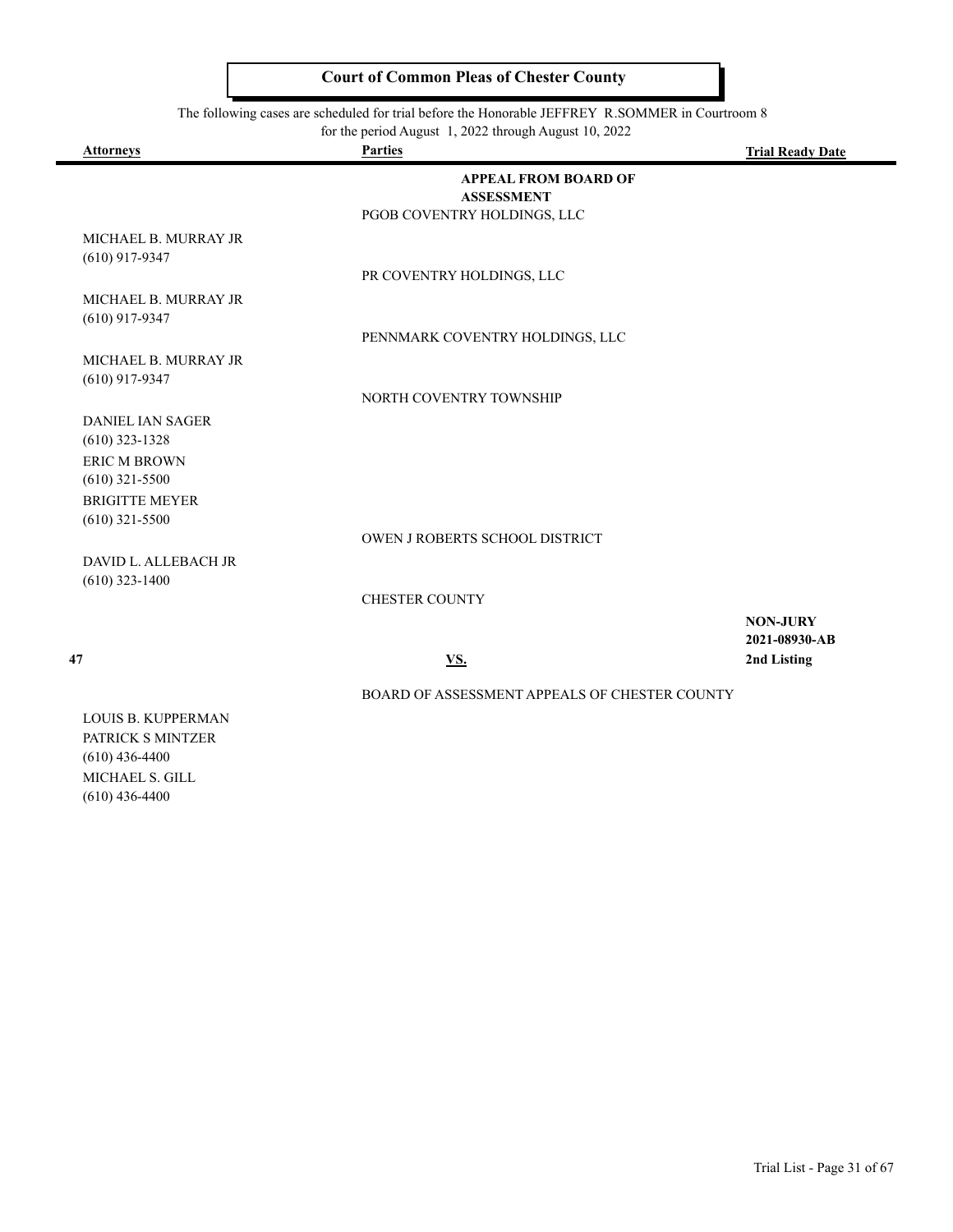The following cases are scheduled for trial before the Honorable JEFFREY R.SOMMER in Courtroom 8

|  | for the period August 1, 2022 through August 10, 2022 |  |
|--|-------------------------------------------------------|--|
|--|-------------------------------------------------------|--|

| <b>Attorneys</b>                            | <b>Parties</b>                                   | <b>Trial Ready Date</b>          |
|---------------------------------------------|--------------------------------------------------|----------------------------------|
|                                             | <b>APPEAL FROM BOARD OF</b><br><b>ASSESSMENT</b> |                                  |
|                                             | PGOB COVENTRY HOLDINGS, LLC                      |                                  |
| MICHAEL B. MURRAY JR<br>$(610)$ 917-9347    |                                                  |                                  |
|                                             | PR COVENTRY HOLDINGS, LLC                        |                                  |
| MICHAEL B. MURRAY JR<br>$(610)$ 917-9347    |                                                  |                                  |
|                                             | PENNMARK COVENTRY HOLDINGS, LLC                  |                                  |
| MICHAEL B. MURRAY JR<br>$(610)$ 917-9347    |                                                  |                                  |
|                                             | NORTH COVENTRY TOWNSHIP                          |                                  |
| <b>DANIEL IAN SAGER</b><br>$(610)$ 323-1328 |                                                  |                                  |
| <b>ERIC M BROWN</b><br>$(610)$ 321-5500     |                                                  |                                  |
| <b>BRIGITTE MEYER</b><br>$(610)$ 321-5500   |                                                  |                                  |
|                                             | OWEN J ROBERTS SCHOOL DISTRICT                   |                                  |
| DAVID L. ALLEBACH JR<br>$(610)$ 323-1400    |                                                  |                                  |
|                                             | <b>CHESTER COUNTY</b>                            |                                  |
|                                             |                                                  | <b>NON-JURY</b><br>2021-08931-AB |
| 48                                          | <u>VS.</u>                                       | 2nd Listing                      |
|                                             | CHESTER COUNTY BOARD OF ASSESSMENT APPEALS       |                                  |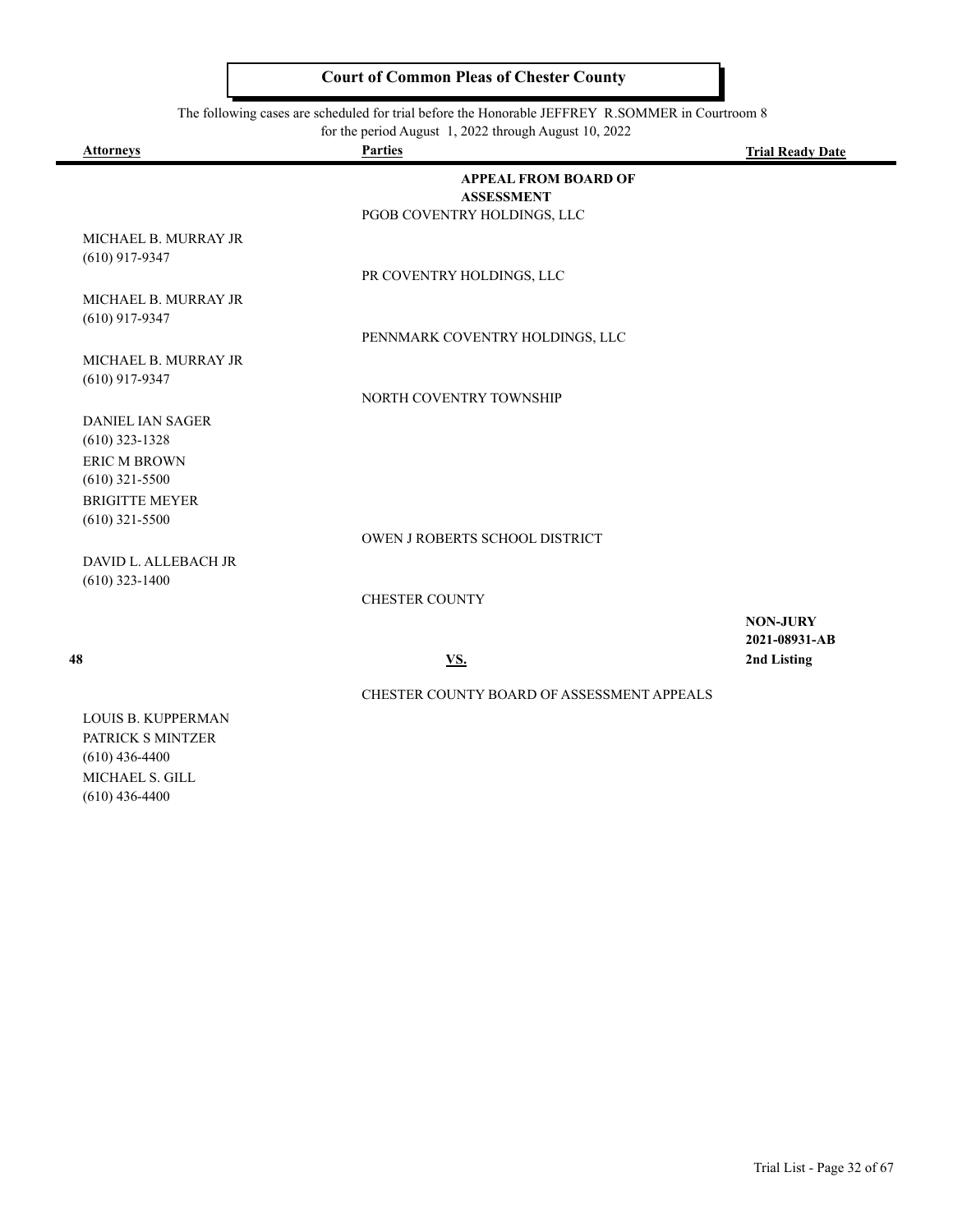The following cases are scheduled for trial before the Honorable JEFFREY R.SOMMER in Courtroom 8

|  | for the period August 1, 2022 through August 10, 2022 |  |
|--|-------------------------------------------------------|--|
|--|-------------------------------------------------------|--|

| <b>Attorneys</b>                            | <b>Parties</b>                                   | <b>Trial Ready Date</b>          |
|---------------------------------------------|--------------------------------------------------|----------------------------------|
|                                             | <b>APPEAL FROM BOARD OF</b><br><b>ASSESSMENT</b> |                                  |
|                                             | PGOB COVENTRY HOLDINGS, LLC                      |                                  |
| MICHAEL B. MURRAY JR<br>$(610)$ 917-9347    |                                                  |                                  |
|                                             | PR COVENTRY HOLDINGS, LLC                        |                                  |
| MICHAEL B. MURRAY JR<br>$(610)$ 917-9347    |                                                  |                                  |
|                                             | PENNMARK COVENTRY HOLDINGS, LLC                  |                                  |
| MICHAEL B. MURRAY JR<br>$(610)$ 917-9347    |                                                  |                                  |
|                                             | NORTH COVENTRY TOWNSHIP                          |                                  |
| <b>DANIEL IAN SAGER</b><br>$(610)$ 323-1328 |                                                  |                                  |
| <b>ERIC M BROWN</b><br>$(610)$ 321-5500     |                                                  |                                  |
| <b>BRIGITTE MEYER</b>                       |                                                  |                                  |
| $(610)$ 321-5500                            | OWEN J ROBERTS SCHOOL DISTRICT                   |                                  |
| DAVID L. ALLEBACH JR                        |                                                  |                                  |
| $(610)$ 323-1400                            |                                                  |                                  |
|                                             | <b>CHESTER COUNTY</b>                            |                                  |
|                                             |                                                  | <b>NON-JURY</b><br>2021-08932-AB |
| 49                                          | <u>VS.</u>                                       | 2nd Listing                      |
|                                             | CHESTER COUNTY BOARD OF ASSESSMENT APPEALS       |                                  |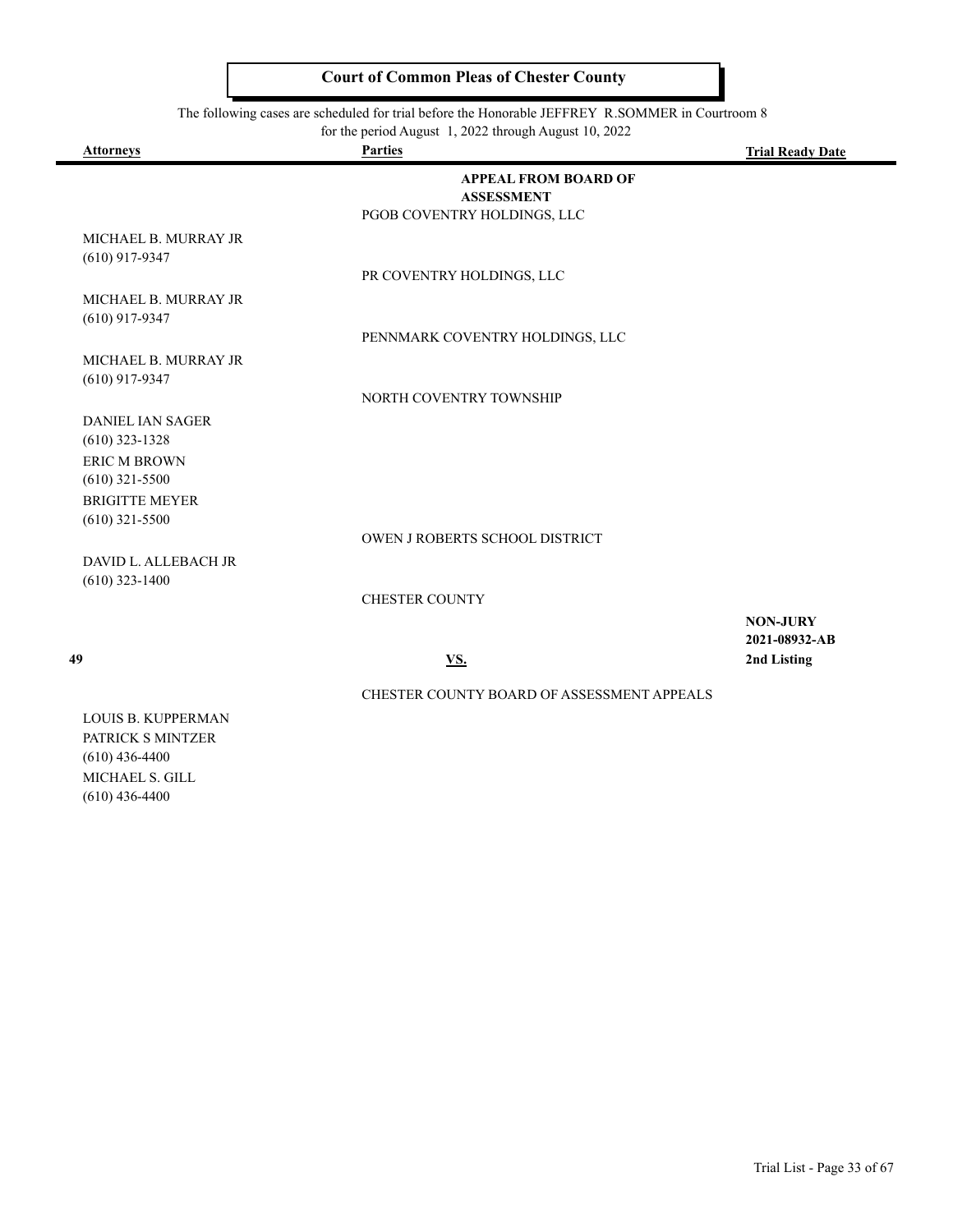The following cases are scheduled for trial before the Honorable JEFFREY R.SOMMER in Courtroom 8

|  | for the period August 1, 2022 through August 10, 2022 |  |
|--|-------------------------------------------------------|--|
|--|-------------------------------------------------------|--|

| <b>Attorneys</b>                            | <b>Parties</b>                                   | <b>Trial Ready Date</b>          |
|---------------------------------------------|--------------------------------------------------|----------------------------------|
|                                             | <b>APPEAL FROM BOARD OF</b><br><b>ASSESSMENT</b> |                                  |
|                                             | PGOB COVENTRY HOLDINGS, LLC                      |                                  |
| MICHAEL B. MURRAY JR<br>$(610)$ 917-9347    |                                                  |                                  |
|                                             | PR COVENTRY HOLDINGS, LLC                        |                                  |
| MICHAEL B. MURRAY JR<br>$(610)$ 917-9347    |                                                  |                                  |
|                                             | PENNMARK COVENTRY HOLDINGS, LLC                  |                                  |
| MICHAEL B. MURRAY JR<br>$(610)$ 917-9347    |                                                  |                                  |
|                                             | NORTH COVENTRY TOWNSHIP                          |                                  |
| <b>DANIEL IAN SAGER</b><br>$(610)$ 323-1328 |                                                  |                                  |
| <b>ERIC M BROWN</b><br>$(610)$ 321-5500     |                                                  |                                  |
| <b>BRIGITTE MEYER</b>                       |                                                  |                                  |
| $(610)$ 321-5500                            |                                                  |                                  |
|                                             | OWEN J ROBERTS SCHOOL DISTRICT                   |                                  |
| DAVID L. ALLEBACH JR<br>$(610)$ 323-1400    |                                                  |                                  |
|                                             | <b>CHESTER COUNTY</b>                            |                                  |
|                                             |                                                  | <b>NON-JURY</b><br>2021-08933-AB |
| 50                                          | <u>VS.</u>                                       | 2nd Listing                      |
|                                             | CHESTER COUNTY BOARD OF ASSESSMENT APPEALS       |                                  |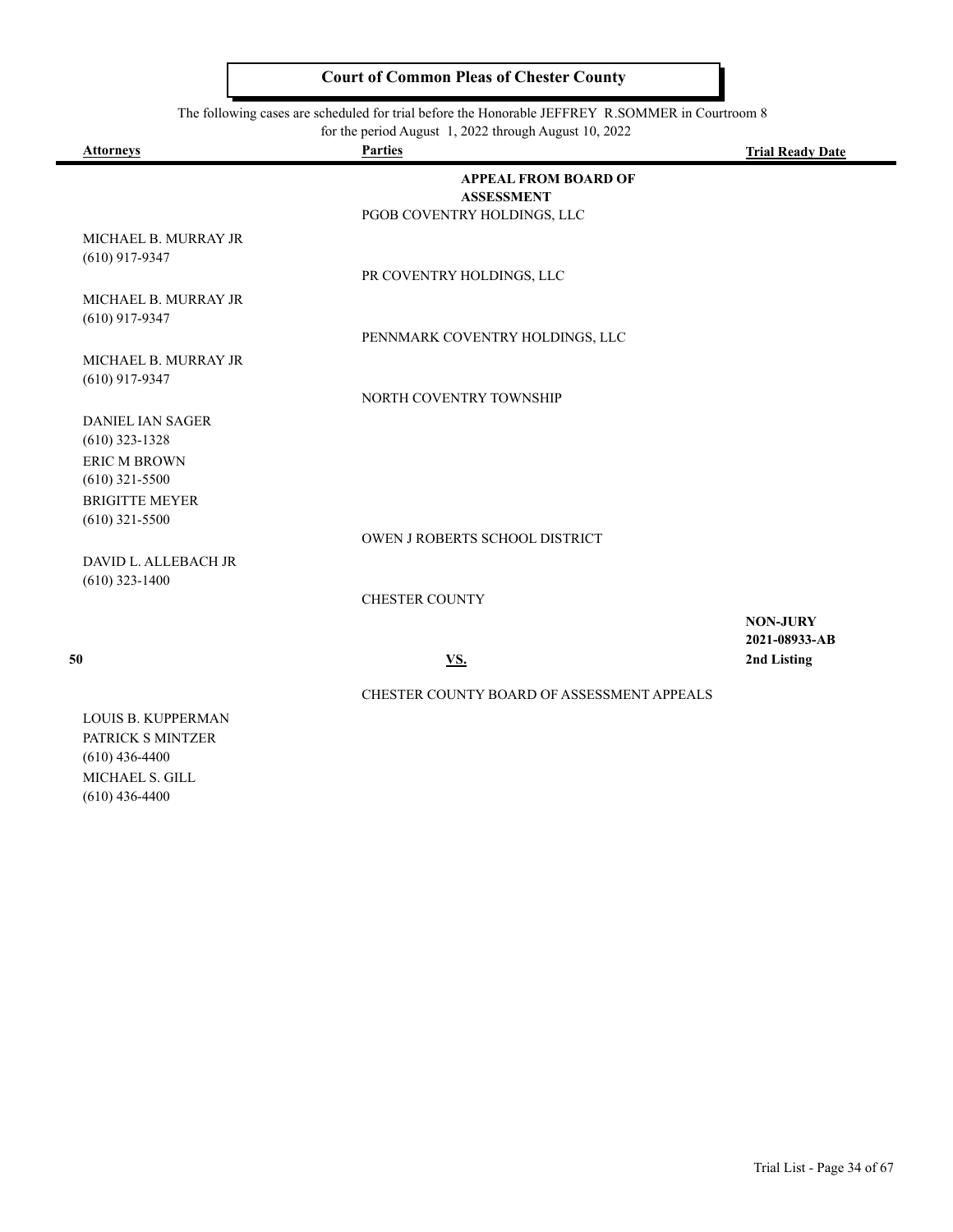The following cases are scheduled for trial before the Honorable JEFFREY R.SOMMER in Courtroom 8

|  | for the period August 1, 2022 through August 10, 2022 |  |
|--|-------------------------------------------------------|--|
|--|-------------------------------------------------------|--|

| <b>Attorneys</b>                            | <b>Parties</b>                                   | <b>Trial Ready Date</b>          |
|---------------------------------------------|--------------------------------------------------|----------------------------------|
|                                             | <b>APPEAL FROM BOARD OF</b><br><b>ASSESSMENT</b> |                                  |
|                                             | PGOB COVENTRY HOLDINGS, LLC                      |                                  |
| MICHAEL B. MURRAY JR<br>$(610)$ 917-9347    |                                                  |                                  |
|                                             | PR COVENTRY HOLDINGS, LLC                        |                                  |
| MICHAEL B. MURRAY JR<br>$(610)$ 917-9347    |                                                  |                                  |
|                                             | PENNMARK COVENTRY HOLDINGS, LLC                  |                                  |
| MICHAEL B. MURRAY JR<br>$(610)$ 917-9347    |                                                  |                                  |
|                                             | NORTH COVENTRY TOWNSHIP                          |                                  |
| <b>DANIEL IAN SAGER</b><br>$(610)$ 323-1328 |                                                  |                                  |
| <b>ERIC M BROWN</b>                         |                                                  |                                  |
| $(610)$ 321-5500                            |                                                  |                                  |
| <b>BRIGITTE MEYER</b><br>$(610)$ 321-5500   |                                                  |                                  |
|                                             | OWEN J ROBERTS SCHOOL DISTRICT                   |                                  |
| DAVID L. ALLEBACH JR<br>$(610)$ 323-1400    |                                                  |                                  |
|                                             | <b>CHESTER COUNTY</b>                            |                                  |
|                                             |                                                  | <b>NON-JURY</b><br>2021-08934-AB |
| 51                                          | VS.                                              | 2nd Listing                      |
|                                             | CHESTER COUNTY BOARD OF ASSESSMENT APPEALS       |                                  |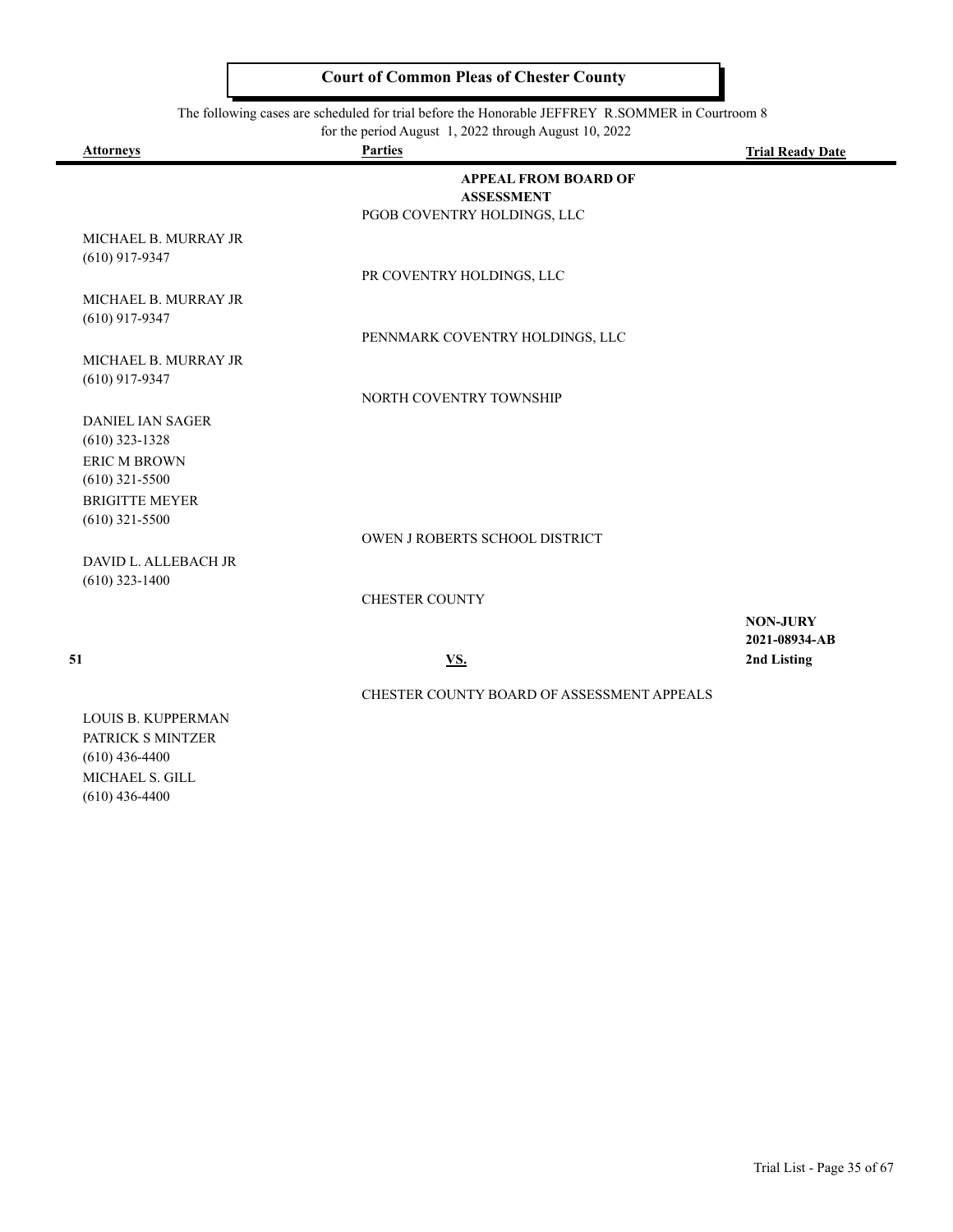The following cases are scheduled for trial before the Honorable JEFFREY R.SOMMER in Courtroom 8

for the period August 1, 2022 through August 10, 2022

| <b>Attorneys</b>                    | <b>Parties</b>                                         | <b>Trial Ready Date</b> |
|-------------------------------------|--------------------------------------------------------|-------------------------|
|                                     | <b>APPEAL FROM BOARD OF</b>                            |                         |
|                                     | <b>ASSESSMENT</b>                                      |                         |
|                                     | WEST CHESTER AREA SCHOOL DISTRICT                      |                         |
| <b>JAMES C. DALTON</b>              |                                                        |                         |
| $(610) 692 - 1371$                  |                                                        | <b>NON-JURY</b>         |
|                                     |                                                        | 2021-08935-AB           |
| 52                                  | <b>VS.</b>                                             | 2nd Listing             |
|                                     |                                                        |                         |
|                                     | WINDERMERE APARTMENTS LLC                              |                         |
| <b>ANDREW W HOOD</b>                |                                                        |                         |
| $(973)$ 227-1912                    | CHESTER COUNTY BOARD OF ASSESSMENT APPEALS             |                         |
| LOUIS B. KUPPERMAN                  |                                                        |                         |
| PATRICK S MINTZER                   |                                                        |                         |
| $(610)$ 436-4400                    |                                                        |                         |
| MICHAEL S. GILL                     |                                                        |                         |
| $(610)$ 436-4400                    |                                                        |                         |
|                                     | <b>COUNTY OF CHESTER</b>                               |                         |
|                                     | WESTTOWN TOWNSHIP                                      |                         |
|                                     | <b>APPEAL FROM BOARD OF</b>                            |                         |
|                                     | <b>ASSESSMENT</b><br>WEST CHESTER AREA SCHOOL DISTRICT |                         |
| <b>JAMES C. DALTON</b>              |                                                        |                         |
| $(610) 692 - 1371$                  |                                                        |                         |
|                                     |                                                        | <b>NON-JURY</b>         |
|                                     |                                                        | 2021-08936-AB           |
| 53                                  | <b>VS.</b>                                             | 2nd Listing             |
|                                     | WINDERMERE APARTMENTS LLC                              |                         |
| <b>ANDREW W HOOD</b>                |                                                        |                         |
| $(973)$ 227-1912                    |                                                        |                         |
|                                     | CHESTER COUNTY BOARD OF ASSESSMENT APPEALS             |                         |
| <b>LOUIS B. KUPPERMAN</b>           |                                                        |                         |
| PATRICK S MINTZER                   |                                                        |                         |
| $(610)$ 436-4400<br>MICHAEL S. GILL |                                                        |                         |
|                                     |                                                        |                         |

COUNTY OF CHESTER EAST GOSHEN TOWNSHIP WEST CHESTER AREA SCHOOL DISTRICT

(610) 436-4400

 $\blacksquare$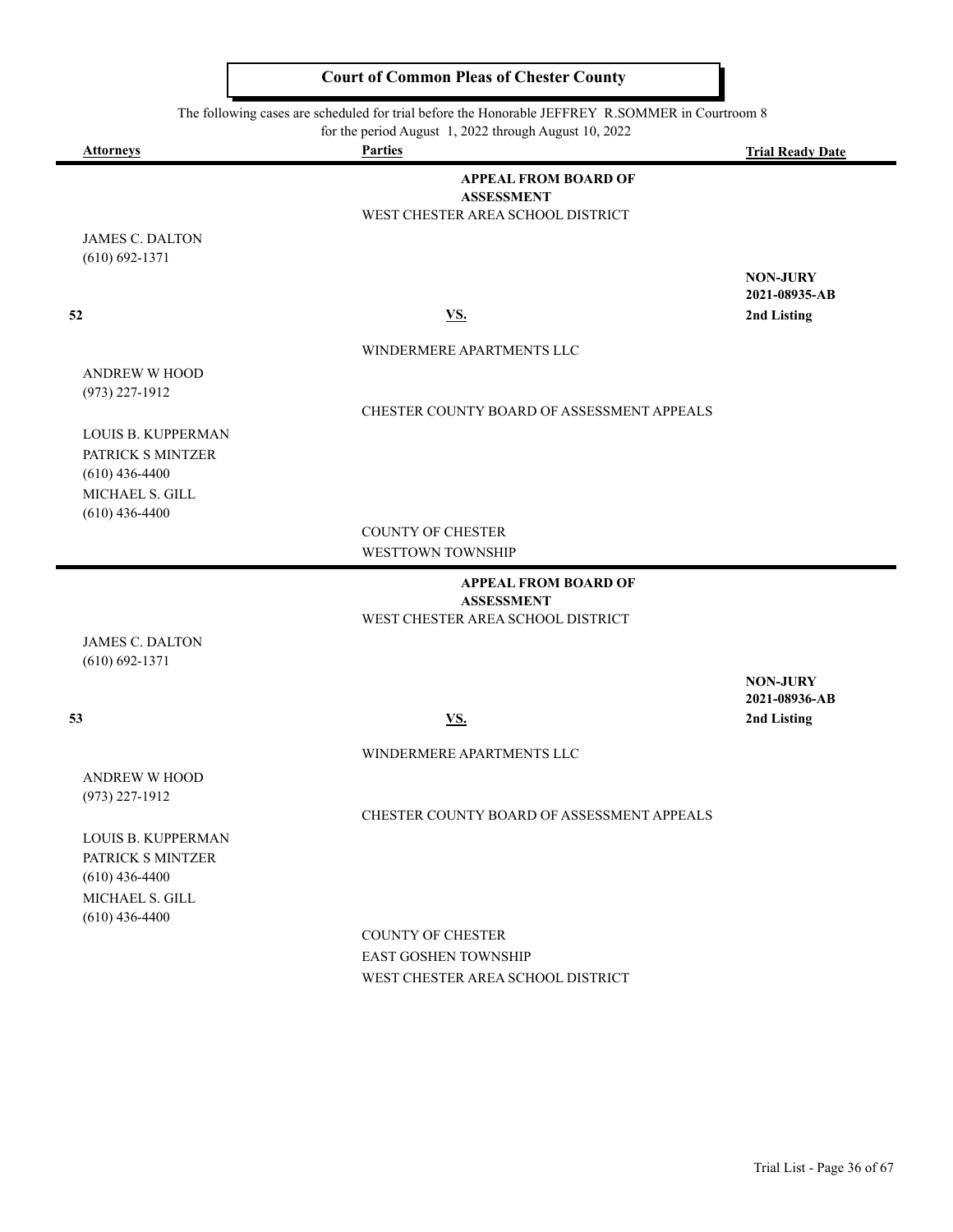The following cases are scheduled for trial before the Honorable JEFFREY R.SOMMER in Courtroom 8

|                                                                     | for the period August 1, 2022 through August 10, 2022                                |                         |
|---------------------------------------------------------------------|--------------------------------------------------------------------------------------|-------------------------|
| <b>Attorneys</b>                                                    | <b>Parties</b>                                                                       | <b>Trial Ready Date</b> |
|                                                                     | <b>APPEAL FROM BOARD OF</b><br><b>ASSESSMENT</b><br>DOWNINGTOWN AREA SCHOOL DISTRICT |                         |
| <b>MARK P THOMPSON</b><br>$(610)$ 430-8000<br><b>SCOT R WITHERS</b> |                                                                                      |                         |
| $(610)$ 430-8000<br><b>DAVID A SCHNEIDER</b>                        | WESTPORT EXTON SELF STORAGE LLC                                                      |                         |
| $(609) 580 - 3700$                                                  |                                                                                      |                         |
|                                                                     | CHESTER COUNTY                                                                       |                         |
|                                                                     | <b>UWCHLAN TOWNSHIP</b>                                                              |                         |
|                                                                     |                                                                                      | 2021-09142-AB           |
| 54                                                                  | VS.                                                                                  | 2nd Listing             |
|                                                                     | CHESTER COUNTY BOARD OF ASSESSMENT APPEALS                                           |                         |
| LOUIS B. KUPPERMAN                                                  |                                                                                      |                         |
| PATRICK S MINTZER<br>$(610)$ 436-4400                               |                                                                                      |                         |
| MICHAEL S. GILL                                                     |                                                                                      |                         |
| $(610)$ 436-4400                                                    |                                                                                      |                         |
|                                                                     | <b>APPEAL FROM BOARD OF</b><br><b>ASSESSMENT</b>                                     |                         |
|                                                                     | DOWNINGTOWN AREA SCHOOL DISTRICT                                                     |                         |
| <b>MARK P THOMPSON</b><br>$(610)$ 430-8000                          |                                                                                      |                         |
| <b>SCOT R WITHERS</b>                                               |                                                                                      |                         |
| $(610)$ 430-8000                                                    |                                                                                      |                         |
|                                                                     | PAULD NIESTROY                                                                       |                         |
| <b>DAVID RAYMOND ADAMS</b><br>$(610)$ 527-9100                      |                                                                                      |                         |
|                                                                     | <b>WEST BRADFORD TOWNSHIP</b>                                                        |                         |
|                                                                     | <b>CHESTER COUNTY</b>                                                                |                         |

**2021-09144-AB 55 VS. 2nd Listing**

CHESTER COUNTY BOARD OF ASSESSMENT APPEALS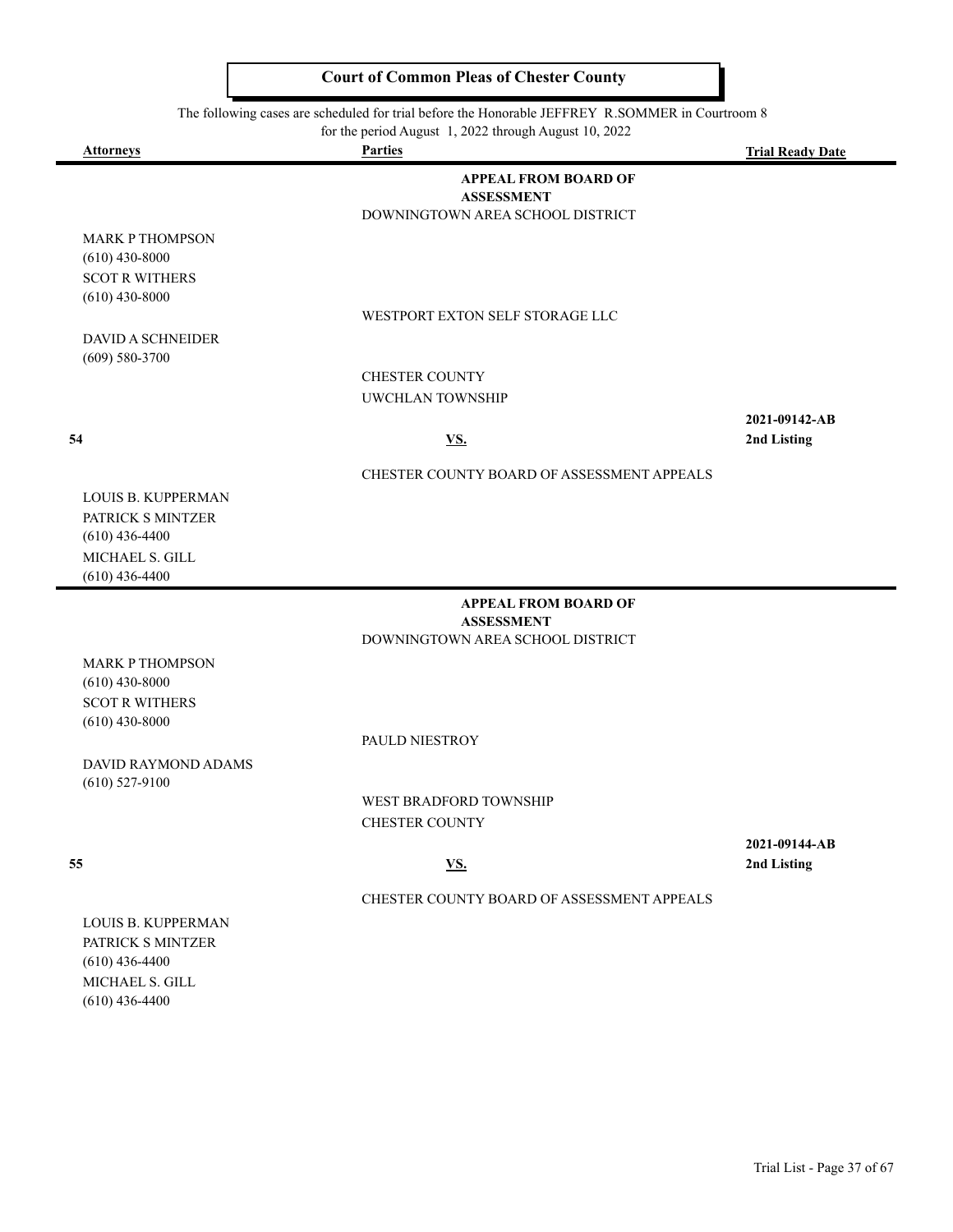The following cases are scheduled for trial before the Honorable JEFFREY R.SOMMER in Courtroom 8

for the period August 1, 2022 through August 10, 2022

| <b>Attorneys</b>                           | for the period August $\frac{1}{2}$ , $\frac{2022}{2}$ through August 10, $\frac{2022}{2}$<br><b>Parties</b> | <b>Trial Ready Date</b>      |
|--------------------------------------------|--------------------------------------------------------------------------------------------------------------|------------------------------|
|                                            | <b>APPEAL FROM BOARD OF</b>                                                                                  |                              |
|                                            | <b>ASSESSMENT</b>                                                                                            |                              |
|                                            | DOWNINGTOWN AREA SCHOOL DISTRICT                                                                             |                              |
| <b>MARK P THOMPSON</b><br>$(610)$ 430-8000 |                                                                                                              |                              |
| <b>SCOT R WITHERS</b>                      |                                                                                                              |                              |
| $(610)$ 430-8000                           |                                                                                                              |                              |
|                                            | 415 BRAND LLC                                                                                                |                              |
|                                            | EAST CALN TOWNSHIP                                                                                           |                              |
|                                            | <b>CHESTER COUNTY</b>                                                                                        |                              |
|                                            |                                                                                                              | 2021-09146-AB                |
| 56                                         | <b>VS.</b>                                                                                                   | 2nd Listing                  |
|                                            | CHESTER COUNTY BOARD OF ASSESSMENT APPEAL                                                                    |                              |
| LOUIS B. KUPPERMAN                         |                                                                                                              |                              |
| PATRICK S MINTZER                          |                                                                                                              |                              |
| $(610)$ 436-4400                           |                                                                                                              |                              |
| MICHAEL S. GILL                            |                                                                                                              |                              |
| $(610)$ 436-4400                           |                                                                                                              |                              |
|                                            | <b>APPEAL FROM BOARD OF</b><br><b>ASSESSMENT</b>                                                             |                              |
|                                            | DOWNINGTOWN AREA SCHOOL DISTRICT                                                                             |                              |
| <b>MARK P THOMPSON</b>                     |                                                                                                              |                              |
| $(610)$ 430-8000                           |                                                                                                              |                              |
| <b>SCOT R WITHERS</b>                      |                                                                                                              |                              |
| $(610)$ 430-8000                           |                                                                                                              |                              |
|                                            | KB BOOT ROAD PARTNERS LLC                                                                                    |                              |
| MATTHEW M MCKEON<br>$(610)$ 436-0100       |                                                                                                              |                              |
| BRIAN LOCKARD NAGLE                        |                                                                                                              |                              |
| $(610)$ 436-0100                           |                                                                                                              |                              |
|                                            | <b>EAST CALN TOWNSHIP</b>                                                                                    |                              |
| <b>JAMES C. DALTON</b>                     |                                                                                                              |                              |
| $(610) 692 - 1371$                         |                                                                                                              |                              |
|                                            | <b>CHESTER COUNTY</b>                                                                                        |                              |
| 57                                         | <b>VS.</b>                                                                                                   | 2021-09147-AB<br>2nd Listing |
|                                            |                                                                                                              |                              |
|                                            | CHESTER COUNTY BOARD OF ASSESSMENT APPEALS                                                                   |                              |
| LOUIS B. KUPPERMAN                         |                                                                                                              |                              |
| PATRICK S MINTZER<br>$(610)$ 436-4400      |                                                                                                              |                              |
| MICHAEL S. GILL                            |                                                                                                              |                              |
| $(610)$ 436-4400                           |                                                                                                              |                              |
|                                            |                                                                                                              |                              |
|                                            |                                                                                                              |                              |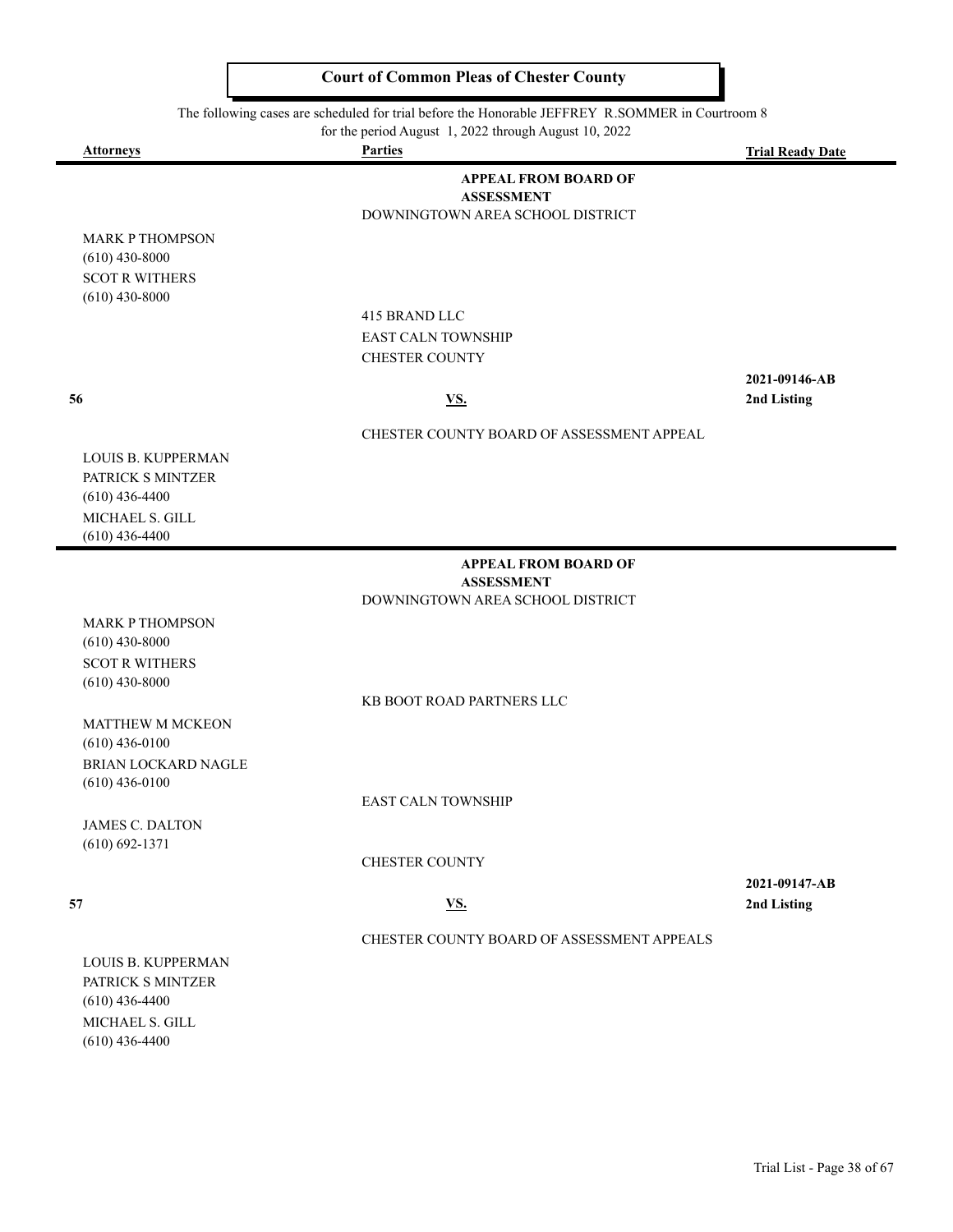The following cases are scheduled for trial before the Honorable JEFFREY R.SOMMER in Courtroom 8

for the period August 1, 2022 through August 10, 2022

| <u>Attorneys</u>                                                                      | <b>Parties</b>                                                                             | <b>Trial Ready Date</b>      |
|---------------------------------------------------------------------------------------|--------------------------------------------------------------------------------------------|------------------------------|
|                                                                                       | <b>APPEAL FROM BOARD OF</b><br><b>ASSESSMENT</b><br>DOWNINGTOWN AREA SCHOOL DISTRICT       |                              |
| <b>MARK P THOMPSON</b><br>$(610)$ 430-8000<br><b>SCOT R WITHERS</b>                   |                                                                                            |                              |
| $(610)$ 430-8000                                                                      | <b>EAGLE SENIOR LIVING PARTNERS LLC</b><br>UPPER UWCHLAN TOWNSHIP<br><b>CHESTER COUNTY</b> |                              |
| 58                                                                                    | <u>VS.</u>                                                                                 | 2021-09148-AB<br>2nd Listing |
|                                                                                       | CHESTER COUNTY BOARD OF ASSESSMENT APPEALS                                                 |                              |
| <b>LOUIS B. KUPPERMAN</b><br>PATRICK S MINTZER<br>$(610)$ 436-4400                    |                                                                                            |                              |
| MICHAEL S. GILL<br>$(610)$ 436-4400                                                   |                                                                                            |                              |
|                                                                                       | <b>APPEAL FROM BOARD OF</b>                                                                |                              |
|                                                                                       | <b>ASSESSMENT</b><br>DOWNINGTOWN AREA SCHOOL DISTRICT                                      |                              |
| <b>MARK P THOMPSON</b>                                                                |                                                                                            |                              |
| $(610)$ 430-8000                                                                      |                                                                                            |                              |
| <b>SCOT R WITHERS</b>                                                                 |                                                                                            |                              |
| $(610)$ 430-8000                                                                      | CARLINO EAST BRANDYWINE LP                                                                 |                              |
| ANDREW R. STOLL                                                                       |                                                                                            |                              |
| $(215)$ 918-3640                                                                      |                                                                                            |                              |
|                                                                                       | EAST BRANDYWINE TOWNSHIP                                                                   |                              |
|                                                                                       | <b>CHESTER COUNTY</b>                                                                      | 2021-09149-AB                |
| 59                                                                                    | <u>VS.</u>                                                                                 | 2nd Listing                  |
|                                                                                       | CHESTER COUNTY BOARD OF ASSESSMENT APPEALS                                                 |                              |
| <b>LOUIS B. KUPPERMAN</b><br>PATRICK S MINTZER<br>$(610)$ 436-4400<br>MICHAEL S. GILL |                                                                                            |                              |
| $(610)$ 436-4400                                                                      |                                                                                            |                              |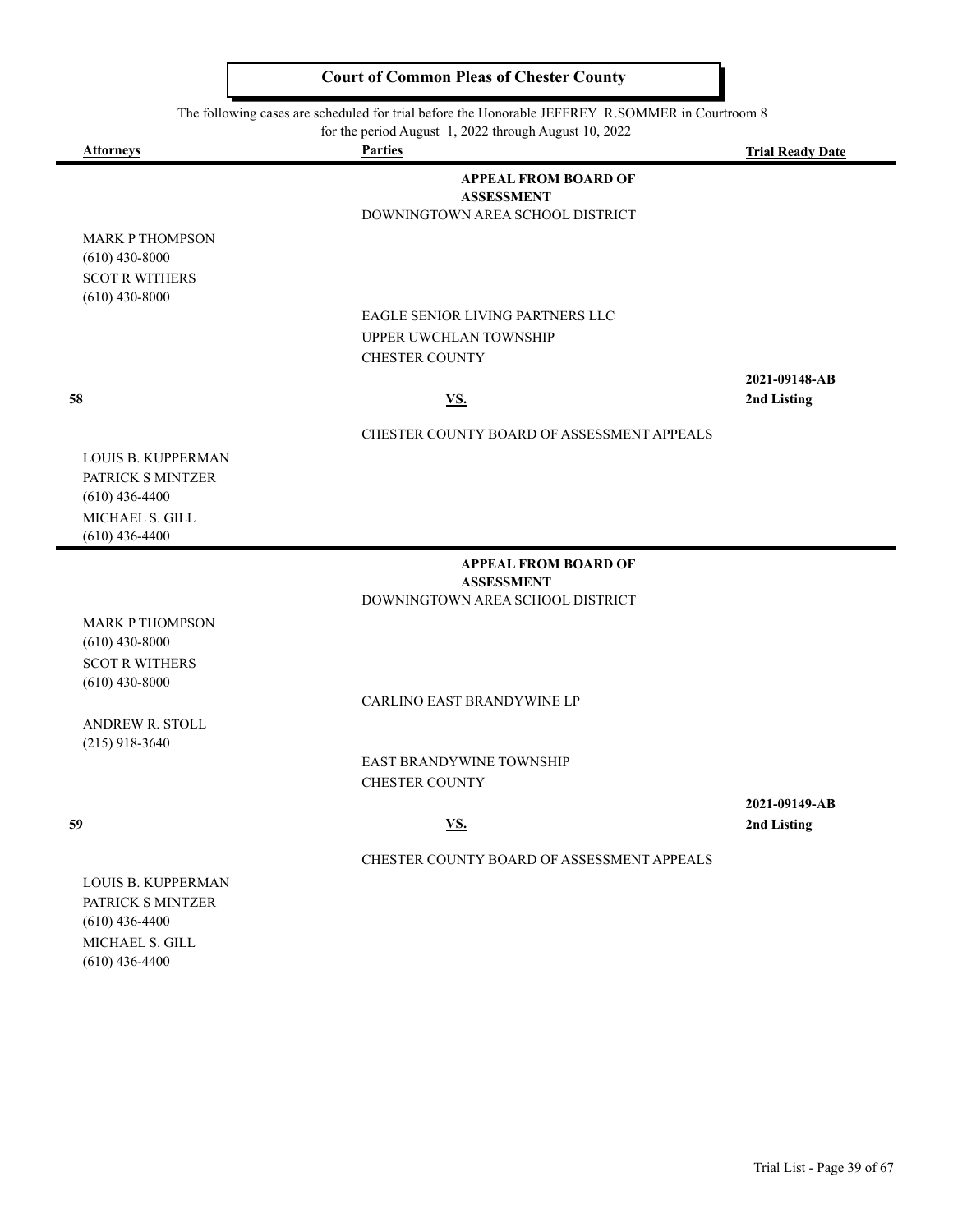The following cases are scheduled for trial before the Honorable JEFFREY R.SOMMER in Courtroom 8

| <b>Attorneys</b>                                                                                          | $101$ and $100$ $110$ , $100$ $11$ , $2022$ and $00$ , $100$ , $2022$<br><b>Parties</b> | <b>Trial Ready Date</b> |
|-----------------------------------------------------------------------------------------------------------|-----------------------------------------------------------------------------------------|-------------------------|
|                                                                                                           | <b>APPEAL FROM BOARD OF</b><br><b>ASSESSMENT</b><br>DOWNINGTOWN AREA SCHOOL DISTRICT    |                         |
| <b>MARK P THOMPSON</b>                                                                                    |                                                                                         |                         |
| $(610)$ 430-8000                                                                                          |                                                                                         |                         |
| <b>SCOT R WITHERS</b>                                                                                     |                                                                                         |                         |
| $(610)$ 430-8000                                                                                          |                                                                                         |                         |
|                                                                                                           | ARTISAN LAND CO LLC                                                                     |                         |
|                                                                                                           | <b>EAST CALN TOWNSHIP</b>                                                               |                         |
|                                                                                                           | <b>CHESTER COUNTY</b>                                                                   |                         |
|                                                                                                           |                                                                                         | 2021-09150-AB           |
| 60                                                                                                        | <b>VS.</b>                                                                              | 2nd Listing             |
|                                                                                                           | CHESTER COUNTY BOARD OF ASSESSMENT APPEALS                                              |                         |
| <b>LOUIS B. KUPPERMAN</b><br>PATRICK S MINTZER<br>$(610)$ 436-4400<br>MICHAEL S. GILL<br>$(610)$ 436-4400 |                                                                                         |                         |
|                                                                                                           | DECLARATORY JUDGMENT                                                                    | 05/17/2022              |
|                                                                                                           | TRACYE. JOLLES                                                                          |                         |
| STANLEY E. LUONGO JR                                                                                      |                                                                                         |                         |
| $(610)$ 430-6600                                                                                          |                                                                                         |                         |
|                                                                                                           |                                                                                         | <b>NON-JURY</b>         |
|                                                                                                           |                                                                                         | 2021-03305-MJ           |
| 61                                                                                                        | <b>VS.</b>                                                                              | 2nd Listing             |
|                                                                                                           | EAGLE'S RIDGE CONDOMINIUM ASSOCIATION                                                   |                         |
| HOLLY L. SETZLER<br>$(610) 696 - 8500$                                                                    |                                                                                         |                         |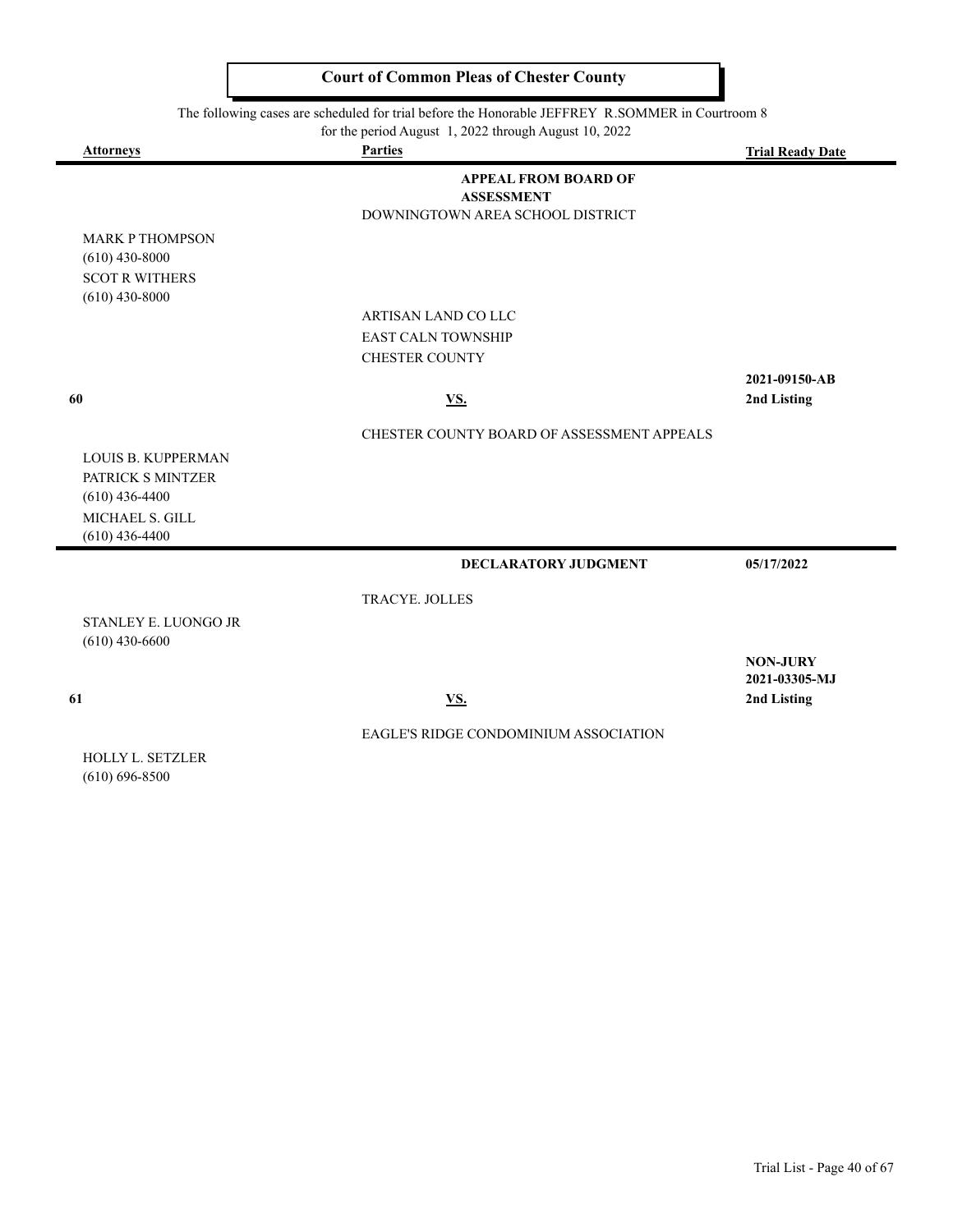The following cases are scheduled for trial before the Honorable JEFFREY R.SOMMER in Courtroom 8

| for the period August 1, 2022 through August 10, 2022 |  |  |  |
|-------------------------------------------------------|--|--|--|
|-------------------------------------------------------|--|--|--|

| <u>Attorneys</u>                      | <b>Parties</b>                                | <b>Trial Ready Date</b> |
|---------------------------------------|-----------------------------------------------|-------------------------|
|                                       | <b>APPEAL FROM BOARD OF</b>                   |                         |
|                                       | <b>ASSESSMENT</b>                             |                         |
|                                       | PHOENIXVILLE AREA SCHOOL DISTRICT             |                         |
| RANDALL C. SCHAUER                    | PHOENIXVILLE BOROUGH                          |                         |
|                                       |                                               |                         |
| SCOTT CRILL DENLINGER                 | <b>CHESTER COUNTY</b>                         |                         |
|                                       | CHESTER COUNTY BOARD OF ASSESSMENT APPEALS    |                         |
| LOUIS B. KUPPERMAN                    |                                               |                         |
| PATRICK S MINTZER                     |                                               |                         |
| $(610)$ 436-4400                      |                                               |                         |
| MICHAEL S. GILL                       |                                               |                         |
| $(610)$ 436-4400                      |                                               |                         |
|                                       |                                               | <b>NON-JURY</b>         |
|                                       |                                               | 2021-09158-AB           |
| 62                                    | <b>VS.</b>                                    | 2nd Listing             |
|                                       | PP PHOENIXVILLE INVESTORS LLC                 |                         |
| FRANCIS CROWLEY                       |                                               |                         |
| $(215) 569 - 5627$                    |                                               |                         |
| JONATHAN F. BALL                      |                                               |                         |
| $(215) 569 - 5607$                    |                                               |                         |
|                                       | <b>APPEAL FROM BOARD OF</b>                   |                         |
|                                       | <b>ASSESSMENT</b>                             |                         |
|                                       | PHOENIXVILLE AREA SCHOOL DISTRICT             |                         |
| RANDALL C. SCHAUER                    |                                               |                         |
|                                       | PHOENIXVILLE BOROUGH<br><b>CHESTER COUNTY</b> |                         |
|                                       |                                               |                         |
|                                       | CHESTER COUNTY BOARD OF ASSESSMENT APPEALS    |                         |
| LOUIS B. KUPPERMAN                    |                                               |                         |
| PATRICK S MINTZER<br>$(610)$ 436-4400 |                                               |                         |
| MICHAEL S. GILL                       |                                               |                         |
| $(610)$ 436-4400                      |                                               |                         |
|                                       |                                               | <b>NON-JURY</b>         |
|                                       |                                               | 2021-09159-AB           |
| 63                                    | $\underline{\mathbf{VS}}$ .                   | 2nd Listing             |
|                                       | PICKERING RUN APARTMENTS DAM #5 LP            |                         |
| MICHAEL A RIENZI                      |                                               |                         |
|                                       |                                               |                         |
|                                       |                                               |                         |
|                                       |                                               |                         |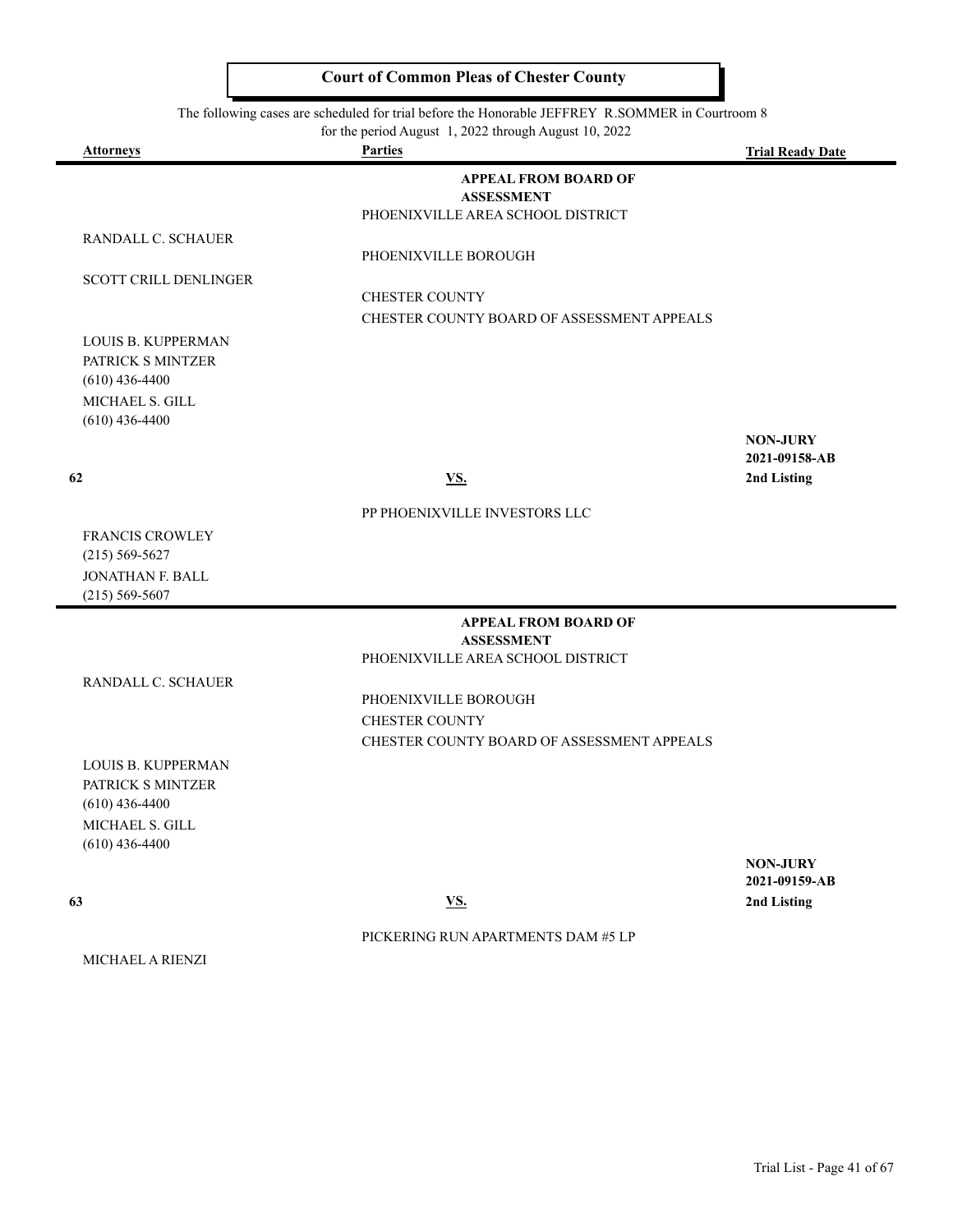The following cases are scheduled for trial before the Honorable JEFFREY R.SOMMER in Courtroom 8

for the period August 1, 2022 through August 10, 2022

| <b>Attorneys</b>                    | <b>Parties</b>                                         | <b>Trial Ready Date</b> |
|-------------------------------------|--------------------------------------------------------|-------------------------|
|                                     | <b>APPEAL FROM BOARD OF</b>                            |                         |
|                                     | <b>ASSESSMENT</b><br>PHOENIXVILLE AREA SCHOOL DISTRICT |                         |
| RANDALL C. SCHAUER                  |                                                        |                         |
|                                     | PHOENIXVILLE BOROUGH                                   |                         |
|                                     | <b>CHESTER COUNTY</b>                                  |                         |
|                                     | CHESTER COUNTY BOARD OF ASSESSMENT APPEALS             |                         |
| LOUIS B. KUPPERMAN                  |                                                        |                         |
| PATRICK S MINTZER                   |                                                        |                         |
| $(610)$ 436-4400                    |                                                        |                         |
| MICHAEL S. GILL                     |                                                        |                         |
| $(610)$ 436-4400                    |                                                        | <b>NON-JURY</b>         |
|                                     |                                                        | 2021-09160-AB           |
| 64                                  | VS.                                                    | 2nd Listing             |
|                                     | SYT OAKWOOD APARTMENTS LLC                             |                         |
| <b>MATTHEW MCHUGH</b>               |                                                        |                         |
| $(215) 569 - 1662$                  |                                                        |                         |
|                                     | <b>APPEAL FROM BOARD OF</b>                            |                         |
|                                     | <b>ASSESSMENT</b>                                      |                         |
|                                     | PROVCO PINEGOOD ATWATER LP                             |                         |
| DAVID C. ONORATO                    |                                                        |                         |
| $(215) 855 - 9521$                  | <b>CHESTER COUNTY</b>                                  |                         |
|                                     | GREAT VALLEY SCHOOL DISTRICT                           |                         |
| MARGARETE P CHOKSI                  |                                                        |                         |
| $(610)$ 825-8400                    |                                                        |                         |
|                                     | <b>EAST WHITELAND TOWNSHIP</b>                         |                         |
|                                     |                                                        | <b>NON-JURY</b>         |
|                                     |                                                        | 2021-09161-AB           |
| 65                                  | <u>VS.</u>                                             | 2nd Listing             |
|                                     | BOARD OF ASSESSMENT APPEALS OF CHESTER COUNTY          |                         |
| LOUIS B. KUPPERMAN                  |                                                        |                         |
| <b>WARREN KAMPF</b>                 |                                                        |                         |
| $(267)$ 334-1705                    |                                                        |                         |
| MICHAEL S. GILL<br>$(610)$ 436-4400 |                                                        |                         |
|                                     |                                                        |                         |
|                                     |                                                        |                         |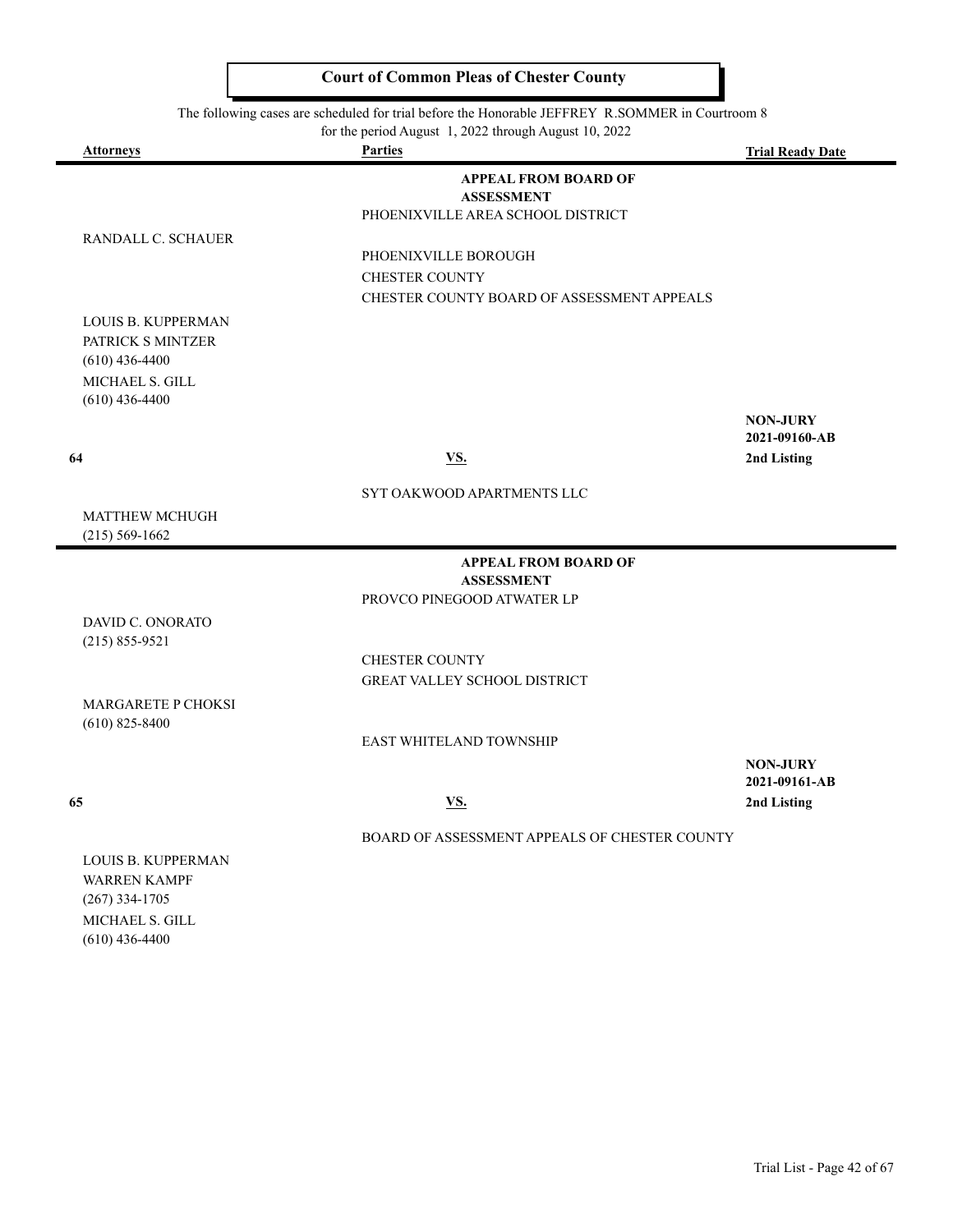The following cases are scheduled for trial before the Honorable JEFFREY R.SOMMER in Courtroom 8

for the period August 1, 2022 through August 10, 2022

| <u>Attorneys</u>                           | <b>Parties</b>                                         | <b>Trial Ready Date</b> |
|--------------------------------------------|--------------------------------------------------------|-------------------------|
|                                            | <b>APPEAL FROM BOARD OF</b>                            |                         |
|                                            | <b>ASSESSMENT</b><br>PHOENIXVILLE AREA SCHOOL DISTRICT |                         |
| RANDALL C. SCHAUER                         |                                                        |                         |
|                                            | PHOENIXVILLE BOROUGH                                   |                         |
|                                            | <b>CHESTER COUNTY</b>                                  |                         |
|                                            | CHESTER COUNTY BOARD OF ASSESSMENT APPEALS             |                         |
| <b>LOUIS B. KUPPERMAN</b>                  |                                                        |                         |
| PATRICK S MINTZER                          |                                                        |                         |
| $(610)$ 436-4400                           |                                                        |                         |
| <b>MICHAEL S. GILL</b><br>$(610)$ 436-4400 |                                                        |                         |
|                                            |                                                        | <b>NON-JURY</b>         |
|                                            |                                                        | 2021-09162-AB           |
| 66                                         | <b>VS.</b>                                             | 2nd Listing             |
|                                            | NUTT ROAD, LP                                          |                         |
| ABIGAIL CLAIRE SCHIELA BUKOWSKI            |                                                        |                         |
| $(215)$ 345-7000                           |                                                        |                         |
| MARK STEVEN CAPPUCCIO                      |                                                        |                         |
| $(215)$ 345-7000                           |                                                        |                         |
|                                            | <b>APPEAL FROM BOARD OF</b>                            |                         |
|                                            | <b>ASSESSMENT</b><br>PHOENIXVILLE AREA SCHOOL DISTRICT |                         |
| RANDALL C. SCHAUER                         |                                                        |                         |
|                                            | PHOENIXVILLE BOROUGH                                   |                         |
|                                            | <b>CHESTER COUNTY</b>                                  |                         |
|                                            | CHESTER COUNTY BOARD OF ASSESSMENT APPEALS             |                         |
| <b>LOUIS B. KUPPERMAN</b>                  |                                                        |                         |
| PATRICK S MINTZER                          |                                                        |                         |
| $(610)$ 436-4400                           |                                                        |                         |
| MICHAEL S. GILL<br>$(610)$ 436-4400        |                                                        |                         |
|                                            |                                                        | <b>NON-JURY</b>         |
|                                            |                                                        | 2021-09166-AB           |
| 67                                         | <b>VS.</b>                                             | 2nd Listing             |
|                                            | FRENCH CREEK HOUSING PARTNERSHIP LP                    |                         |
| WILLIAM FORREST KERR JR                    |                                                        |                         |
|                                            |                                                        |                         |
|                                            |                                                        |                         |
|                                            |                                                        |                         |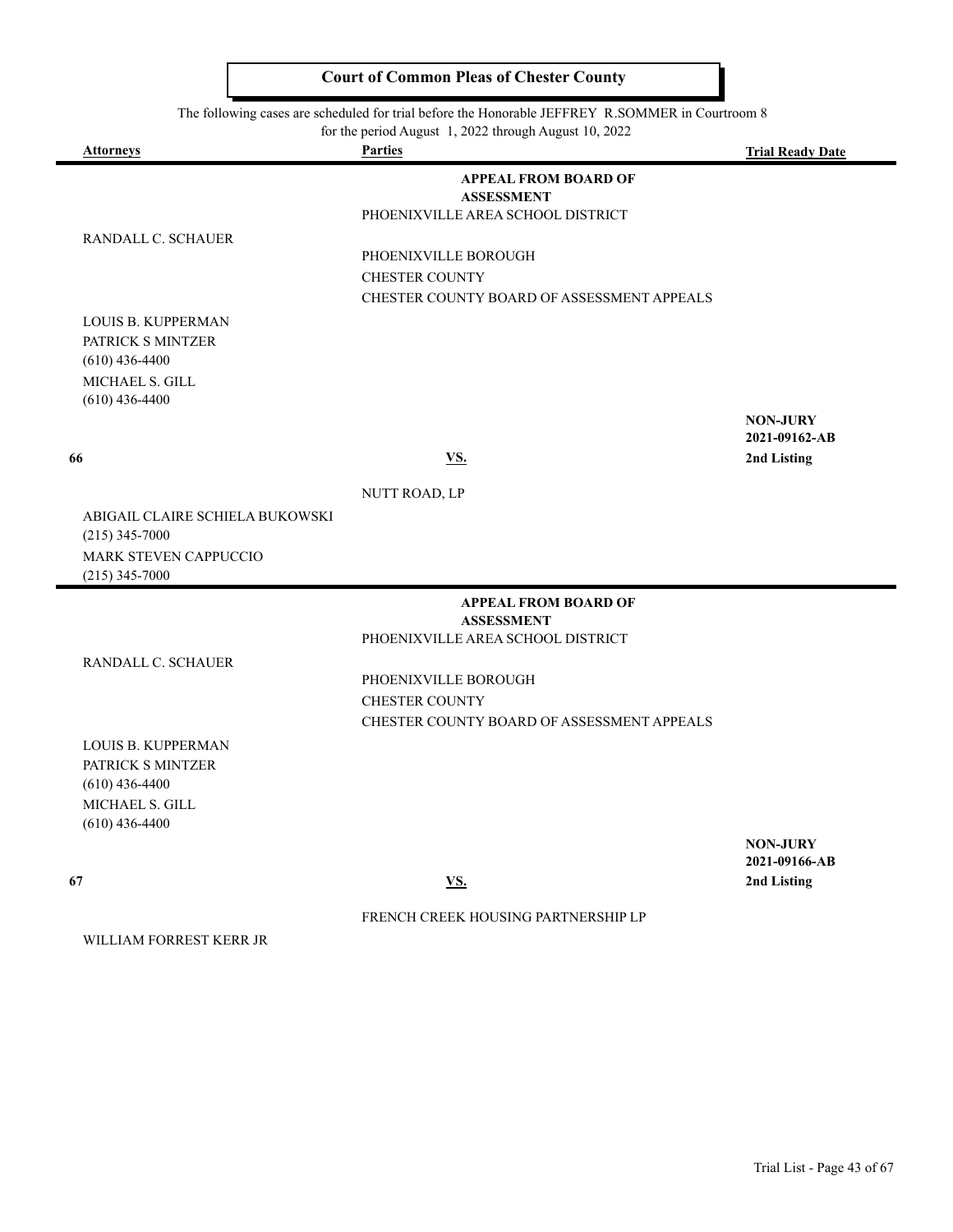The following cases are scheduled for trial before the Honorable JEFFREY R.SOMMER in Courtroom 8

|  | for the period August 1, 2022 through August 10, 2022 |  |
|--|-------------------------------------------------------|--|
|--|-------------------------------------------------------|--|

| <b>Attorneys</b>   | <b>Parties</b>                             | <b>Trial Ready Date</b>          |
|--------------------|--------------------------------------------|----------------------------------|
|                    | <b>APPEAL FROM BOARD OF</b>                |                                  |
|                    | <b>ASSESSMENT</b>                          |                                  |
|                    | PHOENIXVILLE AREA SCHOOL DISTRICT          |                                  |
| RANDALL C. SCHAUER | PHOENIXVILLE BOROUGH                       |                                  |
|                    | <b>CHESTER COUNTY</b>                      |                                  |
|                    | CHESTER COUNTY BOARD OF ASSESSMENT APPEALS |                                  |
| LOUIS B. KUPPERMAN |                                            |                                  |
| PATRICK S MINTZER  |                                            |                                  |
| $(610)$ 436-4400   |                                            |                                  |
| MICHAEL S. GILL    |                                            |                                  |
| $(610)$ 436-4400   |                                            |                                  |
|                    |                                            | <b>NON-JURY</b>                  |
|                    |                                            | 2021-09167-AB                    |
| 68                 | <u>VS.</u>                                 | 2nd Listing                      |
|                    | WILLIAMS. DAVISON                          |                                  |
|                    | JOHNC. DAVISON                             |                                  |
|                    | <b>APPEAL FROM BOARD OF</b>                |                                  |
|                    | <b>ASSESSMENT</b>                          |                                  |
|                    | PHOENIXVILLE AREA SCHOOL DISTRICT          |                                  |
| RANDALL C. SCHAUER |                                            |                                  |
|                    | <b>CHESTER COUNTY</b>                      |                                  |
|                    | EAST PIKELAND TOWNSHIP                     |                                  |
|                    | CHESTER COUNTY BOARD OF APPEALS            |                                  |
| LOUIS B. KUPPERMAN |                                            |                                  |
| PATRICK S MINTZER  |                                            |                                  |
| $(610)$ 436-4400   |                                            |                                  |
| MICHAEL S. GILL    |                                            |                                  |
| $(610)$ 436-4400   |                                            |                                  |
|                    |                                            | <b>NON-JURY</b><br>2021-09168-AB |
| 69                 | <u>VS.</u>                                 | 2nd Listing                      |
|                    |                                            |                                  |
|                    | <b>BECK PROPERTIES</b>                     |                                  |
| JOSEPH P. O'BRIEN  |                                            |                                  |
| $(610)$ 565-3800   |                                            |                                  |
|                    |                                            |                                  |
|                    |                                            |                                  |
|                    |                                            |                                  |
|                    |                                            |                                  |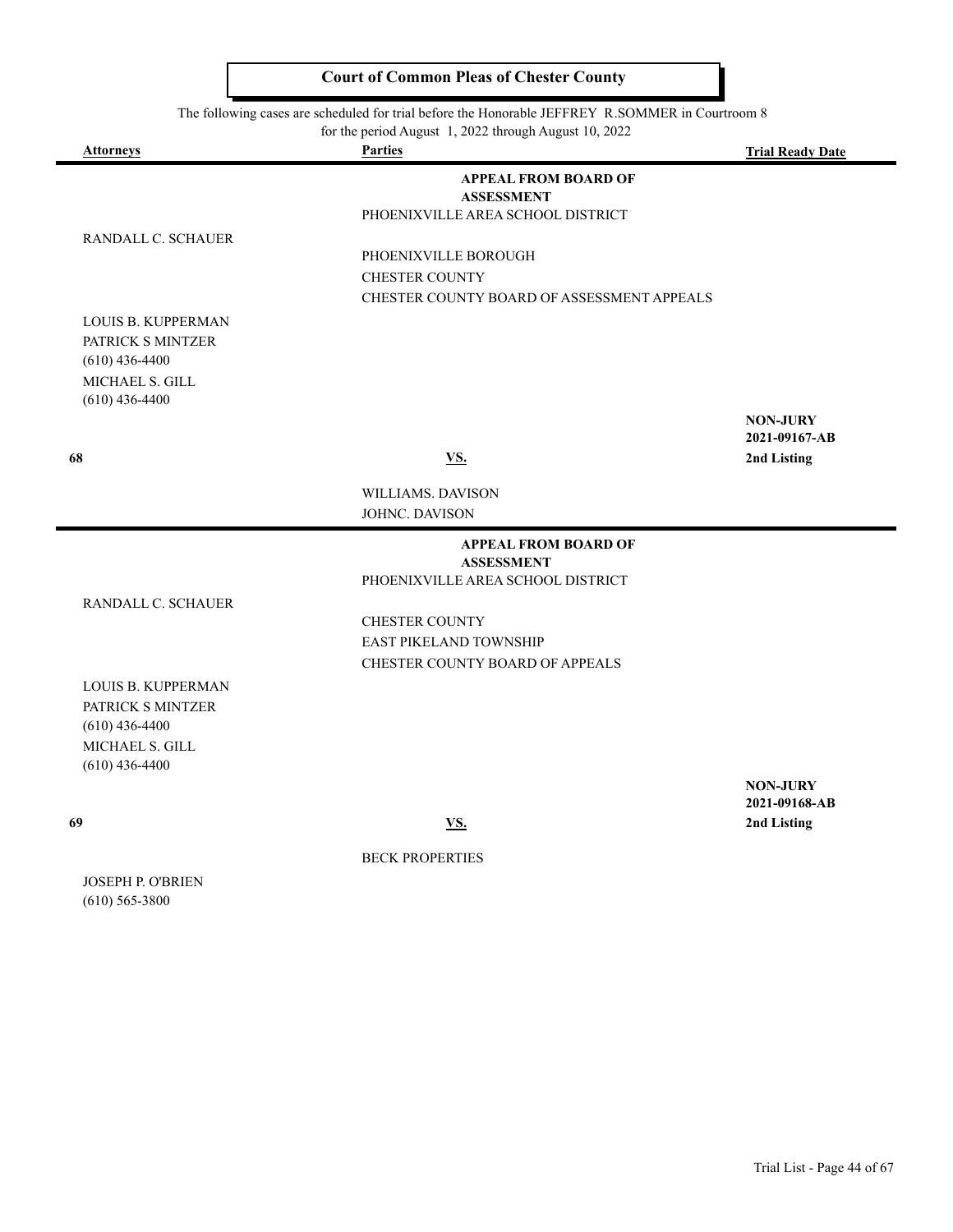The following cases are scheduled for trial before the Honorable JEFFREY R.SOMMER in Courtroom 8

for the period August 1, 2022 through August 10, 2022

| <b>Attorneys</b>                               | <b>Parties</b>                                   | <b>Trial Ready Date</b> |
|------------------------------------------------|--------------------------------------------------|-------------------------|
|                                                | <b>APPEAL FROM BOARD OF</b>                      |                         |
|                                                | <b>ASSESSMENT</b>                                |                         |
|                                                | SNH NS PROPERTIES TRUST                          |                         |
| <b>DAVID A SCHNEIDER</b><br>$(609) 580 - 3700$ |                                                  |                         |
|                                                |                                                  | <b>NON-JURY</b>         |
|                                                |                                                  | 2021-09170-AB           |
| 70                                             | VS.                                              | 2nd Listing             |
|                                                | CHESTER COUNTY BOARD OF ASSESSMENT APPEALS       |                         |
| LOUIS B. KUPPERMAN                             |                                                  |                         |
| PATRICK S MINTZER                              |                                                  |                         |
| $(610)$ 436-4400                               |                                                  |                         |
| MICHAEL S. GILL                                |                                                  |                         |
| $(610)$ 436-4400                               | CHESTER COUNTY COMMISSIONERS                     |                         |
|                                                | DOWNINGTOWN AREA SCHOOL DISTRICT                 |                         |
| <b>MARK P THOMPSON</b>                         |                                                  |                         |
| $(610)$ 430-8000                               |                                                  |                         |
| <b>SCOT R WITHERS</b>                          |                                                  |                         |
| $(610)$ 430-8000                               |                                                  |                         |
|                                                | UWCHLAN TOWNSHIP                                 |                         |
|                                                | <b>APPEAL FROM BOARD OF</b><br><b>ASSESSMENT</b> |                         |
|                                                | STRATEGIC VISION, L.P.                           |                         |
| <b>JAMES S. TUPITZA</b>                        |                                                  |                         |
| $(610) 696 - 2600$                             |                                                  |                         |
|                                                | COATESVILLE AREA SCHOOL DISTRICT                 |                         |
| <b>MARK P THOMPSON</b>                         |                                                  |                         |
| $(610)$ 430-8000<br><b>SCOT R WITHERS</b>      |                                                  |                         |
| $(610)$ 430-8000                               |                                                  |                         |
|                                                |                                                  | <b>NON-JURY</b>         |
|                                                |                                                  | 2021-09190-AB           |
| 71                                             | <u>VS.</u>                                       | 2nd Listing             |
|                                                | CHESTER COUNTY BOARD OF ASSESSMENT APPEALS       |                         |
| LOUIS B. KUPPERMAN                             |                                                  |                         |
| PATRICK S MINTZER                              |                                                  |                         |
| $(610)$ 436-4400                               |                                                  |                         |
| MICHAEL S. GILL                                |                                                  |                         |

(610) 436-4400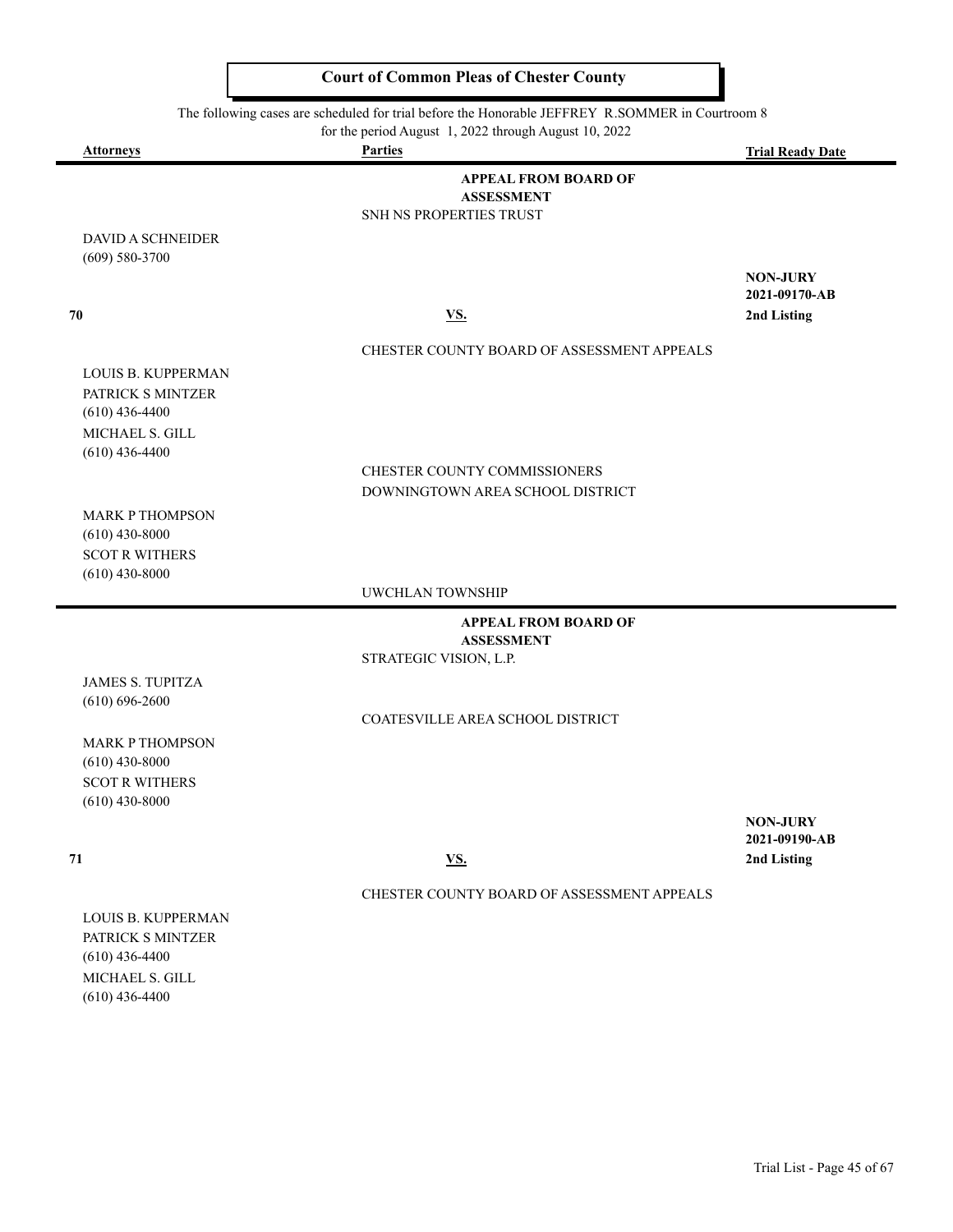#### The following cases are scheduled for trial before the Honorable JEFFREY R.SOMMER in Courtroom 8

|                                                                                                           | for the period August 1, 2022 through August 10, 2022                                |                              |
|-----------------------------------------------------------------------------------------------------------|--------------------------------------------------------------------------------------|------------------------------|
| <b>Attorneys</b>                                                                                          | <b>Parties</b>                                                                       | <b>Trial Ready Date</b>      |
|                                                                                                           | <b>APPEAL FROM BOARD OF</b><br><b>ASSESSMENT</b><br>COATESVILLE AREA SCHOOL DISTRICT |                              |
| <b>MARK P THOMPSON</b><br>$(610)$ 430-8000<br><b>SCOT R WITHERS</b><br>$(610)$ 430-8000                   |                                                                                      |                              |
|                                                                                                           | HAMPSHIRE PLACE LLC                                                                  |                              |
| <b>DOLORES M TROIANI</b><br>$(610) 688 - 8400$                                                            |                                                                                      |                              |
|                                                                                                           | <b>CHESTER COUNTY</b>                                                                |                              |
|                                                                                                           | SOUTH COATESVILLE BOROUGH                                                            |                              |
| 72                                                                                                        | <u>VS.</u>                                                                           | 2021-09241-AB<br>2nd Listing |
|                                                                                                           | CHESTER COUNTY BOARD OF ASSESSMENT APPEALS                                           |                              |
| <b>LOUIS B. KUPPERMAN</b><br>PATRICK S MINTZER<br>$(610)$ 436-4400<br>MICHAEL S. GILL<br>$(610)$ 436-4400 |                                                                                      |                              |
|                                                                                                           | <b>APPEAL FROM BOARD OF</b>                                                          |                              |
|                                                                                                           | <b>ASSESSMENT</b><br>COATESVILLE AREA SCHOOL DISTRICT                                |                              |
| <b>MARK P THOMPSON</b><br>$(610)$ 430-8000<br><b>SCOT R WITHERS</b><br>$(610)$ 430-8000                   |                                                                                      |                              |
|                                                                                                           | FREEDOM VILLAGE AT BRANDYWINE                                                        |                              |
| <b>BRIAN ANDREW FOWLER</b>                                                                                |                                                                                      |                              |

CHESTER COUNTY WEST BRANDYWINE TOWNSHIP

CHESTER COUNTY BOARD OF ASSESSMENT APPEALS

**2021-09245-AB 73 VS. 2nd Listing**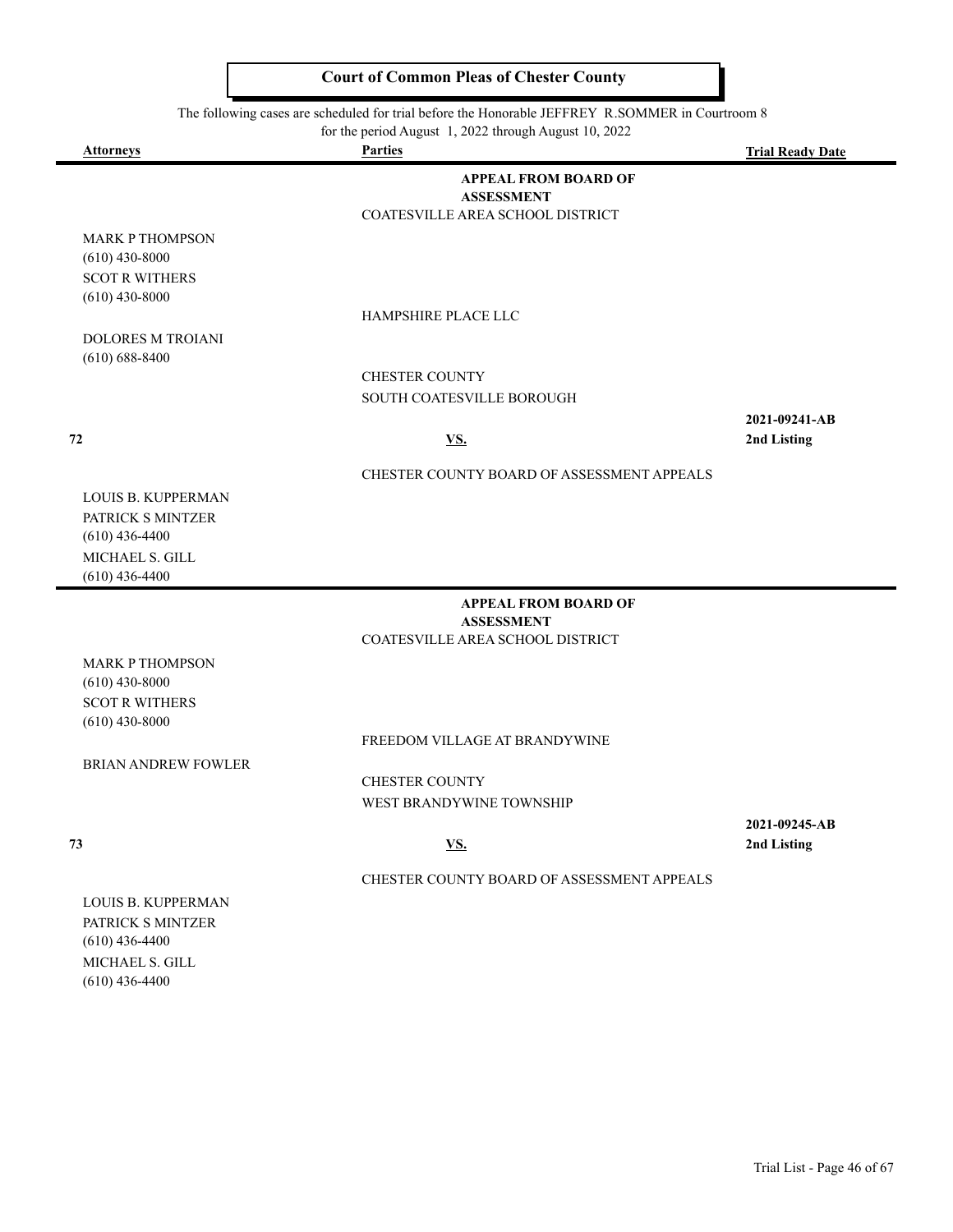#### The following cases are scheduled for trial before the Honorable JEFFREY R.SOMMER in Courtroom 8

for the period August 1, 2022 through August 10, 2022

 $\blacksquare$ 

| <b>Attorneys</b>                    | <b>Parties</b>                                        | <b>Trial Ready Date</b> |
|-------------------------------------|-------------------------------------------------------|-------------------------|
|                                     | <b>APPEAL FROM BOARD OF</b>                           |                         |
|                                     | <b>ASSESSMENT</b><br>COATESVILLE AREA SCHOOL DISTRICT |                         |
| MARK P THOMPSON                     |                                                       |                         |
| $(610)$ 430-8000                    |                                                       |                         |
| <b>SCOT R WITHERS</b>               |                                                       |                         |
| $(610)$ 430-8000                    | <b>BLAIRR WHITNEY</b>                                 |                         |
| <b>MATTHEW M MCKEON</b>             |                                                       |                         |
| $(610)$ 436-0100                    |                                                       |                         |
| BRIAN LOCKARD NAGLE                 |                                                       |                         |
| $(610)$ 436-0100                    | <b>CHESTER COUNTY</b>                                 |                         |
|                                     | <b>SADSBURY TOWNSHIP</b>                              |                         |
|                                     |                                                       | 2021-09247-AB           |
| 74                                  | <u>VS.</u>                                            | 2nd Listing             |
|                                     | CHESTER COUNTY BOARD OF ASSESSMENT APPEALS            |                         |
| LOUIS B. KUPPERMAN                  |                                                       |                         |
| PATRICK S MINTZER                   |                                                       |                         |
| $(610)$ 436-4400<br>MICHAEL S. GILL |                                                       |                         |
| $(610)$ 436-4400                    |                                                       |                         |
|                                     | <b>APPEAL FROM BOARD OF</b>                           |                         |
|                                     | <b>ASSESSMENT</b><br>COATESVILLE AREA SCHOOL DISTRICT |                         |
| <b>MARK P THOMPSON</b>              |                                                       |                         |
| $(610)$ 430-8000                    |                                                       |                         |
| <b>SCOT R WITHERS</b>               |                                                       |                         |
| $(610)$ 430-8000                    |                                                       |                         |
| WILLIAM FORREST KERR JR             | ELMWOOD GARDEN APARTMENTS                             |                         |
|                                     | <b>CHESTER COUNTY</b>                                 |                         |
|                                     | <b>COATESVILLE CITY OF</b>                            |                         |
|                                     |                                                       | 2021-09248-AB           |
| 75                                  | <u>VS.</u>                                            | 2nd Listing             |
|                                     | CHESTER COUNTY BOARD OF ASSESSMENT APPEALS            |                         |
| LOUIS B. KUPPERMAN                  |                                                       |                         |
| PATRICK S MINTZER                   |                                                       |                         |
| $(610)$ 436-4400<br>MICHAEL S. GILL |                                                       |                         |
| $(610)$ 436-4400                    |                                                       |                         |
|                                     |                                                       |                         |
|                                     |                                                       |                         |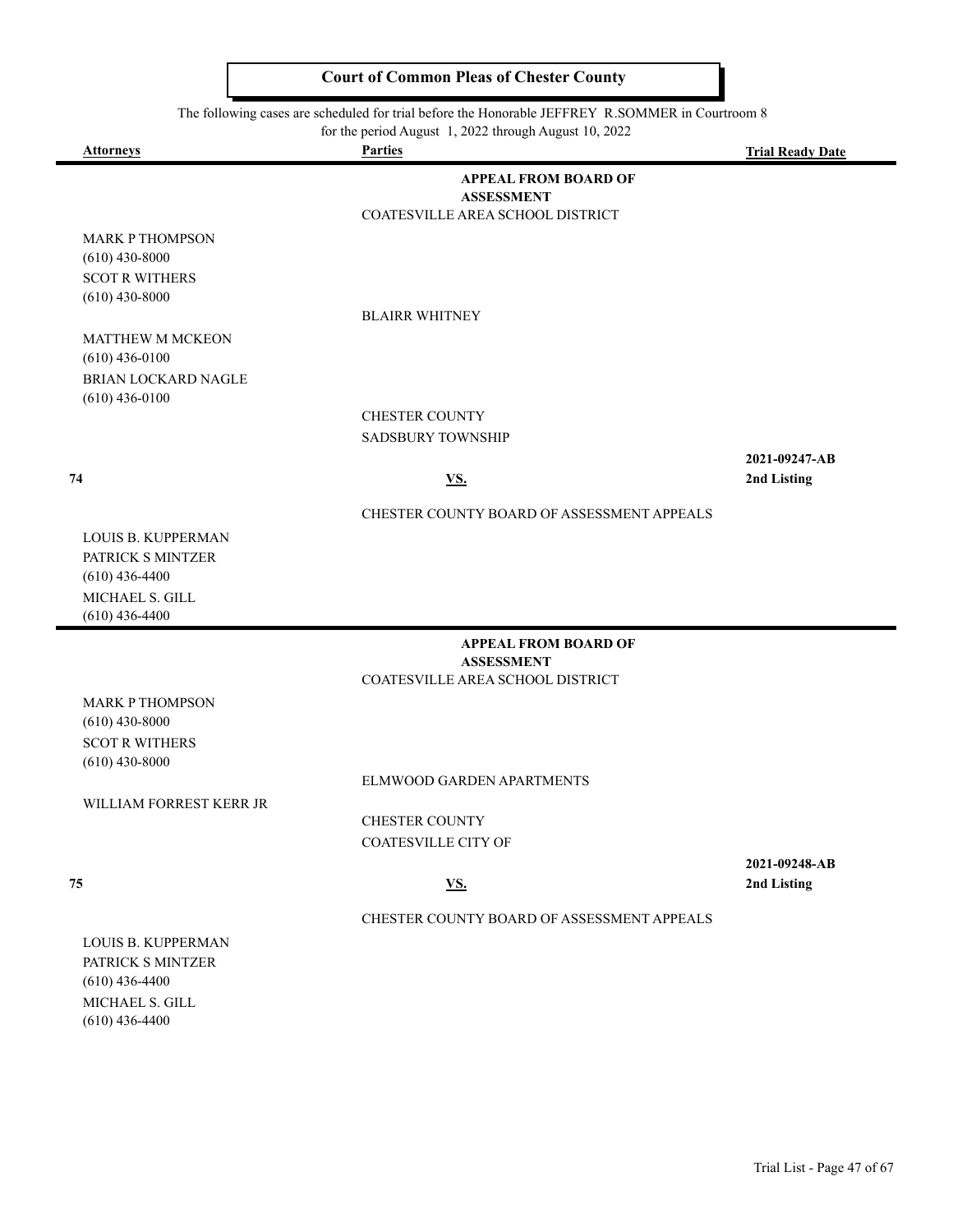The following cases are scheduled for trial before the Honorable JEFFREY R.SOMMER in Courtroom 8

|                           | for the period August 1, 2022 through August 10, 2022 |                         |
|---------------------------|-------------------------------------------------------|-------------------------|
| <b>Attorneys</b>          | <b>Parties</b>                                        | <b>Trial Ready Date</b> |
|                           | <b>APPEAL FROM BOARD OF</b>                           |                         |
|                           | <b>ASSESSMENT</b>                                     |                         |
|                           | COATESVILLE AREA SCHOOL DISTRICT                      |                         |
| <b>MARK P THOMPSON</b>    |                                                       |                         |
| $(610)$ 430-8000          |                                                       |                         |
| <b>SCOT R WITHERS</b>     |                                                       |                         |
| $(610)$ 430-8000          |                                                       |                         |
|                           | ELMWOOD GARDEN APARTMENTS                             |                         |
| WILLIAM FORREST KERR JR   |                                                       |                         |
|                           | <b>CHESTER COUNTY</b>                                 |                         |
|                           | <b>COATESVILLE CITY OF</b>                            |                         |
|                           |                                                       | 2021-09249-AB           |
| 76                        | VS.                                                   | 2nd Listing             |
|                           |                                                       |                         |
|                           | CHESTER COUNTY BOARD OF ASSESSMENT APPEALS            |                         |
| LOUIS B. KUPPERMAN        |                                                       |                         |
| PATRICK S MINTZER         |                                                       |                         |
| $(610)$ 436-4400          |                                                       |                         |
| MICHAEL S. GILL           |                                                       |                         |
| $(610)$ 436-4400          |                                                       |                         |
|                           | <b>APPEAL FROM BOARD OF</b>                           |                         |
|                           | <b>ASSESSMENT</b>                                     |                         |
|                           | COATESVILLE AREA SCHOOL DISTRICT                      |                         |
| <b>MARK P THOMPSON</b>    |                                                       |                         |
| $(610)$ 430-8000          |                                                       |                         |
| <b>SCOT R WITHERS</b>     |                                                       |                         |
| $(610)$ 430-8000          |                                                       |                         |
|                           | ELMWOOD GARDEN APARTMENTS                             |                         |
| WILLIAM FORREST KERR JR   |                                                       |                         |
|                           | <b>CHESTER COUNTY</b>                                 |                         |
|                           | <b>COATESVILLE CITY OF</b>                            |                         |
|                           |                                                       | 2021-09250-AB           |
|                           | $\underline{\mathbf{VS}}$ .                           | 2nd Listing             |
| 77                        |                                                       |                         |
|                           | CHESTER COUNTY BOARD OF ASSESSMENT APPEALS            |                         |
| <b>LOUIS B. KUPPERMAN</b> |                                                       |                         |
| PATRICK S MINTZER         |                                                       |                         |
| $(610)$ 436-4400          |                                                       |                         |
| MICHAEL S. GILL           |                                                       |                         |

(610) 436-4400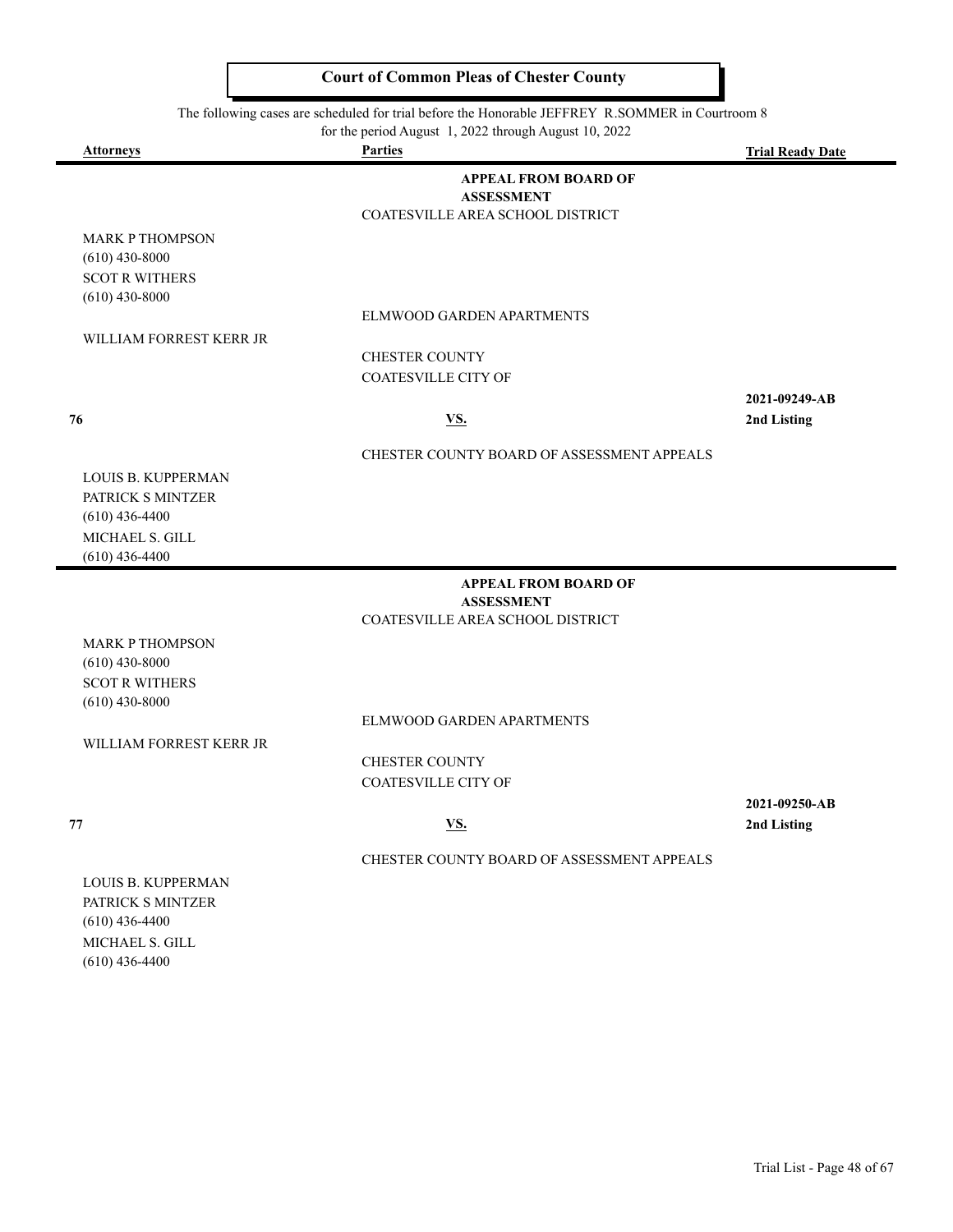#### The following cases are scheduled for trial before the Honorable JEFFREY R.SOMMER in Courtroom 8

| for the period August 1, 2022 through August 10, 2022               |                                                                                      |                         |  |
|---------------------------------------------------------------------|--------------------------------------------------------------------------------------|-------------------------|--|
| <b>Attorneys</b>                                                    | <b>Parties</b>                                                                       | <b>Trial Ready Date</b> |  |
|                                                                     | <b>APPEAL FROM BOARD OF</b><br><b>ASSESSMENT</b><br>COATESVILLE AREA SCHOOL DISTRICT |                         |  |
| <b>MARK P THOMPSON</b><br>$(610)$ 430-8000<br><b>SCOT R WITHERS</b> |                                                                                      |                         |  |
| $(610)$ 430-8000                                                    |                                                                                      |                         |  |
|                                                                     | <b>COATESVILLE LAND INC</b>                                                          |                         |  |
| K. KIRK KARAGELIAN<br>$(610) 892 - 9800$                            |                                                                                      |                         |  |
|                                                                     | <b>CHESTER COUNTY</b>                                                                |                         |  |
|                                                                     | <b>COATESVILLE CITY OF</b>                                                           |                         |  |
|                                                                     |                                                                                      | 2021-09251-AB           |  |
| 78                                                                  | <u>VS.</u>                                                                           | 2nd Listing             |  |
|                                                                     | CHESTER COUNTY BOARD OF ASSESSMENT APPEALS                                           |                         |  |
| <b>LOUIS B. KUPPERMAN</b><br>PATRICK S MINTZER                      |                                                                                      |                         |  |
| $(610)$ 436-4400                                                    |                                                                                      |                         |  |
| MICHAEL S. GILL<br>$(610)$ 436-4400                                 |                                                                                      |                         |  |
|                                                                     | <b>APPEAL FROM BOARD OF</b><br><b>ASSESSMENT</b>                                     |                         |  |
|                                                                     | COATESVILLE AREA SCHOOL DISTRICT                                                     |                         |  |
| <b>MARK P THOMPSON</b><br>$(610)$ 430-8000                          |                                                                                      |                         |  |
| <b>SCOT R WITHERS</b>                                               |                                                                                      |                         |  |
| $(610)$ 430-8000                                                    |                                                                                      |                         |  |
|                                                                     | <b>COATESVILLE LAND INC</b>                                                          |                         |  |
| K. KIRK KARAGELIAN                                                  |                                                                                      |                         |  |

CHESTER COUNTY COATESVILLE CITY OF

(610) 892-9800

**2021-09252-AB 79 VS. 2nd Listing**

CHESTER COUNTY BOARD OF ASSESSMENT APPEALS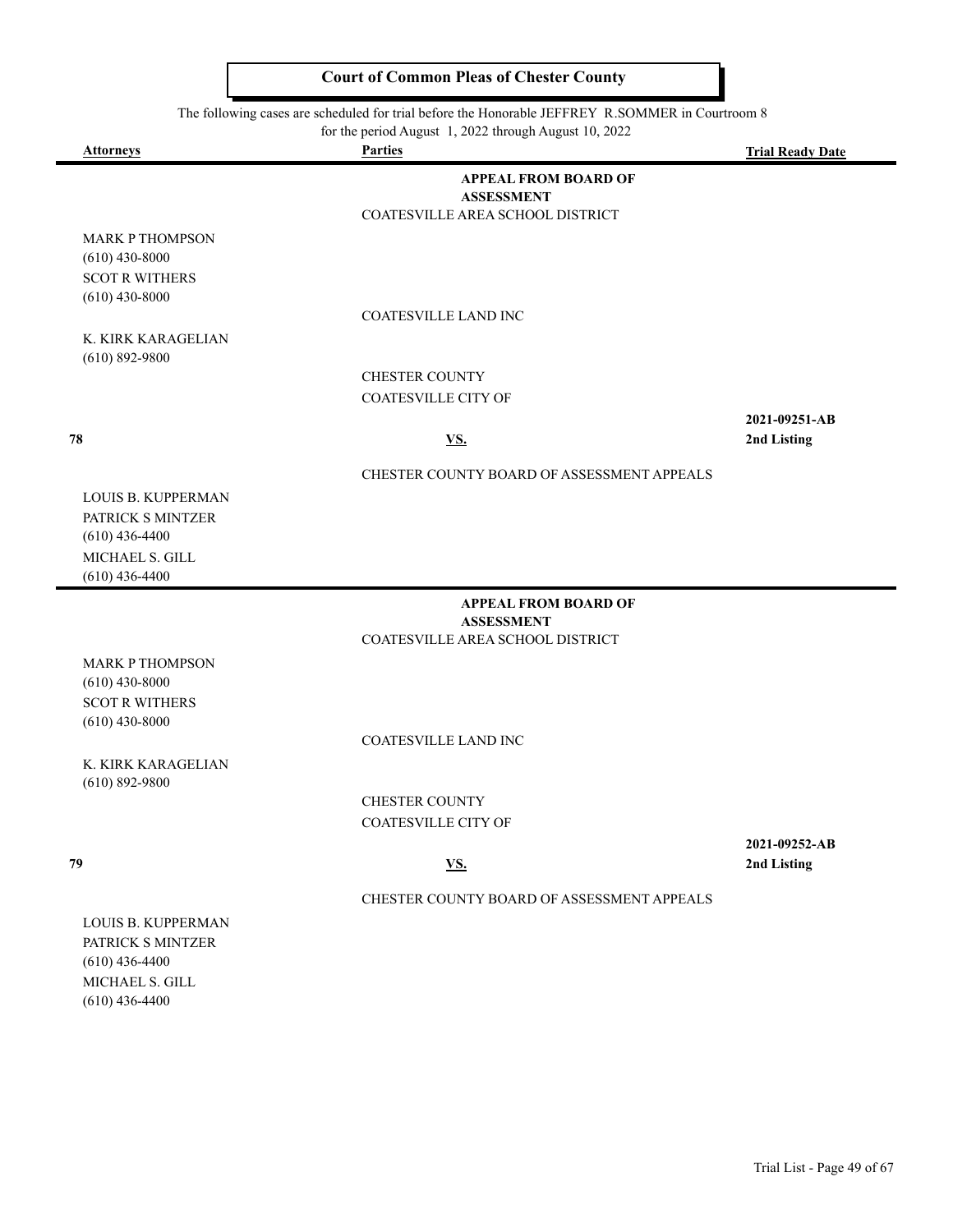#### The following cases are scheduled for trial before the Honorable JEFFREY R.SOMMER in Courtroom 8

|                                            | for the period August 1, 2022 through August 10, 2022 |                         |
|--------------------------------------------|-------------------------------------------------------|-------------------------|
| <b>Attorneys</b>                           | <b>Parties</b>                                        | <b>Trial Ready Date</b> |
|                                            | <b>APPEAL FROM BOARD OF</b><br><b>ASSESSMENT</b>      |                         |
|                                            | COATESVILLE AREA SCHOOL DISTRICT                      |                         |
| <b>MARK P THOMPSON</b><br>$(610)$ 430-8000 |                                                       |                         |
| <b>SCOT R WITHERS</b><br>$(610)$ 430-8000  |                                                       |                         |
|                                            | <b>COATESVILLE LAND INC</b>                           |                         |
| K. KIRK KARAGELIAN<br>$(610) 892 - 9800$   |                                                       |                         |
|                                            | <b>CHESTER COUNTY</b>                                 |                         |
|                                            | <b>COATESVILLE CITY OF</b>                            |                         |
|                                            |                                                       | 2021-09253-AB           |
| 80                                         | <u>VS.</u>                                            | 2nd Listing             |
|                                            | CHESTER COUNTY BOARD OF ASSESSMENT APPEALS            |                         |
| <b>LOUIS B. KUPPERMAN</b>                  |                                                       |                         |
| PATRICK S MINTZER                          |                                                       |                         |
| $(610)$ 436-4400                           |                                                       |                         |
| MICHAEL S. GILL<br>$(610)$ 436-4400        |                                                       |                         |
|                                            |                                                       |                         |
|                                            | <b>APPEAL FROM BOARD OF</b><br><b>ASSESSMENT</b>      |                         |
|                                            | COATESVILLE AREA SCHOOL DISTRICT                      |                         |
| <b>MARK P THOMPSON</b><br>$(610)$ 430-8000 |                                                       |                         |
| <b>SCOT R WITHERS</b>                      |                                                       |                         |
| $(610)$ 430-8000                           |                                                       |                         |
|                                            | ETHERMORE & ASSOCIATES                                |                         |
| <b>MATTURIALMORPOM</b>                     |                                                       |                         |

MATTHEW M MCKEON (610) 436-0100 BRIAN LOCKARD NAGLE (610) 436-0100

> CHESTER COUNTY SADSBURY TOWNSHIP

**2021-09254-AB 81 VS. 2nd Listing**

#### CHESTER COUNTY BOARD OF ASSESSMENT APPEALS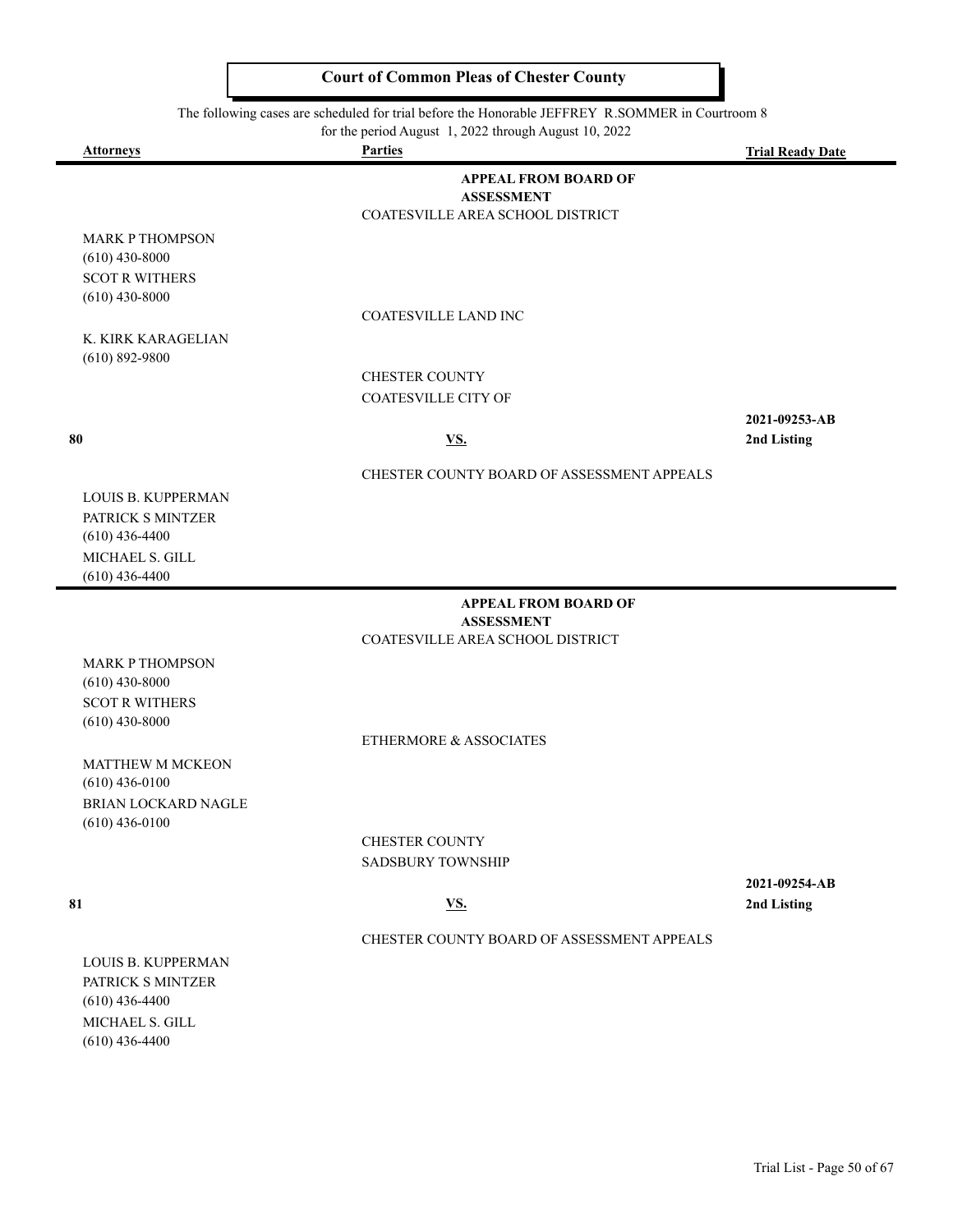#### $\frac{1}{100}$  following cases are scheduled for trial before the Honorable JEFFREY R SOMMER in Court

|                                                                                                    | The following cases are scheduled for trial before the Honorable JEFFREY R.SOMINER in Courtroom 8<br>for the period August 1, 2022 through August 10, 2022 |                              |
|----------------------------------------------------------------------------------------------------|------------------------------------------------------------------------------------------------------------------------------------------------------------|------------------------------|
| <b>Attorneys</b>                                                                                   | <b>Parties</b>                                                                                                                                             | <b>Trial Ready Date</b>      |
|                                                                                                    | <b>APPEAL FROM BOARD OF</b><br><b>ASSESSMENT</b><br>COATESVILLE AREA SCHOOL DISTRICT                                                                       |                              |
| <b>MARK P THOMPSON</b><br>$(610)$ 430-8000                                                         |                                                                                                                                                            |                              |
| <b>SCOT R WITHERS</b><br>$(610)$ 430-8000                                                          | <b>ASH PARK HOLDINGS</b>                                                                                                                                   |                              |
| <b>MATTHEW MCHUGH</b><br>$(215) 569 - 1662$                                                        |                                                                                                                                                            |                              |
|                                                                                                    | <b>CHESTER COUNTY</b><br><b>COATESVILLE CITY OF</b>                                                                                                        |                              |
| 82                                                                                                 | <u>VS.</u>                                                                                                                                                 | 2021-09255-AB<br>2nd Listing |
|                                                                                                    | CHESTER COUNTY BOARD OF ASSESSMENT APPEALS                                                                                                                 |                              |
| <b>LOUIS B. KUPPERMAN</b><br>PATRICK S MINTZER<br>$(610)$ 436-4400                                 |                                                                                                                                                            |                              |
|                                                                                                    | <b>APPEAL FROM BOARD OF</b><br><b>ASSESSMENT</b>                                                                                                           |                              |
|                                                                                                    | COATESVILLE AREA SCHOOL DISTRICT                                                                                                                           |                              |
| <b>MARK P THOMPSON</b><br>$(610)$ 430-8000                                                         |                                                                                                                                                            |                              |
| <b>SCOT R WITHERS</b><br>$(610)$ 430-8000                                                          |                                                                                                                                                            |                              |
| K. KIRK KARAGELIAN                                                                                 | COATESVILLE LAND INC                                                                                                                                       |                              |
| $(610) 892 - 9800$                                                                                 | <b>COATESVILLE CITY OF</b><br><b>CHESTER COUNTY</b>                                                                                                        |                              |
| 83                                                                                                 | <u>VS.</u>                                                                                                                                                 | 2021-09256-AB<br>2nd Listing |
|                                                                                                    | CHESTER COUNTY BOARD OF ASSESSMENT APPEALS                                                                                                                 |                              |
| LOUIS B. KUPPERMAN<br>PATRICK S MINTZER<br>$(610)$ 436-4400<br>MICHAEL S. GILL<br>$(610)$ 436-4400 |                                                                                                                                                            |                              |
|                                                                                                    |                                                                                                                                                            |                              |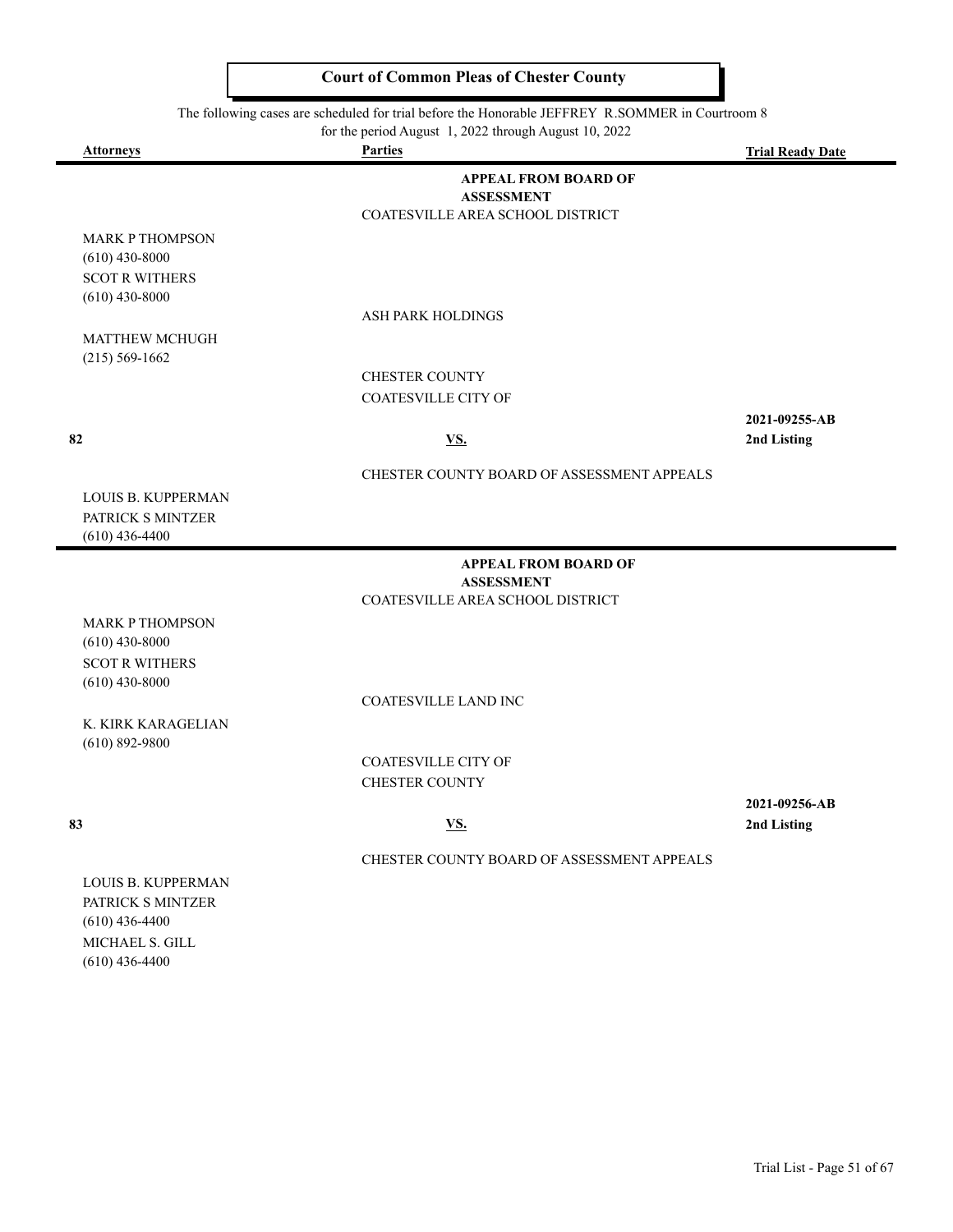#### The following cases are scheduled for trial before the Honorable JEFFREY R.SOMMER in Courtroom 8

| for the period August 1, 2022 through August 10, 2022 |  |  |
|-------------------------------------------------------|--|--|
|                                                       |  |  |

| <b>Attorneys</b>          | for the period August $\frac{1}{2}$ , $\frac{2022}{20}$ through August 10, $\frac{2022}{20}$<br><b>Parties</b> | <b>Trial Ready Date</b> |
|---------------------------|----------------------------------------------------------------------------------------------------------------|-------------------------|
|                           | <b>APPEAL FROM BOARD OF</b>                                                                                    |                         |
|                           | <b>ASSESSMENT</b>                                                                                              |                         |
|                           | COATESVILLE AREA SCHOOL DISTRICT                                                                               |                         |
| <b>MARK P THOMPSON</b>    |                                                                                                                |                         |
| $(610)$ 430-8000          |                                                                                                                |                         |
| <b>SCOT R WITHERS</b>     |                                                                                                                |                         |
| $(610)$ 430-8000          |                                                                                                                |                         |
|                           | <b>JEFFREY POLLACK</b>                                                                                         |                         |
| <b>BRENDAN KELLY</b>      |                                                                                                                |                         |
| $(412)$ 468-2848          |                                                                                                                |                         |
|                           | PATRICIA POLLACK                                                                                               |                         |
| <b>BRENDAN KELLY</b>      |                                                                                                                |                         |
| $(412)$ 468-2848          |                                                                                                                |                         |
|                           | <b>CHESTER COUNTY</b>                                                                                          |                         |
|                           | <b>SADSBURY TOWNSHIP</b>                                                                                       |                         |
|                           |                                                                                                                | 2021-09257-AB           |
| 84                        | <u>VS.</u>                                                                                                     | 2nd Listing             |
|                           | CHESTER COUNTY BOARD OF ASSESSMENT APPEALS                                                                     |                         |
| LOUIS B. KUPPERMAN        |                                                                                                                |                         |
| PATRICK S MINTZER         |                                                                                                                |                         |
| $(610)$ 436-4400          |                                                                                                                |                         |
| MICHAEL S. GILL           |                                                                                                                |                         |
| $(610)$ 436-4400          |                                                                                                                |                         |
|                           | <b>APPEAL FROM BOARD OF</b>                                                                                    |                         |
|                           | <b>ASSESSMENT</b>                                                                                              |                         |
|                           | COATESVILLE AREA SCHOOL DISTRICT                                                                               |                         |
| <b>MARK P THOMPSON</b>    |                                                                                                                |                         |
| $(610)$ 430-8000          |                                                                                                                |                         |
| <b>SCOT R WITHERS</b>     |                                                                                                                |                         |
| $(610)$ 430-8000          |                                                                                                                |                         |
|                           | RPC DOWNINGTOWN 4600 LLC                                                                                       |                         |
| BRIAN ANDREW FOWLER       |                                                                                                                |                         |
|                           | <b>CHESTER COUNTY</b>                                                                                          |                         |
|                           | <b>CALN TOWNSHIP</b>                                                                                           |                         |
|                           |                                                                                                                | 2021-09258-AB           |
| 85                        | <b>VS.</b>                                                                                                     | 2nd Listing             |
|                           | CHESTER COUNTY BOARD OF ASSESSMENT APPEALS                                                                     |                         |
| <b>LOUIS B. KUPPERMAN</b> |                                                                                                                |                         |
| PATRICK S MINTZER         |                                                                                                                |                         |
| $(610)$ 436-4400          |                                                                                                                |                         |
| MICHAEL S. GILL           |                                                                                                                |                         |

MICHAEL S. GILL (610) 436-4400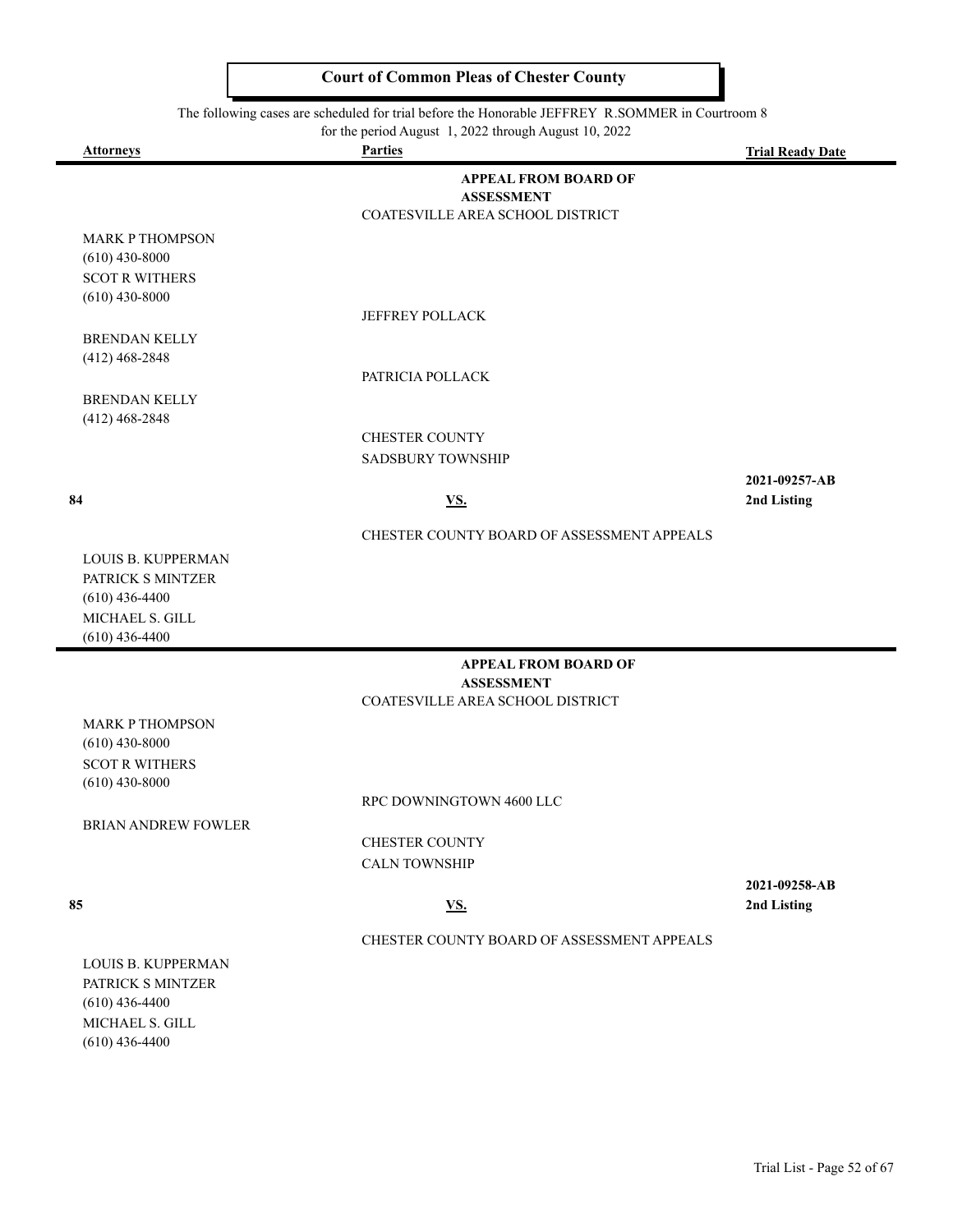The following cases are scheduled for trial before the Honorable JEFFREY R.SOMMER in Courtroom 8

|                           | for the period August 1, 2022 through August 10, 2022 |                         |
|---------------------------|-------------------------------------------------------|-------------------------|
| <b>Attorneys</b>          | <b>Parties</b>                                        | <b>Trial Ready Date</b> |
|                           | <b>APPEAL FROM BOARD OF</b>                           |                         |
|                           | <b>ASSESSMENT</b>                                     |                         |
|                           | COATESVILLE AREA SCHOOL DISTRICT                      |                         |
| <b>MARK P THOMPSON</b>    |                                                       |                         |
| $(610)$ 430-8000          |                                                       |                         |
| <b>SCOT R WITHERS</b>     |                                                       |                         |
| $(610)$ 430-8000          |                                                       |                         |
|                           | SAND PHARMACY PARKESBURG 10399 LLC                    |                         |
| <b>RYAN JOHN KAMMERER</b> |                                                       |                         |
| $(724)$ 493-2948          |                                                       |                         |
|                           | <b>CHESTER COUNTY</b>                                 |                         |
|                           | <b>SADSBURY TOWNSHIP</b>                              |                         |
|                           |                                                       | 2021-09260-AB           |
| 86                        | $\underline{\mathbf{VS}}$ .                           | 2nd Listing             |
|                           |                                                       |                         |
|                           | CHESTER COUNTY BOARD OF ASSESSMENT APPEALS            |                         |
| LOUIS B. KUPPERMAN        |                                                       |                         |
| PATRICK S MINTZER         |                                                       |                         |
| $(610)$ 436-4400          |                                                       |                         |
| MICHAEL S. GILL           |                                                       |                         |
| $(610)$ 436-4400          |                                                       |                         |
|                           | <b>APPEAL FROM BOARD OF</b>                           |                         |
|                           | <b>ASSESSMENT</b>                                     |                         |
|                           | TOWN SQUARE PARTNERS LLC                              |                         |
| <b>SHARON F DIPAOLO</b>   |                                                       |                         |
| $(412)$ 486-2848          |                                                       |                         |
|                           |                                                       | <b>NON-JURY</b>         |
|                           |                                                       | 2021-09292-AB           |
| 87                        | <u>VS.</u>                                            | 2nd Listing             |
|                           |                                                       |                         |
|                           | CHESTER COUNTY BOARD OF ASSESSMENT APPEALS            |                         |
| LOUIS B. KUPPERMAN        |                                                       |                         |
| PATRICK S MINTZER         |                                                       |                         |
| $(610)$ 436-4400          |                                                       |                         |
| MICHAEL S. GILL           |                                                       |                         |
| $(610)$ 436-4400          |                                                       |                         |
|                           | OWEN J. ROBERTS SCHOOL DISTRICT                       |                         |
| DAVID L. ALLEBACH JR      |                                                       |                         |

(610) 323-1400

NORTH COVENTRY

DANIEL IAN SAGER (610) 323-1328 ERIC M BROWN (610) 321-5500 BRIGITTE MEYER (610) 321-5500

CHESTER COUNTY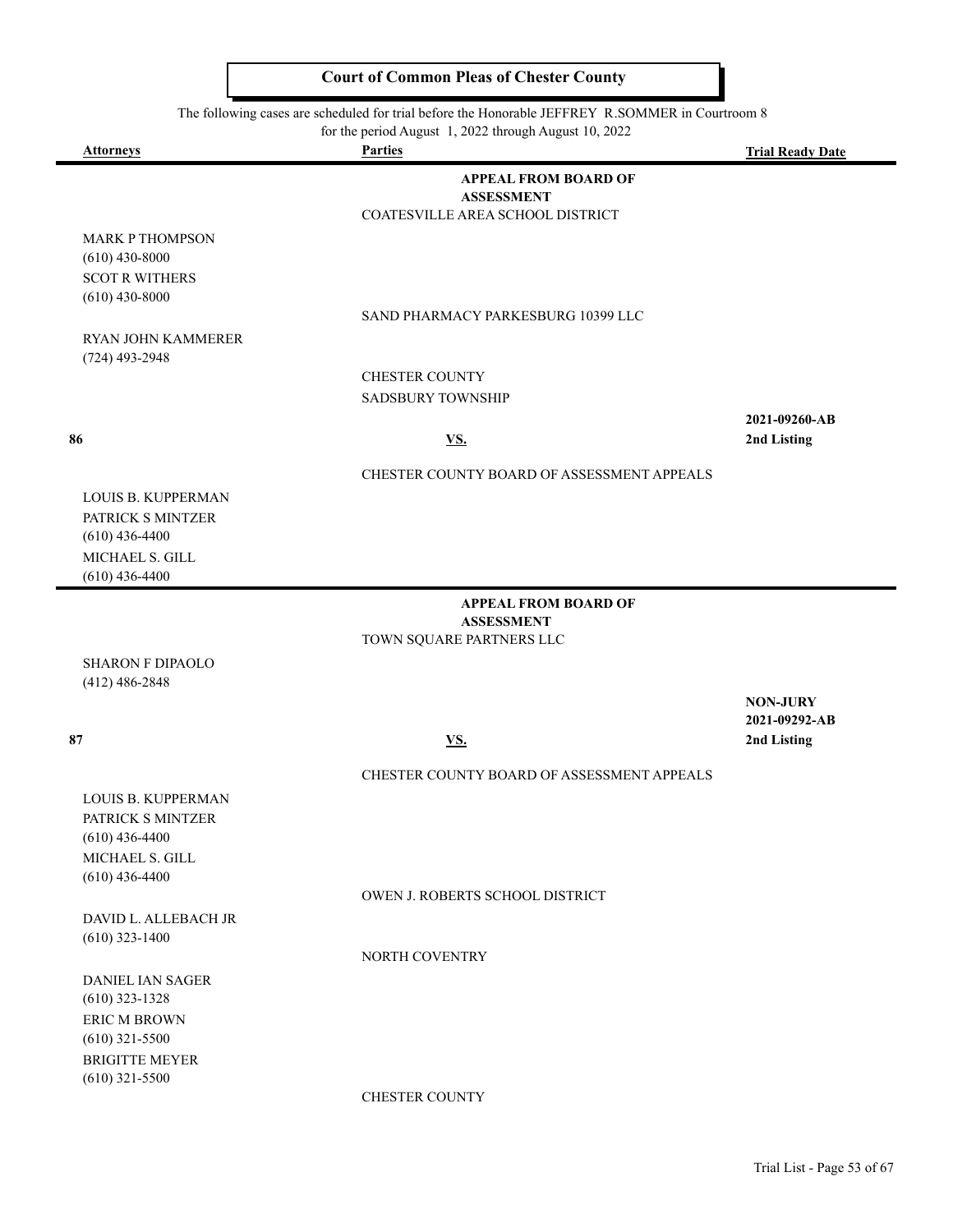$\overline{ }$ 

 $\blacksquare$ 

|                                           | The following cases are scheduled for trial before the Honorable JEFFREY R.SOMMER in Courtroom 8 |                                     |
|-------------------------------------------|--------------------------------------------------------------------------------------------------|-------------------------------------|
| <b>Attorneys</b>                          | for the period August 1, 2022 through August 10, 2022<br><b>Parties</b>                          | <b>Trial Ready Date</b>             |
|                                           | <b>APPEAL FROM BOARD OF</b>                                                                      |                                     |
|                                           | <b>ASSESSMENT</b>                                                                                |                                     |
|                                           | TOWN SQUARE PARTNERS LLC                                                                         |                                     |
| <b>SHARON F DIPAOLO</b>                   |                                                                                                  |                                     |
| $(412)$ 486-2848                          |                                                                                                  | <b>NON-JURY</b>                     |
|                                           |                                                                                                  | 2021-09293-AB                       |
| 88                                        | VS.                                                                                              | 2nd Listing                         |
|                                           | CHESTER COUNTY BOARD OF ASSESSMENT APPEALS                                                       |                                     |
| <b>LOUIS B. KUPPERMAN</b>                 |                                                                                                  |                                     |
| PATRICK S MINTZER                         |                                                                                                  |                                     |
| $(610)$ 436-4400                          |                                                                                                  |                                     |
| MICHAEL S. GILL                           |                                                                                                  |                                     |
| $(610)$ 436-4400                          | OWEN J. ROBERTS SCHOOL DISTRICT                                                                  |                                     |
| DAVID L. ALLEBACH JR                      |                                                                                                  |                                     |
| $(610)$ 323-1400                          |                                                                                                  |                                     |
|                                           | NORTH COVENTRY                                                                                   |                                     |
| <b>DANIEL IAN SAGER</b>                   |                                                                                                  |                                     |
| $(610)$ 323-1328                          |                                                                                                  |                                     |
| ERIC M BROWN                              |                                                                                                  |                                     |
| $(610)$ 321-5500<br><b>BRIGITTE MEYER</b> |                                                                                                  |                                     |
| $(610)$ 321-5500                          |                                                                                                  |                                     |
|                                           | <b>CHESTER COUNTY</b>                                                                            |                                     |
|                                           | <b>OTHER TORT</b>                                                                                |                                     |
|                                           | STATE FARM MUTUAL AUTOMOBILE INS CO                                                              |                                     |
| DOUGLAS G. AARON                          |                                                                                                  |                                     |
| $(215) 561 - 7000$                        |                                                                                                  |                                     |
|                                           | DONALD RUNKLE                                                                                    |                                     |
| DOUGLAS G. AARON                          |                                                                                                  |                                     |
| $(215) 561 - 7000$                        | <b>SHARON RUNKLE</b>                                                                             |                                     |
| DOUGLAS G. AARON                          |                                                                                                  |                                     |
| $(215) 561 - 7000$                        |                                                                                                  |                                     |
|                                           | <b>APPEAL FROM ARBITRATION</b>                                                                   | <b>JURY</b>                         |
| 89                                        | <b>VS.</b>                                                                                       | 2021-04589-TT<br><b>1st Listing</b> |
|                                           |                                                                                                  |                                     |
|                                           | KYIAH JOHNSON                                                                                    |                                     |
| CHRISTINA L PITCHFORD                     |                                                                                                  |                                     |
| $(610) 783 - 3514$                        |                                                                                                  |                                     |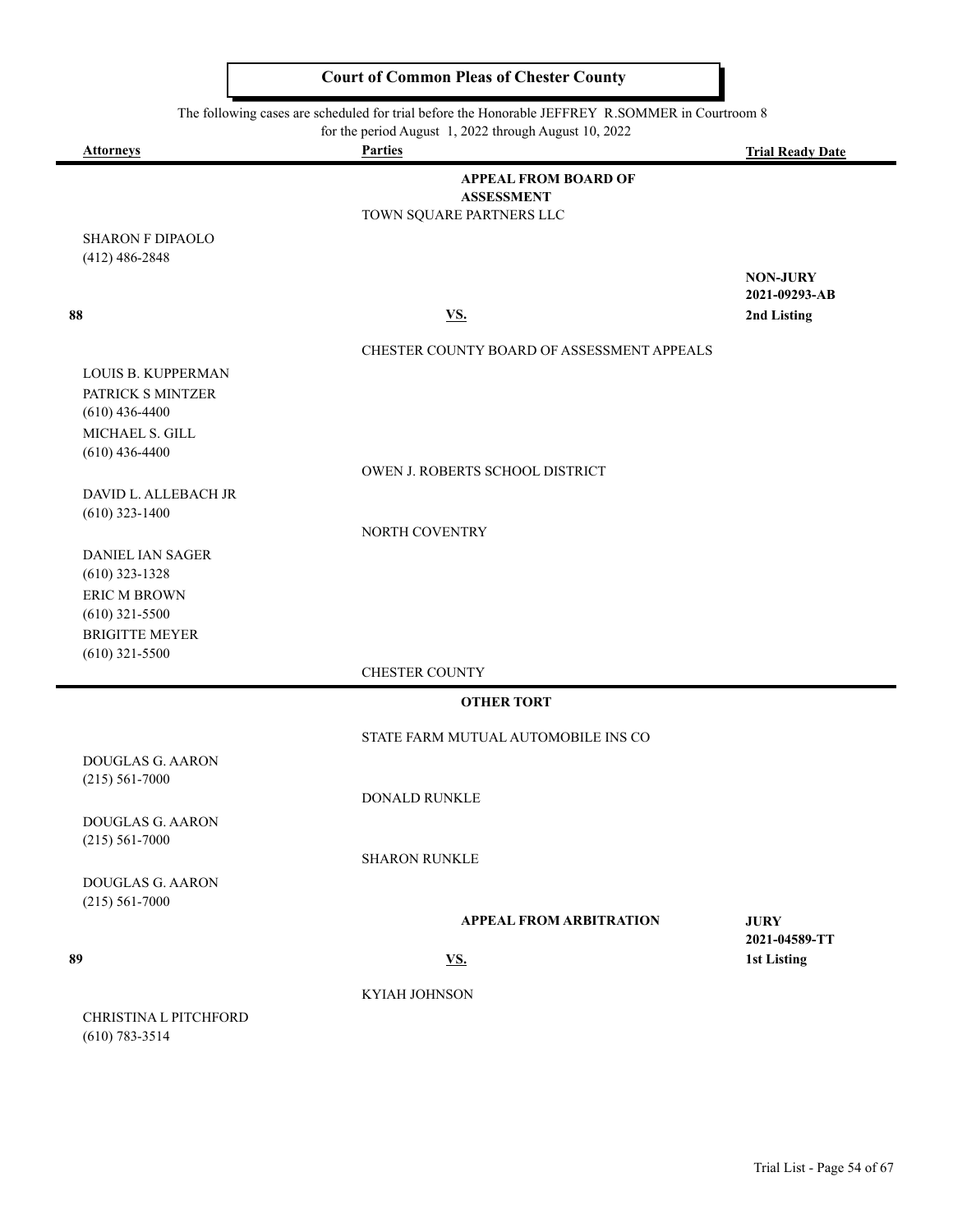The following cases are scheduled for trial before the Honorable JEFFREY R.SOMMER in Courtroom 8<br>for the period August 1 2022 through August 10 2022

|                                                   | for the period August 1, 2022 through August 10, 2022 |                         |
|---------------------------------------------------|-------------------------------------------------------|-------------------------|
| Attorneys                                         | <b>Parties</b>                                        | <b>Trial Ready Date</b> |
|                                                   | <b>PREMISES LIABILITY</b>                             | 05/25/2022              |
|                                                   | WILLIAME. TERRY                                       |                         |
| EDWARD CLEMENT SWEENEY                            |                                                       |                         |
| $(610)$ 594-1600                                  |                                                       |                         |
|                                                   | KATHRYNN. TERRY                                       |                         |
| <b>EDWARD CLEMENT SWEENEY</b><br>$(610)$ 594-1600 |                                                       |                         |
|                                                   |                                                       | <b>JURY</b>             |
|                                                   |                                                       | 2021-03576-TT           |
| 90                                                | <b>VS.</b>                                            | 2nd Listing             |
|                                                   | LONGWOOD GARDENS, INC.                                |                         |
| CHARLES WILLIAM SWEENEY III                       |                                                       |                         |
| $(215)$ 446-7665                                  |                                                       |                         |
|                                                   | <b>APPEAL FROM BOARD OF</b>                           |                         |
|                                                   | <b>ASSESSMENT</b>                                     |                         |
|                                                   | CLF WESTBROOK MALVERN BUSINESS TRUST                  |                         |
| <b>JAMES M BERENT</b>                             |                                                       |                         |
| $(412)$ 456-8168                                  |                                                       | <b>NON-JURY</b>         |
|                                                   |                                                       | 2021-09484-AB           |
| 91                                                | VS.                                                   | 2nd Listing             |
|                                                   | CHESTER COUNTY BOARD OF ASSESSMENT APPEALS            |                         |
| <b>LOUIS B. KUPPERMAN</b>                         |                                                       |                         |
| PATRICK S MINTZER                                 |                                                       |                         |
| $(610)$ 436-4400                                  |                                                       |                         |
| MICHAEL S. GILL                                   |                                                       |                         |
| $(610)$ 436-4400                                  |                                                       |                         |
|                                                   | SOLICITOR, CHESTER COUNTY, NICOLE FORZATO, ESQ.       |                         |
|                                                   | SOLICITOR, EAST WHITELAND TOWNSHIP                    |                         |
|                                                   | SOLICITOR, GREAT VALLEY SCHOOL DISTRICT               |                         |

MARGARETE P CHOKSI (610) 825-8400

 $\equiv$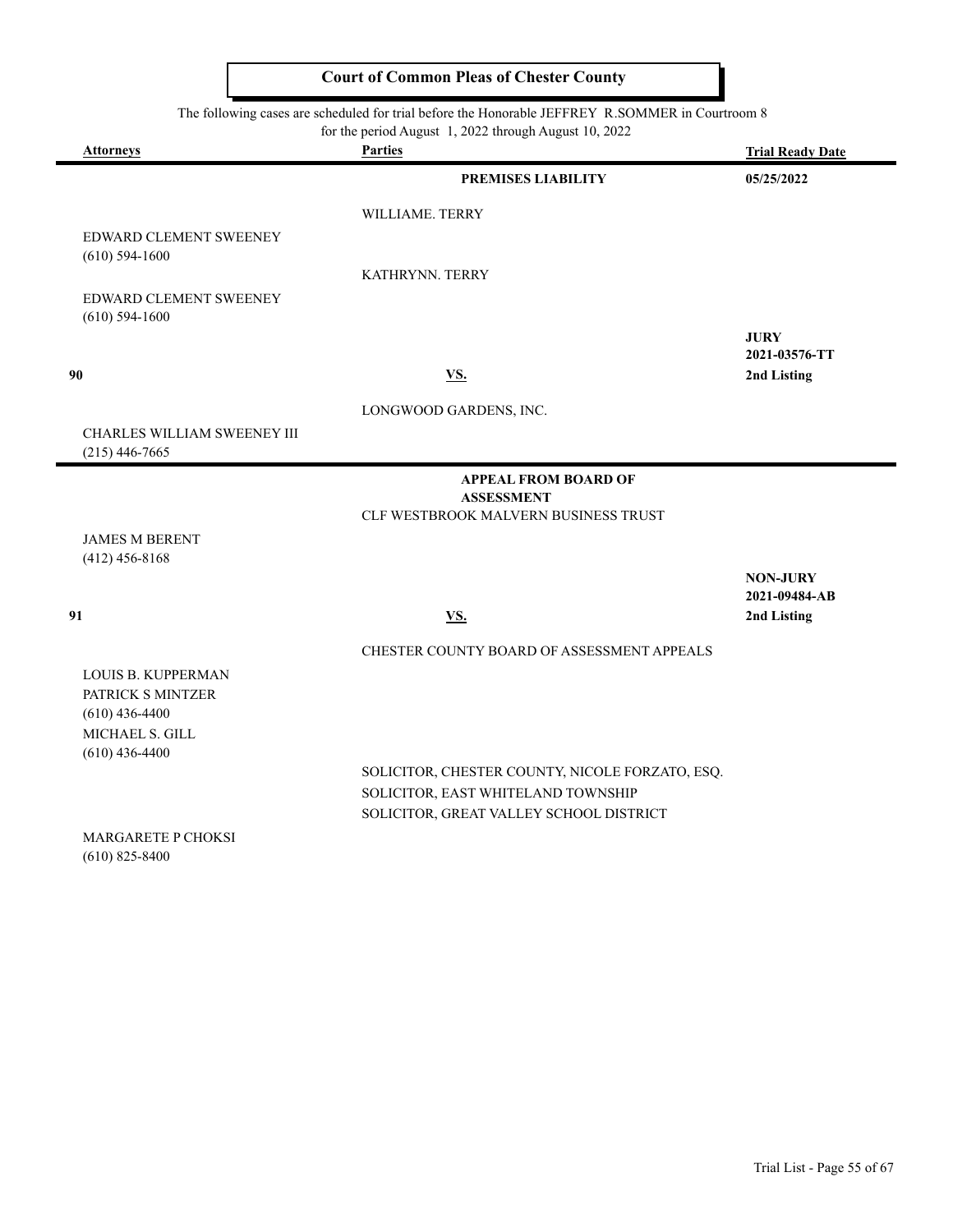|                              | for the period August 1, 2022 through August 10, 2022 |                         |
|------------------------------|-------------------------------------------------------|-------------------------|
| <b>Attorneys</b>             | <b>Parties</b>                                        | <b>Trial Ready Date</b> |
|                              | <b>APPEAL FROM BOARD OF</b>                           |                         |
|                              | <b>ASSESSMENT</b>                                     |                         |
|                              | TREDYFFRIN/EASTTOWN SCHOOL DISTRICT                   |                         |
| RANDALL C. SCHAUER           |                                                       |                         |
|                              | CHESTER COUNTY BOARD OF ASSESSMENT                    |                         |
| LOUIS B. KUPPERMAN           |                                                       |                         |
| PATRICK S MINTZER            |                                                       |                         |
| $(610)$ 436-4400             |                                                       |                         |
| MICHAEL S. GILL              |                                                       |                         |
| $(610)$ 436-4400             |                                                       |                         |
|                              | <b>TREDYFFRIN TOWNSHIP</b>                            |                         |
| <b>STACEY L FULLER</b>       |                                                       |                         |
| PATRICK MICHAEL MCKENNA      |                                                       |                         |
| $(610) 696 - 8225$           |                                                       |                         |
|                              |                                                       | <b>NON-JURY</b>         |
|                              |                                                       | 2021-09592-AB           |
| 92                           | <b>VS.</b>                                            | 2nd Listing             |
|                              | <b>WHARTON ESHERICK MUSEUM</b>                        |                         |
| NATHANAEL FARRIS             |                                                       |                         |
| $(215) 864 - 8504$           |                                                       |                         |
|                              |                                                       |                         |
|                              | PREMISES LIABILITY                                    |                         |
|                              | L W (MINOR)                                           |                         |
| DENNIS J. GRUENKE            |                                                       |                         |
| $(215) 599 - 9688$           |                                                       |                         |
| RAPHAEL CASTRO               |                                                       |                         |
| $(215)$ 990-6646             |                                                       |                         |
|                              | JESSICA WILLIAMS (P / NG)                             |                         |
| <b>DENNIS J. GRUENKE</b>     |                                                       |                         |
| $(215) 599 - 9688$           |                                                       |                         |
| RAPHAEL CASTRO               |                                                       |                         |
| $(215)$ 990-6646             |                                                       |                         |
|                              | <b>APPEAL FROM ARBITRATION</b>                        | <b>JURY</b>             |
|                              |                                                       | 2021-05196-TT           |
| 93                           | <b>VS.</b>                                            | 1st Listing             |
|                              | ALEXISRENEE LEDSOM                                    |                         |
|                              |                                                       |                         |
| <b>NORMAN WILLIAM BRIGGS</b> |                                                       |                         |
| $(215)$ 925-4632             | TUTOR TIME LEARNING SYSTEMS INC                       |                         |
|                              |                                                       |                         |

NORMAN WILLIAM BRIGGS (215) 925-4632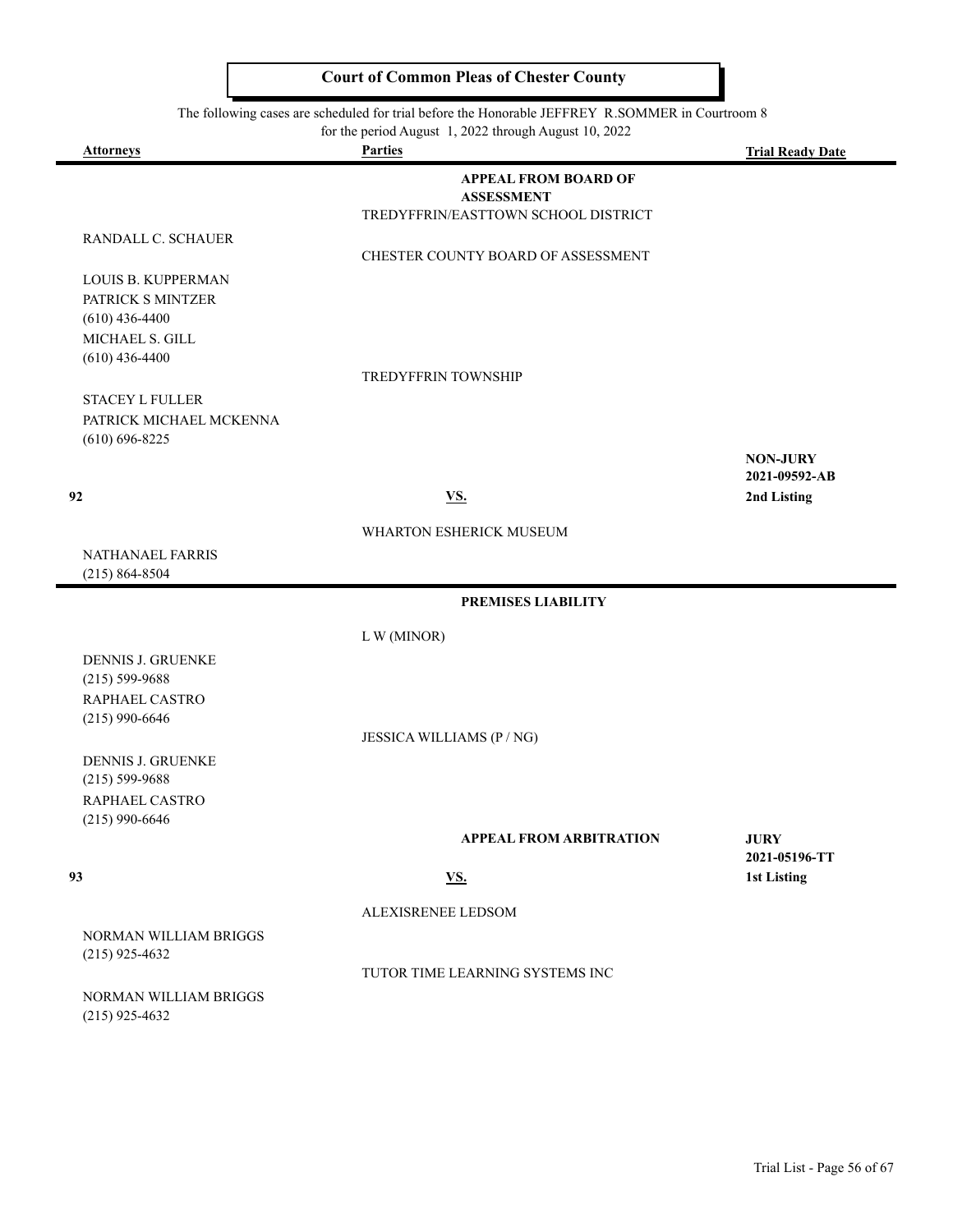The following cases are scheduled for trial before the Honorable JEFFREY R.SOMMER in Courtroom 8

for the period August 1, 2022 through August 10, 2022

| <b>Attorneys</b>                            | 101 the perfourning too: 1, 2022 through rugged 10, 2022<br><b>Parties</b> | <b>Trial Ready Date</b>      |
|---------------------------------------------|----------------------------------------------------------------------------|------------------------------|
|                                             | <b>MOTOR VEHICLE</b>                                                       | 06/06/2022                   |
|                                             | PHUOUNGH TRUONG                                                            |                              |
| JAY LAWRENCE SOLNICK                        |                                                                            |                              |
| $(215)$ 481-9979                            |                                                                            | <b>NON-JURY</b>              |
|                                             |                                                                            | 2020-09166-TT                |
| 94                                          | $\underline{\mathbf{VS}}$ .                                                | 3rd Listing                  |
|                                             | JOHNSON DAM                                                                |                              |
| ANDREW C ECKERT<br>$(610)$ 755-3301         |                                                                            |                              |
|                                             | <b>APPEAL FROM BOARD OF</b>                                                |                              |
|                                             | <b>ASSESSMENT</b><br><b>RATHI ANAND</b>                                    |                              |
|                                             |                                                                            | 2021-10048-AB                |
| 95                                          | <b>VS.</b>                                                                 | 1st Listing                  |
|                                             | CHESTER COUNTY BOARD OF ASSESSMENT                                         |                              |
| LOUIS B. KUPPERMAN                          |                                                                            |                              |
| PATRICK S MINTZER<br>$(610)$ 436-4400       |                                                                            |                              |
| MICHAEL S. GILL                             |                                                                            |                              |
| $(610)$ 436-4400                            |                                                                            |                              |
|                                             | <b>OTHER TORT</b>                                                          | 07/01/2022                   |
|                                             | MUTUAL BENEFIT INSURANCE COMPANY (A/S/O)                                   |                              |
| TODD NARVOL<br>$(717)$ 237-7100             |                                                                            |                              |
| <b>GORDON A EINHORN</b>                     |                                                                            |                              |
| $(717)$ 441-7054                            | <b>MARY BRADY</b>                                                          |                              |
| <b>TODD NARVOL</b>                          |                                                                            |                              |
| $(717)$ 237-7100                            |                                                                            |                              |
| <b>GORDON A EINHORN</b><br>$(717)$ 441-7054 |                                                                            |                              |
|                                             |                                                                            | <b>JURY</b>                  |
| 96                                          | <u>VS.</u>                                                                 | 2020-08459-TT<br>3rd Listing |
|                                             |                                                                            |                              |
| KARA DOUGHERTY                              | BELFOR USA GROUP, INC.                                                     |                              |
| $(610)$ 400-1970                            |                                                                            |                              |
|                                             | MICHAEL SALACH, INC.                                                       |                              |
| MARK JOHN CONNOR<br>$(610)$ 344-9673        |                                                                            |                              |
|                                             |                                                                            |                              |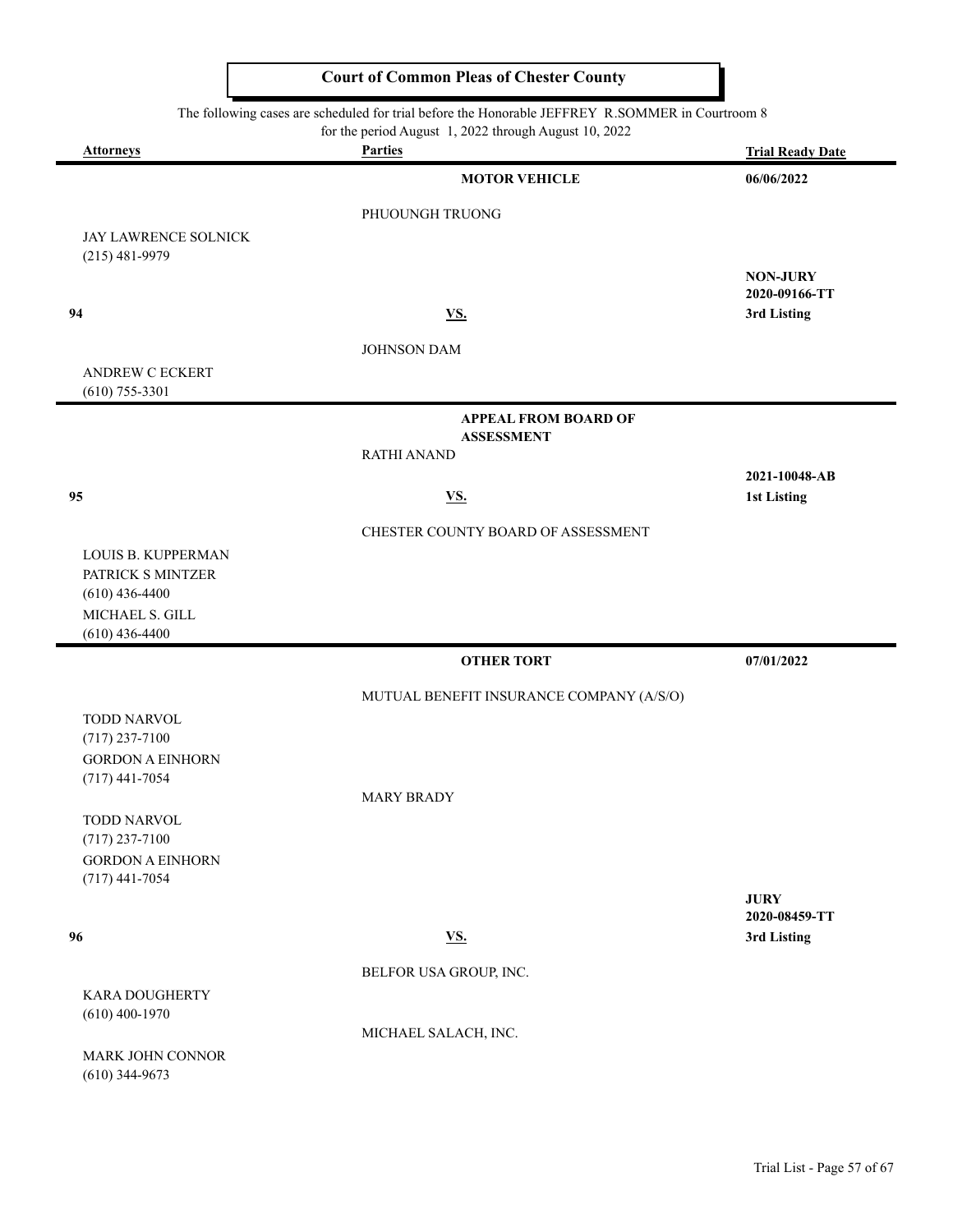| The following cases are scheduled for trial before the Honorable JEFFREY R.SOMMER in Courtroom 8<br>for the period August 1, 2022 through August 10, 2022 |                                                                              |                                     |
|-----------------------------------------------------------------------------------------------------------------------------------------------------------|------------------------------------------------------------------------------|-------------------------------------|
| <b>Attorneys</b>                                                                                                                                          | <b>Parties</b>                                                               | <b>Trial Ready Date</b>             |
|                                                                                                                                                           | <b>MORTGAGE FORECLOSURE:</b><br><b>RESIDENTIAL</b><br>WINDSTREAM CAPITAL LLC | 07/06/2022                          |
| STEPHANIE WALCZAK<br>$(215) 627 - 1322$                                                                                                                   |                                                                              |                                     |
|                                                                                                                                                           |                                                                              | <b>NON-JURY</b><br>2021-05194-RC    |
| 97                                                                                                                                                        | <b>VS.</b>                                                                   | <b>1st Listing</b>                  |
|                                                                                                                                                           | <b>JOSEPH ROSS</b>                                                           |                                     |
| <b>GEORGE R TADROSS</b><br>$(267) 643 - 1415$                                                                                                             |                                                                              |                                     |
|                                                                                                                                                           | <b>LYNDA ROSS</b>                                                            |                                     |
| <b>GEORGE R TADROSS</b><br>$(267)$ 643-1415                                                                                                               |                                                                              |                                     |
|                                                                                                                                                           | <b>MEDICAL PROFESSIONAL</b><br><b>LIABILITY ACTION</b>                       | 07/15/2022                          |
|                                                                                                                                                           | KATHERINE ZALOGA                                                             |                                     |
| CHRISTOPHER J. CULLETON<br>$(215) 550 - 6553$                                                                                                             |                                                                              |                                     |
|                                                                                                                                                           | KATHLEENM EHRLICH                                                            |                                     |
| CHRISTOPHER J. CULLETON<br>$(215) 550 - 6553$                                                                                                             |                                                                              |                                     |
|                                                                                                                                                           |                                                                              | <b>JURY</b>                         |
| 98                                                                                                                                                        | <u>VS.</u>                                                                   | 2021-05551-PL<br><b>1st Listing</b> |
|                                                                                                                                                           |                                                                              |                                     |
|                                                                                                                                                           | BENCHMARK WELLINGTON SNF OPERATOR LLC                                        |                                     |
| <b>CHRISTINE BLAIR</b><br>$(484) 567 - 5758$                                                                                                              |                                                                              |                                     |
| WILLIAM J MUNDY                                                                                                                                           |                                                                              |                                     |
| $(484)$ 567-5700                                                                                                                                          | BENCHMARK SENIOR LIVING, LLC                                                 |                                     |
| <b>CHRISTINE BLAIR</b>                                                                                                                                    |                                                                              |                                     |
| $(484) 567 - 5758$<br>WILLIAM J MUNDY                                                                                                                     |                                                                              |                                     |
| $(484)$ 567-5700                                                                                                                                          |                                                                              |                                     |
|                                                                                                                                                           | <b>MOTOR VEHICLE</b>                                                         | 07/25/2022                          |
|                                                                                                                                                           | <b>DENISE JONES</b>                                                          |                                     |
| <b>JEREMY RHOADS</b><br>$(610) 876 - 8880$                                                                                                                |                                                                              |                                     |
|                                                                                                                                                           | VICTOR PEEPLES                                                               |                                     |
| <b>JEREMY RHOADS</b>                                                                                                                                      |                                                                              |                                     |
| $(610)$ 876-8880                                                                                                                                          |                                                                              | 2021-05822-TT                       |
| 99                                                                                                                                                        | <b>VS.</b>                                                                   | 1st Listing                         |
|                                                                                                                                                           | <b>ELVIN STOLTZFUS</b>                                                       |                                     |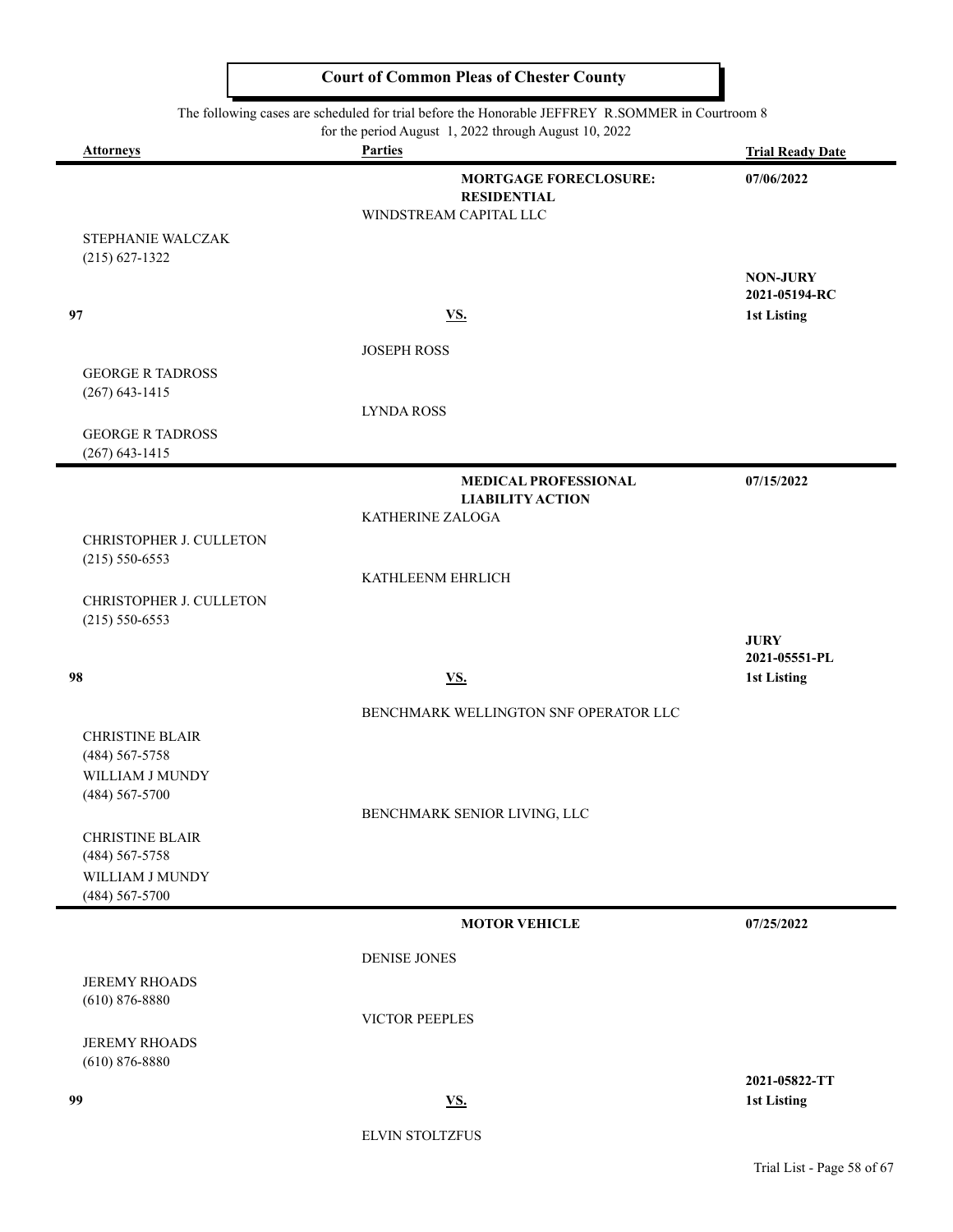#### The following cases are scheduled for trial before the Honorable JEFFREY R.SOMMER in Courtroom 8

|                                          | for the period August 1, 2022 through August 10, 2022 |                                       |
|------------------------------------------|-------------------------------------------------------|---------------------------------------|
| <b>Attorneys</b>                         | <b>Parties</b><br><b>INJUNCTIVE RELIEF</b>            | <b>Trial Ready Date</b><br>07/29/2022 |
|                                          |                                                       |                                       |
|                                          | JACKSONG. DENTON JR                                   |                                       |
| CURTIS P. CHEYNEY III<br>(484) 887-0779  |                                                       |                                       |
|                                          | <b>SHARON DENTON</b>                                  |                                       |
| <b>CURTIS P. CHEYNEY III</b>             |                                                       |                                       |
| (484) 887-0779                           |                                                       | <b>NON-JURY</b>                       |
|                                          |                                                       | 2021-06010-IR                         |
| 100                                      | $\underline{\mathbf{V}}\underline{\mathbf{S}}$ .      | 1st Listing                           |
|                                          | <b>HECTOR MOJICA</b>                                  |                                       |
| THOMAS FURLONG OESTE                     |                                                       |                                       |
| $(610)$ 436-4400<br><b>WARREN KAMPF</b>  |                                                       |                                       |
| $(267)$ 334-1705                         |                                                       |                                       |
|                                          | BOROUGH OF WEST CHESTER, PARKING SERVICES             |                                       |
| THOMAS FURLONG OESTE<br>$(610)$ 436-4400 |                                                       |                                       |
| <b>WARREN KAMPF</b>                      |                                                       |                                       |
| $(267)$ 334-1705                         |                                                       |                                       |
|                                          | <b>OTHER TORT</b>                                     | 08/01/2022                            |
|                                          | MIRIAM NEWELL                                         |                                       |
| THOMAS F. SACCHETTA                      |                                                       |                                       |
| $(610) 891 - 9212$                       |                                                       | <b>JURY</b>                           |
|                                          |                                                       | 2020-06417-TT                         |
| 101                                      | <b>VS.</b>                                            | <b>1st Listing</b>                    |
|                                          | MAIN LINE HOSPITALS, INC.                             |                                       |
| <b>MARCIE A COURTNEY</b>                 |                                                       |                                       |
| $(215) 587 - 1186$<br>KATHARINE C KOOB   |                                                       |                                       |
| <b>EMILY L BOCK</b>                      |                                                       |                                       |
| $(215) 587-1000$                         |                                                       |                                       |
| DANIEL HENRY TRAN                        | DAVID REEL DO                                         |                                       |
| $(215) 575 - 2592$                       |                                                       |                                       |
| KATHLEEN KRAMER                          |                                                       |                                       |
| $(215) 575 - 2618$                       | YARDLIE TOUSSAINT-FOSTER DO                           |                                       |
| BENJAMIN A. POST                         |                                                       |                                       |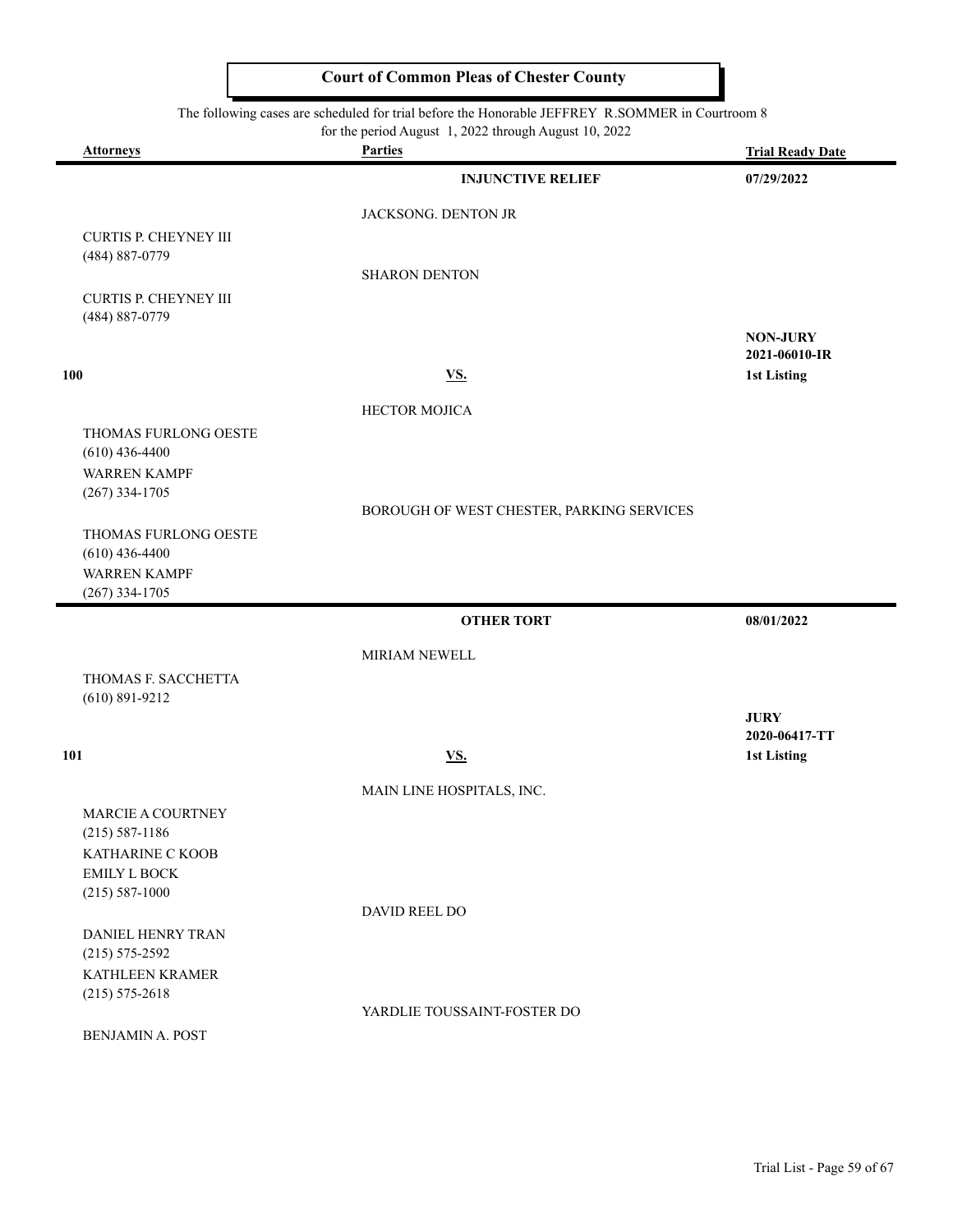The following cases are scheduled for trial before the Honorable JEFFREY R.SOMMER in Courtroom 8

for the period August 1, 2022 through August 10, 2022

| <b>Attorneys</b>                              | 101 the period ruggest 1, 2022 dhough ruggest 10, 2022<br><b>Parties</b> | <b>Trial Ready Date</b>          |
|-----------------------------------------------|--------------------------------------------------------------------------|----------------------------------|
|                                               | <b>OTHER CONTRACT</b>                                                    | 08/01/2022                       |
|                                               | CHARLESDAVID CARRINGTON                                                  |                                  |
|                                               |                                                                          | <b>NON-JURY</b><br>2021-06047-CT |
| 102                                           | <b>VS.</b>                                                               | 1st Listing                      |
|                                               | STATE FARM INSURANCE COMPANY                                             |                                  |
|                                               | <b>OTHER REAL PROPERTY</b>                                               |                                  |
|                                               | PATRICIAA. MAISANO                                                       |                                  |
| <b>JAMES S. TUPITZA</b><br>$(610) 696 - 2600$ |                                                                          |                                  |
|                                               |                                                                          | <b>NON-JURY</b><br>2021-06206-RC |
| 103                                           | <b>VS.</b>                                                               | 2nd Listing                      |
|                                               | MARSHAC AVERY                                                            |                                  |
| <b>BRIAN JAMES FORGUE</b>                     | <b>LEROYS AVERY</b>                                                      |                                  |
| <b>BRIAN JAMES FORGUE</b>                     |                                                                          |                                  |
|                                               | <b>LANDLORD/TENANT - DJ APPEAL</b>                                       | 08/10/2022                       |
|                                               | <b>SHARON HALL</b>                                                       |                                  |
| 104                                           | <u>VS.</u>                                                               | 2021-06361-CV<br>1st Listing     |
|                                               |                                                                          |                                  |

PAT BROWN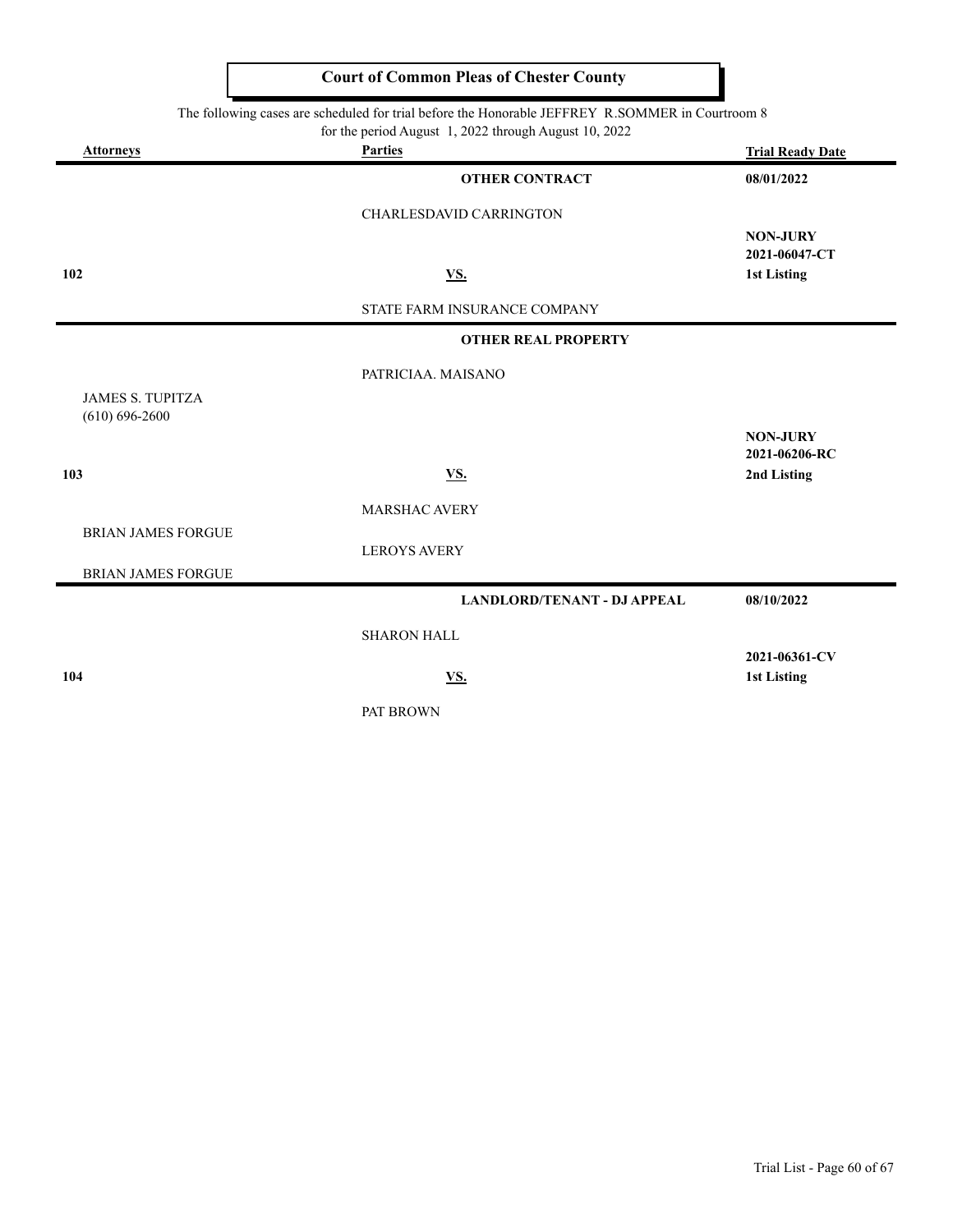#### The following cases are scheduled for trial before the Honorable JEFFREY R.SOMMER in Courtroom 8

۰

| <b>Attorneys</b>                               | for the period August 1, 2022 through August 10, 2022<br><b>Parties</b> |                         |
|------------------------------------------------|-------------------------------------------------------------------------|-------------------------|
|                                                |                                                                         | <b>Trial Ready Date</b> |
|                                                | <b>MOTOR VEHICLE</b>                                                    | 10/16/2019              |
|                                                | <b>TOSHA HERTZ</b>                                                      |                         |
| <b>CHRISTOPHER J HEAVENS</b>                   |                                                                         |                         |
| $(610)$ 485-7989                               |                                                                         |                         |
| <b>LARRY ERIC BENDESKY</b>                     |                                                                         |                         |
| $(215)$ 496-8282                               |                                                                         |                         |
| ADAM J PANTANO                                 |                                                                         |                         |
| $(215)$ 496-8282                               |                                                                         |                         |
|                                                |                                                                         | <b>JURY</b>             |
|                                                |                                                                         | 2018-10557-TT           |
| 105                                            | VS.                                                                     | <b>6th Listing</b>      |
|                                                | TOMR RUSSO JR                                                           |                         |
| WALTER EDWARD ROBINSON JR                      |                                                                         |                         |
| $(215) 557 - 5632$                             |                                                                         |                         |
| <b>DANIEL S. DOYLE</b>                         |                                                                         |                         |
| $(610)$ 565-4800                               |                                                                         |                         |
| PATRICIA BURNS HORN                            |                                                                         |                         |
| $(484) 585 - 4404$                             |                                                                         |                         |
| THOMAS P BRACAGLIA                             |                                                                         |                         |
| $(215) 575 - 4558$                             |                                                                         |                         |
| <b>GERALD F. MCCORMICK</b><br>$(610)$ 316-9702 |                                                                         |                         |
|                                                | D O E TECHNOLOGIES INC                                                  |                         |
| THOMAS P BRACAGLIA                             |                                                                         |                         |
| $(215) 575 - 4558$                             |                                                                         |                         |
|                                                | DELAWARE OFFICE EQUIPMENT CO INC                                        |                         |
| THOMAS P BRACAGLIA                             |                                                                         |                         |
| $(215) 575 - 4558$                             |                                                                         |                         |
|                                                | THOMASJAMES RUSSO                                                       |                         |
| THOMAS P BRACAGLIA                             |                                                                         |                         |
| $(215) 575 - 4558$                             |                                                                         |                         |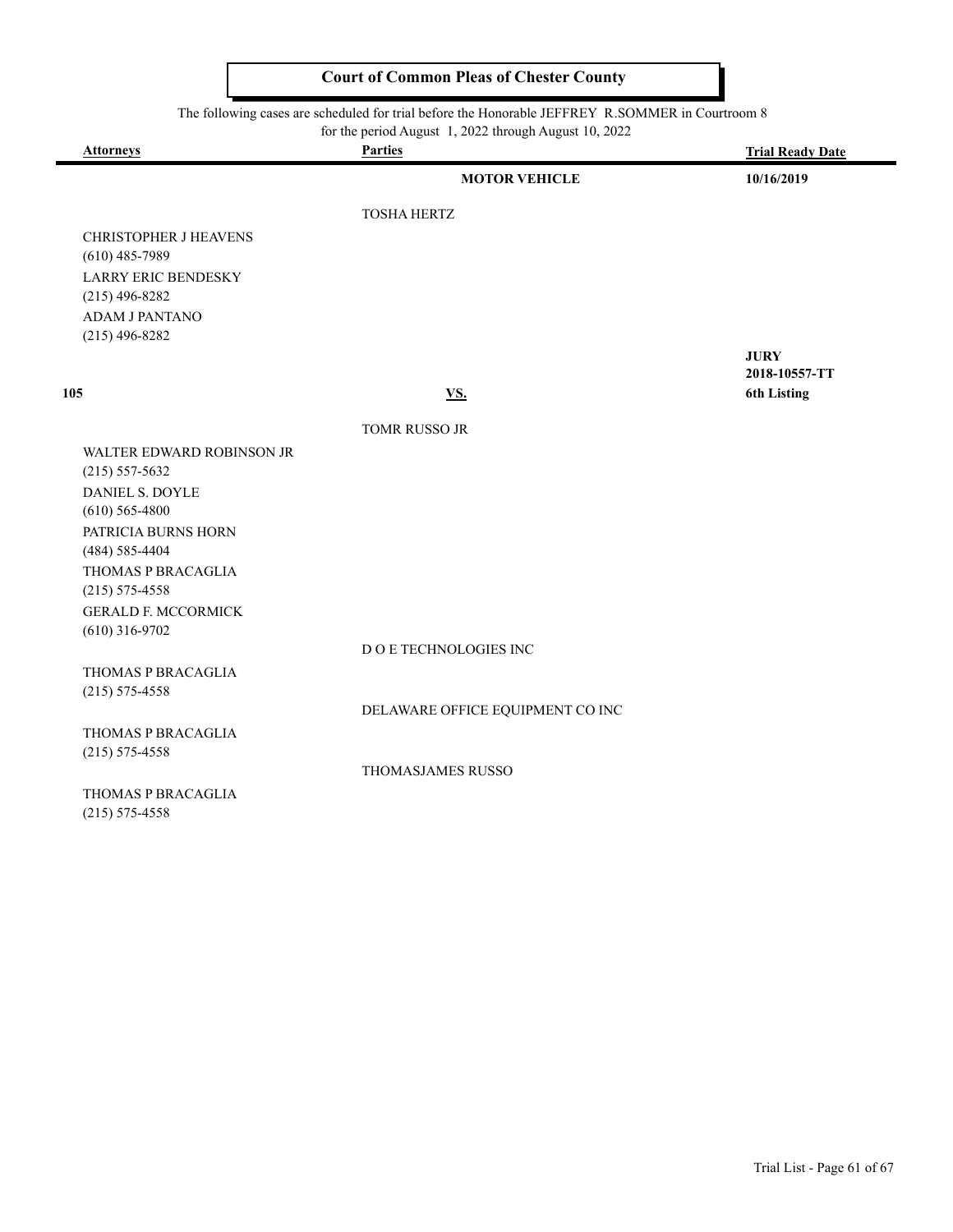The following cases are scheduled for trial before the Honorable JEFFREY R.SOMMER in Courtroom 8

|                                 | for the period August 1, 2022 through August 10, 2022 |                         |
|---------------------------------|-------------------------------------------------------|-------------------------|
| <b>Attorneys</b>                | <b>Parties</b>                                        | <b>Trial Ready Date</b> |
|                                 | <b>APPEAL FROM BOARD OF</b>                           |                         |
|                                 | <b>ASSESSMENT</b>                                     |                         |
|                                 | ECHO LIONVILLE LLC                                    |                         |
| <b>SHARON F DIPAOLO</b>         |                                                       |                         |
| $(412)$ 486-2848                |                                                       |                         |
|                                 | DOWNINGTOWN SCHOOL DISTRICT                           |                         |
| <b>SCOT R WITHERS</b>           |                                                       |                         |
| $(610)$ 430-8000                |                                                       |                         |
| <b>MARK P THOMPSON</b>          |                                                       |                         |
| $(610)$ 430-8000                |                                                       |                         |
|                                 | UWCHLAN AVENUE                                        |                         |
|                                 | <b>CHESTER COUNTY</b>                                 |                         |
|                                 |                                                       | <b>NON-JURY</b>         |
|                                 |                                                       | 2020-08125-AB           |
| 106                             | <b>VS.</b>                                            | 11th Listing            |
|                                 | CHESTER COUNTY BOARD OF ASSESSMENT APPEALS            |                         |
| LOUIS B. KUPPERMAN              |                                                       |                         |
| PATRICK S MINTZER               |                                                       |                         |
| $(610)$ 436-4400                |                                                       |                         |
| MICHAEL S. GILL                 |                                                       |                         |
| $(610)$ 436-4400                |                                                       |                         |
|                                 | <b>APPEAL FROM BOARD OF</b>                           |                         |
|                                 | <b>ASSESSMENT</b>                                     |                         |
|                                 | FI EXTON HOSPITALITY LLC                              |                         |
| <b>GLEN DAVID SCHWARZSCHILD</b> |                                                       |                         |
| $(856)$ 324-0677                |                                                       |                         |
| WILLIAM FORREST KERR JR         |                                                       |                         |
|                                 | DOWNINGTOWN AREA SCHOOL DISTRICT                      |                         |
| <b>MARK P THOMPSON</b>          |                                                       |                         |
| $(610)$ 430-8000                |                                                       |                         |
| <b>SCOT R WITHERS</b>           |                                                       |                         |
| $(610)$ 430-8000                |                                                       |                         |
|                                 |                                                       | <b>NON-JURY</b>         |
|                                 |                                                       | 2020-08250-AB           |
| 107                             | <b>VS.</b>                                            | 11th Listing            |
|                                 | BOARD OF ASSESSMENT OF APPEALS OF CHESTER COUNTY      |                         |
| <b>LOUIS B. KUPPERMAN</b>       |                                                       |                         |
| <b>WARREN KAMPF</b>             |                                                       |                         |
| $(267)$ 334-1705                |                                                       |                         |

MICHAEL S. GILL (610) 436-4400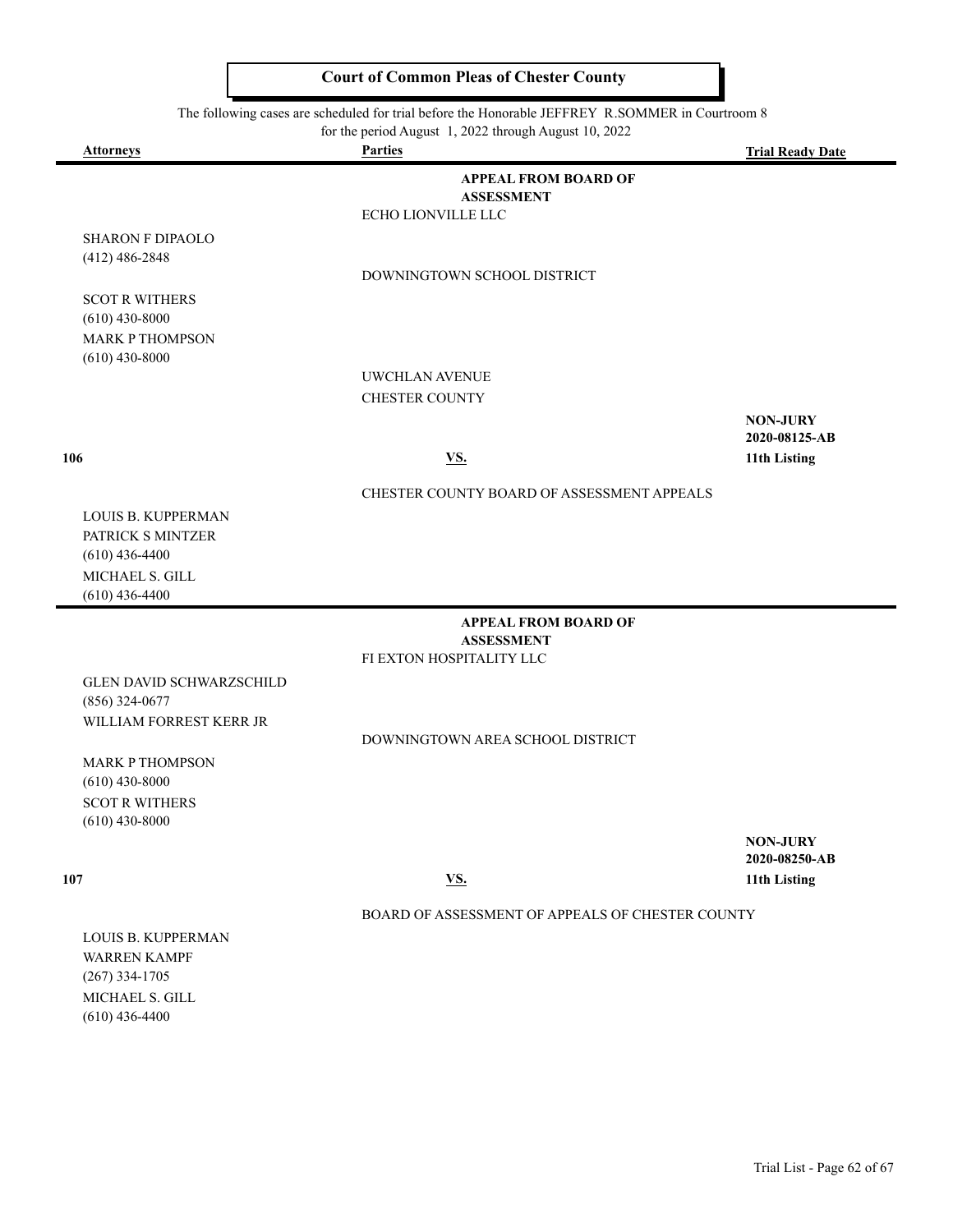The following cases are scheduled for trial before the Honorable JEFFREY R.SOMMER in Courtroom 8

|                                                   | for the period August 1, 2022 through August 10, 2022 |                         |
|---------------------------------------------------|-------------------------------------------------------|-------------------------|
| <b>Attorneys</b>                                  | <b>Parties</b>                                        | <b>Trial Ready Date</b> |
|                                                   | <b>APPEAL FROM BOARD OF</b><br><b>ASSESSMENT</b>      |                         |
|                                                   | DOWNINGTOWN AREA SCHOOL DISTRICT                      |                         |
| <b>SCOT R WITHERS</b>                             |                                                       |                         |
| $(610)$ 430-8000                                  |                                                       |                         |
| <b>MARK P THOMPSON</b>                            |                                                       |                         |
| $(610)$ 430-8000                                  |                                                       |                         |
|                                                   | EAGLEPOINTE DEVELOPMENT ASSOCIATES                    |                         |
| <b>JOHN KEENAN FIORILLO</b><br>$(610) 692 - 1371$ |                                                       |                         |
|                                                   | <b>UPPER UWCHLAN TOWNSHIP</b>                         |                         |
|                                                   | <b>CHESTER COUNTY</b>                                 |                         |
|                                                   |                                                       | 2020-08283-AB           |
| 108                                               | VS.                                                   | 11th Listing            |
|                                                   | CHESTER COUNTY BOARD OF ASSESSMENT                    |                         |
| <b>LOUIS B. KUPPERMAN</b>                         |                                                       |                         |
| <b>WARREN KAMPF</b>                               |                                                       |                         |
| $(267)$ 334-1705                                  |                                                       |                         |
| MICHAEL S. GILL                                   |                                                       |                         |
| $(610)$ 436-4400                                  |                                                       |                         |
|                                                   | <b>APPEAL FROM BOARD OF</b><br><b>ASSESSMENT</b>      |                         |
|                                                   | DOWNINGTOWN AREA SCHOOL DISTRICT                      |                         |
| <b>SCOT R WITHERS</b>                             |                                                       |                         |
| $(610)$ 430-8000                                  |                                                       |                         |

CLAREMONT APARTMENTS LP

MATTHEW M MCKEON (610) 436-0100 BRIAN LOCKARD NAGLE (610) 436-0100

MARK P THOMPSON (610) 430-8000

> UWCHLAN TOWNSHIP CHESTER COUNTY

**2020-08298-AB 109 VS. 11th Listing**

#### CHESTER COUNTY BOARD OF ASSESSMENT

LOUIS B. KUPPERMAN WARREN KAMPF (267) 334-1705 MICHAEL S. GILL (610) 436-4400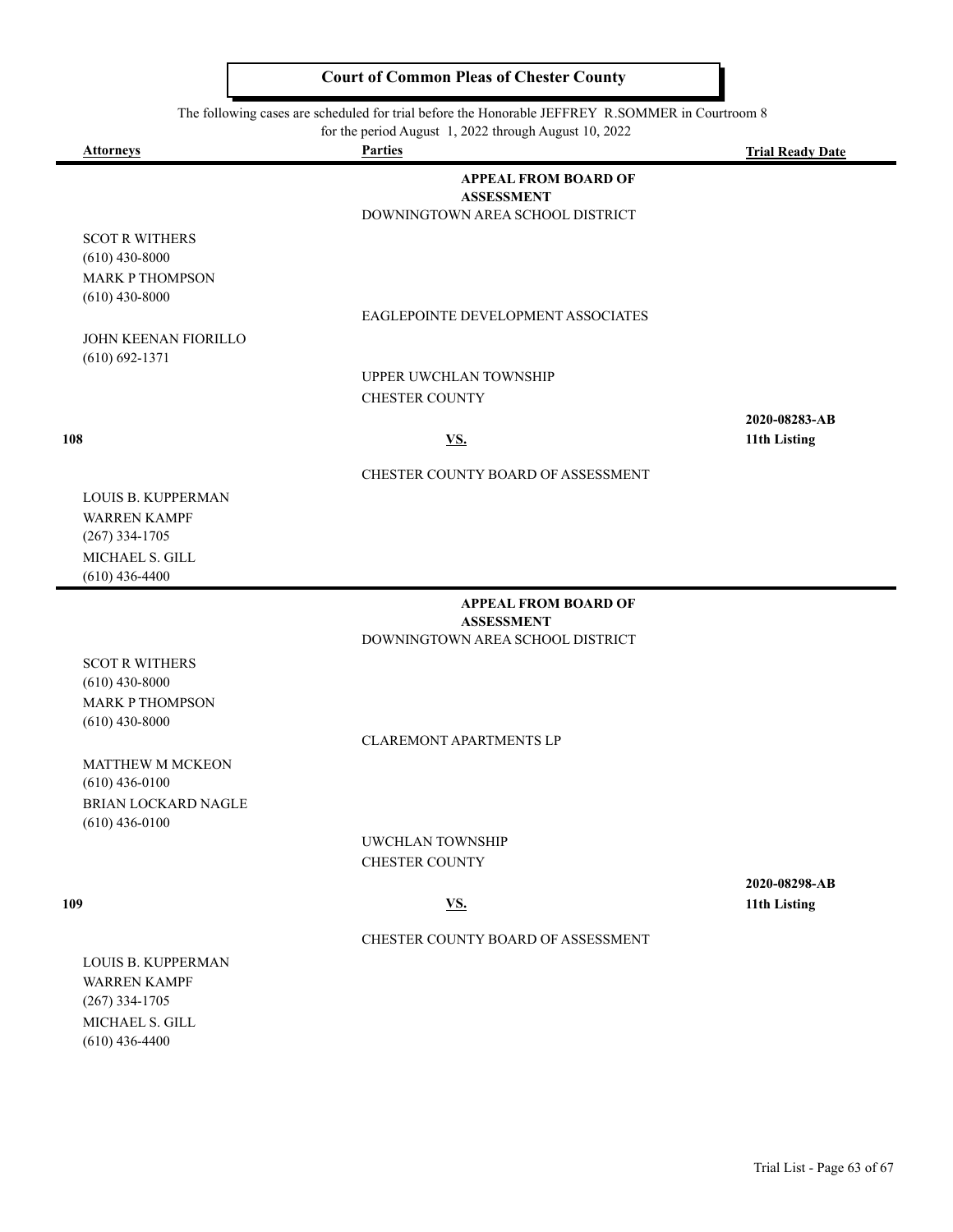The following cases are scheduled for trial before the Honorable JEFFREY R.SOMMER in Courtroom 8

for the period August 1, 2022 through August 10, 2022

|                                                               | for the period August 1, 2022 through August 10, 2022                                |                         |
|---------------------------------------------------------------|--------------------------------------------------------------------------------------|-------------------------|
| Attorneys                                                     | <b>Parties</b>                                                                       | <b>Trial Ready Date</b> |
|                                                               | <b>APPEAL FROM BOARD OF</b><br><b>ASSESSMENT</b><br>DOWNINGTOWN AREA SCHOOL DISTRICT |                         |
| <b>SCOT R WITHERS</b><br>$(610)$ 430-8000                     |                                                                                      |                         |
| <b>MARK P THOMPSON</b><br>$(610)$ 430-8000                    | MERIDIAN AT EAGLEVIEW LP                                                             |                         |
| MATTHEW M MCKEON<br>$(610)$ 436-0100                          |                                                                                      |                         |
| BRIAN LOCKARD NAGLE<br>$(610)$ 436-0100                       |                                                                                      |                         |
|                                                               | UWCHLAN TOWNSHIP                                                                     |                         |
|                                                               | <b>CHESTER COUNTY</b>                                                                |                         |
|                                                               |                                                                                      | 2020-08299-AB           |
| 110                                                           | <u>VS.</u>                                                                           | 11th Listing            |
|                                                               | CHESTER COUNTY BOARD OF ASSESSMENT                                                   |                         |
| LOUIS B. KUPPERMAN                                            |                                                                                      |                         |
| <b>WARREN KAMPF</b><br>$(267)$ 334-1705                       |                                                                                      |                         |
| MICHAEL S. GILL                                               |                                                                                      |                         |
| $(610)$ 436-4400                                              |                                                                                      |                         |
|                                                               | <b>APPEAL FROM BOARD OF</b><br><b>ASSESSMENT</b>                                     |                         |
|                                                               | COATESVILLE AREA SCHOOL DISTRICT                                                     |                         |
| <b>SCOT R WITHERS</b>                                         |                                                                                      |                         |
| $(610)$ 430-8000                                              |                                                                                      |                         |
| <b>MARK P THOMPSON</b>                                        |                                                                                      |                         |
| $(610)$ 430-8000                                              |                                                                                      |                         |
|                                                               | 103 INDEPENDENCE WAY LLC                                                             |                         |
| <b>JAMES B. GRIFFIN</b><br>$(610)$ 524-7002                   |                                                                                      |                         |
|                                                               | <b>CHESTER COUNTY</b>                                                                |                         |
|                                                               | <b>SADSBURY TOWNSHIP</b>                                                             |                         |
|                                                               |                                                                                      | 2020-08603-AB           |
| 111                                                           | <u>VS.</u>                                                                           | 11th Listing            |
|                                                               | CHESTER COUNTY BOARD OF ASSESSMENT                                                   |                         |
| LOUIS B. KUPPERMAN<br><b>WARREN KAMPF</b><br>$(267)$ 334-1705 |                                                                                      |                         |
| MICHAEL S. GILL<br>$(610)$ 436-4400                           |                                                                                      |                         |
|                                                               |                                                                                      |                         |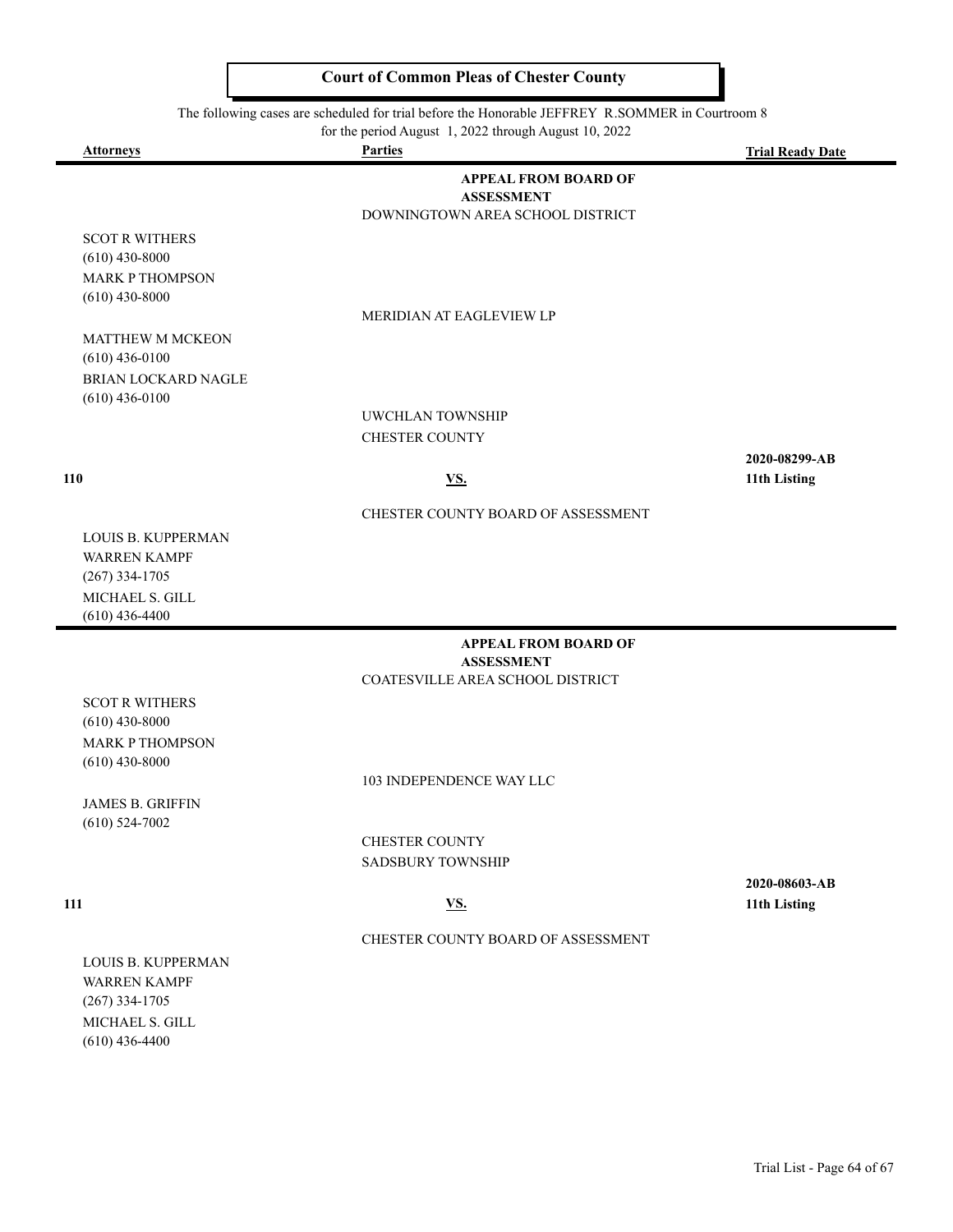The following cases are scheduled for trial before the Honorable JEFFREY R.SOMMER in Courtroom 8

for the period August 1, 2022 through August 10, 2022

|     | <b>Attorneys</b>                           | <b>Parties</b>                             | <b>Trial Ready Date</b> |
|-----|--------------------------------------------|--------------------------------------------|-------------------------|
|     |                                            | <b>MOTOR VEHICLE</b>                       | 10/01/2021              |
|     |                                            | SHIRLEY COLEMAN                            |                         |
|     | <b>MARC I SIMON</b>                        |                                            |                         |
|     | $(215)$ 467-4666                           |                                            | <b>JURY</b>             |
|     |                                            |                                            | 2020-02242-TT           |
| 112 |                                            | VS.                                        | 9th Listing             |
|     |                                            | <b>JEFFREYL LYNCH</b>                      |                         |
|     | WILLIAM E. REMPHREY JR<br>$(215)$ 922-1100 |                                            |                         |
|     |                                            | <b>APPEAL FROM BOARD OF</b>                |                         |
|     |                                            | <b>ASSESSMENT</b><br>400 WESTSIDE, L.P.    |                         |
|     | <b>MARK STEVEN CAPPUCCIO</b>               |                                            |                         |
|     | $(215)$ 345-7000                           |                                            |                         |
|     | ABIGAIL CLAIRE SCHIELA BUKOWSKI            |                                            |                         |
|     | $(215)$ 345-7000                           |                                            | <b>NON-JURY</b>         |
|     |                                            |                                            | 2021-08843-AB           |
| 113 |                                            | <b>VS.</b>                                 | 2nd Listing             |
|     |                                            | CHESTER COUNTY BOARD OF ASSESSMENT APPEALS |                         |
|     | <b>LOUIS B. KUPPERMAN</b>                  |                                            |                         |
|     | PATRICK S MINTZER                          |                                            |                         |
|     | $(610)$ 436-4400<br>MICHAEL S. GILL        |                                            |                         |
|     | $(610)$ 436-4400                           |                                            |                         |
|     |                                            | EAST PIKELAND TOWNSHIP                     |                         |
|     |                                            | PHOENIXVILLE AREA SCHOOL DISTRICT          |                         |
|     | RANDALL C. SCHAUER                         |                                            |                         |
|     |                                            |                                            |                         |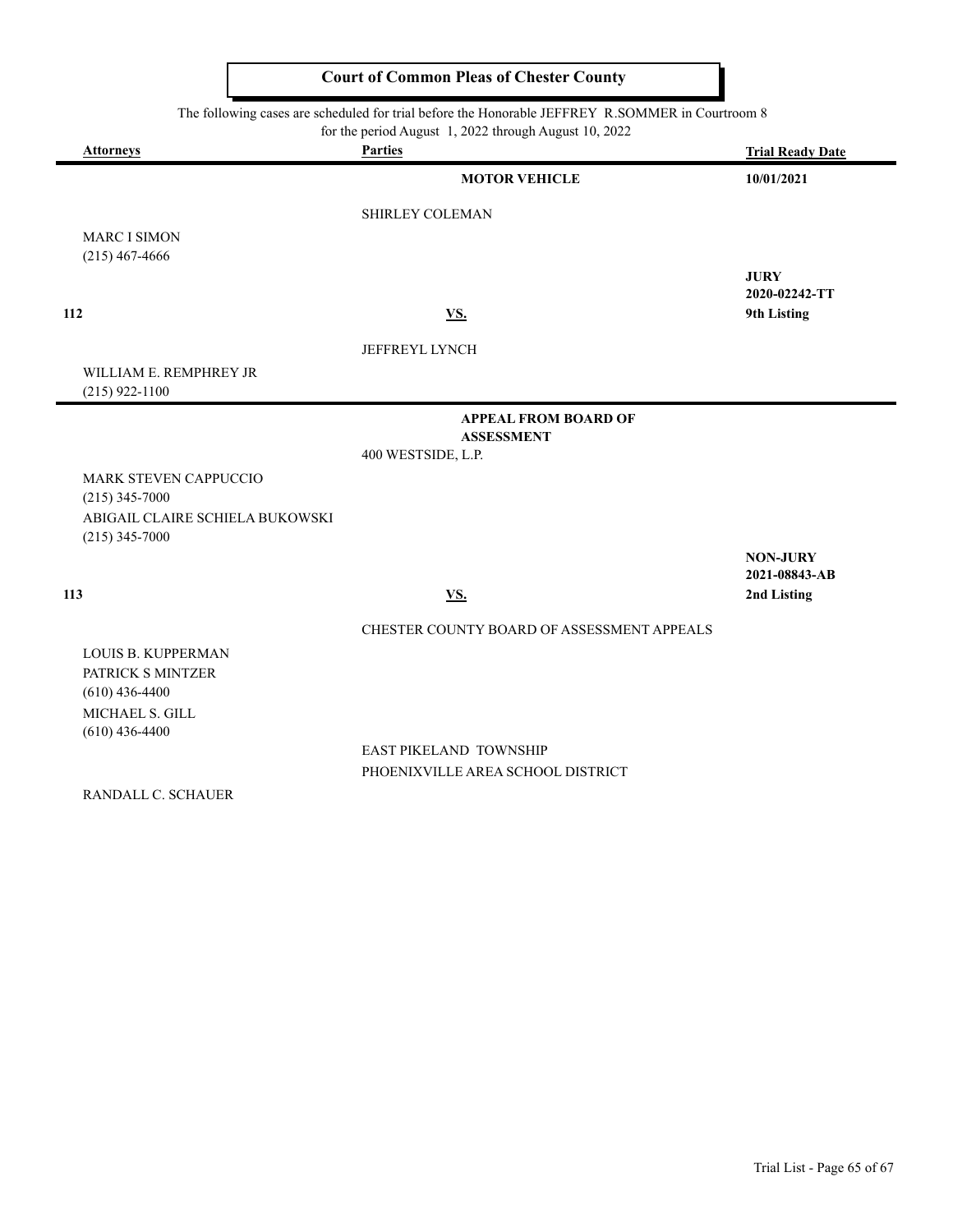The following cases are scheduled for trial before the Honorable JEFFREY R.SOMMER in Courtroom 8<br>for the period August 1, 2022 through August 10, 2022

|  | for the period August 1, 2022 through August 10, 2022 |  |
|--|-------------------------------------------------------|--|
|--|-------------------------------------------------------|--|

| <b>Attorneys</b>                                                                                                                              | for the period August $1, 2022$ through August $10, 2022$<br><b>Parties</b>           | <b>Trial Ready Date</b>          |
|-----------------------------------------------------------------------------------------------------------------------------------------------|---------------------------------------------------------------------------------------|----------------------------------|
| RANDALL C. SCHAUER                                                                                                                            | <b>APPEAL FROM BOARD OF</b><br><b>ASSESSMENT</b><br>PHOENIXVILLE AREA SCHOOL DISTRICT |                                  |
| LOUIS B. KUPPERMAN<br>PATRICK S MINTZER<br>$(610)$ 436-4400<br>MICHAEL S. GILL<br>$(610)$ 436-4400<br><b>WARREN KAMPF</b><br>$(267)$ 334-1705 | CHESTER COUNTY BOARD OF ASSESSMENT APPEALS                                            | <b>NON-JURY</b>                  |
| 114                                                                                                                                           | <u>VS.</u>                                                                            | 2021-09143-AB<br>2nd Listing     |
|                                                                                                                                               | STONE GATE WOODS LLC                                                                  |                                  |
| <b>JOHN KEENAN FIORILLO</b><br>$(610) 692 - 1371$                                                                                             |                                                                                       |                                  |
|                                                                                                                                               | <b>APPEAL FROM BOARD OF</b><br><b>ASSESSMENT</b>                                      |                                  |
|                                                                                                                                               | PHOENIXVILLE AREA SCHOOL DISTRICT                                                     |                                  |
| RANDALL C. SCHAUER                                                                                                                            | PHOENIXVILLE BOROUGH<br><b>CHESTER COUNTY</b>                                         |                                  |
| <b>LOUIS B. KUPPERMAN</b><br>PATRICK S MINTZER<br>$(610)$ 436-4400<br>MICHAEL S. GILL<br>$(610)$ 436-4400                                     | CHESTER COUNTY BOARD OF ASSESSMENT APPEALS                                            |                                  |
|                                                                                                                                               |                                                                                       | <b>NON-JURY</b><br>2021-09155-AB |
| 115                                                                                                                                           | $\underline{\mathbf{VS}}$ .                                                           | 2nd Listing                      |
|                                                                                                                                               | STEPHANO BROTHERS REAL ESTATE INVESTMENT ASSOCIATE                                    |                                  |
| <b>DAVID A SCHNEIDER</b><br>$(609) 580 - 3700$                                                                                                |                                                                                       |                                  |